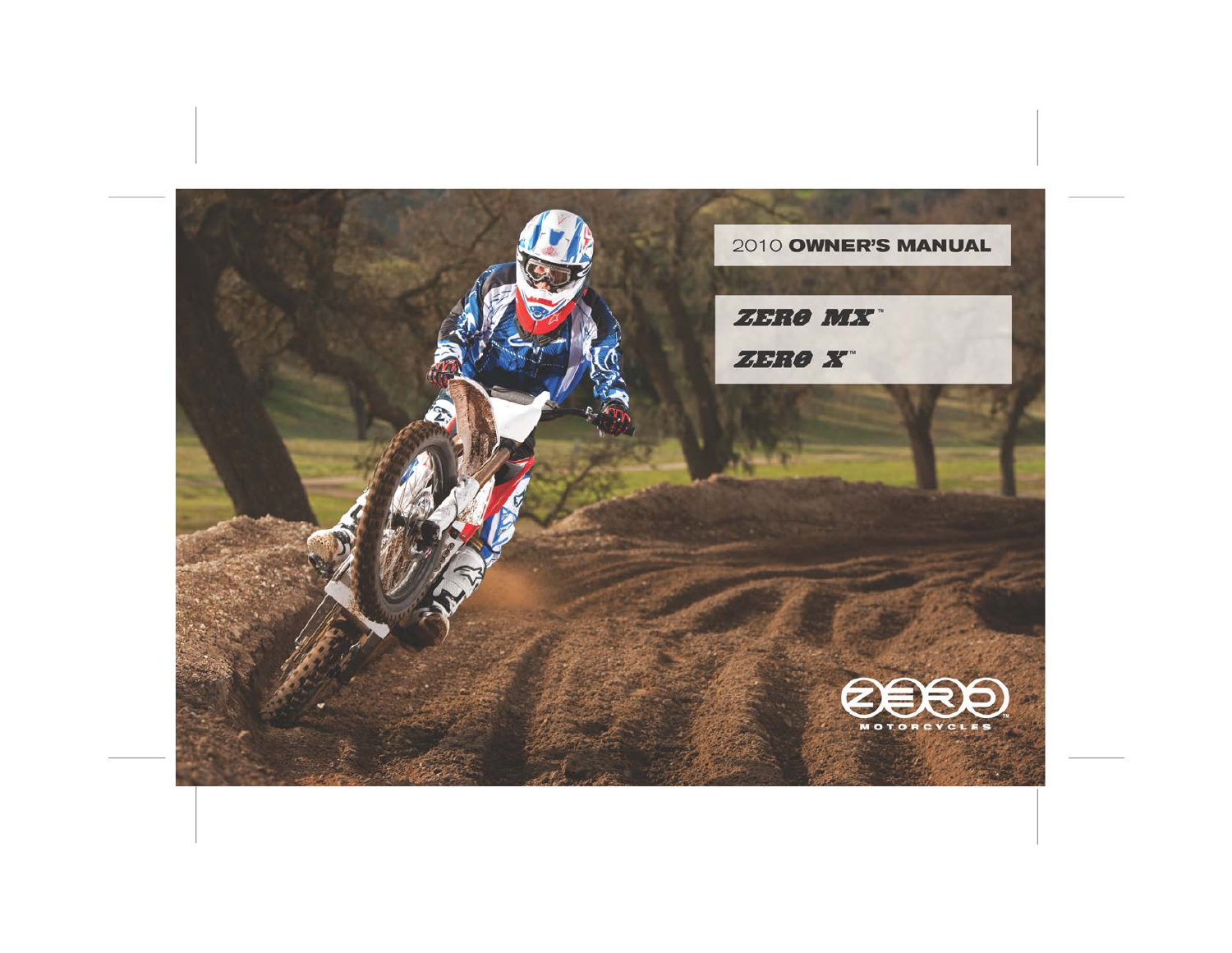# **Table Of Contents**

| An Important Message To You From Zero 1-1   |  |
|---------------------------------------------|--|
|                                             |  |
|                                             |  |
| Useful Information For Safe Riding  1-2     |  |
|                                             |  |
|                                             |  |
| Production Identification Number (PIN)  1-4 |  |
|                                             |  |
|                                             |  |
|                                             |  |
| Zero X Technical Specifications  1-6        |  |
| Zero MX Technical Specifications  1-7       |  |
|                                             |  |
| Optimizing Your Range By Adapting           |  |
|                                             |  |
|                                             |  |
|                                             |  |
|                                             |  |

| Important Operating Information  2-2  |  |
|---------------------------------------|--|
|                                       |  |
| Power Pack Information Label  2-4     |  |
| Throttle And Speed Control Label  2-5 |  |
|                                       |  |
|                                       |  |
|                                       |  |
|                                       |  |
|                                       |  |
|                                       |  |
|                                       |  |
|                                       |  |
|                                       |  |
|                                       |  |
| Right Handlebar Control  3-6          |  |
|                                       |  |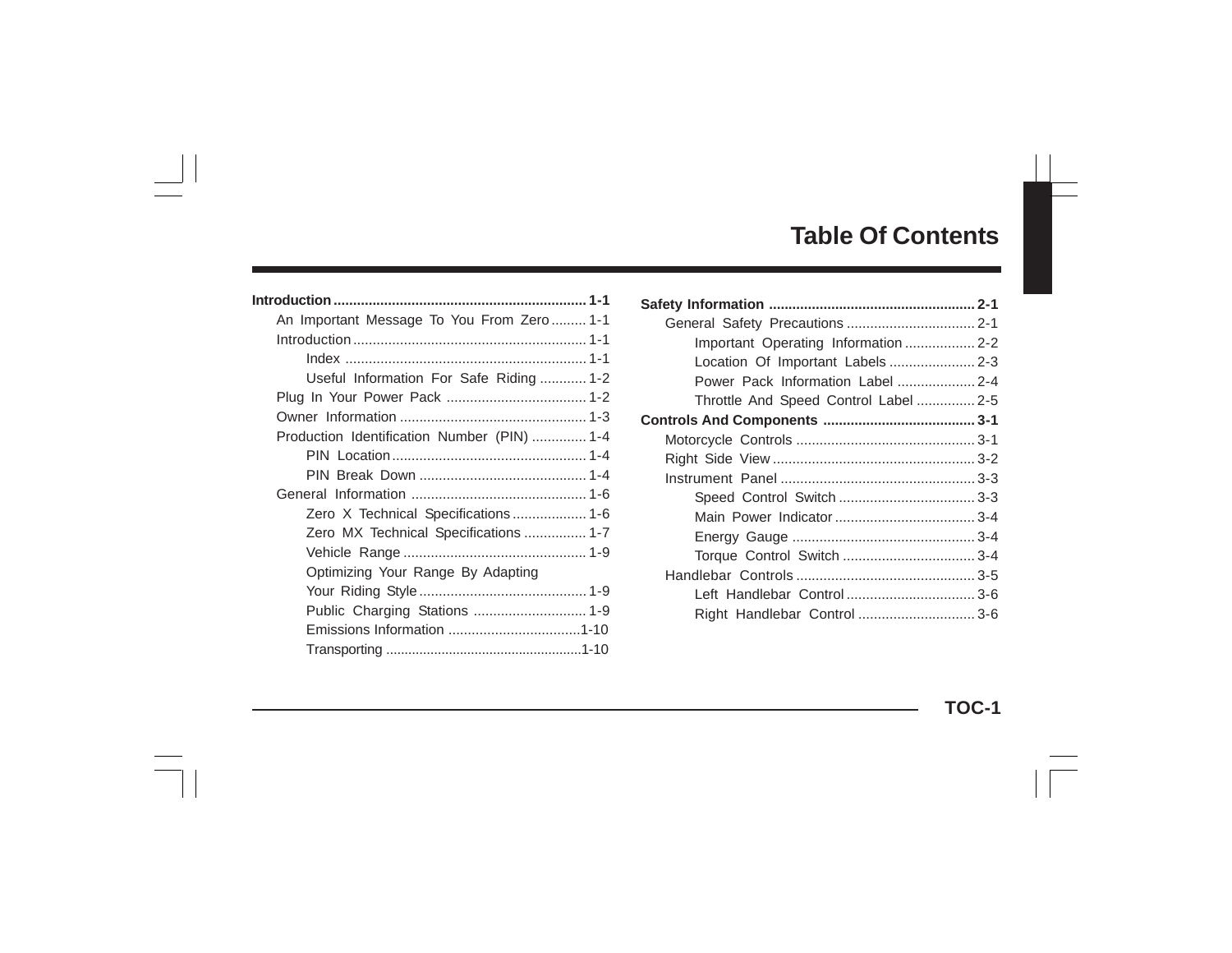| Uncrating Your Motorcycle  4-2      |  |
|-------------------------------------|--|
|                                     |  |
|                                     |  |
|                                     |  |
|                                     |  |
| Operating Your Motorcycle4-15       |  |
| Suspension Adjustment  4-16         |  |
|                                     |  |
|                                     |  |
|                                     |  |
|                                     |  |
|                                     |  |
|                                     |  |
|                                     |  |
|                                     |  |
|                                     |  |
|                                     |  |
|                                     |  |
|                                     |  |
| Parking And Long Term Storage  5-12 |  |

| Understanding Beep Sequences  6-3      |  |
|----------------------------------------|--|
|                                        |  |
| General Troubleshooting  6-11          |  |
| Warranty/Customer Assistance 7-1       |  |
|                                        |  |
|                                        |  |
|                                        |  |
|                                        |  |
|                                        |  |
|                                        |  |
| Disclaimers Applicable to Standard     |  |
| Warranty, Extended Warranty and        |  |
|                                        |  |
|                                        |  |
| Purchaser's Responsibilities 7-7       |  |
|                                        |  |
| Transfer Of Ownership And Warranty 7-8 |  |

**TOC-2**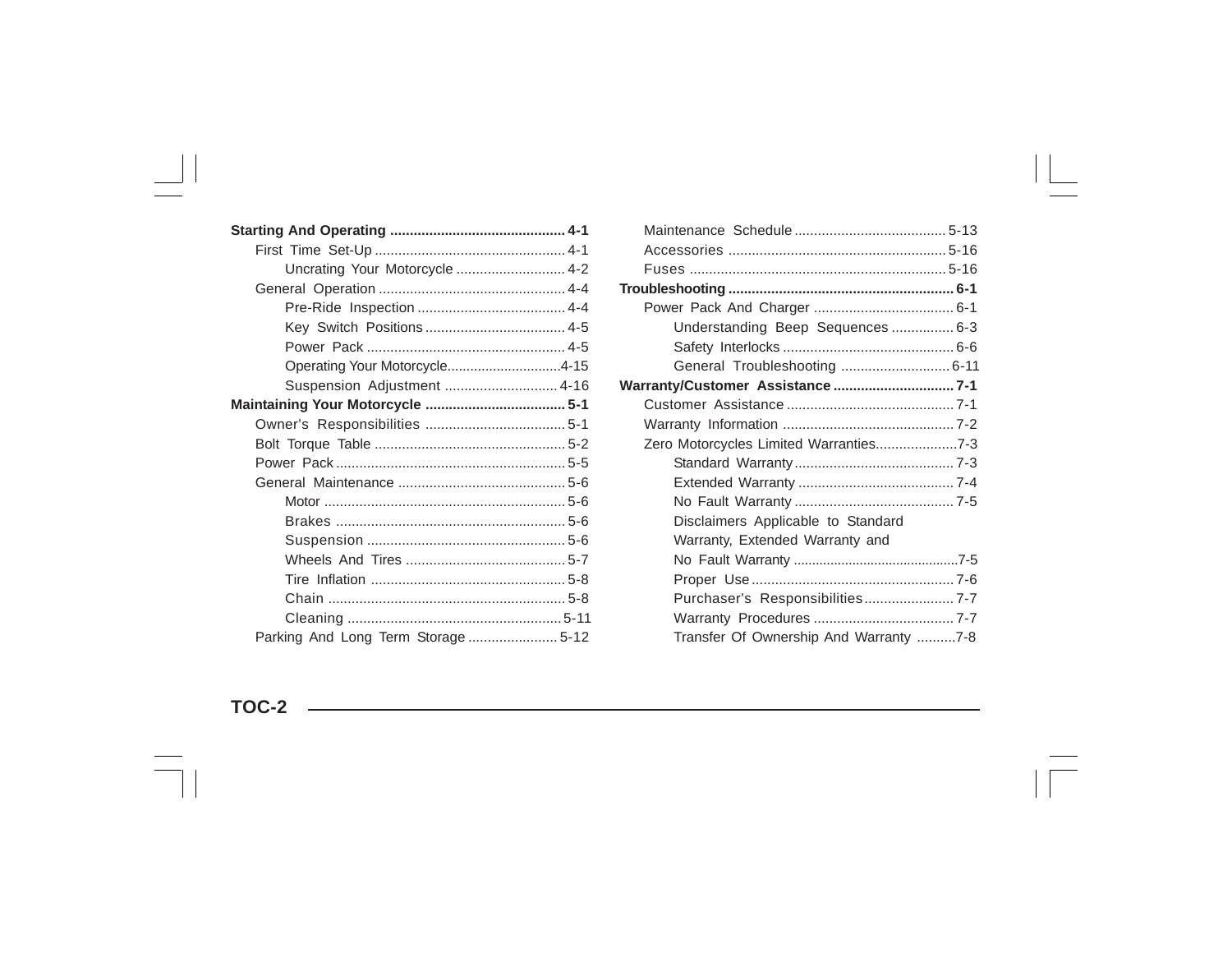# **An Important Message To You From Zero**

Congratulations and thank you for purchasing the 2010 Zero X/MX electric motorcycle; we welcome you to the community of Zero Motorcycle riders. This manual is designed to provide you with a better understanding of the operation, inspection, and basic maintenance requirements of this motorcycle. Zero continually seeks advancements in product design and quality. Therefore, this manual contains the most current product information available at the time of printing. Because of this, your motorcycle may differ from the information supplied in this owner's manual. No legal claims can be made on the basis of data in this manual. When it comes time to sell your Zero motorcycle, please remember to hand over this manual; it is, by law, an important part of the vehicle. If you have any questions concerning the operation or maintenance of your motorcycle, please contact Zero at support@zeromotorcycles.com.

# **Introduction Index**

A good place to locate information about the motorcycle is in the index in the back of the manual. The terms "right" or "left" refer to the rider's right or left, when sitting on the motorcycle.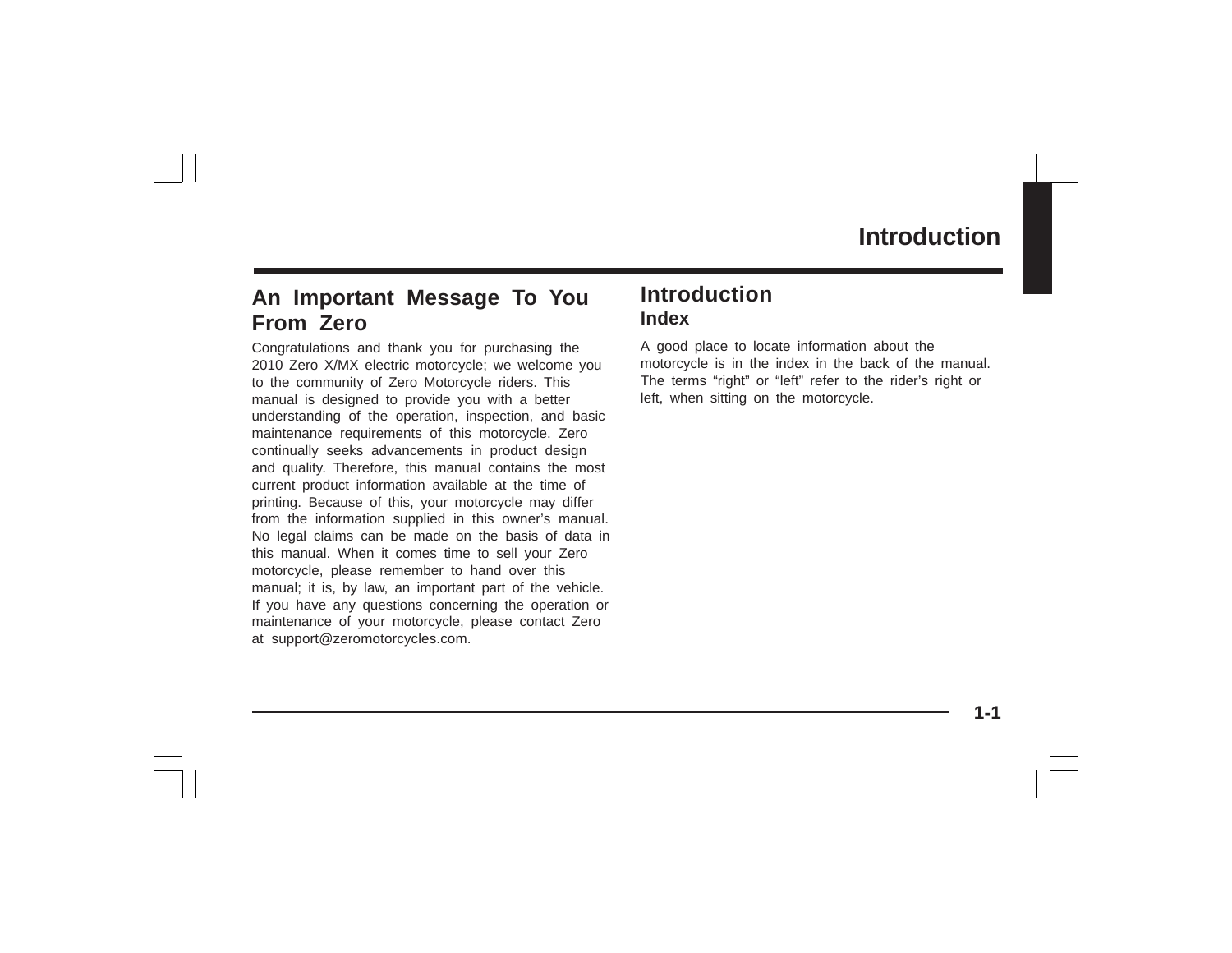## **Useful Information For Safe Riding**

This manual contains the word CAUTION to tell about something that could hurt you or others. It also contains the word WARNING to tell about things that could damage your motorcycle.

**CAUTION:** Please read this manual carefully and completely before operating this motorcycle. Do not attempt to operate this motorcycle until you have attained adequate knowledge of its controls and operating features, and until you have been trained in safe and proper riding techniques. Regular inspections and careful maintenance, along with good riding skills, will help you to safely enjoy the capabilities and the reliability of this motorcycle. Disregarding them may render the warranty invalid.

### **Plug In Your Power Pack**

**WARNING:** Proper care of the motorcycle's power pack is essential! When not in use, the power pack should be left on the charger, even if fully charged. Failure to do so could damage the power pack and therefore void your battery warranty. See page 4-5 for other important information about the power pack.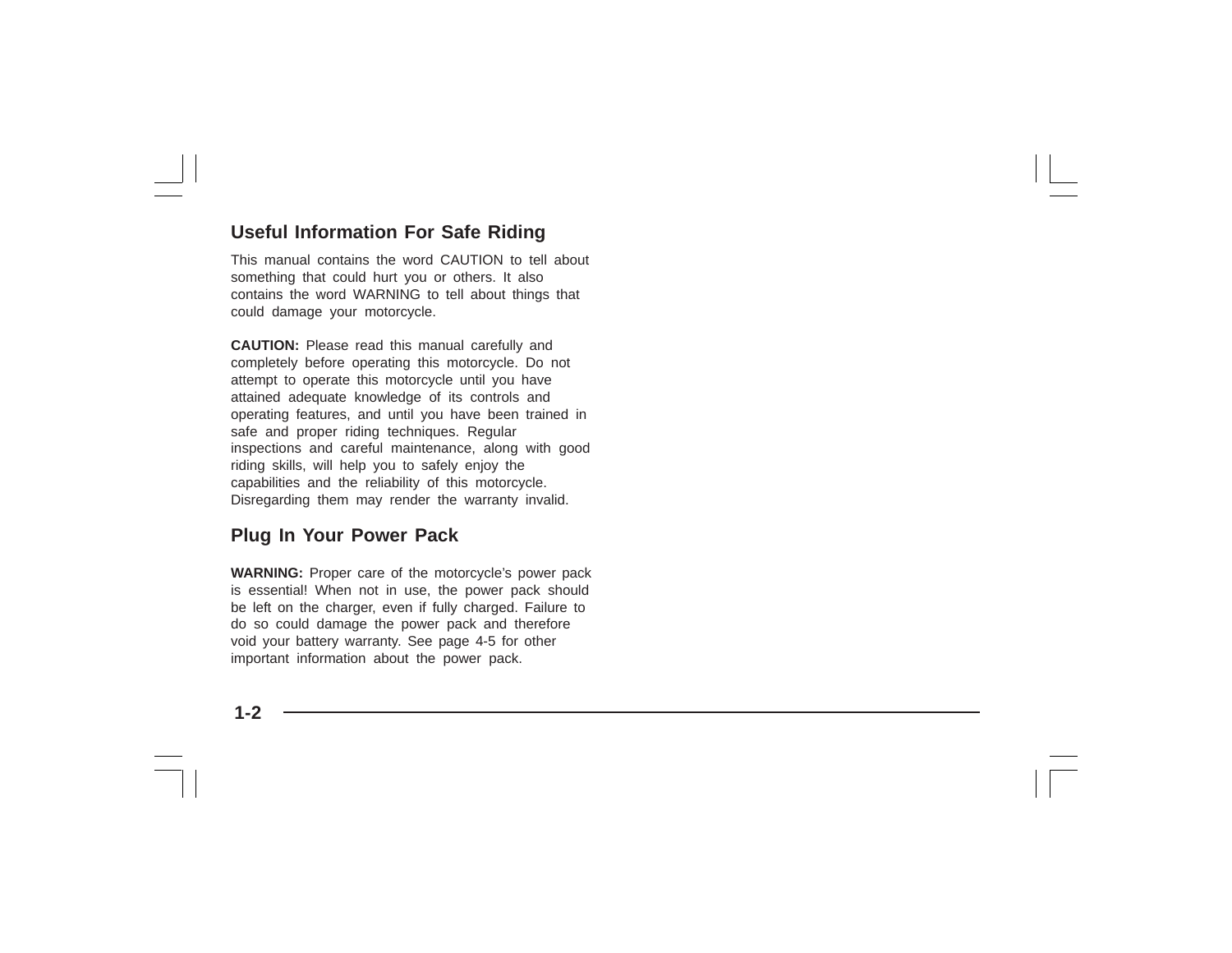# **Owner Information**

Record important information here pertaining to your motorcycle. When contacting your Certified Service Center (CSC) you may need to provide this information.

| <b>CSC Information</b>          | <b>Motorcycle Information</b>       |
|---------------------------------|-------------------------------------|
| Address _______________________ |                                     |
|                                 | Model ________________________      |
| Telephone No.                   | <b>Battery Serial Number ______</b> |
|                                 |                                     |
|                                 | Date of Purchase                    |
|                                 |                                     |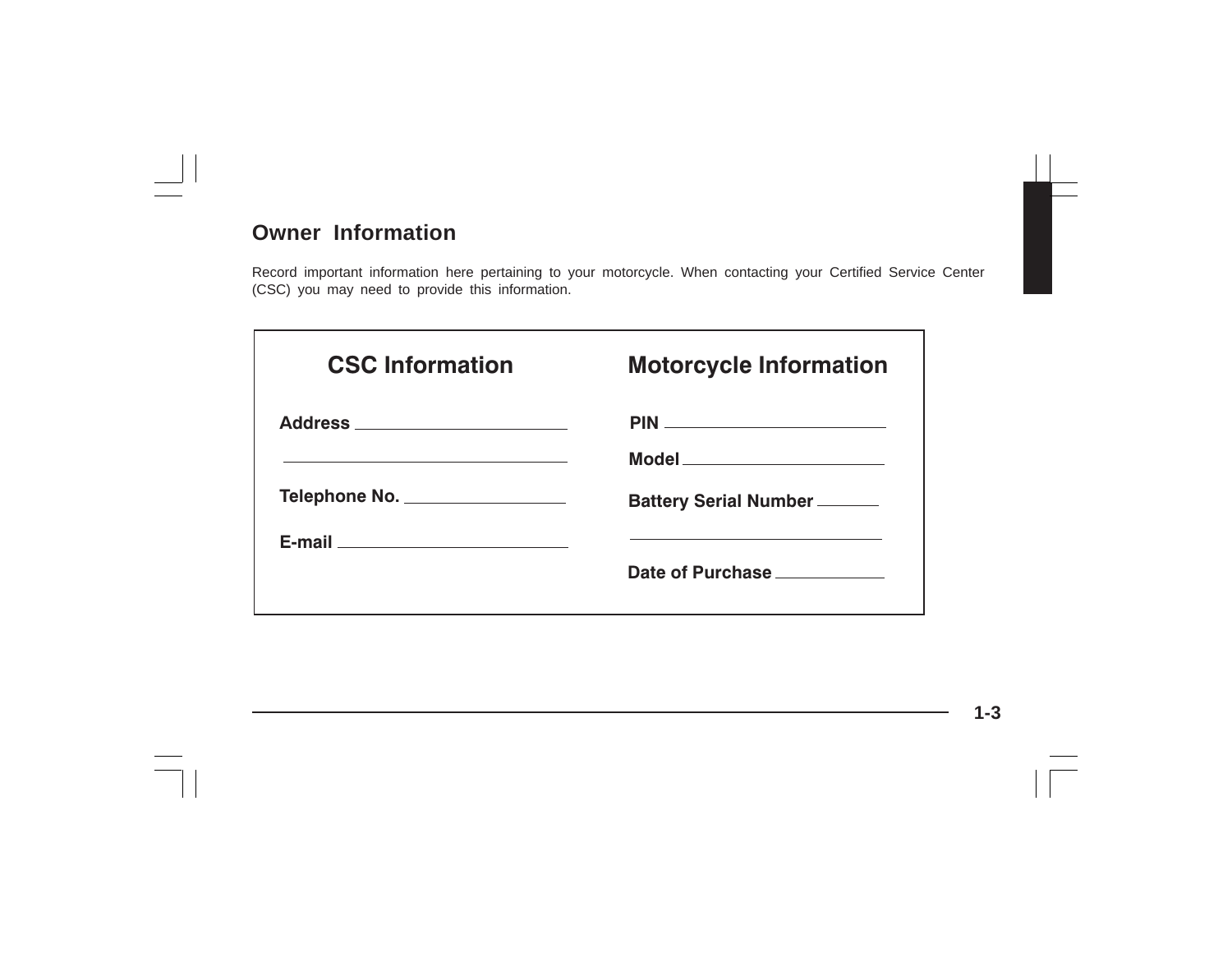# **Production Identification Number (PIN)**



See Location Of Important Labels on page 2-3.

### **PIN Location PIN Break Down**

The PIN is a 17-digit number stamped on the head tube of the frame. Do not alter or remove this as it is the legal identifier for your motorcycle.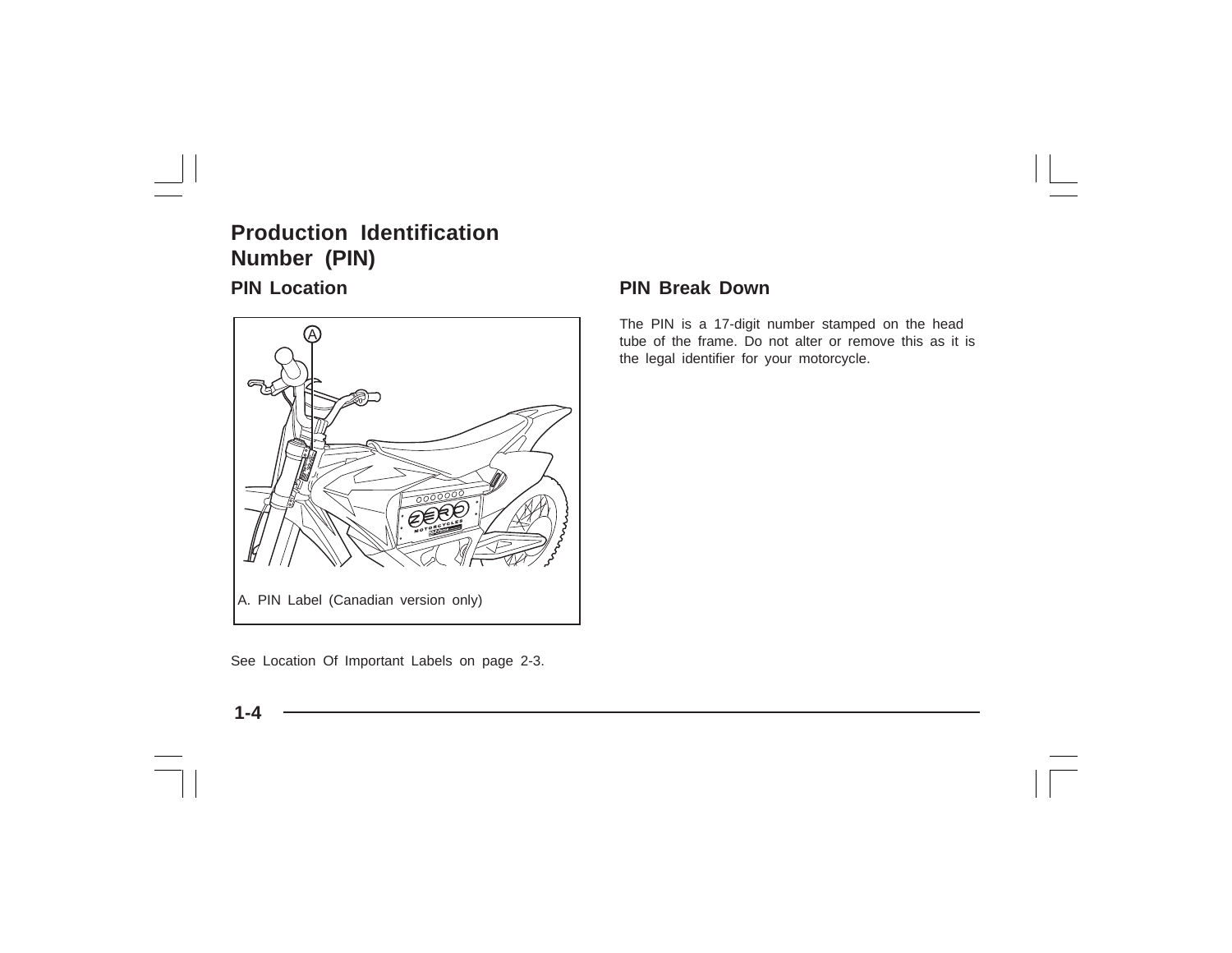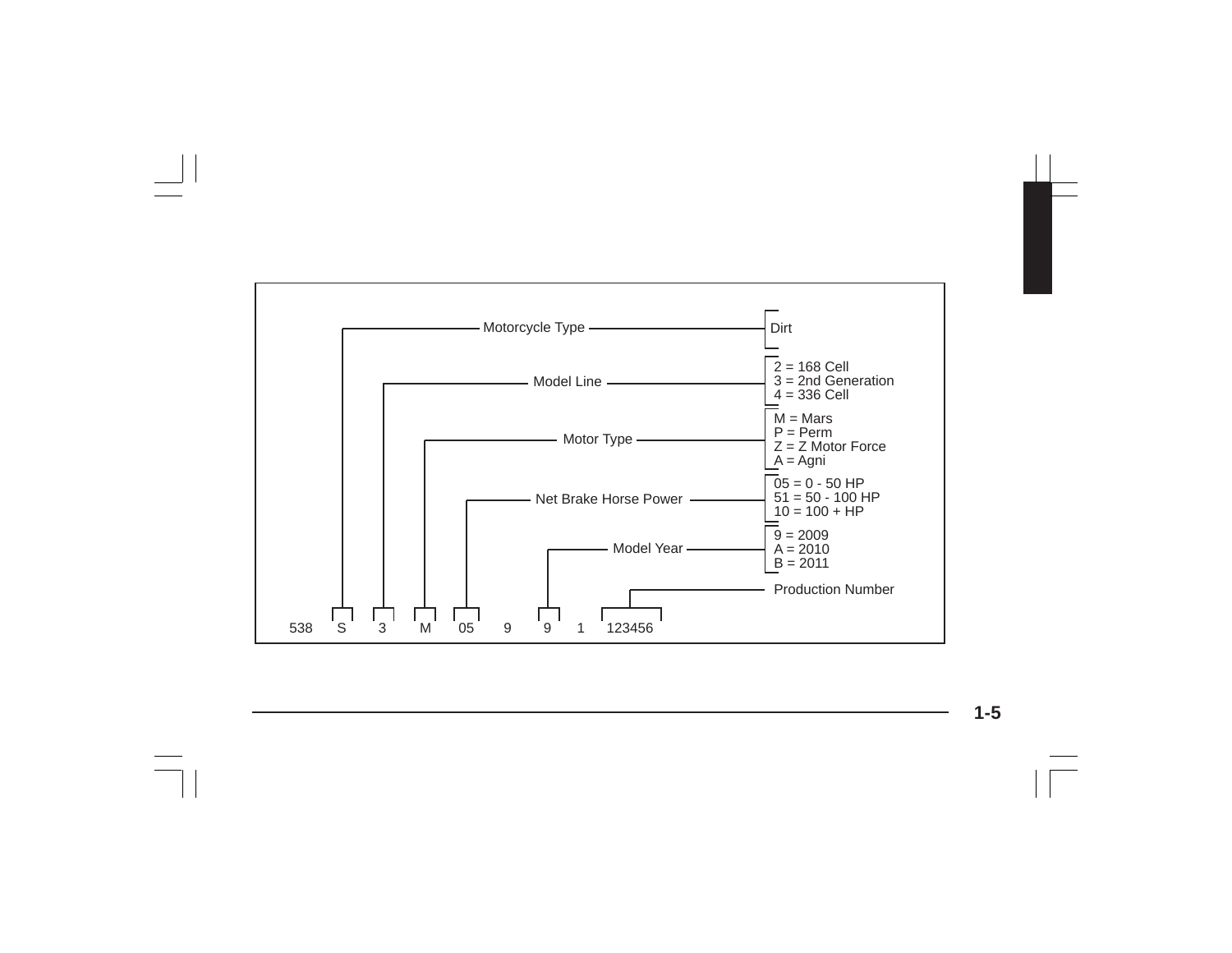# **General Information**

Zero X Technical Specifications

| <b>MOTOR</b>                    |                                     |  |
|---------------------------------|-------------------------------------|--|
| Type                            | Brushed permanent magnetic electric |  |
| Motor                           | • Sport-Mars<br>• Extreme-Perm      |  |
| Torque                          | 67.7 N $\cdot$ m (50 lb ft)         |  |
| Peak<br>Horsepower              | 23                                  |  |
| Peak Electrical<br><b>Input</b> | 17,400 Watts                        |  |
| <b>POWER SYSTEM</b>             |                                     |  |
| Type                            | Patent-pending lithium ion array    |  |
| Capacity                        | 2 kwh (58 V @ 35 Ah)                |  |
| Range                           | Up to 2 hours or 64 km (40 miles)   |  |
| Recharge Time                   | Less than 2 hours                   |  |
| <b>Input</b>                    | Standard 110 V AC or 220 V AC       |  |

| <b>DRIVETRAIN</b>                 |                                                              |  |  |
|-----------------------------------|--------------------------------------------------------------|--|--|
| Transmission                      | Clutchless one speed                                         |  |  |
| Drive System                      | ▶ Sport-12T/71T, 420 Chain<br>· Extreme-15T/71T, 420 Chain   |  |  |
| <b>CHASSIS/SUSPENSION/BRAKES</b>  |                                                              |  |  |
| <b>Front Suspension</b><br>Travel | 200.7 mm (7.9 in)                                            |  |  |
| <b>Rear Suspension</b><br>Travel  | 215.9 mm (8.5 in)                                            |  |  |
| <b>Front Brakes</b>               | 4 Piston Hydraulic, Stainless Rotor,<br><b>Hand Actuated</b> |  |  |
| <b>Rear Brakes</b>                | 4 Piston Hydraulic, Stainless Rotor,<br><b>Hand Actuated</b> |  |  |
| <b>Front Tire</b>                 | 24 x 3.0 in                                                  |  |  |
| <b>Rear Tire</b>                  | 17 x 3.5 in                                                  |  |  |

**1-6**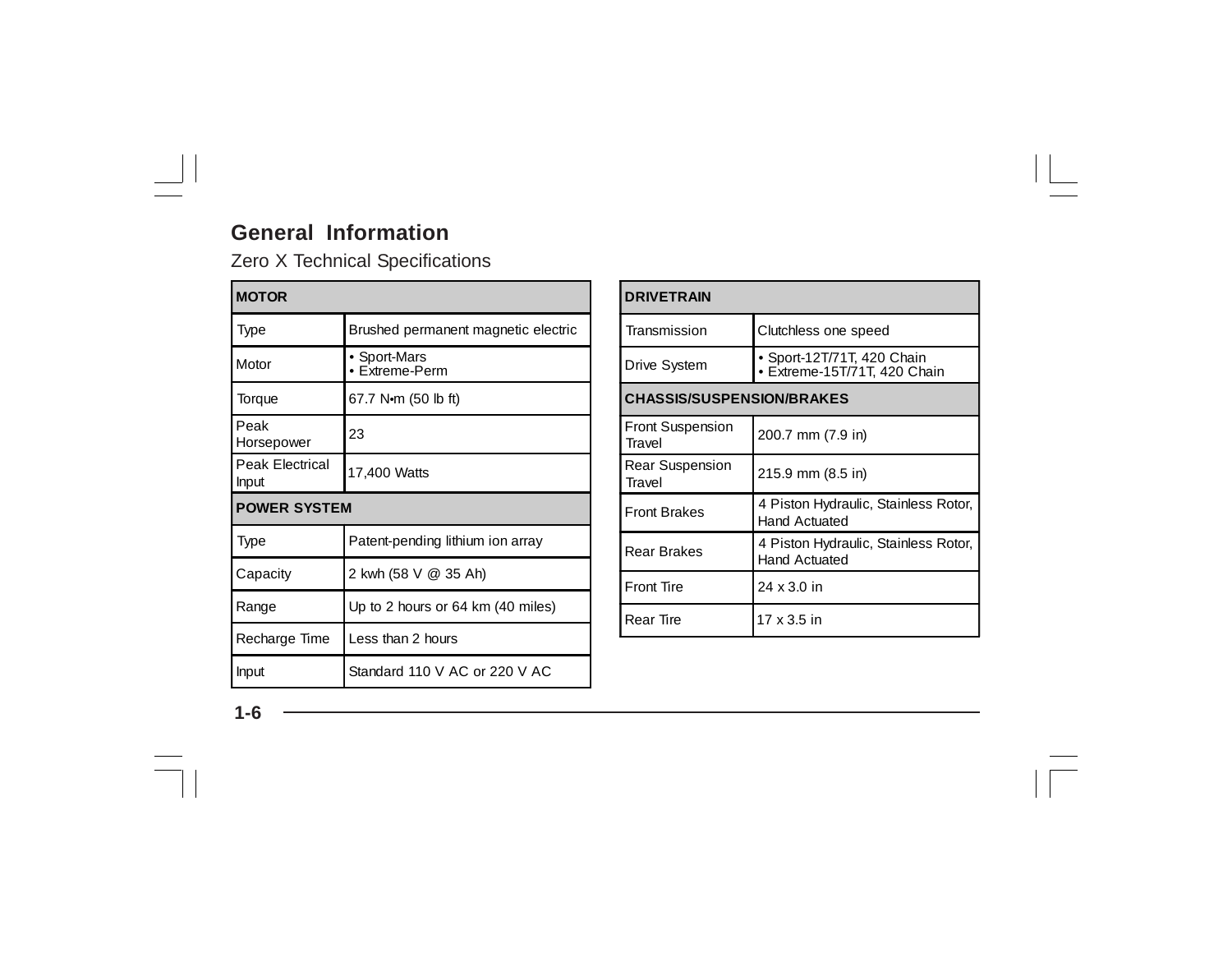| <b>DIMENSIONS</b>                  |                                          |  |
|------------------------------------|------------------------------------------|--|
| Wheel Base                         | 137.2 cm (54 in)                         |  |
| Seat Height                        | 88.3 cm (34.8 in)                        |  |
| Rake                               | 23 degrees                               |  |
| <b>WEIGHT</b>                      |                                          |  |
| Frame                              | 5.9 kg (13 pounds)                       |  |
| Power Pack                         | 20.9 kg (46 pounds)                      |  |
| Curb Weight                        | 73.0 kg (161 pounds)                     |  |
| Total Weight w/o<br>Power Pack     | 52.2 kg (115 pounds)                     |  |
| <b>ECONOMY</b>                     |                                          |  |
| <b>Typical Cost to</b><br>Recharge | Less than \$.01 per mile or<br>kilometer |  |

# Zero MX Technical Specifications

| <b>MOTOR</b>             |                                     |  |
|--------------------------|-------------------------------------|--|
| Type                     | Brushed permanent magnetic electric |  |
| Motor                    | • Sport-Mars<br>• Extreme-Perm      |  |
| Torque                   | 67.7 N $\cdot$ m (50 lb ft)         |  |
| Peak<br>Horsepower       | 23                                  |  |
| Peak Electrical<br>Input | 17,400 watts                        |  |
| <b>POWER SYSTEM</b>      |                                     |  |
| Type                     | Patent-pending lithium ion array    |  |
| Capacity                 | 2 kwh (58 V @ 35 Ah)                |  |
| Range                    | Up to 2 hours or 64 km (40 miles)   |  |
| Recharge Time            | Less than 2 hours                   |  |
| Input                    | Standard 110 V AC or 220 V AC       |  |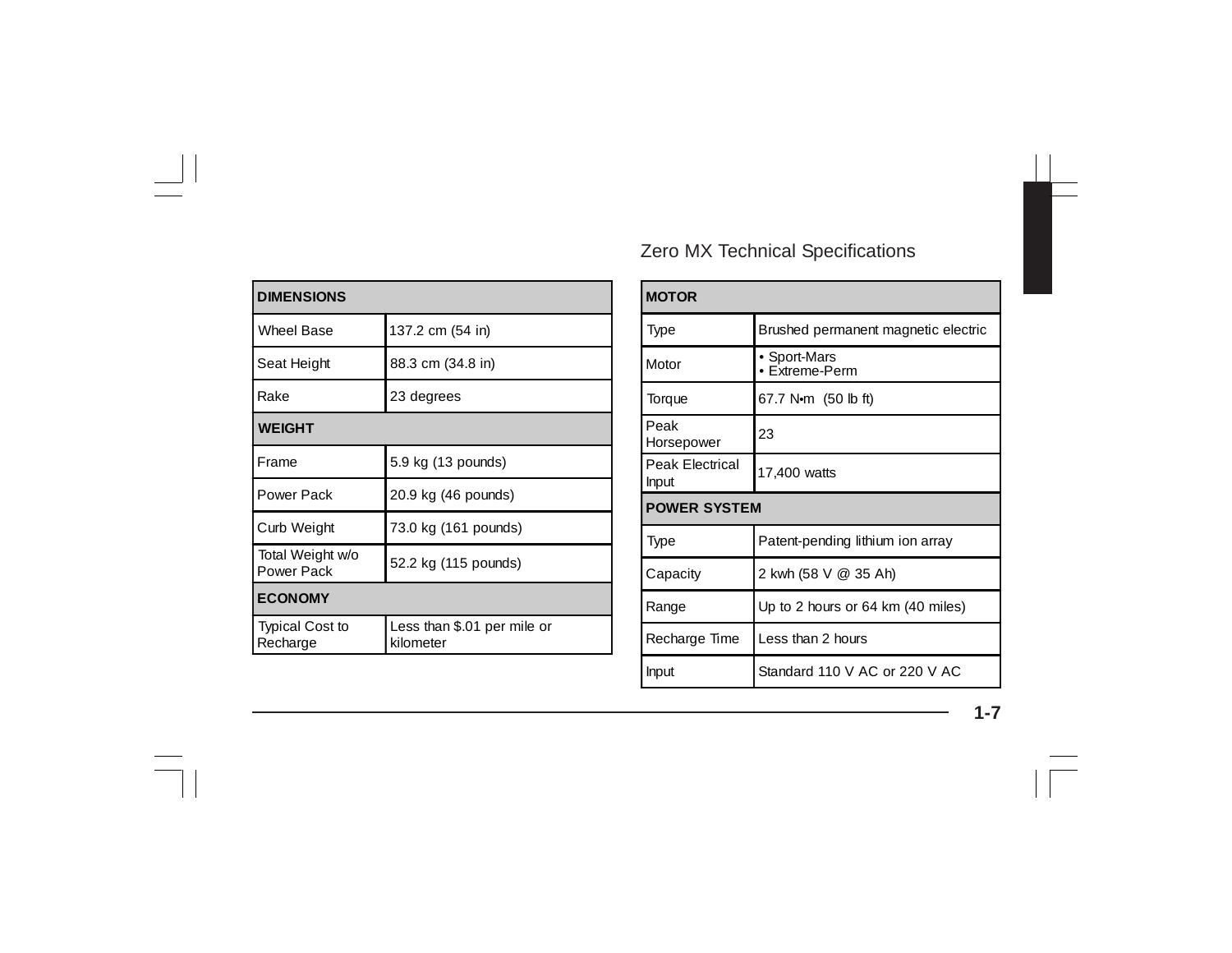| <b>DRIVETRAIN</b>                 |                                                              |  |
|-----------------------------------|--------------------------------------------------------------|--|
| Transmission                      | Clutchless one speed                                         |  |
| Drive System                      | Sport-12T/71T, 420 Chain<br>Extreme-15T/71T, 420 Chain       |  |
| <b>CHASSIS/SUSPENSION/BRAKES</b>  |                                                              |  |
| <b>Front Suspension</b><br>Travel | • Sport-203.2 mm (8 in)<br>Extreme-228.6 mm (9 in)           |  |
| Rear Suspension<br>Travel         | 215.9 mm (8.5 in)                                            |  |
| <b>Front Brakes</b>               | 4 Piston Hydraulic, Stainless Rotor,<br><b>Hand Actuated</b> |  |
| Rear Brakes                       | 4 Piston Hydraulic, Stainless Rotor,<br><b>Hand Actuated</b> |  |
| <b>Front Tire</b>                 | 19 x 3.0 in                                                  |  |
| <b>Rear Tire</b>                  | 17 x 3.5 in                                                  |  |

| <b>DIMENSIONS</b>                  |                                          |  |  |
|------------------------------------|------------------------------------------|--|--|
| <b>Wheel Base</b>                  | 138.4 cm (54.5 in)                       |  |  |
| Seat Height                        | 87.1 cm (34.3 in)                        |  |  |
| Rake                               | 24 degrees                               |  |  |
| <b>WEIGHT</b>                      |                                          |  |  |
| Frame                              | 5.9 kg (13 pounds)                       |  |  |
| Power Pack                         | 20.9 kg (46 pounds)                      |  |  |
| Curb Weight                        | 78.0 kg (172 pounds)                     |  |  |
| Total Weight w/o<br>Power Pack     | 57.2 kg (126 pounds)                     |  |  |
| <b>ECONOMY</b>                     |                                          |  |  |
| <b>Typical Cost to</b><br>Recharge | Less than \$.01 per mile or<br>kilometer |  |  |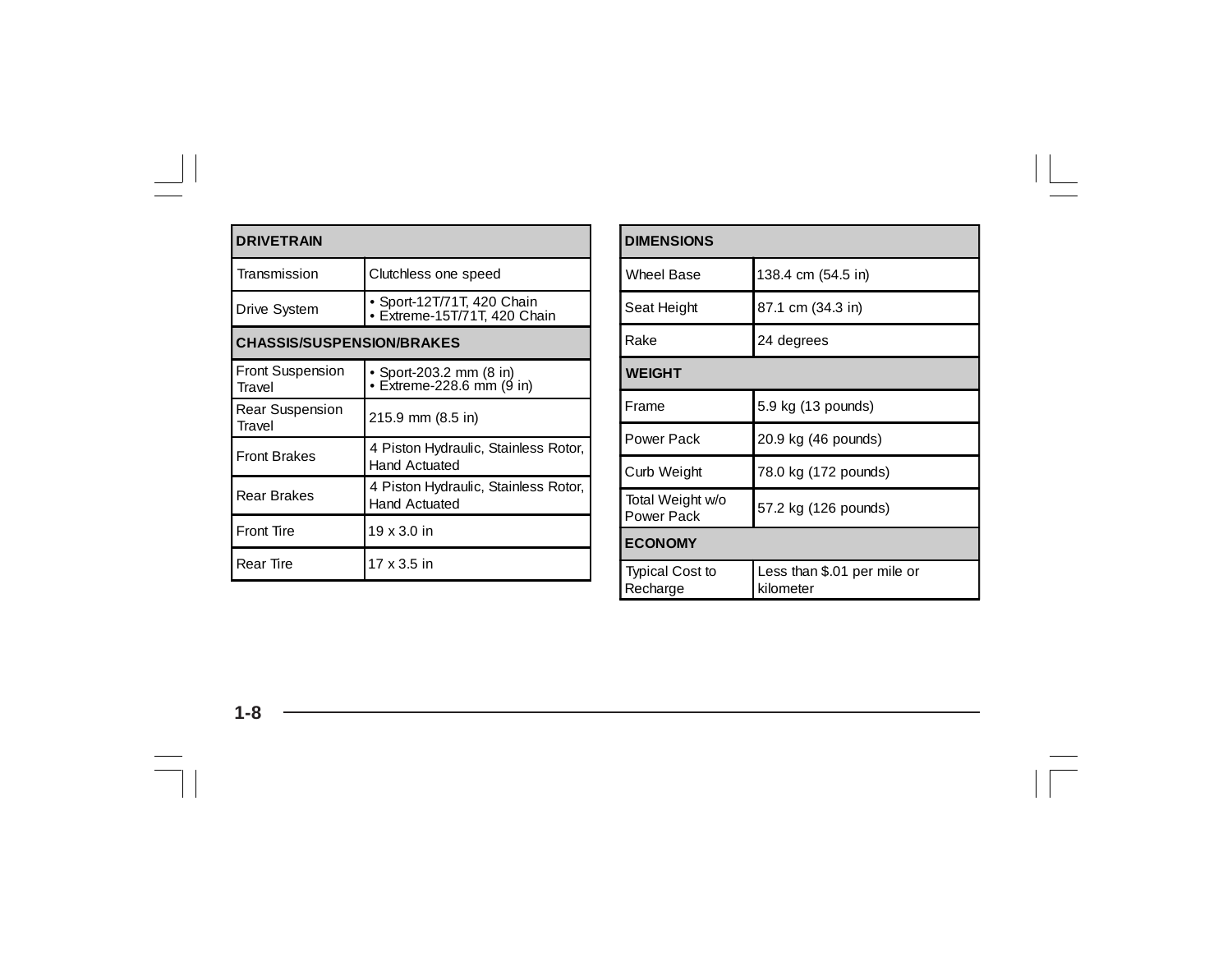## **Vehicle Range**

The range of an electric vehicle is defined as the distance the vehicle will travel on a single full charge of the power pack. Just like EPA mileage estimates on an automobile, "your mileage may vary." Your range results are a direct reflection of your riding habits and conditions. The more conservative you ride the better range you can expect from your Zero X/MX Motorcycle.

Some of the factors which affect range include speed, acceleration, number of starts and stops, terrian, as well as changes in elevation. The combination of these factors, as you travel from one point to another, defines your trip profile. In addition, tire pressure and payload are important considerations.

We suggest that you ride conservatively when you first get your Zero X/MX motorcycle and get to know your motorcycle. Once you become familiar with the range versus performance of your motorcycle, then you can adjust your riding characteristics if you so desire.

You can expect to achieve up to 2 hours of riding time if you are riding conservatively. If you are riding aggressively, you can expect a ride time of around 45 minutes.

# **Optimizing Your Range By Adapting Your Riding Style**

- • Apply the throttle slowly and try to match the motorcycle's acceleration with your throttle position.
- • Hard acceleration will cause a voltage drop, thereby making the energy gauge drop significantly; the gauge should recover when you roll off the throttle.
- • Coasting whenever possible makes a significant difference; the motorcycle will coast for a long distance (take advantage of this).

## **Public Charging Stations**

There are more public charging stations coming online every day and there may be some in your area. These stations are often available at a variety of locations including shopping centers, city parking lots, airports, hotels, government offices and other businesses. We recommend that you search the internet for locations in your area. For example, search for "charging stations."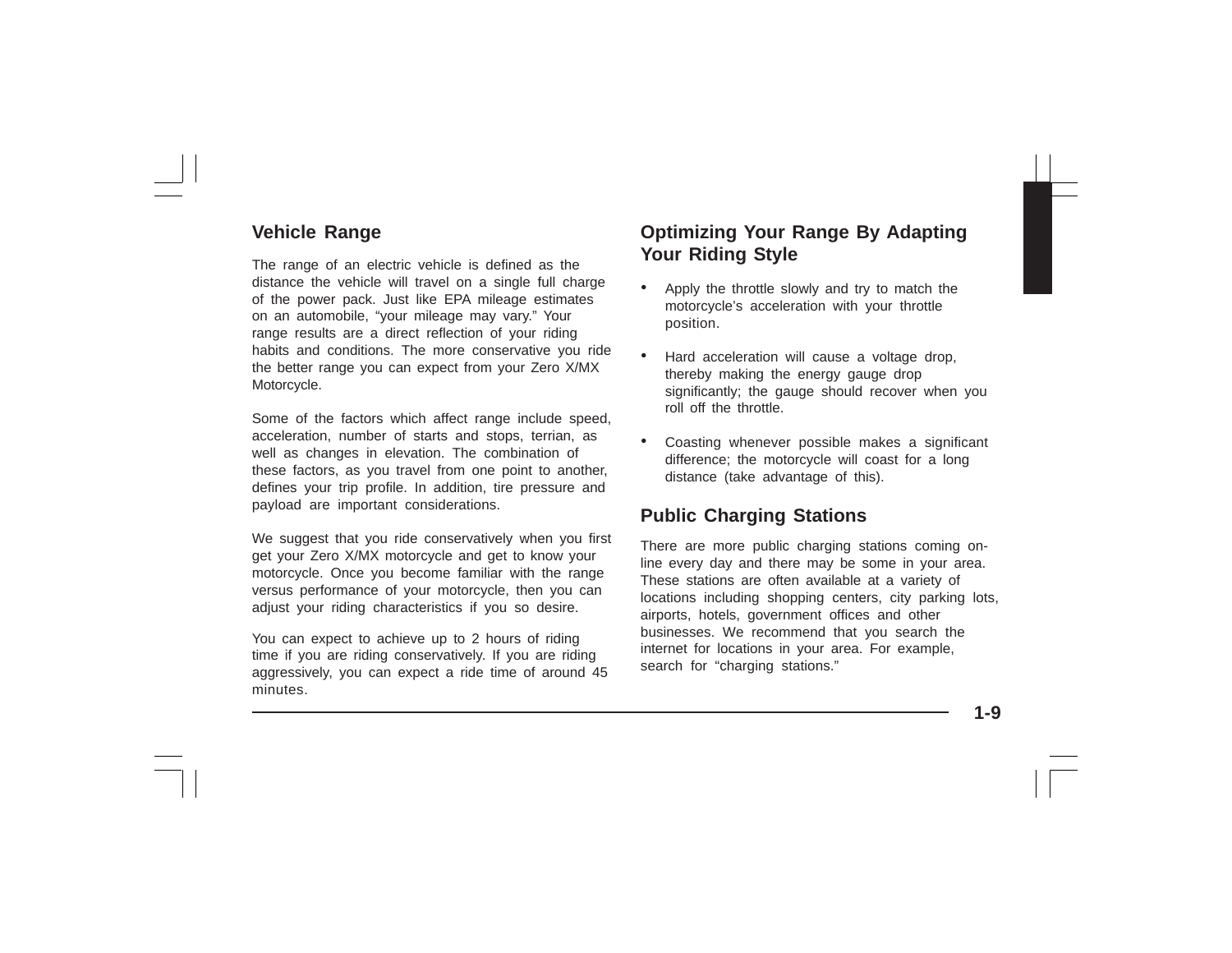### **Emissions Information**

The Zero X/MX electric motorcycle is a zero emissions vehicle under California (CARB), U.S. Federal (EPA), and European Union standards. It uses no gasoline or other liquid fuel. It has no tailpipe and therefore no tailpipe emissions. It also has no exhaust or evaporative emissions. Because the Zero X/MX runs solely on electricity, it is the only kind of vehicle which actually gets cleaner in terms of air pollution each year, as the electricity grid gets cleaner and more renewable.

Zero Emissions Vehicles (ZEVs) offer greater efficiency, and can help solve the serious air pollution, global warming, and energy security problems facing the country and the world.

**WARNING!** Please use only Zero approved parts and accessories from your Zero motorcycle. Parts and products for your Zero motorcycle have been checked and tested for safety and suitability. Zero is unable to accept any liability whatsoever for parts and accessories which have not been approved.

# **Transporting**

#### (MX model only)

When the front fork is compressed, the built up pressure must be released to help prevent fork seal leaks. There is a 3 mm Allen "bleed" screw located just in front of the rebound adjuster on each fork leg. This "bleed" screw (A) is used to release the built up pressure. Loosen the screw slowly, but do not remove. Once all the air is out, tighten the bleed screw.

When the fork is released, with no weight on the front tire, the screw must be opened again to allow for stabilization. Ensure that the screw is tightened before riding.

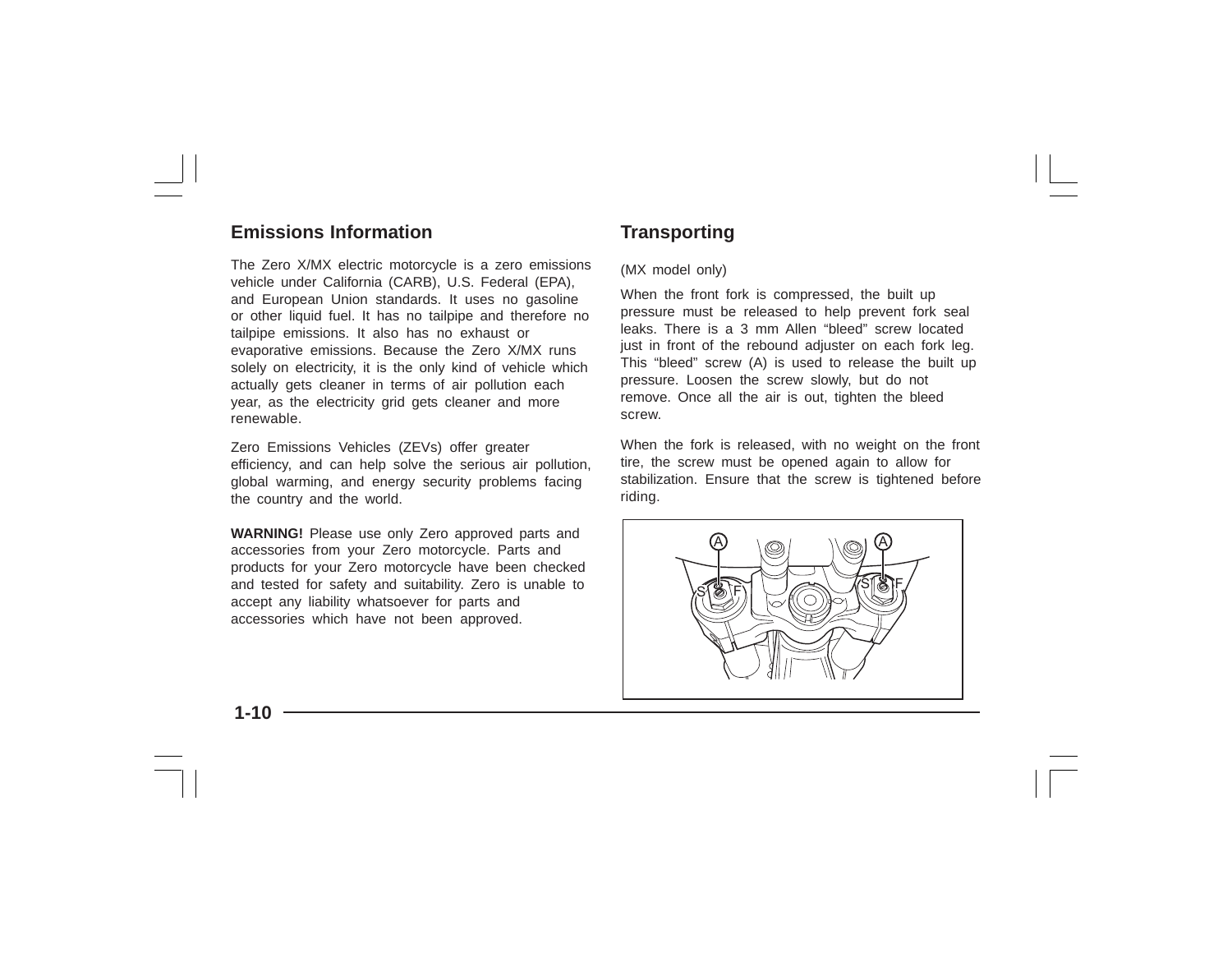It is recommended that the motorcycle be tied-down using ratchet straps and a fork support (A) to prevent fork damage. Place the ratchet straps around the frame or a solidly mounted part. Soft straps must be used to prevent scratches or other damage.



Use two ratchet straps in the front and two in the rear. The tie down straps should be at a 45° angle from the motorcycle. Follow the manufacturer's instructions for the ratchet straps you are using.

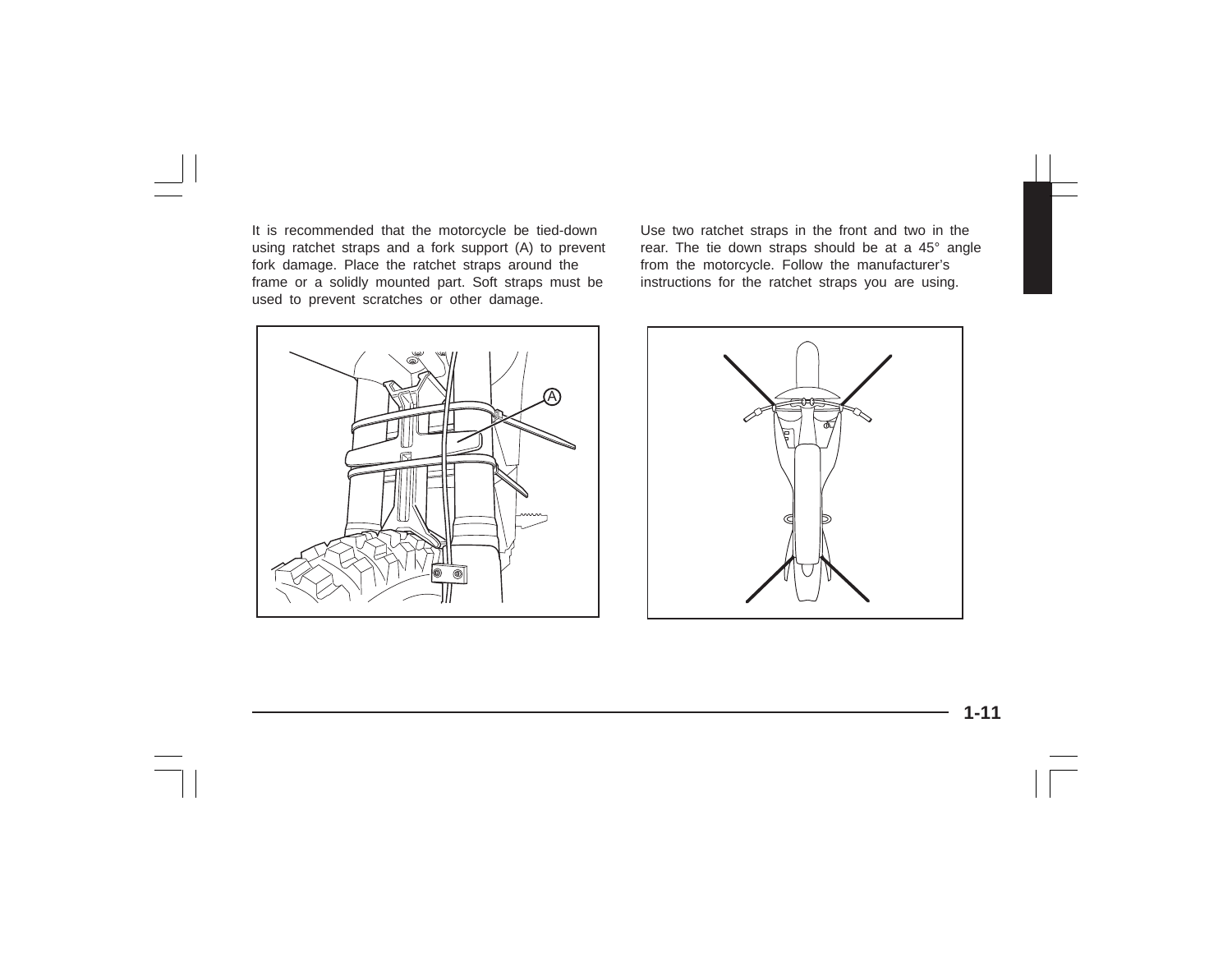| ,我们也不会有什么。""我们的人,我们也不会有什么?""我们的人,我们也不会有什么?""我们的人,我们也不会有什么?""我们的人,我们也不会有什么?""我们的人 |  |  |
|----------------------------------------------------------------------------------|--|--|
|                                                                                  |  |  |
|                                                                                  |  |  |
|                                                                                  |  |  |
|                                                                                  |  |  |
|                                                                                  |  |  |
|                                                                                  |  |  |
|                                                                                  |  |  |
|                                                                                  |  |  |
|                                                                                  |  |  |
| $\overline{1}$                                                                   |  |  |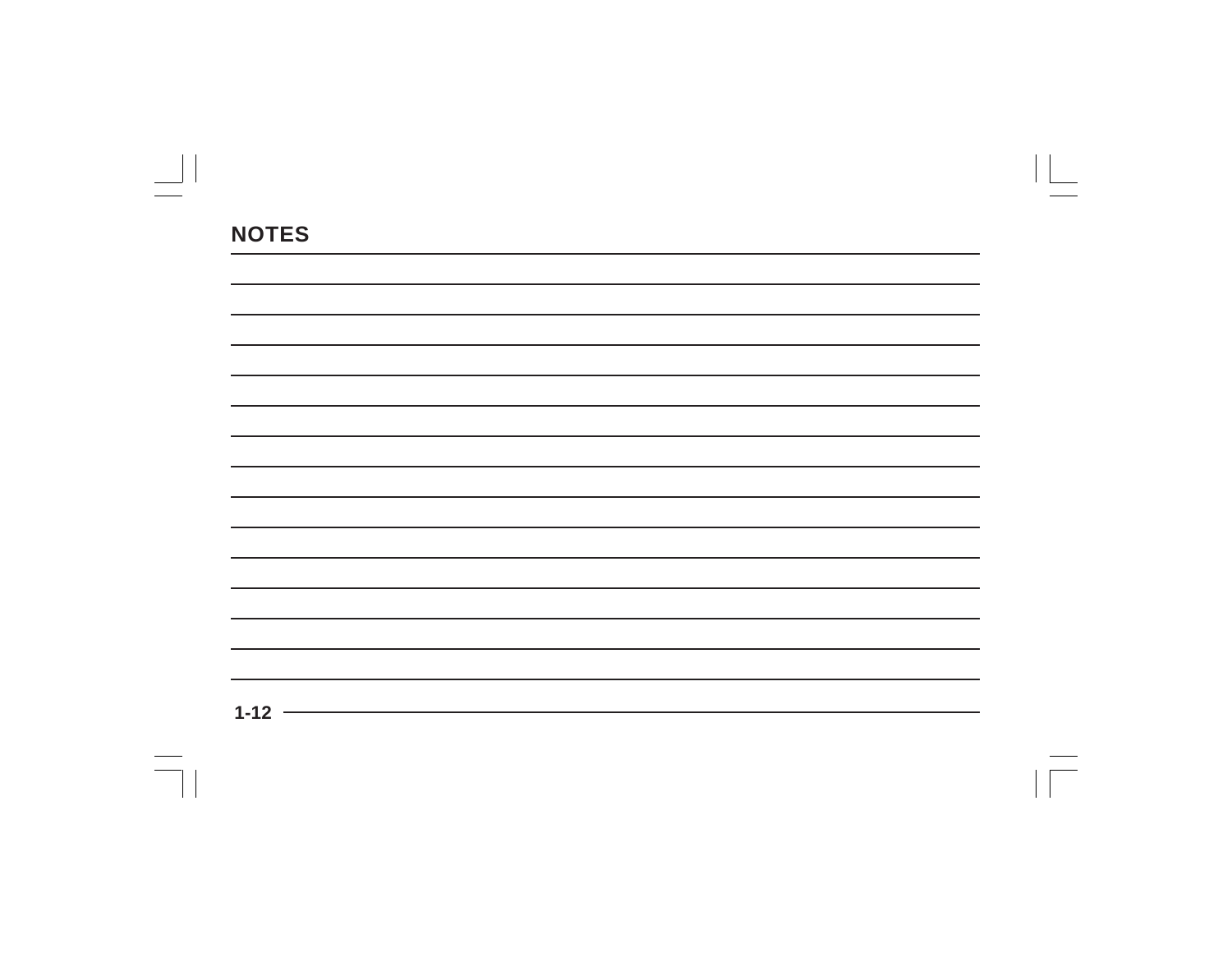# **Safety Information**

# **General Safety Precautions**

- 1. This is a performance motorcycle and should be treated with extreme caution.
- 2. Proper safety gear including a DOT approved helmet, riding boots, gloves, and protective clothing should be worn while riding to reduce the risk of potential injury. We highly recommend the use of full height riding boots since the vast majority of motorcycle injuries are leg and foot injuries. It is not recommended to ride without the correct protective clothing; this applies to even short journeys, and to every season of the year.
- 3. Read all additional warnings and product instructions in this owner's manual, as well as safety labels, before operating your electric motorcycle.
- 4. Never carry a passenger. This motorcycle is designed for a SINGLE RIDER ONLY.
- 5. Never permit a guest to ride your electric motorcycle without proper instruction. These are performance motorcycles and should be treated with extreme caution.
- 6. Never use alcohol or mind-altering drugs before operating your electric motorcycle.
- 7. Persons unwilling or unable to take responsibility for their actions should not use this motorcycle. You assume all responsibility while operating your motorcycle. The seller will assume no liability for misuse or operator negligence.
- 8. Prior to each use the rider must check everything in the "every ride" column of the maintenance schedules on pages 5-13 through 5-15, and the power pack function level as indicated on the instrument panel energy gauge.
- 9. Your safety depends in part on the good mechanical condition of the motorcycle. Be sure to follow the maintenance schedule and adjustment requirements contained in this manual. Be sure you understand the importance of checking all items thoroughly before riding.

**2-1**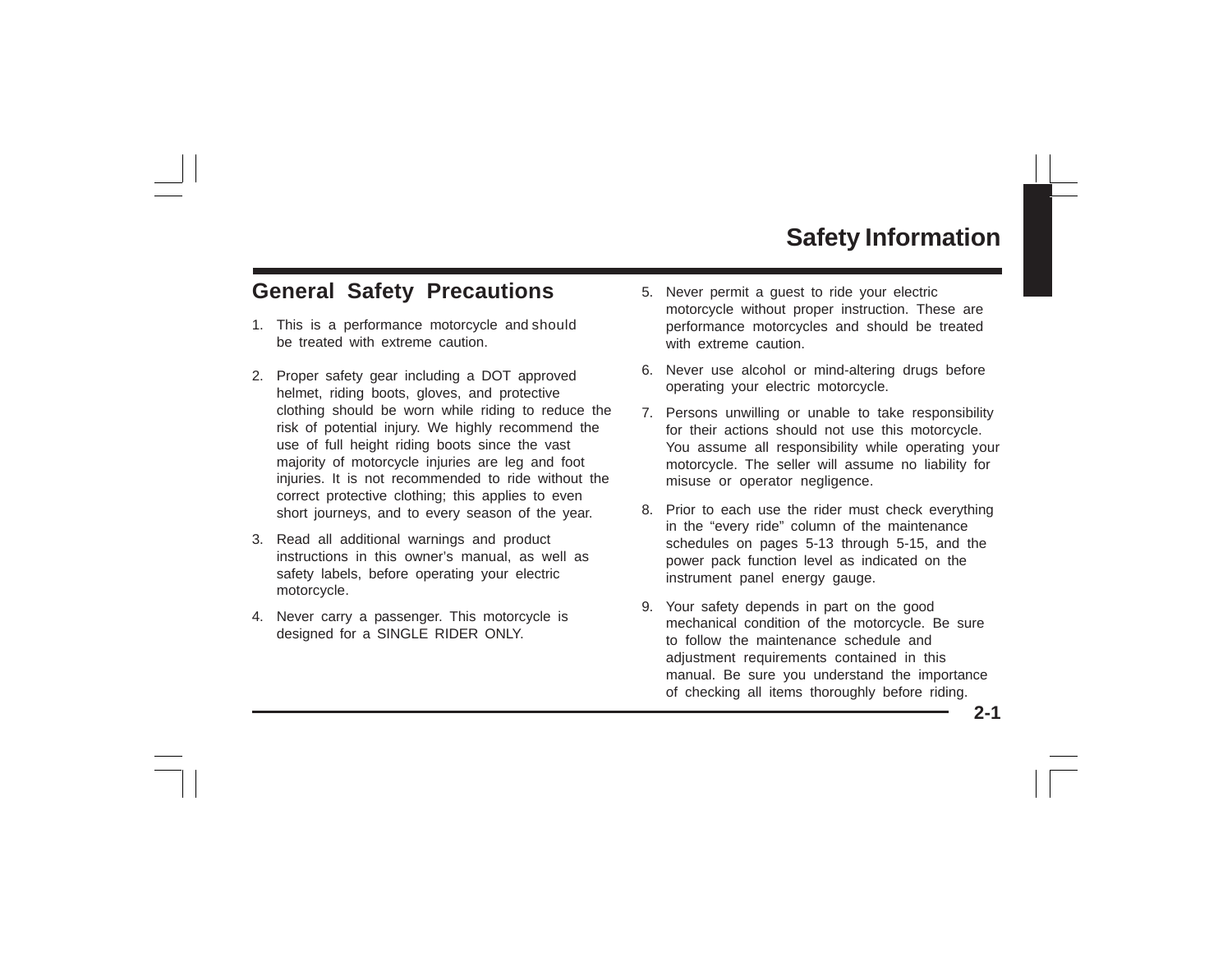- 10. Modifications of the motorcycle may render the vehicle unsafe and may cause severe personal injury. Zero Motorcycles cannot be held liable for non-approved modifications.
- 11. Be very careful when loading or adding accessories to your motorcycle. Large, bulky, or heavy items may adversely affect the handling and performance of your motorcycle.

## **Important Operating Information**

- 1. Always turn the key switch and kill switch to the OFF position when not actively riding. It is very easy to forget that the motorcycle is powered up because it is silent. An accident can occur if the motorcycle is left powered up while getting on or off the motorcycle.
- 2. Switch the power OFF when backing up or pushing the motorcycle while dismounted. It is possible to unintentionally twist the throttle, resulting in unexpected acceleration.
- 3. Use the rear brake when you are stopped on an incline. **Do not hold the motorcycle using partial throttle or damage to the motor may occur**.
- 4. The Zero X/MX power pack should be plugged in when storing the motorcycle for extended periods of time.
- 5. Keep your Zero X/MX connected to the charger when your motorcycle is sitting in storage or if it will be sitting unused for more than 7 days.

The power pack must be charged within 24 hours if fully discharged, and must be charged within 60 days if stored fully charged. Zero recommends you plug in your power pack after 7 days even if its fully charged. Please leave your power pack plugged in whenever possible.

**WARNING:** Charge the Zero power pack with the Zero charger.

- 6. Always firmly apply the rear brake while turning the key switch ON or OFF. In the event of a malfunction, the firm application of the rear brake will help keep the motorcycle from running away.
- 7. The power pack does not require or tolerate deep discharging. To get the most power pack life, recharge each power pack immediately after each ride. Leaving a power pack in a discharged state will cause damage. See Charging The Power Pack on page 4-12.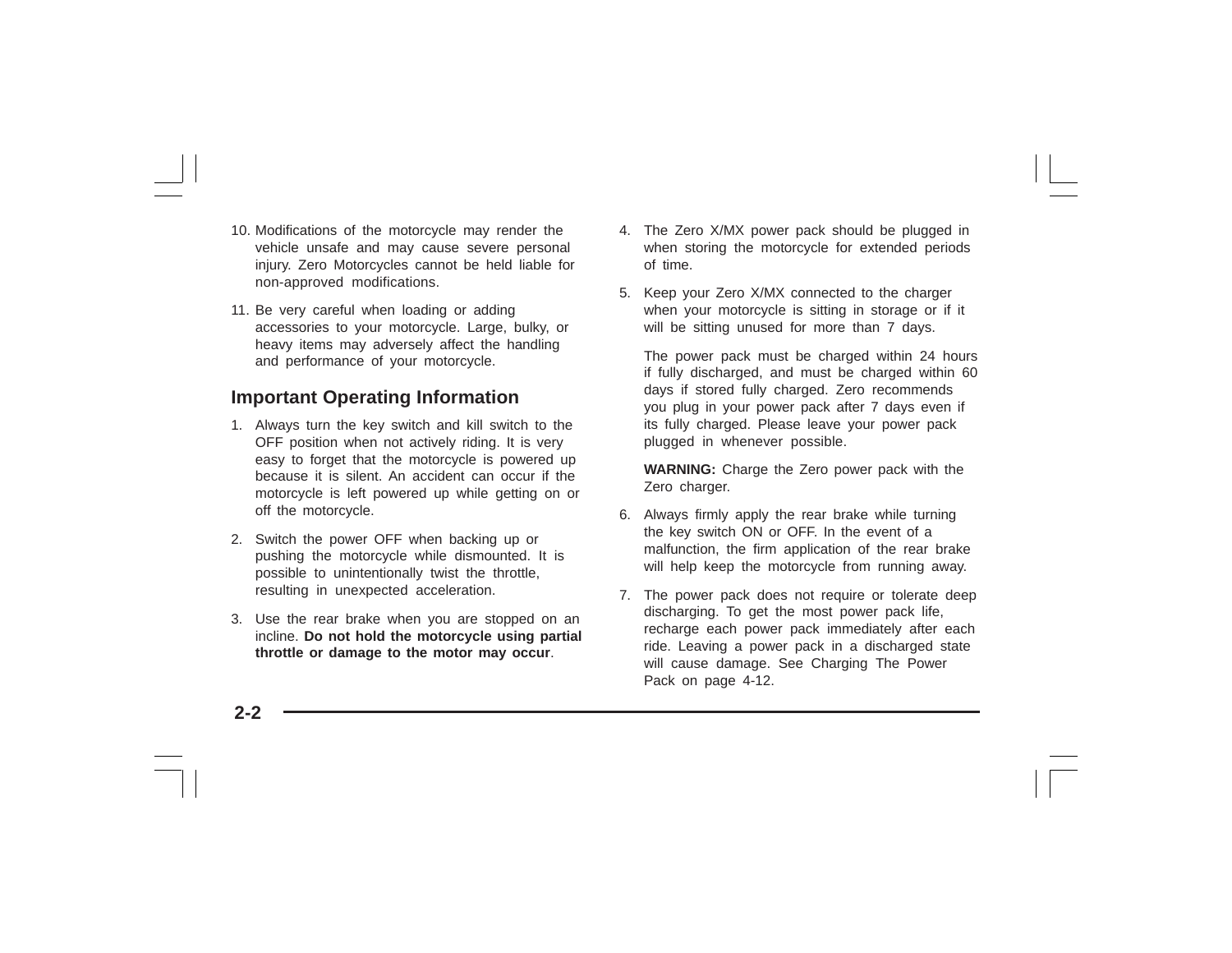8. Failure to follow battery storage and charging instructions as described in this Zero Motorcycles Owner's Manual may void the warranty of your Zero motorcycle. These guidelines have been rigorously tested to ensure maximum battery efficiency and service.

## **Location Of Important Labels**

The Vehicle Certification Label contains the following information:

- •Gross Vehicle Weight Rating (GVWR)
- •Gross Axle Weight Rating (GAWR) Front and Rear
- •Production Identification Number (PIN)
- •Rim Size
- •Tire Pressures
- •Manufactured Date



- A. Throttle and Speed Control Label
- B. Vehicle Certification Label
- C. Production Identification Number (PIN) Label. (Canadian version only) See Production Identification Number (PIN) on page 1-4.
- D. Power Pack Information Label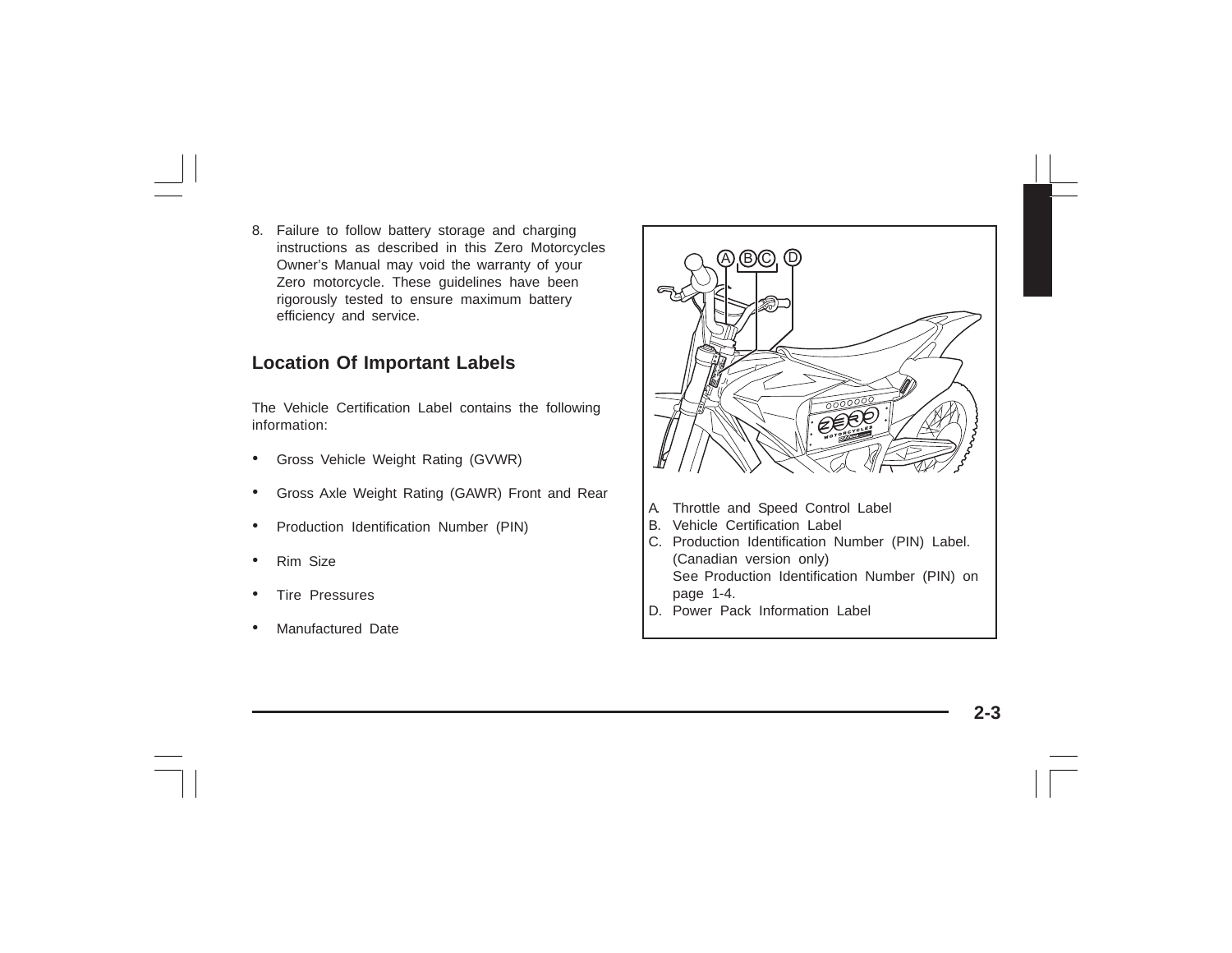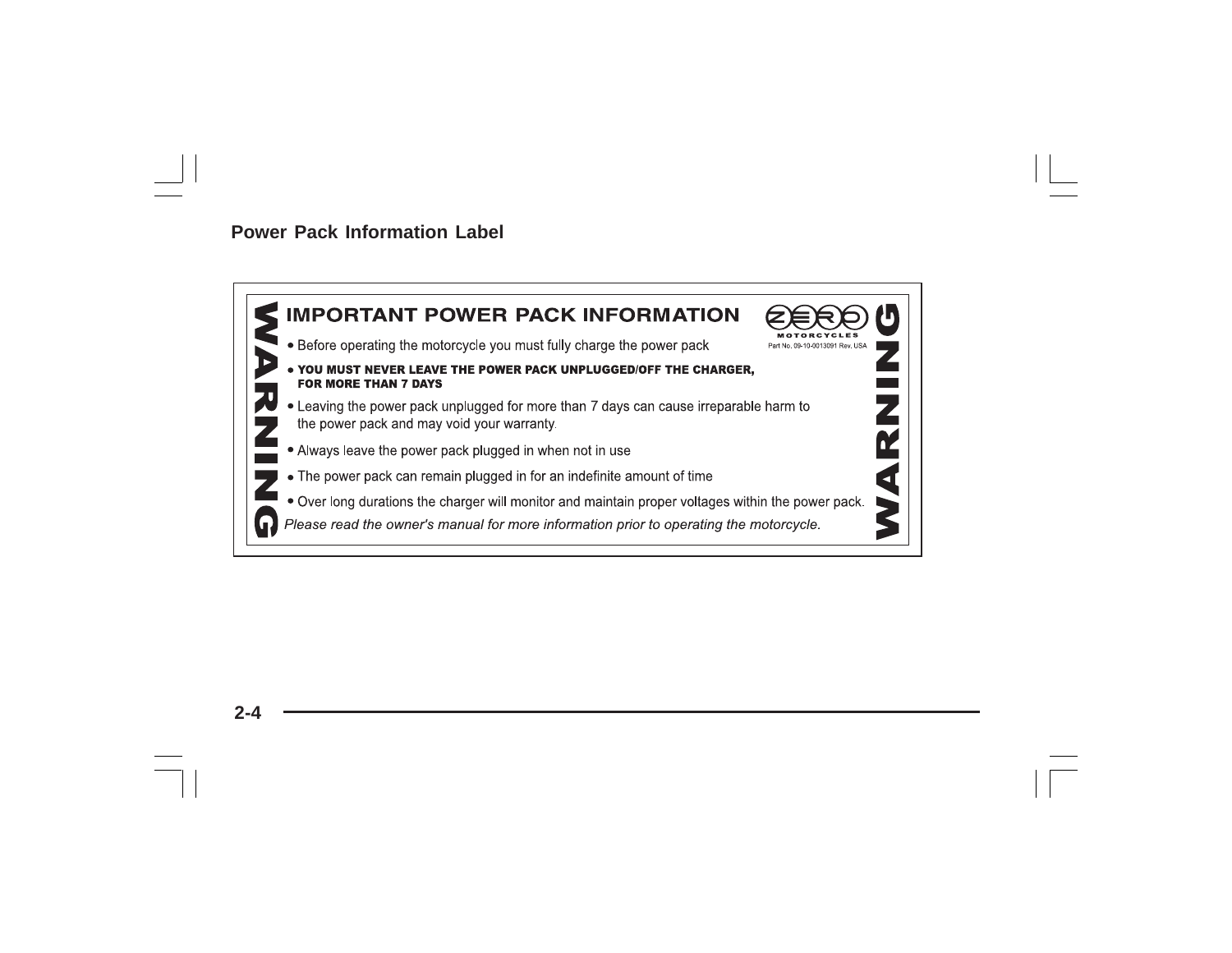## **Throttle And Speed Control Label**



**2-5**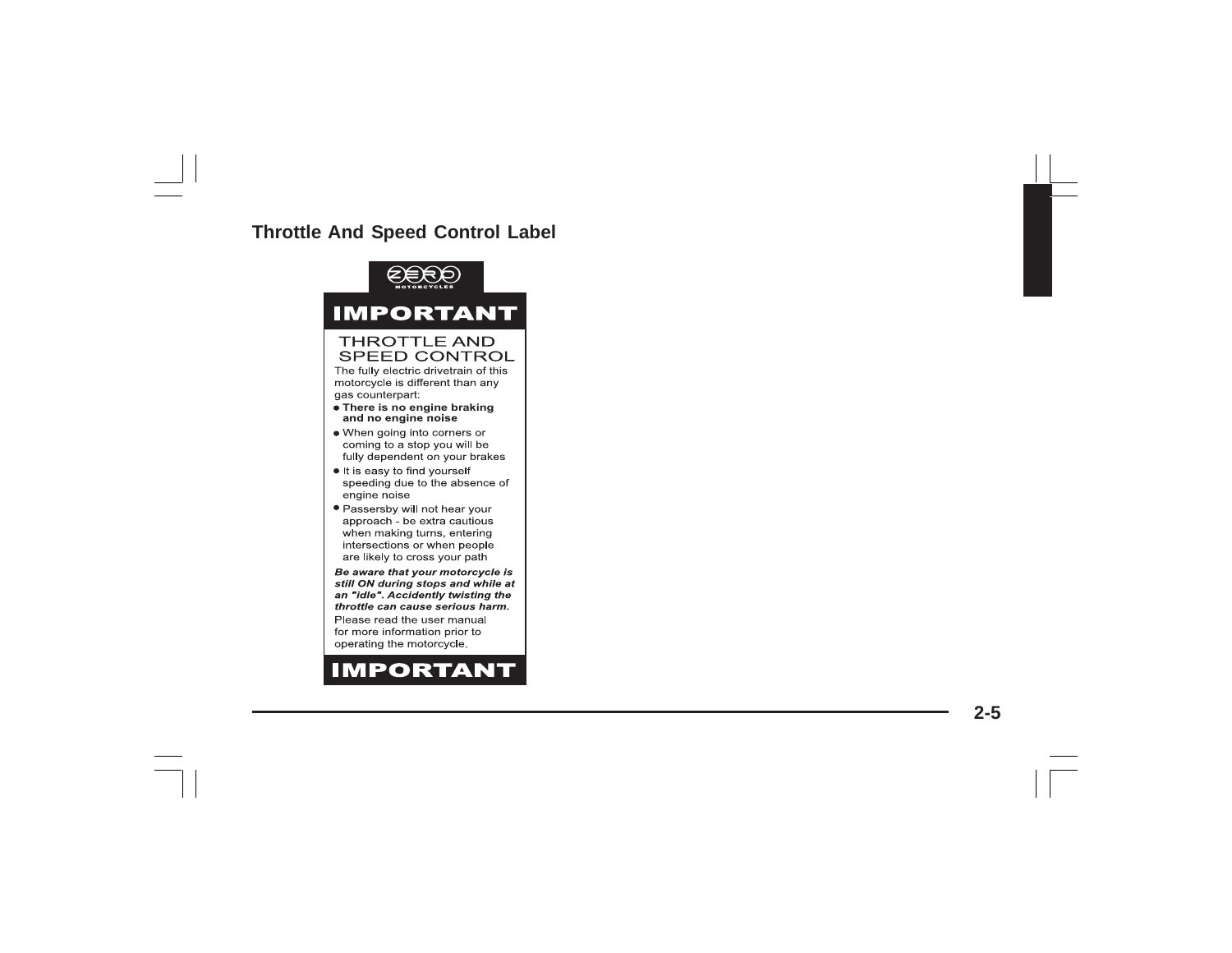| $2 - 6$ |  |  |  |
|---------|--|--|--|
|         |  |  |  |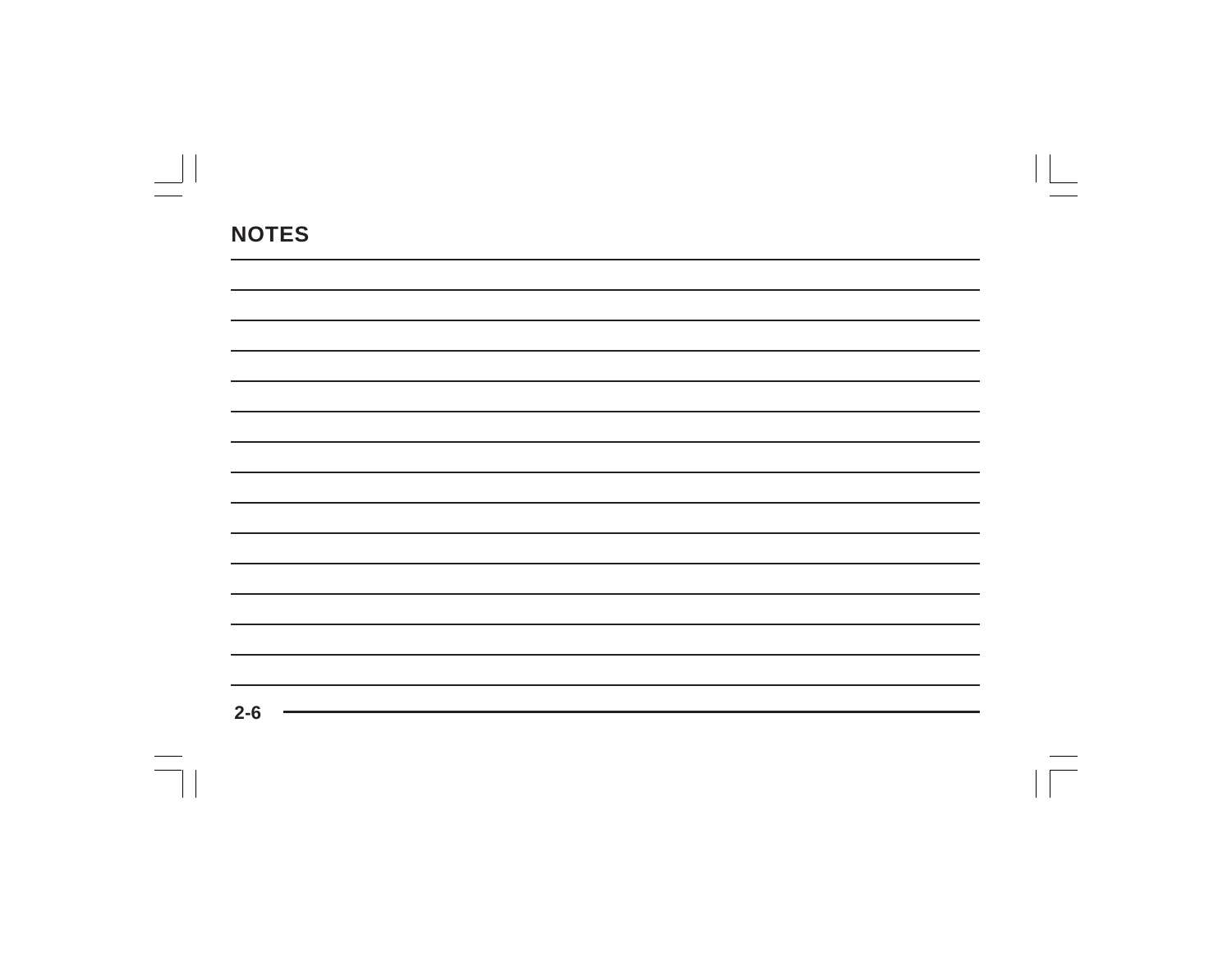# **Controls And Components**

# **Motorcycle Controls**

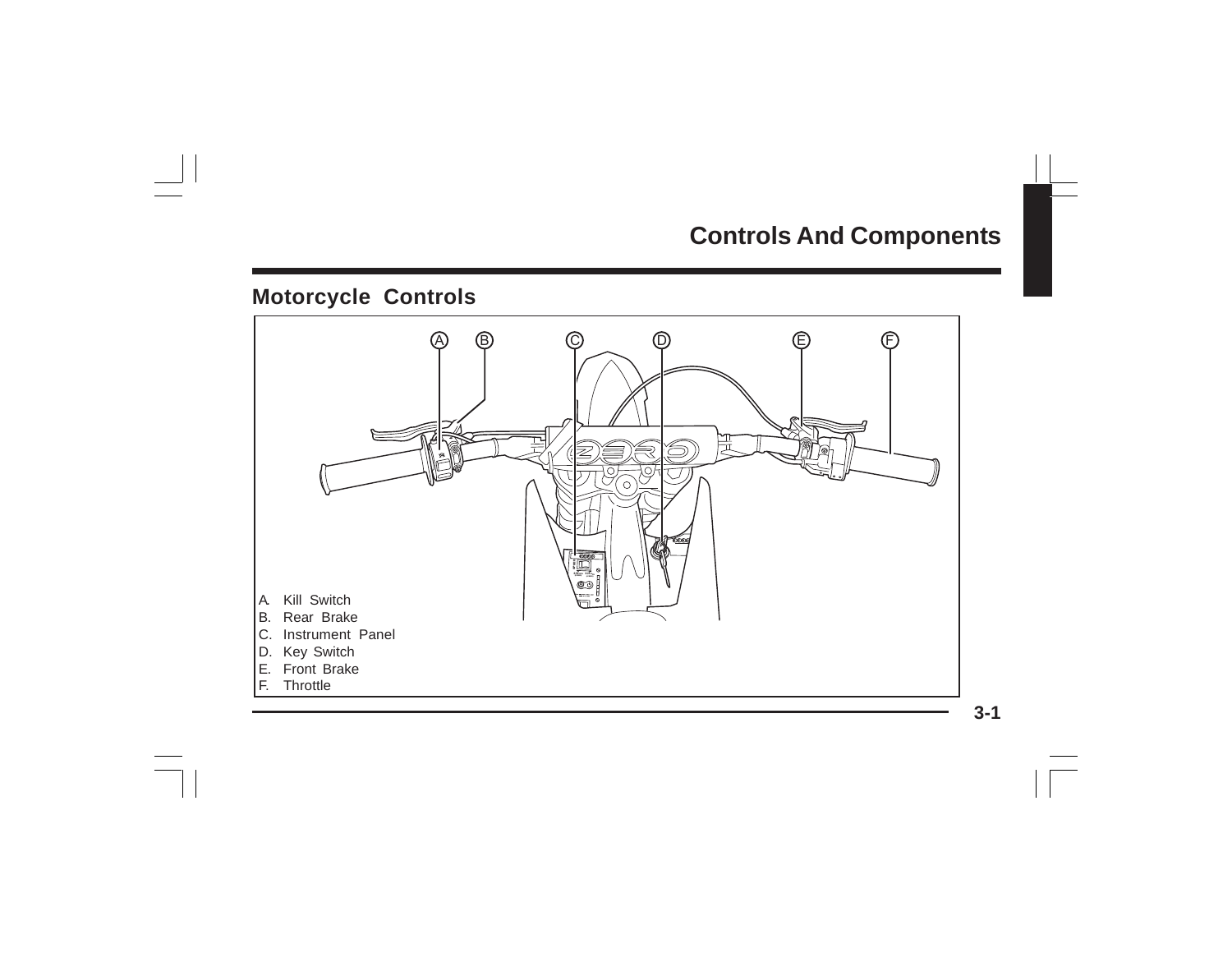# **Right Side View**



**3-2**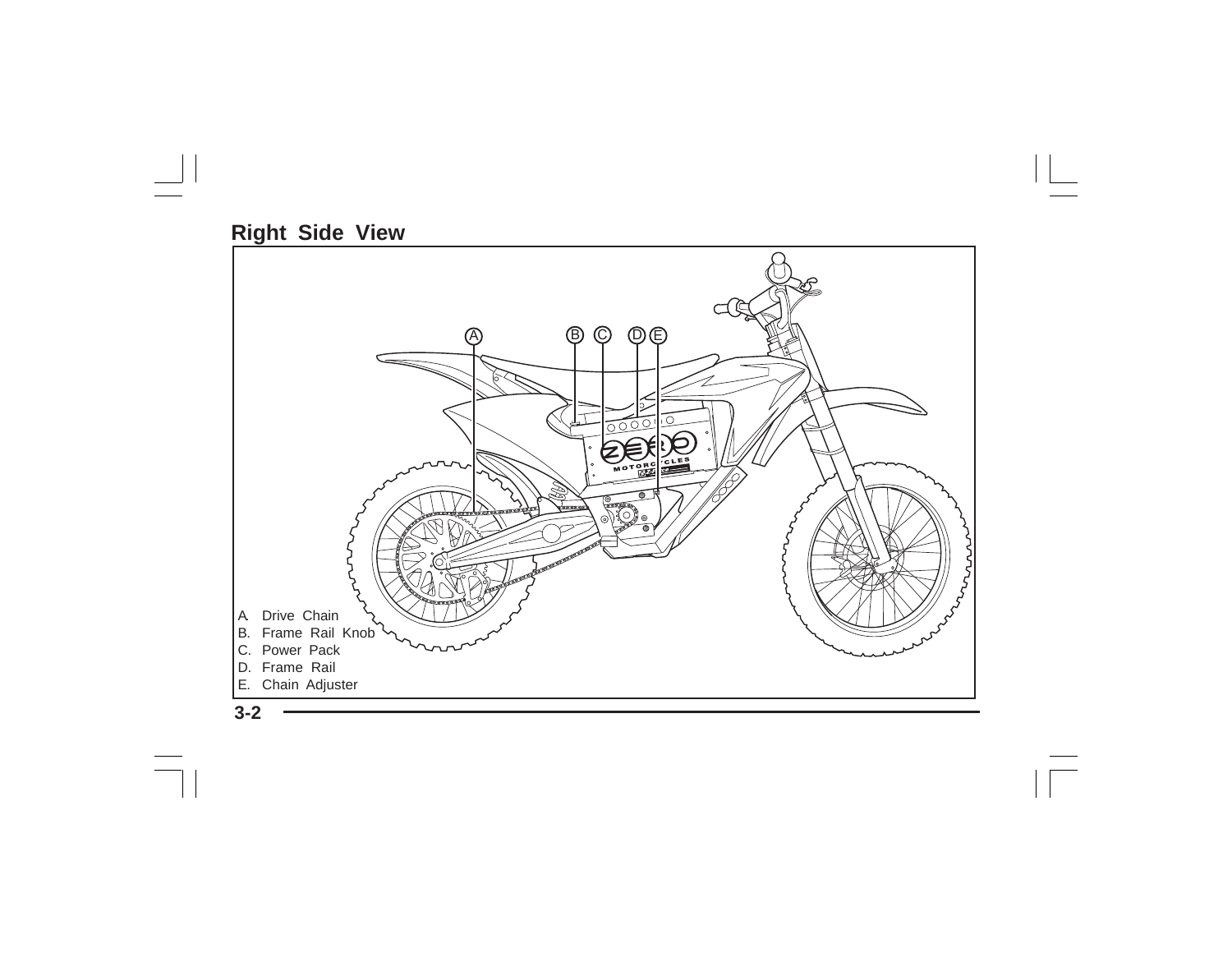# **Instrument Panel**



# **Speed Control Switch**

The speed control is a two position switch that toggles between 0-40 km/h (0-25 mph) and 0-80 km/h (0-50 mph). To select either of the switch positions, the motorcycle must be stopped and the key switch in the OFF position.

The 0-25 position reduces the top speed of the motorcycle to below 25 mph. Using this setting typically results in greater range because the motorcycle is moving at a lower average speed. Due to the Zero motorcycle's unique power delivery, we recommend using the 0-25 mph speed selection for the first battery cycle to allow the new Zero rider to familiarize themselves with the electric power delivery.

The 0-50 position enables the motorcycle to achieve its top speed. Traveling at high speeds reduces overall range. Zero Motorcycles speed claims are based upon Zero Motorcycles test riders and an overall average of our high speed testing. These may vary from your results.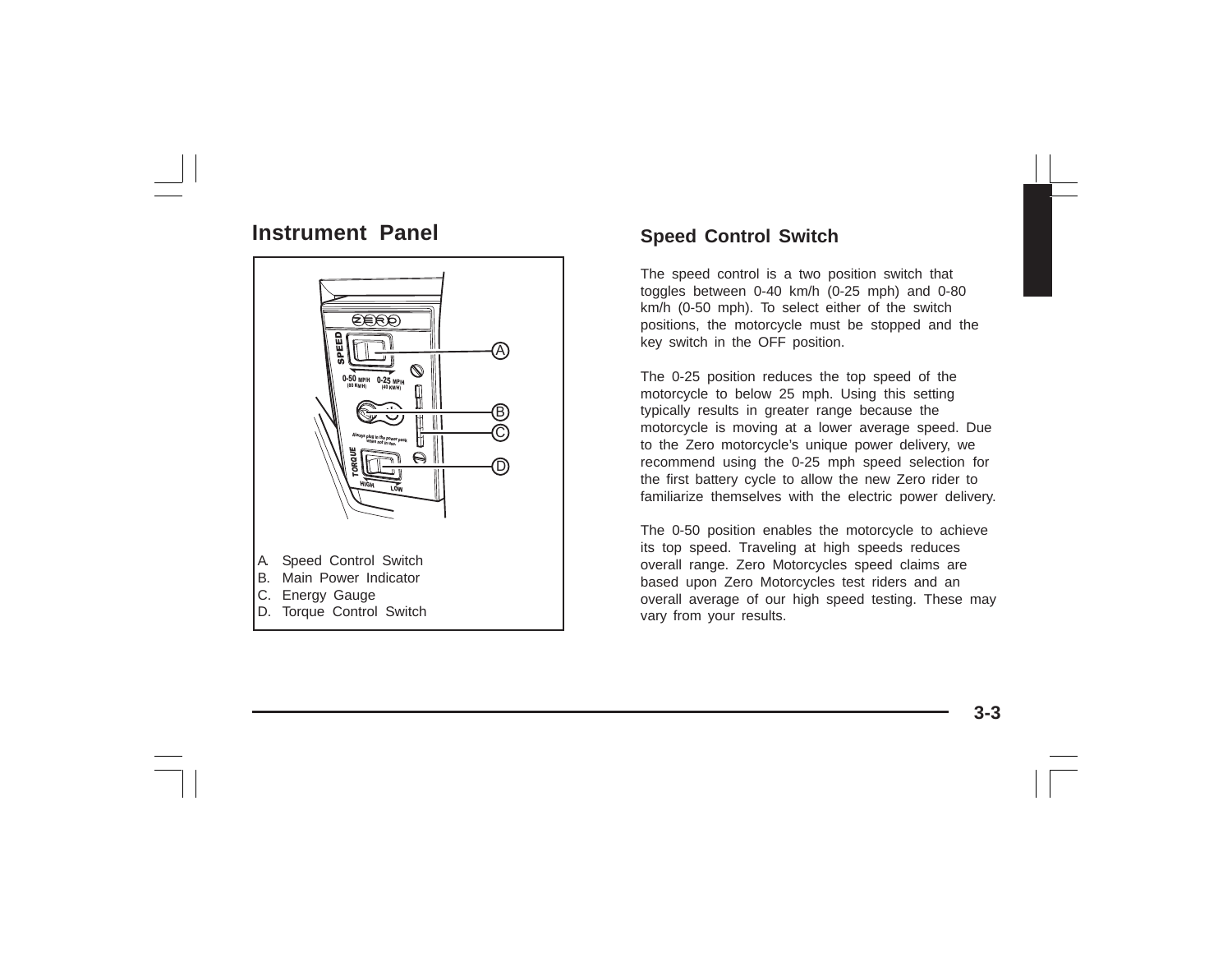## **Main Power Indicator**

The green LED is solidly lit when the motorcycle is ready to ride. When the green power LED is on, do not twist the throttle unless you are ready to ride. In the unlikely event you exceed the motorcycle's performance capabilities, the indicator will flash and gently oscillate the motor output to notify the rider. Back off of the throttle to reduce heat and eliminate the oscillation. Doing so will also eliminate the indicator flashing. If the green LED is flashing, the system has detected a fault. For troubleshooting, see pages 6-9 and 6-10.

## **Energy Gauge**

The energy gauge on the motorcycle is used to inform you of the amount of remaining energy in the power pack. This gauge is to be read with the motorcycle stopped. When accelerating under full throttle, the energy gauge may dip down to red. The energy gauge is segmented into 3 colors, the colors indicate the following:

•Green indicates a full power pack.

- • Amber indicates that the state of charge of the power pack is getting low.
- • Red indicates that the state of charge of the power pack is very low and that the power pack should be recharged as soon as possible. The motorcycle will cease to operate soon due to a critically low charge level.

### **Torque Control Switch**

The torque control is a two position switch that toggles between high and low. To select either of the switch positions the motorcycle must be stopped and the key switch in the OFF position.

The high torque position causes the motorcycle to accelerate at a significantly faster rate. This position is recommended for advanced riders.

Those who take advantage of the high torque are likely to see a slightly reduced range.

The low torque setting reduces the acceleration of the motorcycle to be less aggressive. It is an ideal setting to use for times when you want softer acceleration. This setting is also good for newer riders and for extending range.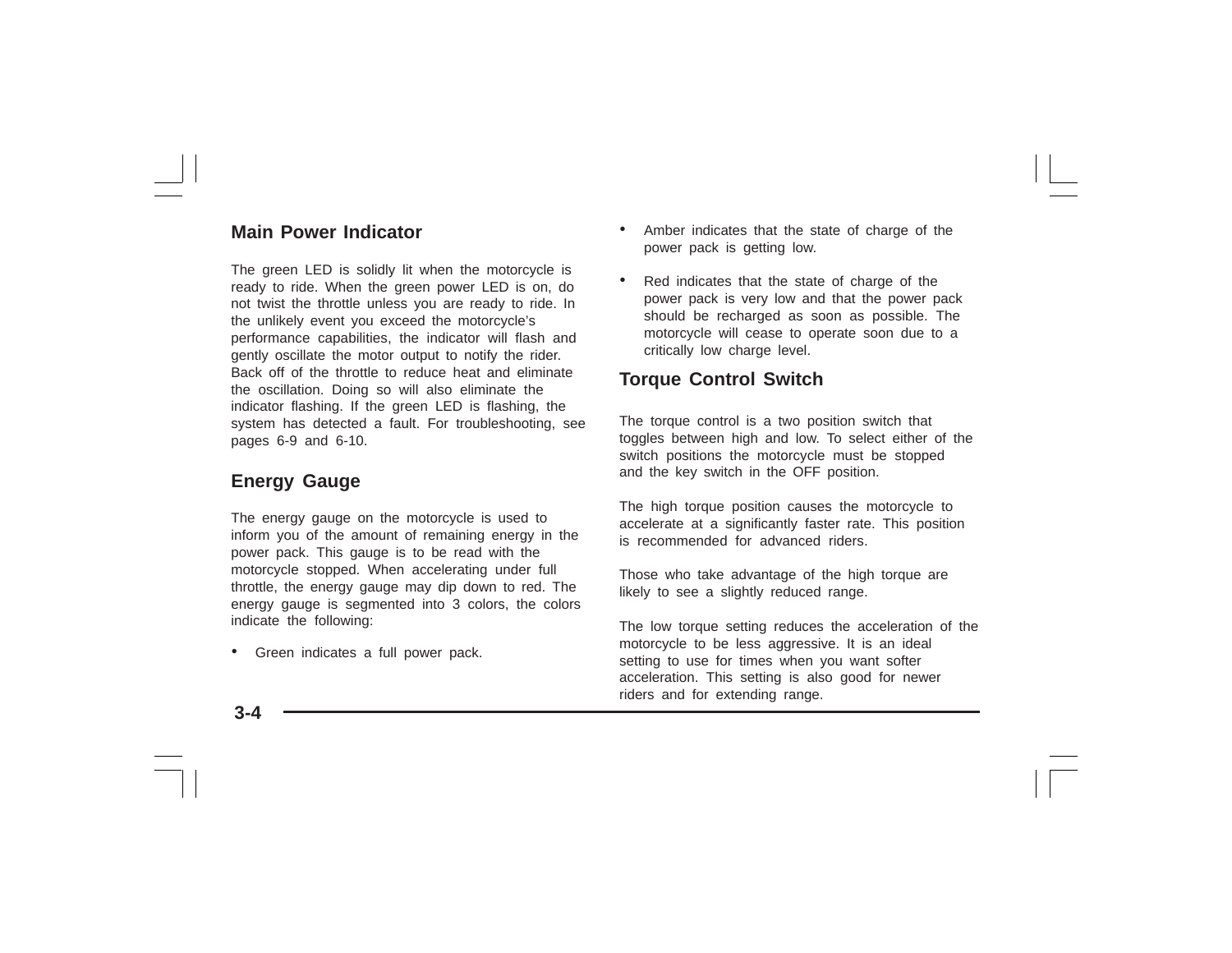# **Handlebar Controls**

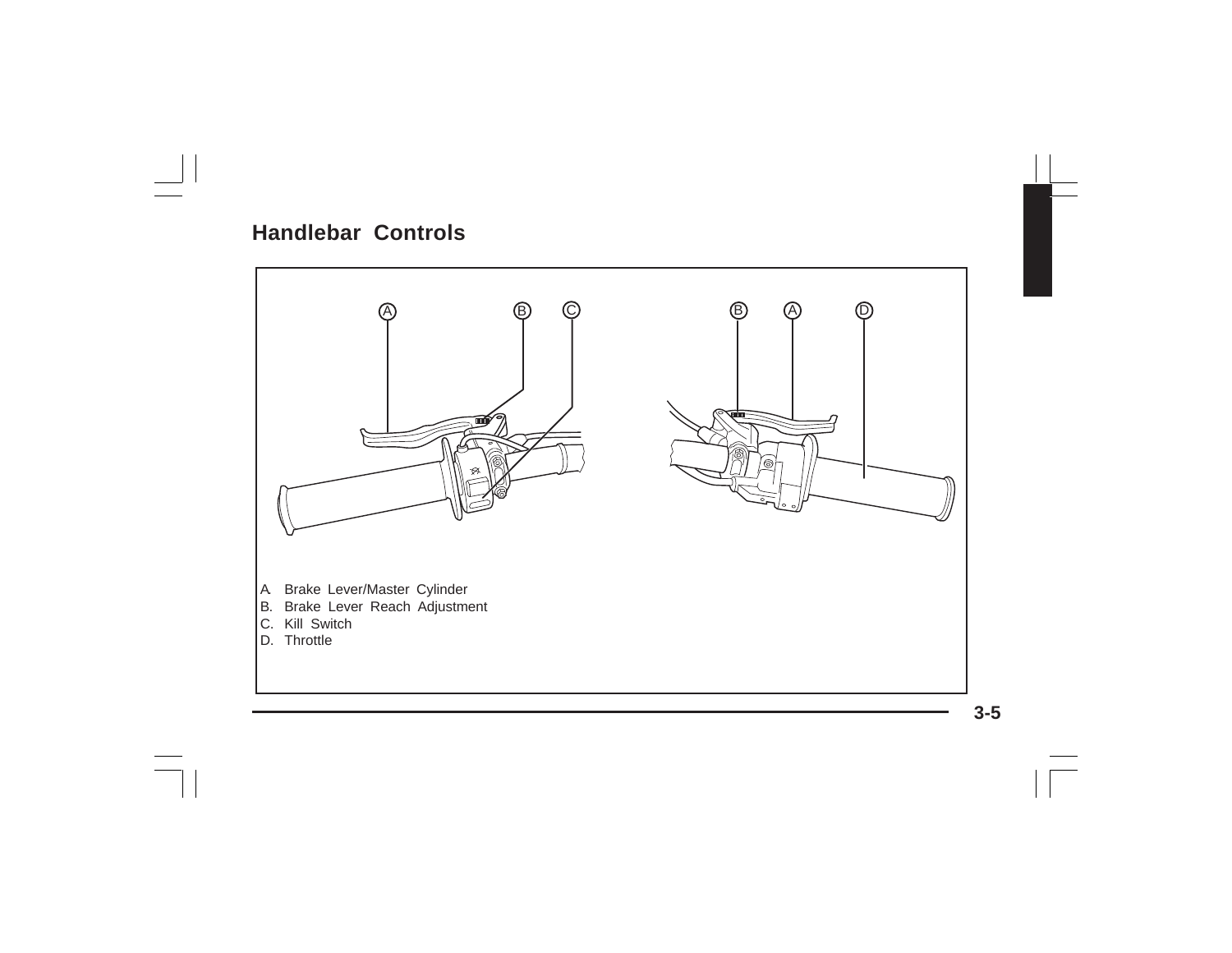## **Left Handlebar Control**

#### **Kill Switch**



When the button (A) is pressed, it will kill power to the motor controller. The motor controller will remain in this state until the ON (B) button is pressed. The switch does not turn off all electrical circuits, just the operation of the motor.

#### **Rear Brake Lever**

The rear brake lever engages the rear brake when the lever is squeezed. When braking, the throttle should be in neutral/returned position. The brake lever is adjustable. To adjust, see Brake Adjustment on page 4-16.

# **Right Handlebar Control**

#### **Throttle Control**

Twist the throttle in a counter-clockwise rotation (A) to accelerate the motor and start the motorcycle in a forward direction. Release the throttle and it will return to the neutral position (B), decelerating the motor.



#### **Front Brake Lever**

The front brake lever engages the front brake when the lever is squeezed. When braking, the throttle should be in the neutral/returned position. The brake lever is adjustable. To adjust, see Brake Adjustment on page 4-16.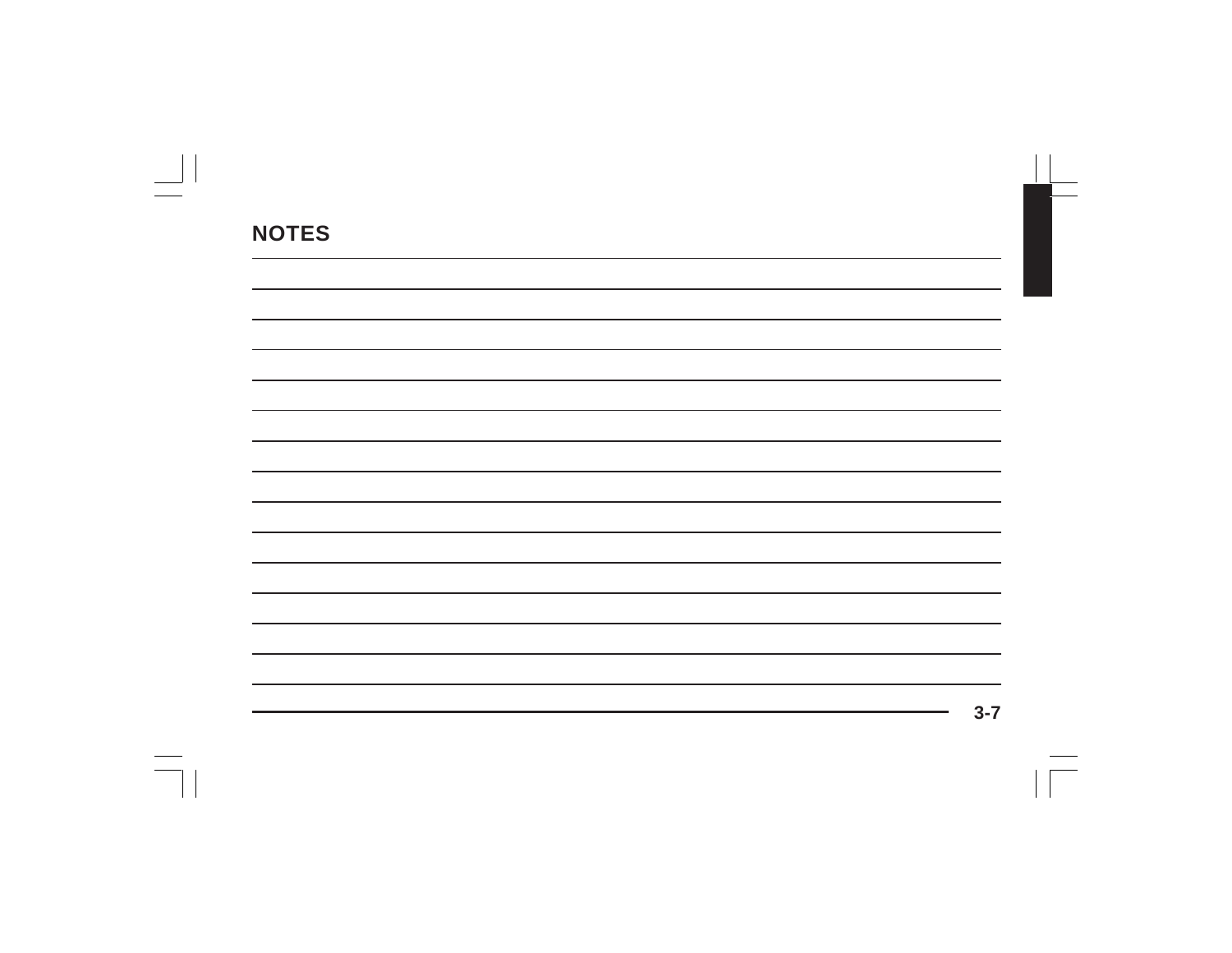| the control of the control of the control of the control of the control of the control of                               |  |  |
|-------------------------------------------------------------------------------------------------------------------------|--|--|
|                                                                                                                         |  |  |
| the control of the control of the control of the control of the control of the control of the control of the control of |  |  |
|                                                                                                                         |  |  |
|                                                                                                                         |  |  |
|                                                                                                                         |  |  |
|                                                                                                                         |  |  |
|                                                                                                                         |  |  |
|                                                                                                                         |  |  |
|                                                                                                                         |  |  |
|                                                                                                                         |  |  |
|                                                                                                                         |  |  |
|                                                                                                                         |  |  |
|                                                                                                                         |  |  |
|                                                                                                                         |  |  |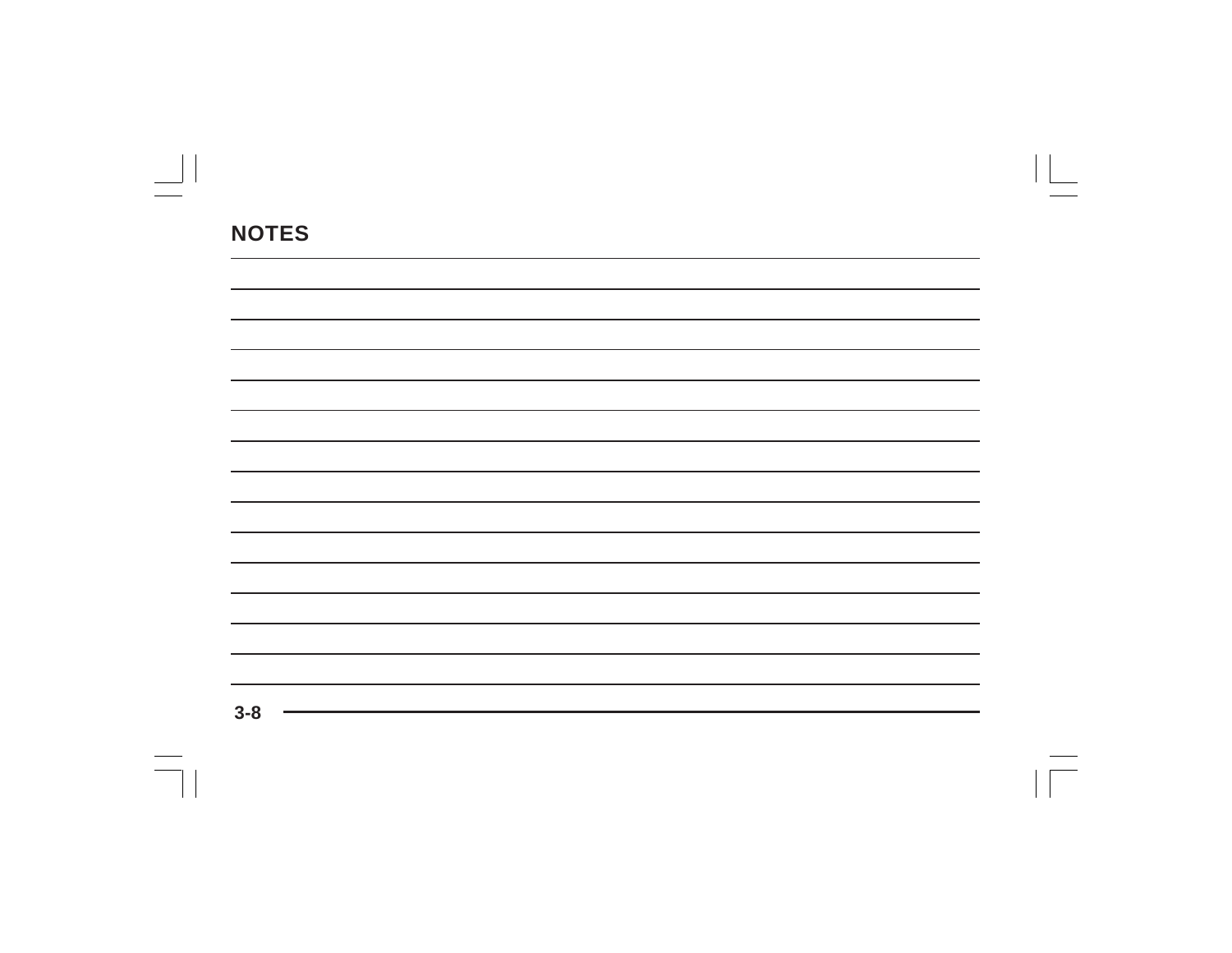# **Starting And Operating**

# **First Time Set-Up**

If your motorcycle was direct shipped you will need to perform the following:

- 1. Remove the motorcycle from its shipping crate. See Uncrating Your Motorcycle on page 4-2.
- 2. You must charge the power pack before riding the motorcycle. See Charging The Power Pack on page 4-12.
- 3. Install the power pack. See Power Pack Swapping on page 4-6.
- 4. Identify and inspect the wheels and brakes for leaks or irregularities.
- 5. Check the tire pressure and adjust to proper specifications. See Tire Inflation on page 5-8.
- 6. Inspect the hydraulic brake system. Follow the hydraulic lines from the reservoirs to the calipers and verify that there are no leaks or damage to the brake lines. Verify that the brakes function properly.
- 7. Make sure the motorcycle key switch is OFF, then twist the throttle to make sure it's rotation is smooth and returns correctly.
- 8. Inspect bolts and make sure they are tight. See Bolt Torque Table on page 5-2. Double check the fork, wheel, and brake bolts.
- 9. Insert the key in the key switch, engage the rear brake and turn the key to the "ON" position. The energy gauge should read fully charged.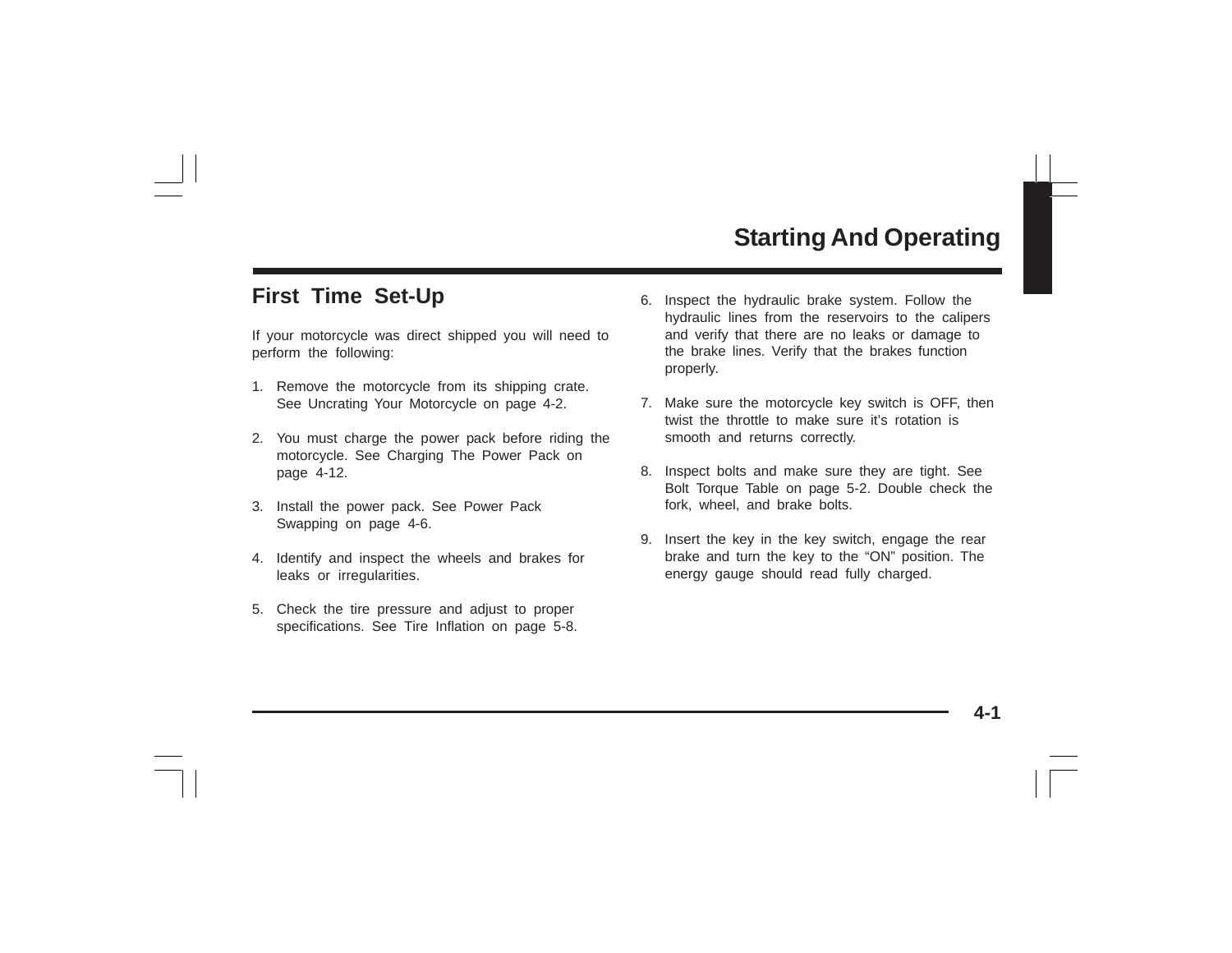## **Uncrating Your Motorcycle**

The X/MX motorcycle arrives almost entirely assembled. It is recommended that you have an assistant to help with the uncrating procedure. We advise wearing protective gloves and protective eyewear when uncrating the Zero motorcycle. It is possible during shipping that sharp edges or points may occur. Please use caution. Retain the crate and all other shipping items for future shipping of the motorcycle.

Note: The shipping crate may differ slightly than shown, below are general guidelines for uncrating the motorcycle.

- 1. Remove the crate clamps (A) and remove the crate end panel (B).
- 2. With the aid of an assistant, lift and move (C) the crate off of the base.

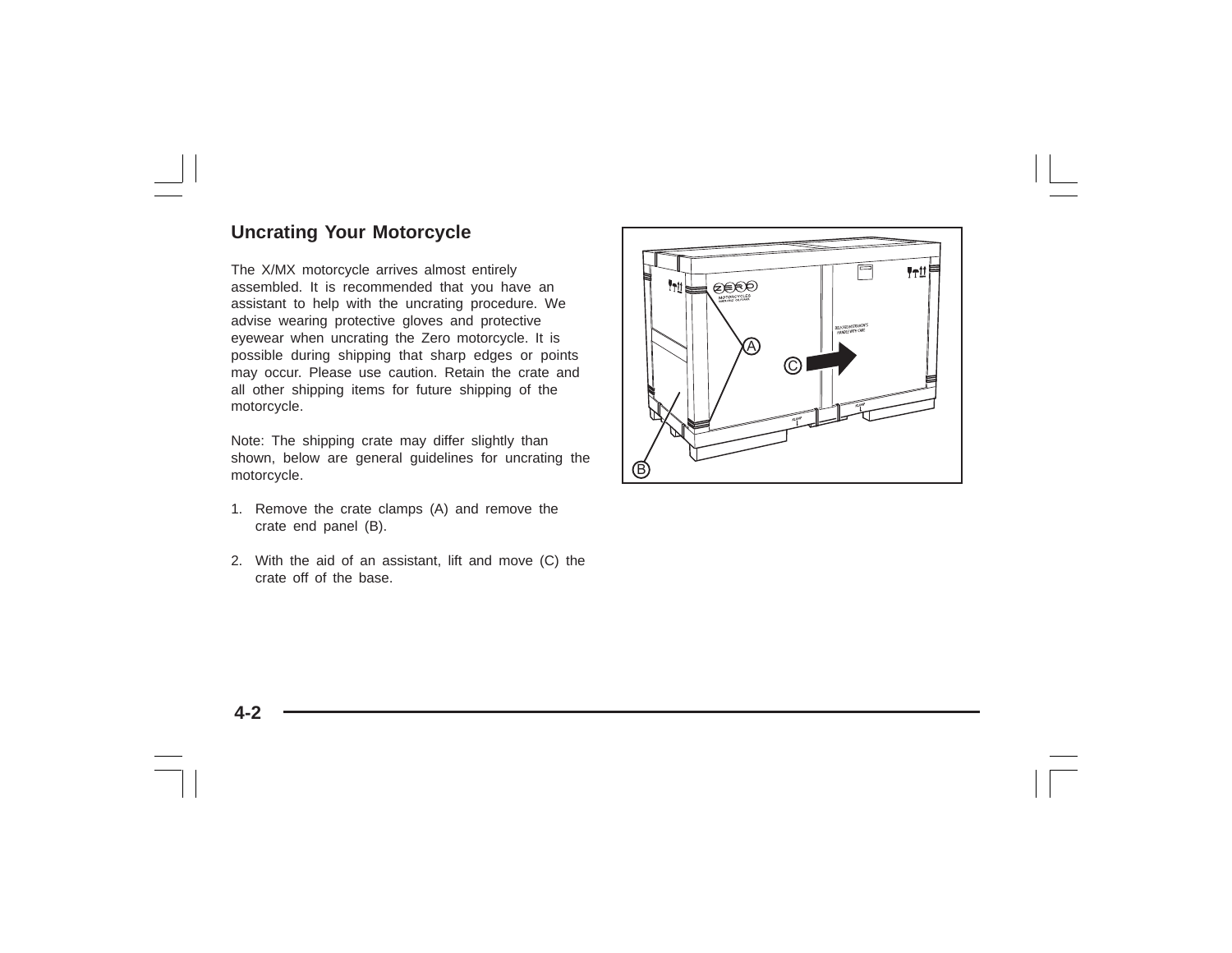- 3. With the assistant holding the motorcycle upright, remove the ratchet straps (B).
- 4. Fold down the ramp (A) and lower the protective plastic.



5. Remove the fork support (A), located between the wheel and front fender.



6. Carefully roll the motorcycle off of the crate base.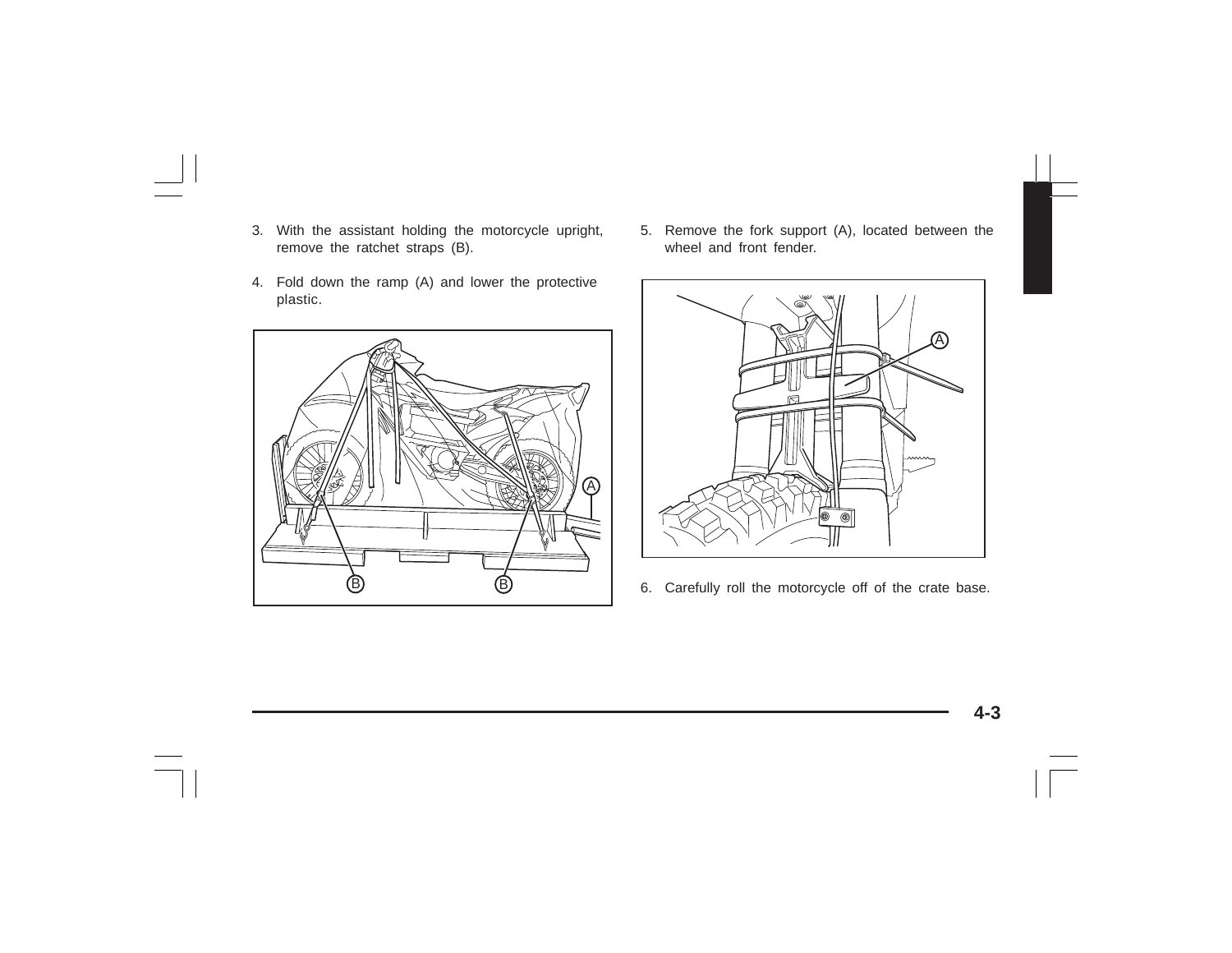# **General Operation**

## **Pre-Ride Inspection**

Before operating the Zero X/MX motorcycle, check the following to make sure the motorcycle is secure and intact:

#### •**Power Pack**

Make sure the onboard energy gauge is green, indicating a charged power pack. If the energy gauge reads below 3 bars (1/2) amber or red, we suggest you recharge before use.

#### •**Drive Chain**

Check chain slack and condition. Adjust and lubricate if necessary. The drive chain must be cleaned and lubricated at the intervals specified in the maintenance schedule. Otherwise, it will quickly wear out, especially when riding in dusty or wet areas. See Chain on page 5-8.

#### •**Brakes**

Squeeze each brake lever individually and push the motorcycle to see if it rolls. You should be able to lock-up the wheels completely by applying the brakes.

#### •**Throttle**

With the key switch in the OFF position, twist the throttle and release to verify that the throttle is smooth and returns correctly.

#### •**Tires**

Check both tires for condition and tread depth. Check cold tire pressure frequently. Check for damage and alignment. Maintain correct tire pressure as specified on page 5-8. Replace the tires when the tread height is 2 mm (0.08 in) or less.

**CAUTION:** Under-inflation is the most common cause of tire failure and may result in severe tire cracking, tread separation, "blowout," or unexpected loss of motorcycle control causing personal injury and possible death.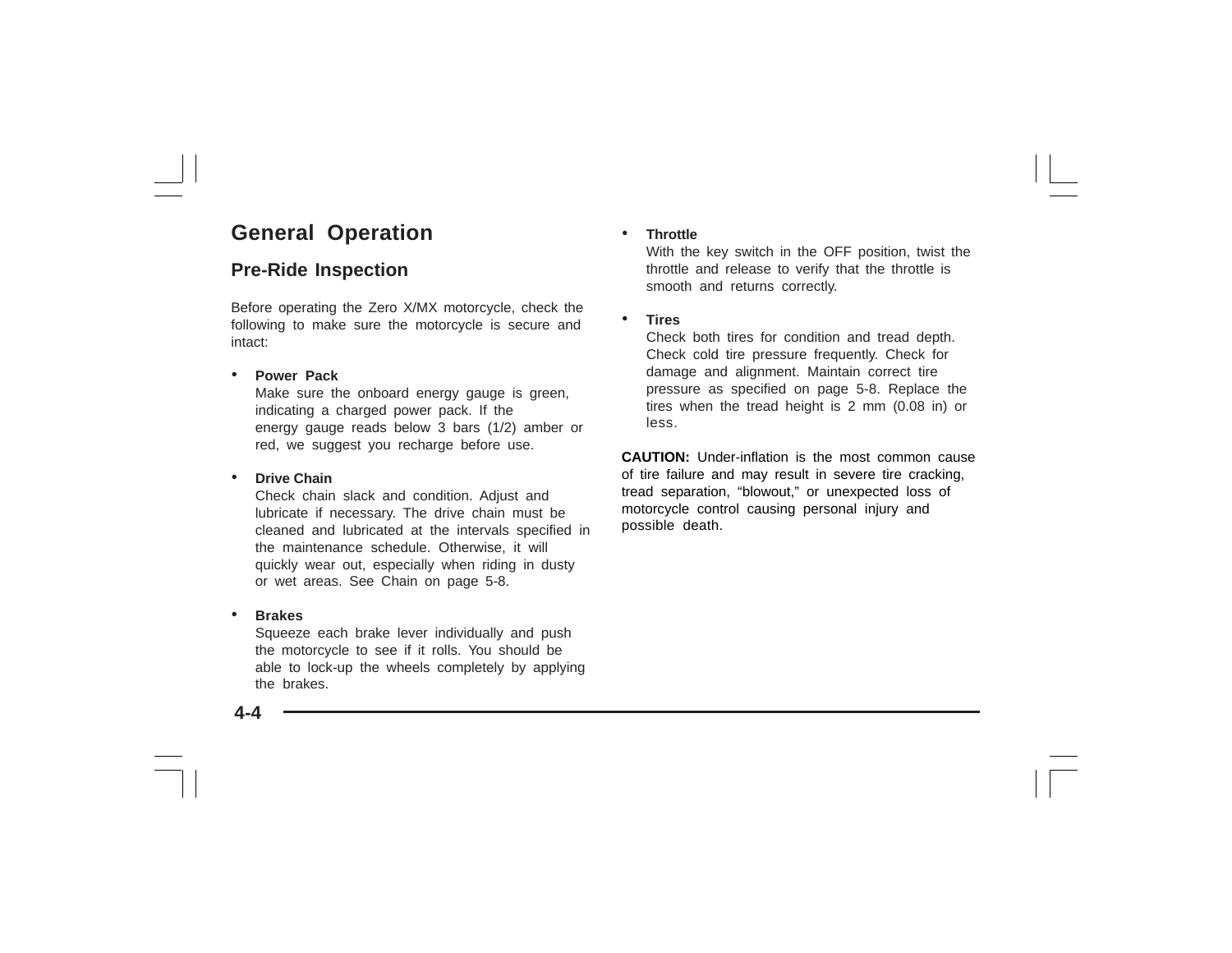## **Key Switch Positions**



This is a two-position switch that is located on the top/front of the motorcycle, below the handlebar. The switch positions are as follows:

- •OFF
- •ON

The key should be removed from the motorcycle when parked, to prevent theft.

### **Power Pack**

The battery is located within the power pack and requires no special break in period. Under normal use and correct power pack maintenance, the power pack should maintain most of its capacity for approximately 5 years, dependent on use. The charging time is the same if connected to 110 V AC or 220 V AC; this is an input to the charger. The charger output will be the same. The normal recharging time of the power pack is usually less than 2 hours in ambient temperatures. Out of the normal temperature range charging and run-time times will vary. The batteries should not be used outside of the range of -7°C - 71°C (20°F - 160°F); the Battery Management System (BMS) will turn off the motor controller outside of this range. It is recommend that you leave the motorcycle on the charger if you expect it to sit in storage or unused for over 7 days. The power pack must be charged within 24 hours if fully discharged, and charged within 60 days if stored fully charged. Zero recommends you plug in your Zero motorcycle after 7 days, even if fully charged. Please leave your Zero motorcycle plugged in whenever possible.

**WARNING:** Opening of the power pack is for trained Zero Motorcycles technicians. Please be aware that incorrect handling of a Zero battery can be dangerous. DO NOT OPEN!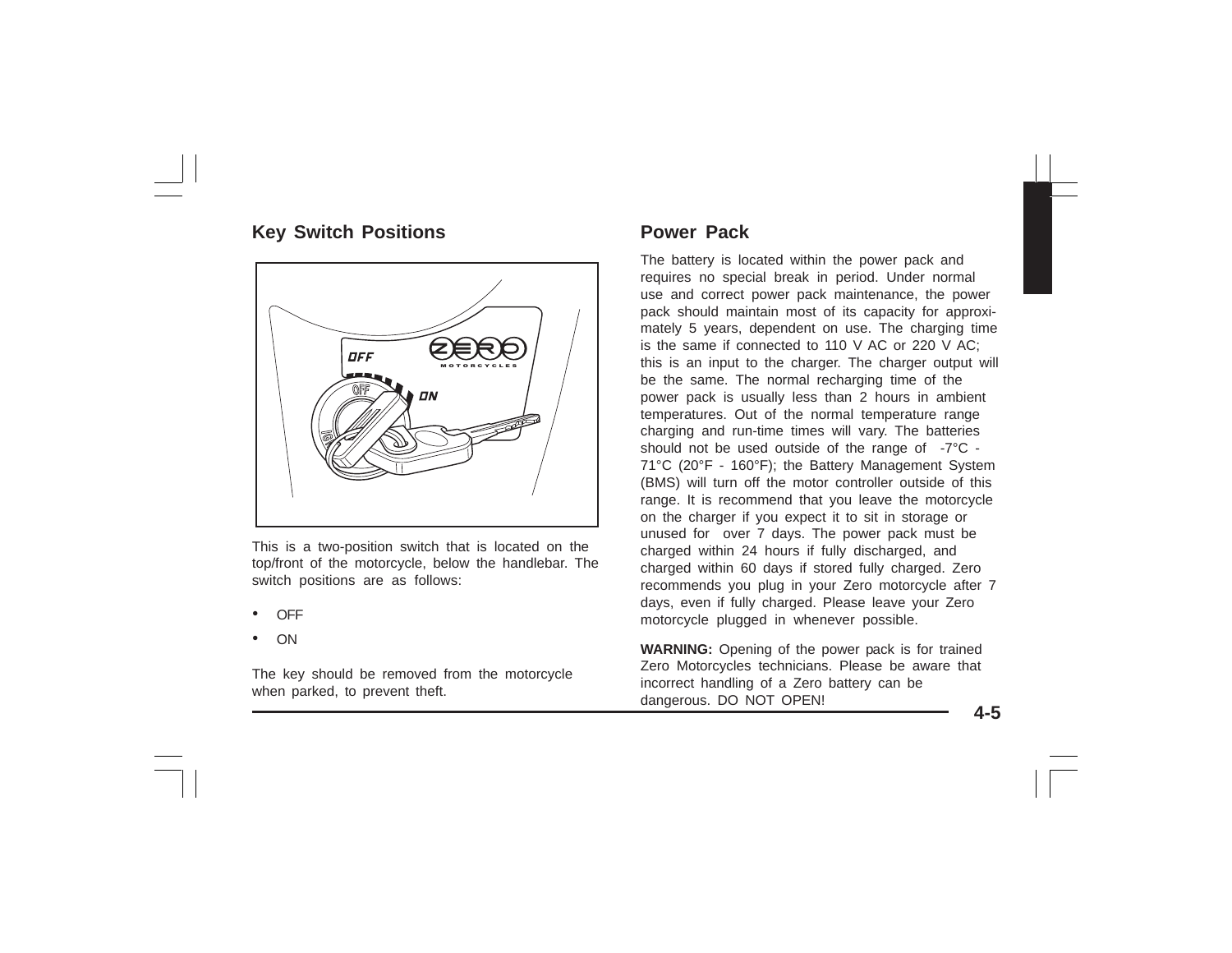The 6-digit serial number for the battery is located on a label on top of the power pack.

#### **Add On Electrical Equipment**

**WARNING:** Do not add anything electrical to your motorcycle unless approved by your CSC. Some electrical components can damage your motorcycle. Some add on electrical equipment can keep other components from working as they should or can dramatically reduce the range and or life expectancy of the power pack.

#### **Power Pack Swapping**

The X and MX motorcycles feature a quick change power pack. This allows the rider to charge one power pack while using another. To change the power pack, perform the following:

#### Removal

- 1. Remove the key from the key switch and safely support the motorcycle.
- 2. Locate the knob (A) on the rear of the upper frame rail and remove.

3. Pull the frame rail (B) away from the motorcycle, unhooking it at the front.



4. Disconnect the power pack connectors (D) and  $(C).$ 

Note: The power pack weighs 20.9 kg (46 pounds).

5. Using a firm grip, slide the power pack out of the frame.

**4-6**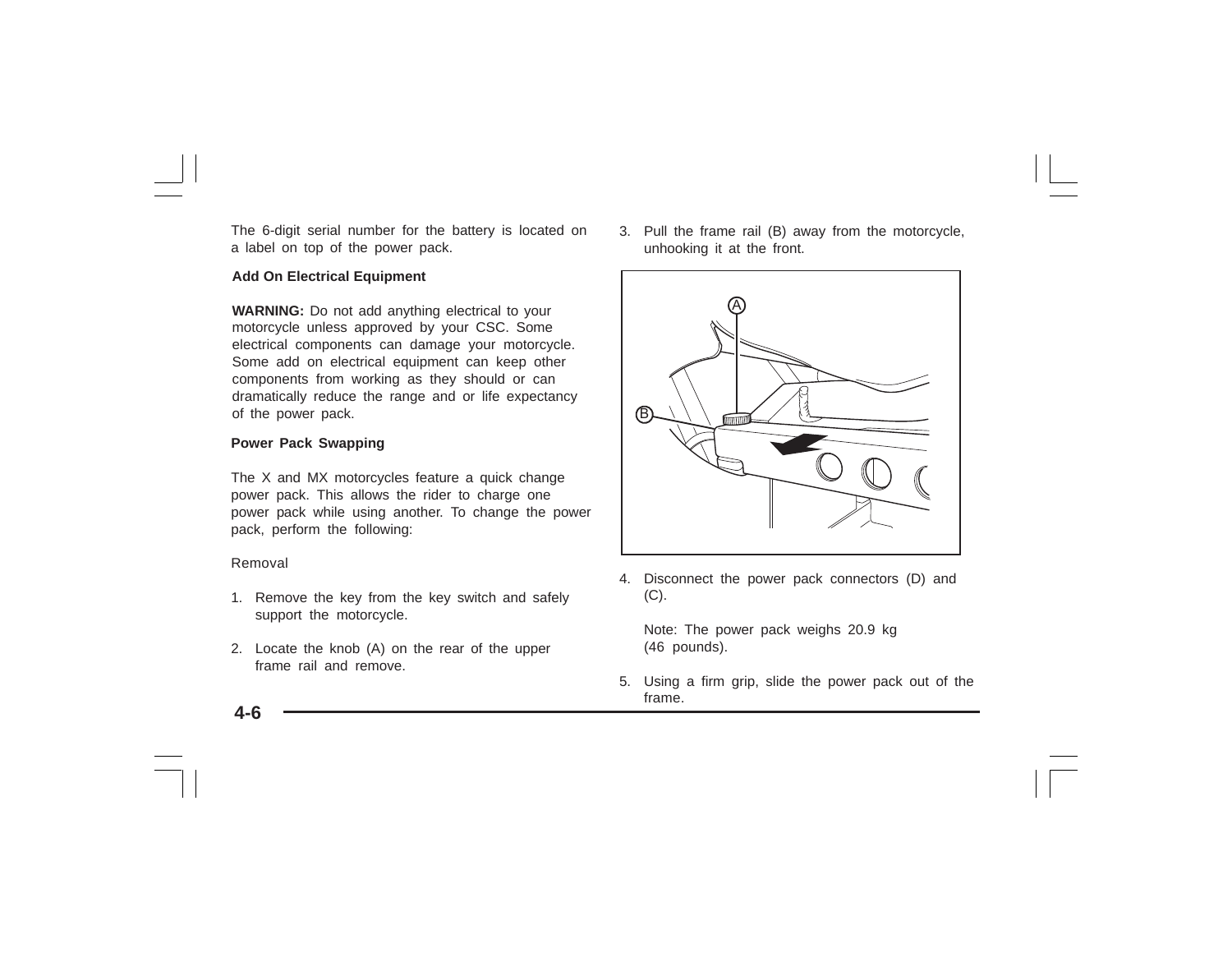

Installation

- 1. Slide the power pack into the frame.
- 2. Connect the power pack connectors.
- 3. Install the frame rail into the front slot first, then push the rear side into the frame.
- 4. Install and securely tighten the knob.

#### **Battery Management System (BMS)**

Every power pack contains a Battery Management System (BMS) which monitors the condition of the cells and optimizes the charging process to provide the highest-performance, longest-range, and longestlife for the power pack.

The BMS also monitors the battery for a host of predefined conditions, and then takes actions according to these conditions. Some of these conditions are listed below. Also see Understanding Beep Sequences on page 6-3.

#### •**Low Voltage**

Action: When a low voltage is detected the beeper is sounded to alert the rider that they should stop riding the motorcycle. This beeper beeps approximately once every 10-12 seconds when the motorcycle is being ridden and then once every minute when the motorcycle is inactive.

#### •**Dangerously Low Voltage**

Action: If the voltage drops to the point that may damage the battery cells, the power pack sends a signal to disable the motor controller and the motorcycle will not run until the voltage returns to an acceptable level.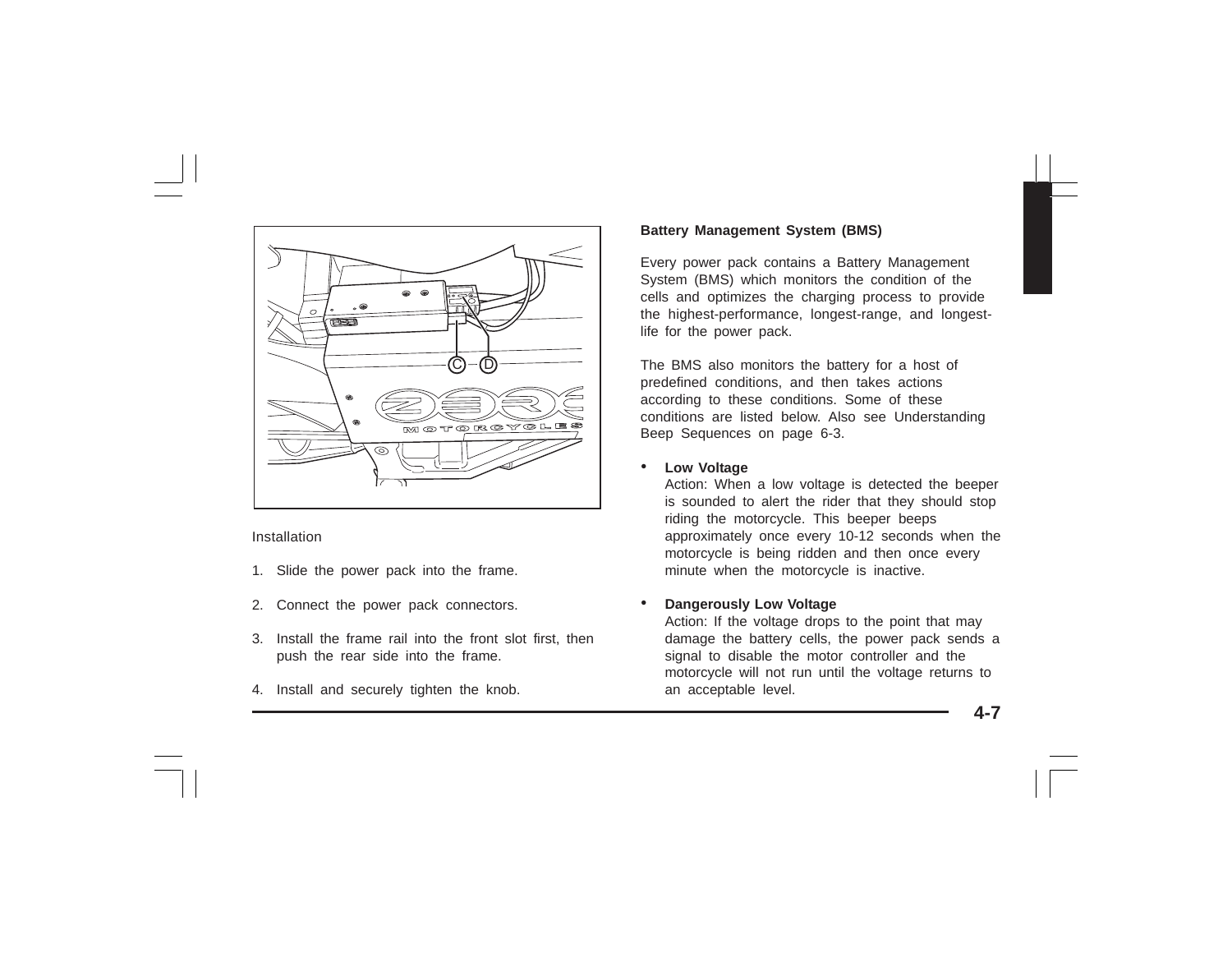#### •**High Or Low Temperature**

Action: If the BMS senses that the power pack is too hot, above 71°C (160°F), or too cold, below - 7°C (20°F), it sends a signal to disable the motor controller and the motorcycle will not run until the temperature returns to an acceptable level. The charger will also be disabled in this condition.

#### •**High Voltage**

Action: If the BMS detects a voltage that is too high, it shuts down the charger to prevent overcharging.

The BMS is sealed inside the power pack. As a rider, you don't need to think much about the BMS - it just silently does its job as you charge, ride, and store your motorcycle. There are only two things you might need to know about your Z-Force BMS:

#### •**Beep-Signals**

The BMS will emit an "OK" beep-tone every time you turn-on your motorcycle. The BMS might also respond to other internal conditions and errors with different kinds of beeps. This section explains the different beep-patterns and their meanings.

#### •**Safety Interlocks**

The BMS can disable the motorcycle's throttlecontrol if the power pack is fully discharged, or in case of other errors. The BMS can also disable charging under certain circumstances. The information below explains the different conditions which can cause the BMS to disable the throttlecontrol or the battery-charger.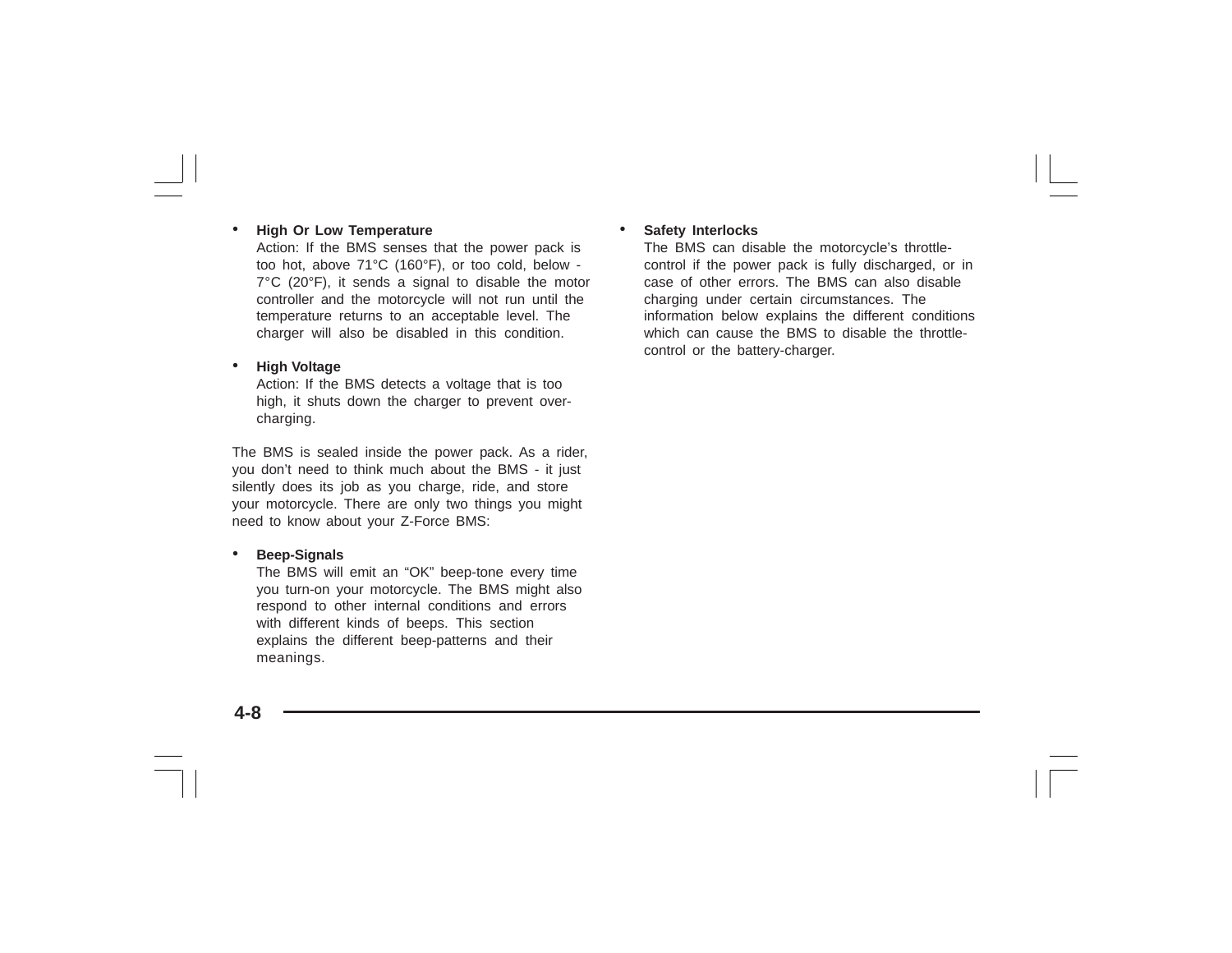#### **Beeps**

The BMS includes an electronic beeper sealed inside the power pack. The beeper is located on the left front of the power pack behind the opening (A). Do not cover this opening, it is intentionally left open.



The BMS will beep only under two circumstances:

- • When the motorcycle key switch is turned from "OFF" to "ON." When the motorcycle is turned ON, the BMS will perform a self-test. It will always sound a beep-signal when the test finishes. The beep-pattern reports the self-test result.
- • Whenever the key switch is "ON," and the power pack is nearly empty. The BMS will continuously sound a warning when the power pack is low. The warning will stop when the motorcycle is turned-off.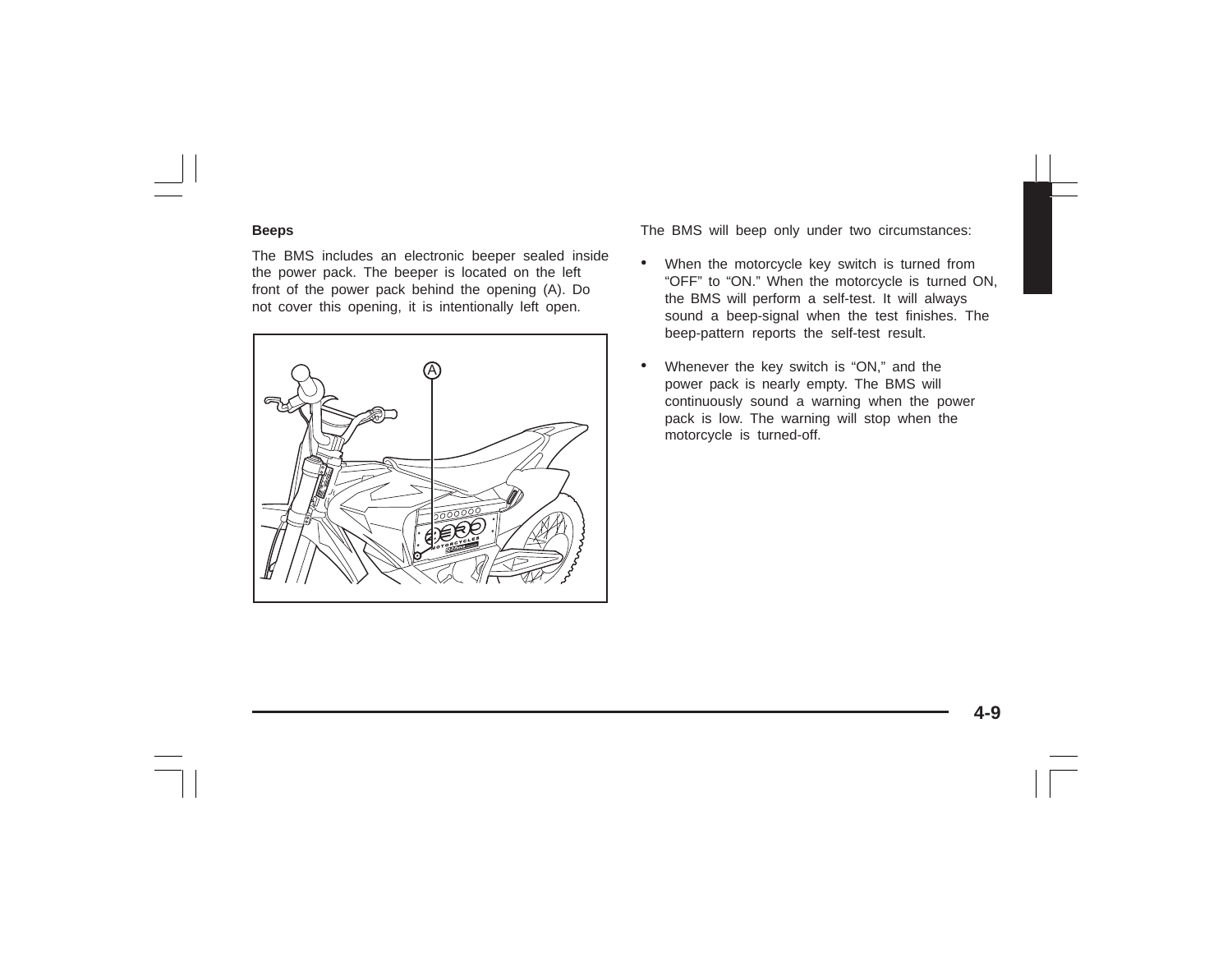#### **Battery Charger**

Keep your power pack connected to the charger when your motorcycle is sitting in storage or if it will be sitting unused for more than 7 days. The power pack must be charged within 24 hours if fully discharged, and charged within 60 days if stored fully charged. Zero recommends you plug in your Zero motorcycle after 7 days, even if fully charged. Please leave your Zero motorcycle plugged in whenever possible.

**WARNING:** Charge the Zero power pack with the Zero charger.

When charging the motorcycle's power pack the charger can be left on, even after the power pack is fully charged. There are two possible cases that can occur:

**•** When left on the charger, the power pack will receive a full charge. Once fully charged, the charger will check the status of the power pack once every 72 hours to ensure that it maintains a full charge. When fully charged a green light will illuminate on the charger. Should the charger not read that the power pack is full, it will continue to attempt to fully charge the power pack. In this event the green light may not illuminate, however, the power pack may be fully charged. To ensure that the power pack is charged, check the energy gauge prior to riding.

• If the power pack terminates the charge before the charger reaches the state previously mentioned, then the charger will continue to cycle and will top off the power pack until the power pack is removed, or the charger reaches the complete state previously noted.



**4-10**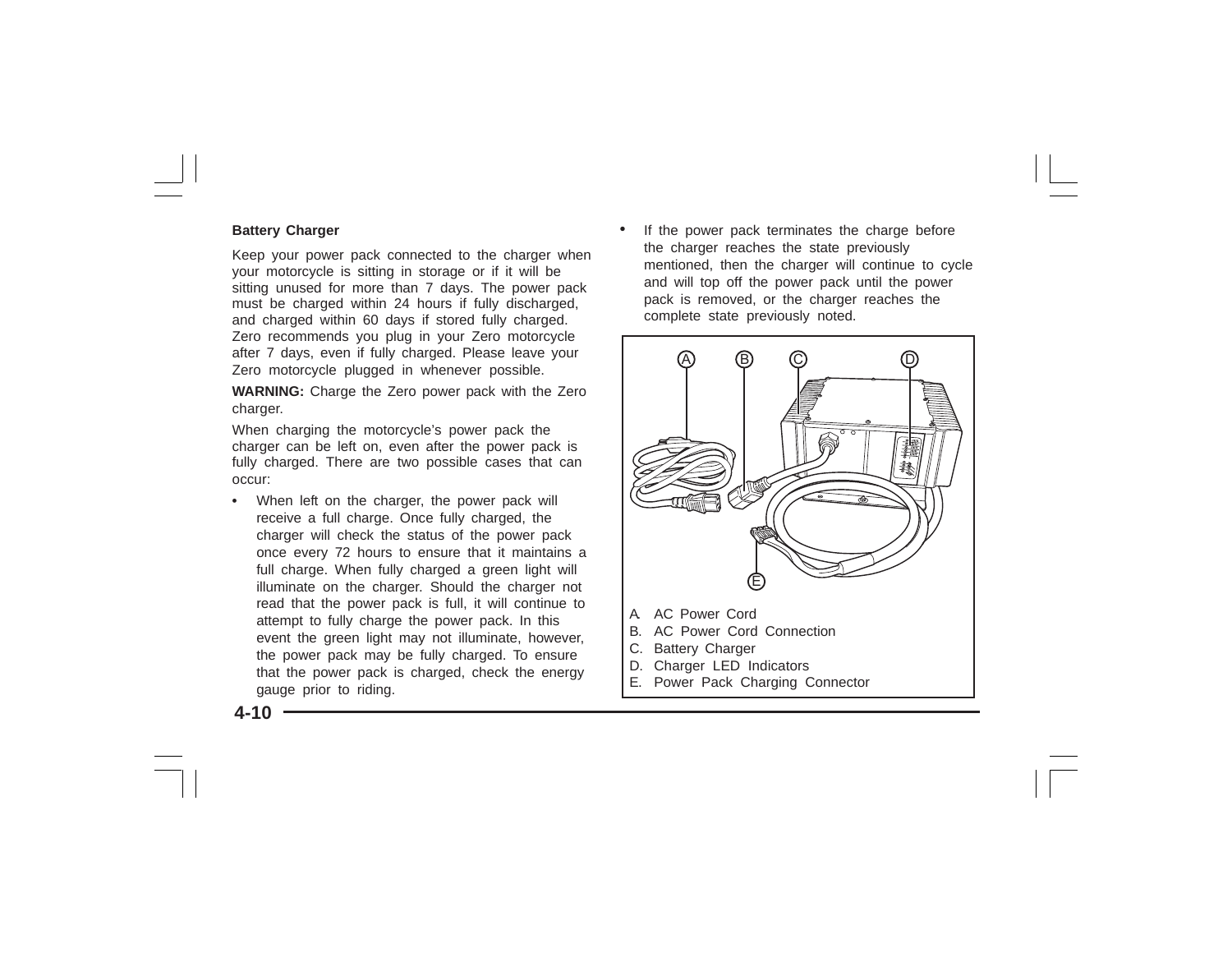#### **Charger LED Indicators**

Note: The charger must be plugged in for the charger's indicators to illuminate. See Battery Charger on page 4-10 for location.

| IIIII                           | Ammeter<br>(Amber) | $\parallel$<br>IIIII        | Solid:    | Displays approximate scale of current output during bulk phase. High<br>internal charge temperature. Current output reduced. |
|---------------------------------|--------------------|-----------------------------|-----------|------------------------------------------------------------------------------------------------------------------------------|
| $\mathsf{III}\mathsf{II}$<br>ШI |                    | $\parallel$<br>$\mathbb{I}$ | Flashing: | Also displays algorithm #1-6 for 11 seconds if no power pack is connected.                                                   |
|                                 | 80% Charge         |                             | Solid:    | Bulk charge phase complete, 80% charged. In Absorption phase.                                                                |
|                                 | (Amber)            |                             | Flashing: | With no power pack connected, indicates algorithm # selected by number of flashes.                                           |
|                                 | 100% Charge        |                             | Solid:    | Charging complete. Charger in Maintenance Mode.                                                                              |
|                                 | (Green)            |                             | Flashing: | Absorption phase complete. In Finish phase.                                                                                  |
|                                 | AC On<br>(Amber)   |                             | Solid:    | AC Power good.                                                                                                               |
|                                 |                    |                             | Flashing: | Low AC Voltage, check voltage and extension cord length 7.6m (25 FT) 12 AWG                                                  |
|                                 | Fault<br>(Red)     |                             | Flashing: | Charger error. Reset charger power and see Troubleshooting Section 6.                                                        |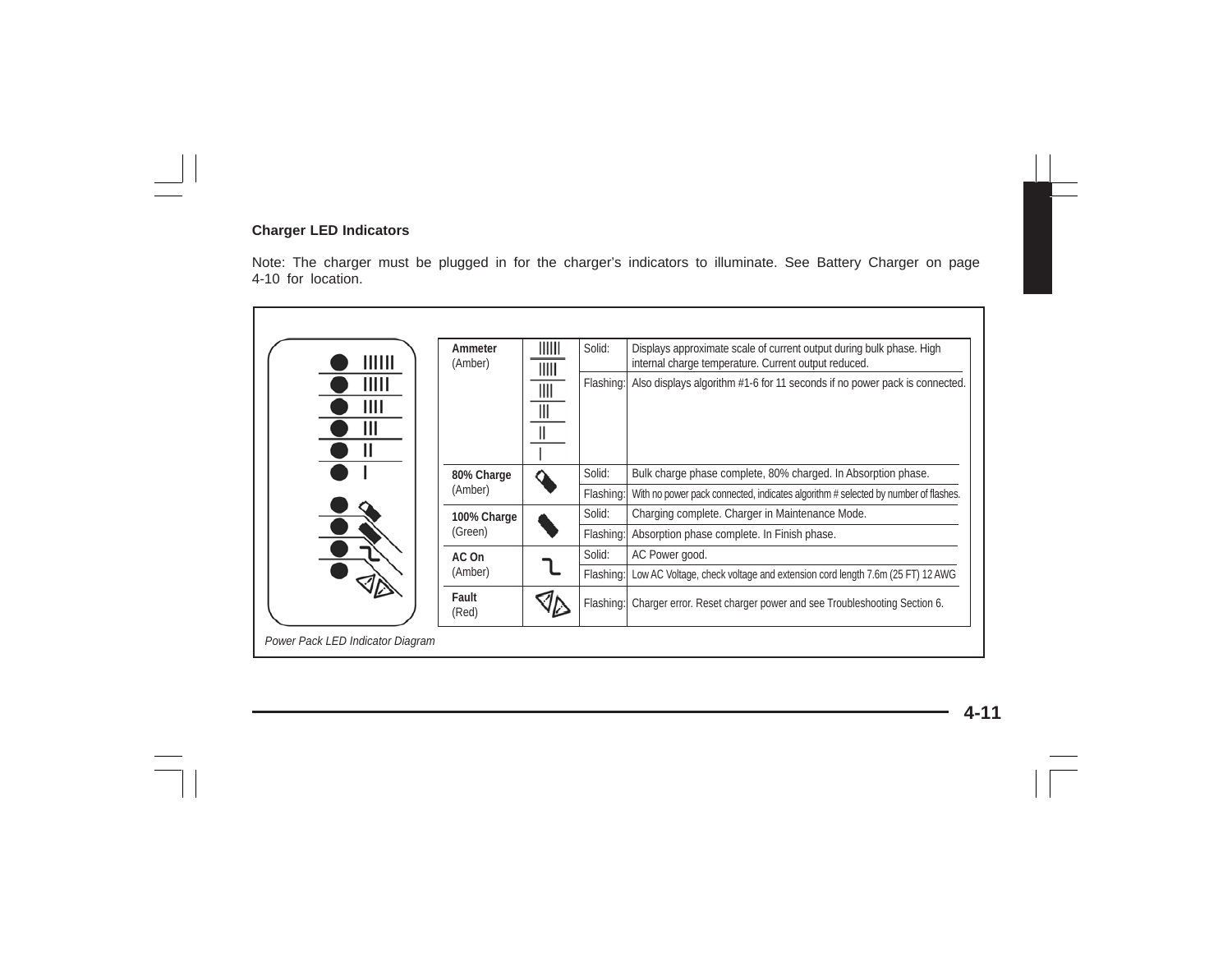#### **Charging The Power Pack**

**WARNING:** Charge the Zero power pack with the Zero charger. It is possible for lithium ion cells to overheat and burst. It is recommended to charge in a location that is away from combustible materials and in a well ventilated area. Avoid outdoor charging of your power pack in the rain.

(Installed in Motorcycle)

- 1. Ensure that the key switch is in the "OFF" position.
- 2. When the motorcycle's energy gauge is on the second or third bar when not under load, the power pack needs to be charged. Frequent top off charging is good for the power pack's life span, so do not hesitate to charge frequently.
- 3. Disconnect the main power cable connector (C) and throttle enable cable connector (B).
- 4. Connect the battery charger to the power pack connector (A).



5. Always connect the charger to a GROUNDED outlet. When using an extension cord, avoid excessive voltage drops by using a grounded, 3 wire, 12-AWG cord no longer than 7.6 m (25 ft). The charger can be used on 110 V AC or 220 V AC current. The voltage does not change the amount of time that the motorcycle takes to charge.

**4-12**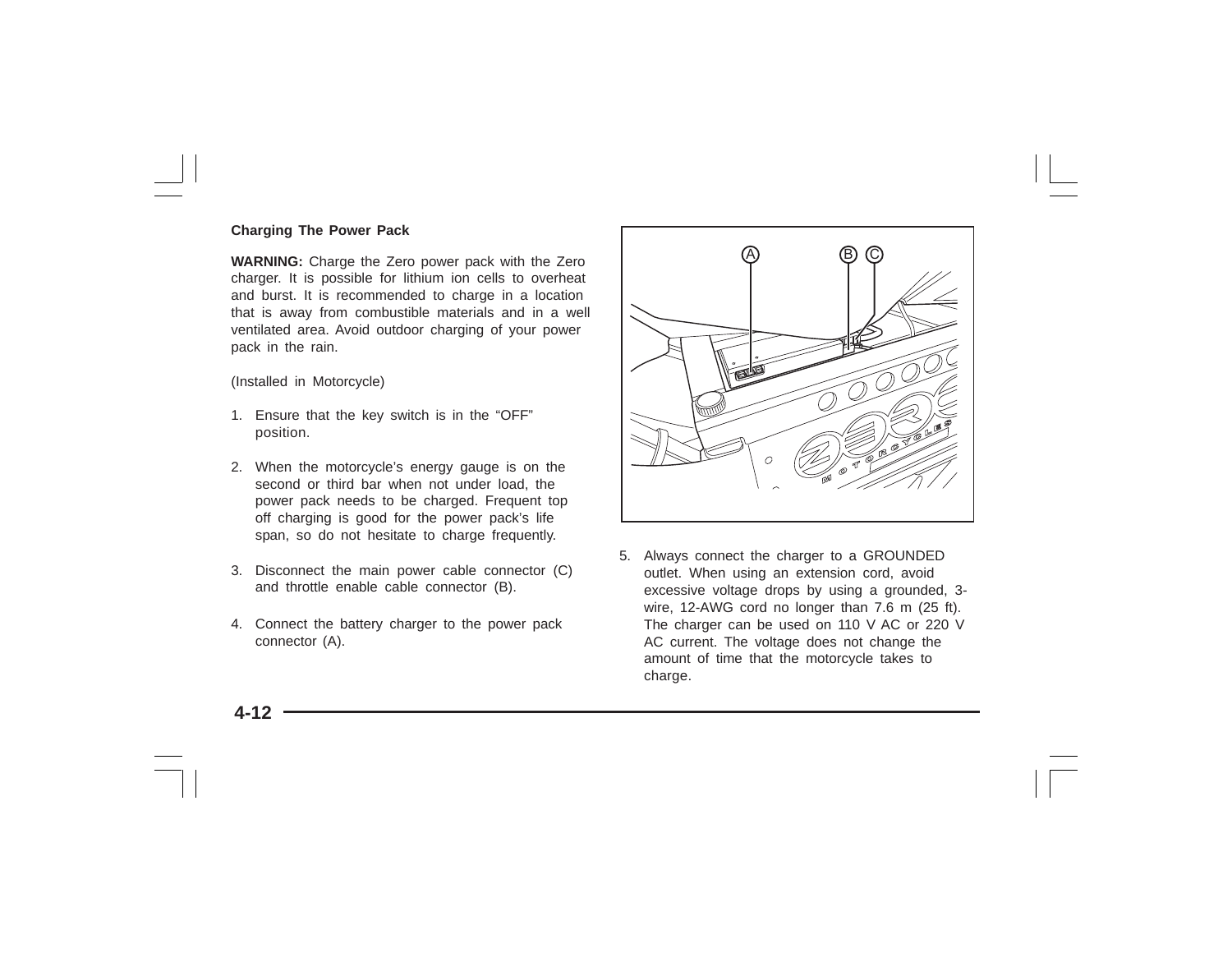- 6. AVOID connecting the Zero charger and another device to a single 15A/20A or the circuit may become overloaded.
- 7. Charging a fully discharged power pack takes about 2 hours.
- 8. Your power pack is equipped with an "Emergency Energy Reserve Beep." When your power pack makes an audible beep, it has only a few miles of range left. This beep tells you your power pack is dangerously low on energy and needs to be recharged immediately. Your power pack will continue to beep even when it's charging until it has recovered its "Emergency Energy Reserve."
- 9. When the power pack is fully charged, disconnect the charger and reconnect the power pack to the motorcycle.

(Not Installed in Motorcycle)

- 1. Remove the power pack from the motorcycle. See Power Pack Swapping on page 4-6.
- 2. Connect the charger to the power pack.

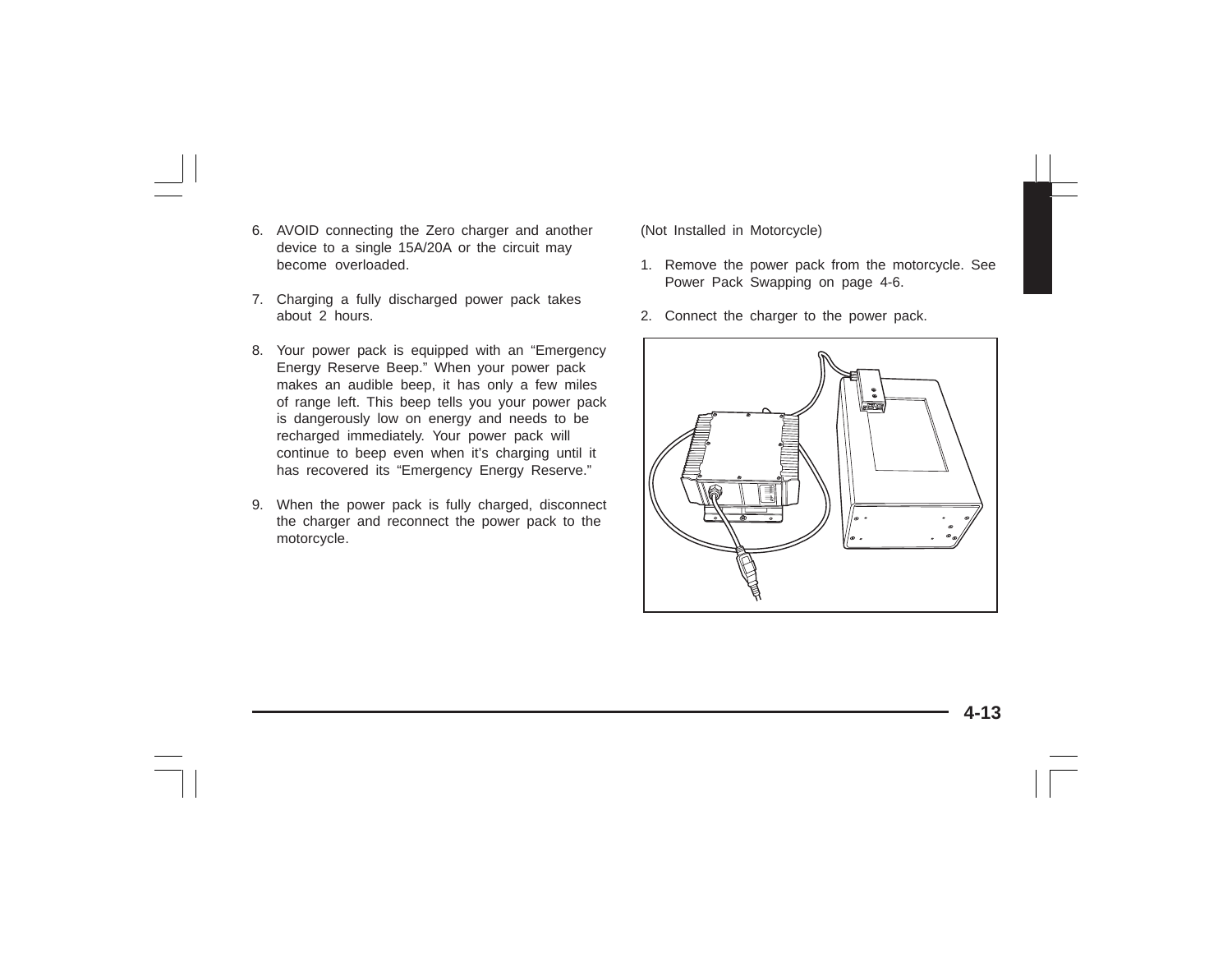- 3. Always connect the charger to a **GROUNDED** outlet. When using an extension cord, avoid excessive voltage drops by using a grounded, 3 wire, 12-AWG cord no longer than 7.6 m (25 ft). The charger can be used on 110 V AC or 220 V AC current. The voltage does not change the amount of time that the motorcycle takes to charge.
- 4. **AVOID** connecting the Zero charger and another device to a single 15A/20A circuit or the circuit may become overloaded.
- 5. Charging a fully discharged Zero X/MX power pack takes about 2 hours.
- 6. Your power pack is equipped with an "Emergency Energy Reserve Beep." When your power pack makes an audible beep, it has only a few miles of range left. This beep tells you your power pack is dangerously low on energy and needs to be recharged immediately. Your power pack will continue to beep even when it's charging until it has recovered its "Emergency Energy Reserve."
- 7. When the power pack is fully charged, disconnect the charger.
- 8. Install the power pack into the motorcycle. See Power Pack Swapping on page 4-6.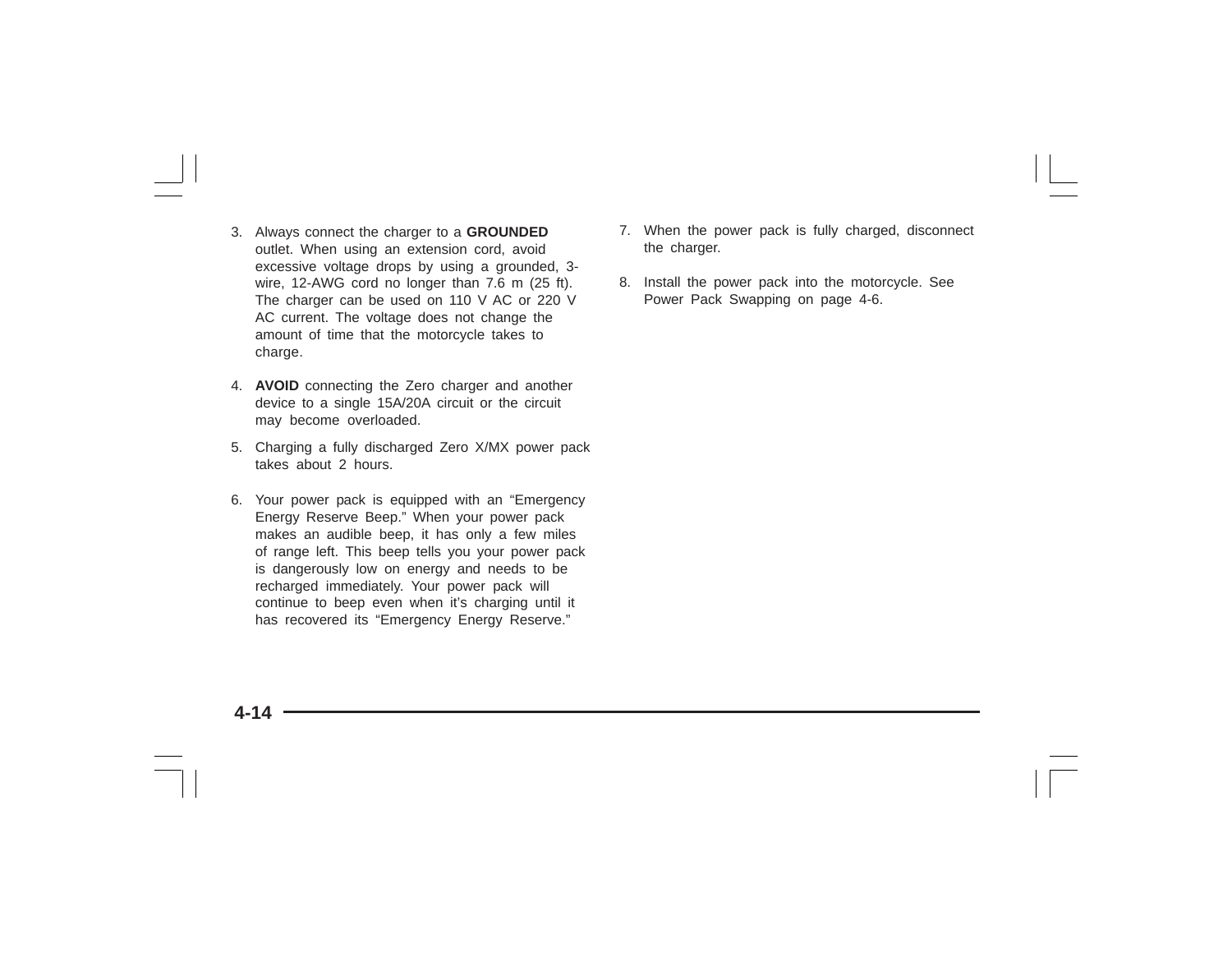# **Operating Your Motorcycle**

### **Starting**

- 1. Turn the key switch to the ON position.
- 2. Verify that the energy gauge reads fully charged.
- 3. With the brake applied, press the kill switch to the ON position.
- 4. Release the brake and twist the throttle toward you (counter-clockwise) to increase speed. When the throttle is twisted away from you (clockwise), the speed will decrease.

## **Braking**

- 1. On the right handlebar is a hand operated brake lever. This brake lever controls the front brake when the lever is squeezed.
- 2. On the left handlebar is a hand operated brake lever. This lever controls the rear brake. When braking, the throttle should be in the neutral/ returned position.

The front and rear brake should be applied together, with a slight amount more of braking on the front.

**CAUTION:** If you apply the front or rear brake hard enough, it is possible to lock the wheels. This could cause you to lose control of the motorcycle. We suggest progressive use of the brakes to bring the Zero motorcycle to a complete stop without locking the wheels. Your Zero motorcycle is a light weight performance product and therefore practice is recommended to safely perfect emergency stops.

## **Stopping**

- 1. With the throttle in the neutral position and the brake applied, press the kill switch to the OFF position. This switch can also be used in an emergency to shut the motor off.
- 2. Turn the key switch to the OFF position and remove the key. To prevent theft, the key should be removed anytime the motorcycle is left unattended.
- 3. Be sure to charge the power pack after each ride. See Charging The Power Pack on page 4-12.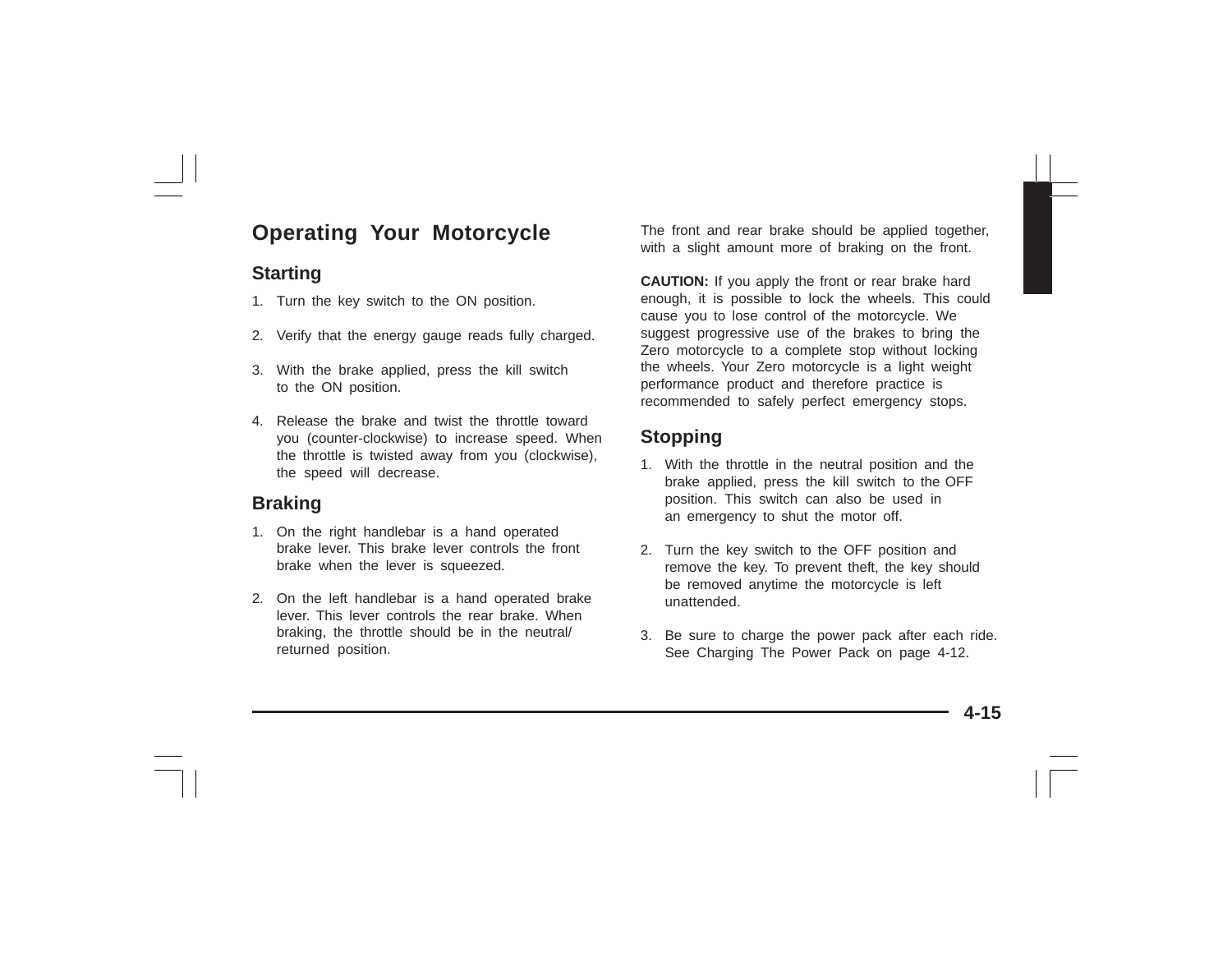### **Brake Adjustment**

### **Master Cylinder/Lever Angle**

- 1. Loosen, but do not remove, the handlebar clamp screws (A).
- 2. Position the master cylinder/lever on the handlebar in your desired position.
- 3. Tighten the handlebar clamp screws so there is an equal gap between the master cylinder and clamp at both clamp screws. See Bolt Torque Table on page 5-2.



### **Lever Reach**



Adjust the brake lever reach by turning the reach adjustment knob (A). Turning the knob counter-clockwise will adiust the lever closer to the handlebar. Turning the knob clockwise will adjust the lever further from

the handlebar. Do not attempt to force the adjustment knob beyond its limits.

### **Suspension Adjustment**

### **Front Fork Adjustment**

A shock has two main actions: compression when the shock gets compressed, and rebound when the shock returns back to full length. Compression damping is the adjustment that determines how fast or slow the fork compresses. Rebound damping is the adjustment that determines how fast or slow the fork rebounds.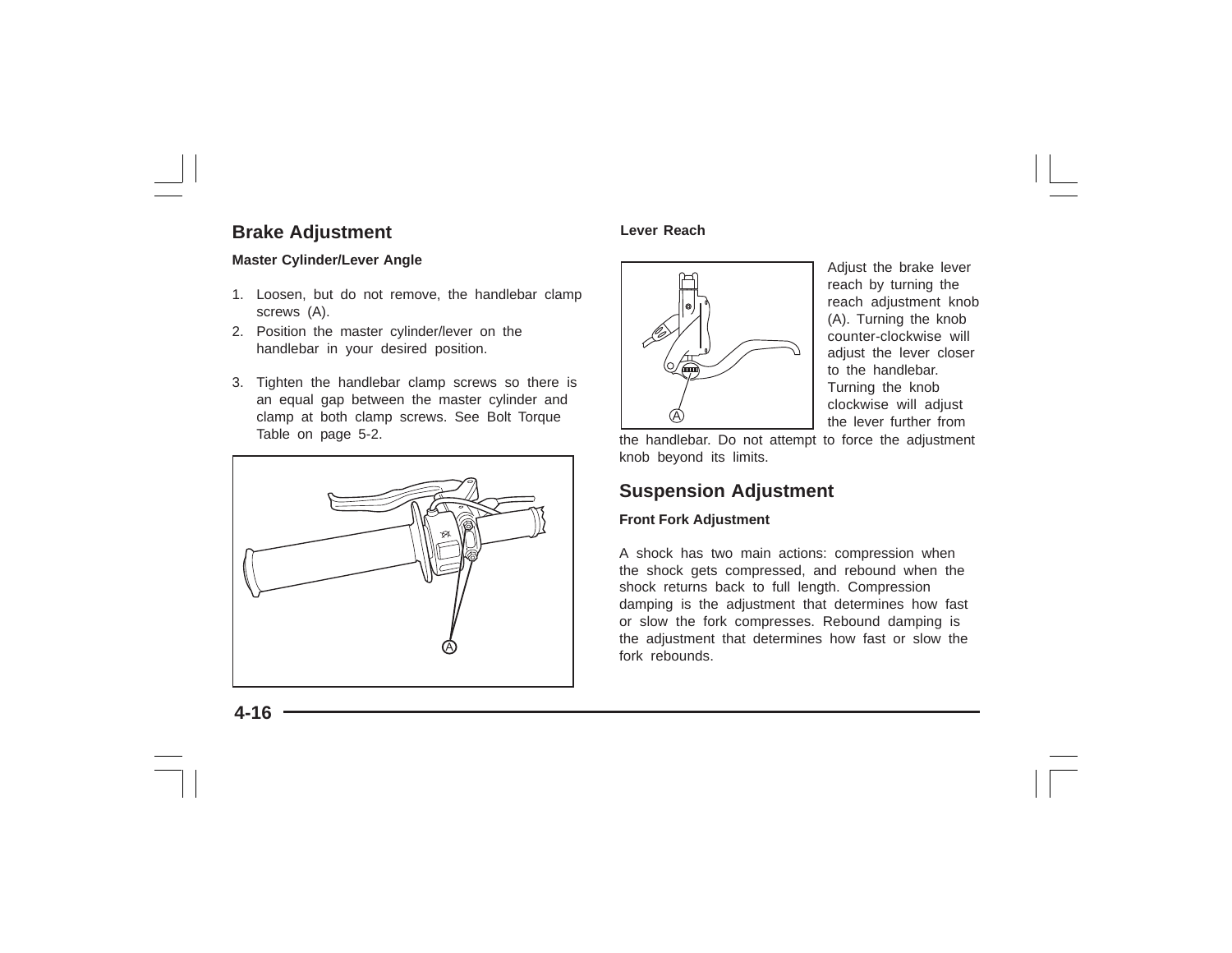MX Sport and Extreme Models:

- 1. Bleed Screw The small Allen screw (A) at the top of the fork leg is the "bleed" screw. The bleed screw serves two purposes:
	- Transporting your motorcycle. See Transporting on page 1-10.
	- • Bleeding the fork: Bleed the fork regularly, let any excess air out after each ride.
- 2. Rebound Damping The rebound damping is adjusted by turning the slotted brass adjuster screw (B) on the top of both fork legs. Next to it will be the writing S-F, meaning Slow and Fast. The adjuster has 18 stages of adjustment. This determines how quickly the fork returns to its extended position after being compressed. Turning the rebound adjuster screw clockwise will slow the rebound speed down making it better for larger, rolling terrain or bumps. Turning the rebound adjuster screw counter-clockwise will increase the rebound speed making it better for smaller, rougher bumps. Adjust each fork leg evenly.

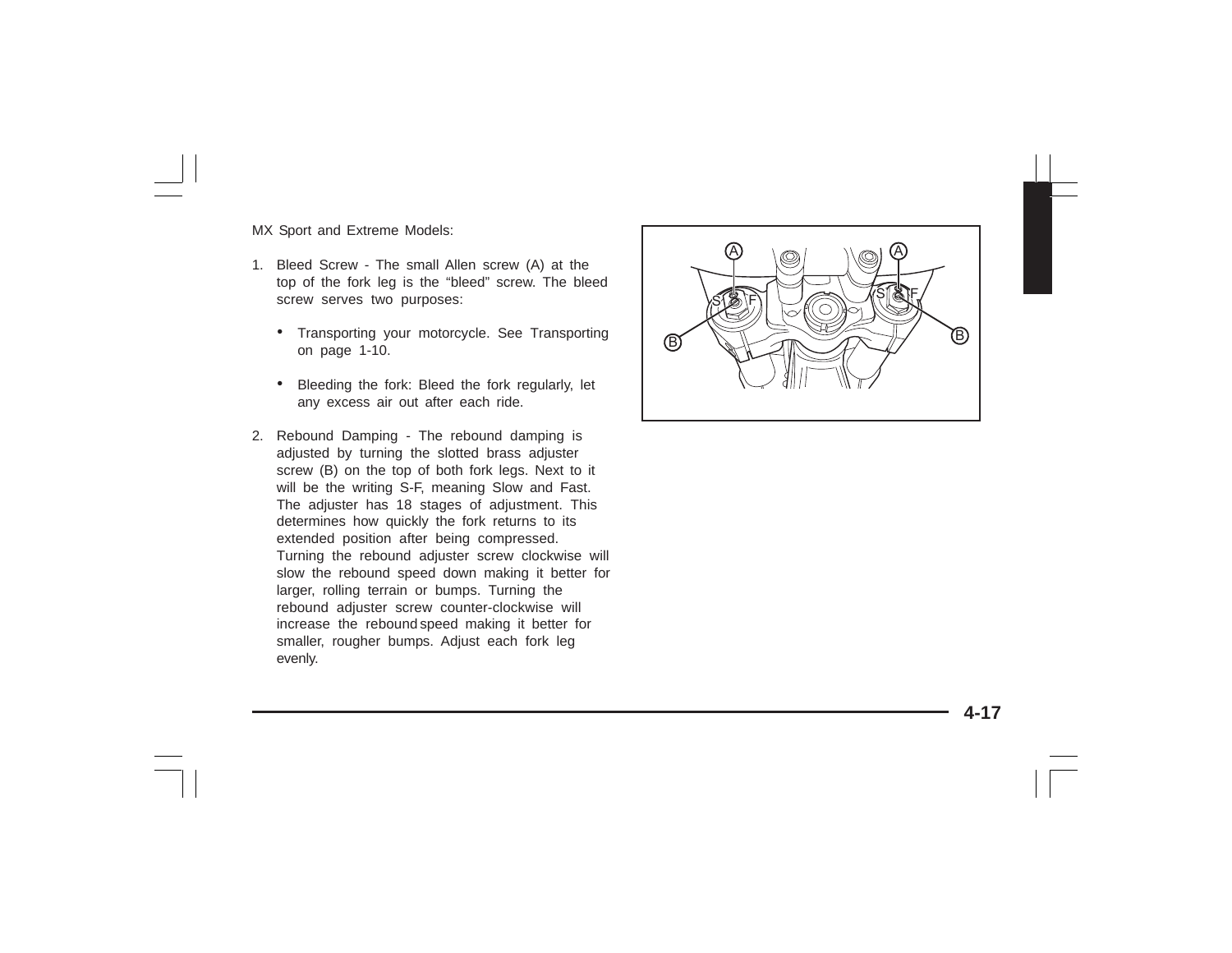3. Compression Damping - The compression damping is adjusted by turning a screw on the bottom of each fork leg. There is a rubber dust cover protecting the screw and a jam nut (C) securing the screw (D). The adjuster has 12 stages of adjustment. Turn the adjuster clockwise for slower compression. To speed up compression, turn the adjuster counter-clockwise. Start with a middle setting and fine tune the compression from there. Proper compression will allow the tire to track the ground over consecutive bumps. Compression that is set too slow will pack-up (feel harsh over consecutive bumps) while compression that is set too fast will cause the fork to bottom out harshly. If the fork is bottoming out, turn the adjuster one click at a time until the bottoming-out stops. Adjust each fork leg evenly. Replace the rubber dust cover after the adjustment.

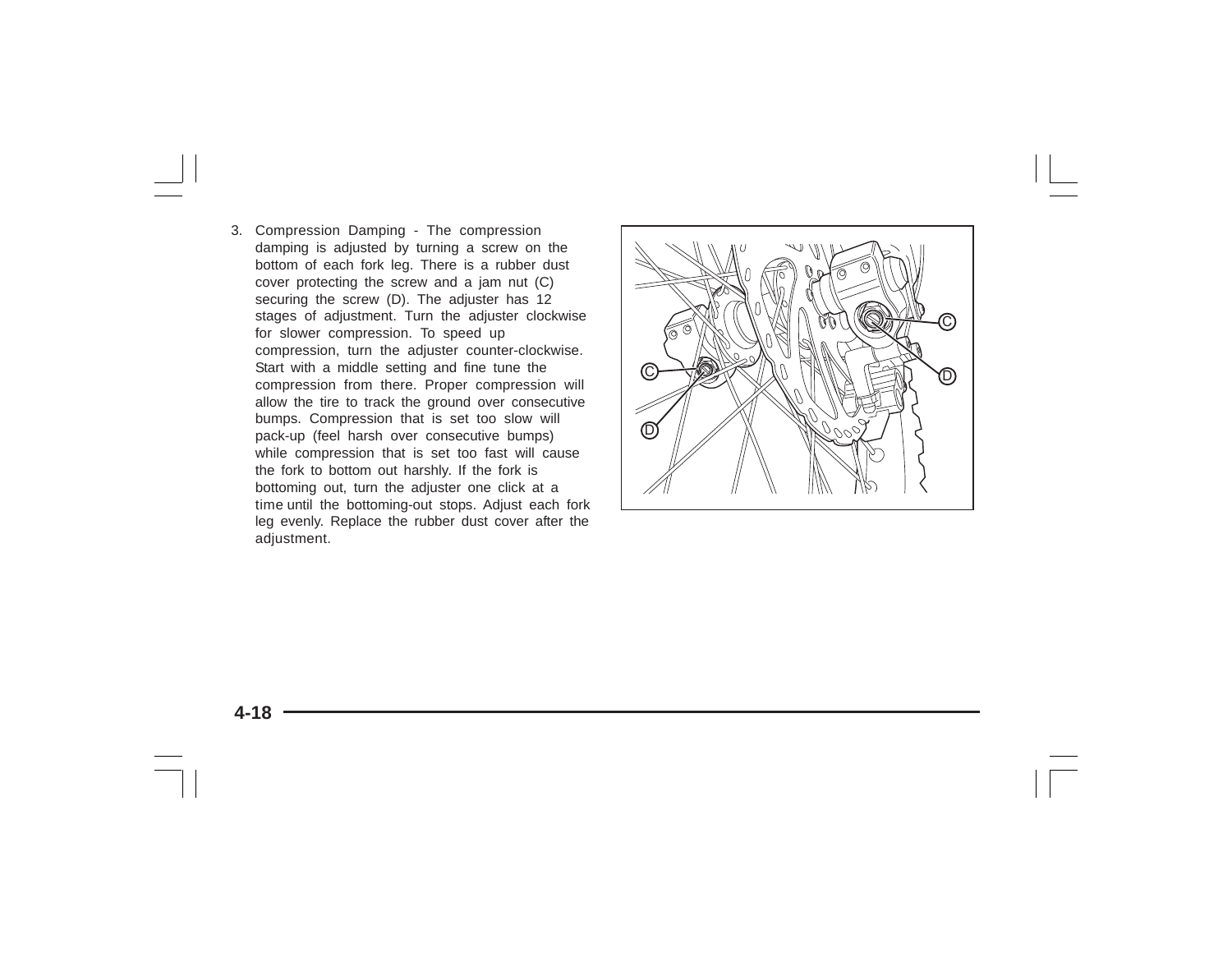X Sport and Extreme Models:

- 1. Spring Tuning Spring tuning is accomplished by changing the air pressure within the fork. To determine if the air pressure is correct, measure the fork travel. This is done by:
	- Put a zip tie around the stanchion tube and slide it up to the bottom of the wiper seal.
	- Ride the motorcycle under a variety of conditions you normally experience, including some conditions that you feel should use the full fork travel
	- After the ride, inspect the position of the zip tie. Note the position from the fork wiper seal to the axle clamp. If the zip tie is close to the bottom you may want to stiffen up the fork or if the zip tie moved very little you may want to soften the fork. This is referred to as Pre-load.
- 2. Pre-load Adding or removing air from the fork leg changes pre-load. This is done by unscrewing the dust cap from the top of the left fork leg. Under the cap is a Schrader valve (A); this is where you would add or remove the air (see image on page 4-20). More air pressure will have less sag and a firmer feel. Less air pressure will have more sag and a softer feel. The fork is designed to use zero pressure and should **never exceed 275 kpa (40 psi**). The fork holds a small amount of air: avoid large volume air compressors as this will damage the fork.
- 3. Damping Tuning
	- • Rebound Damping - Rebound damping is adjusted by turning the slotted brass adjuster screw (B) on the right fork leg (see image on page 4-20). The adjuster has 4 turns of adjustment. Turn the adjuster clockwise for slower rebound. To speed up rebound, turn the adjuster counter-clockwise. Start with a middle setting and fine tune the rebound from there. Proper rebound damping will allow the tire to track the ground over consecutive bumps. Rebound that is set too slow will pack-up (feel harsh over consecutive bumps) while rebound-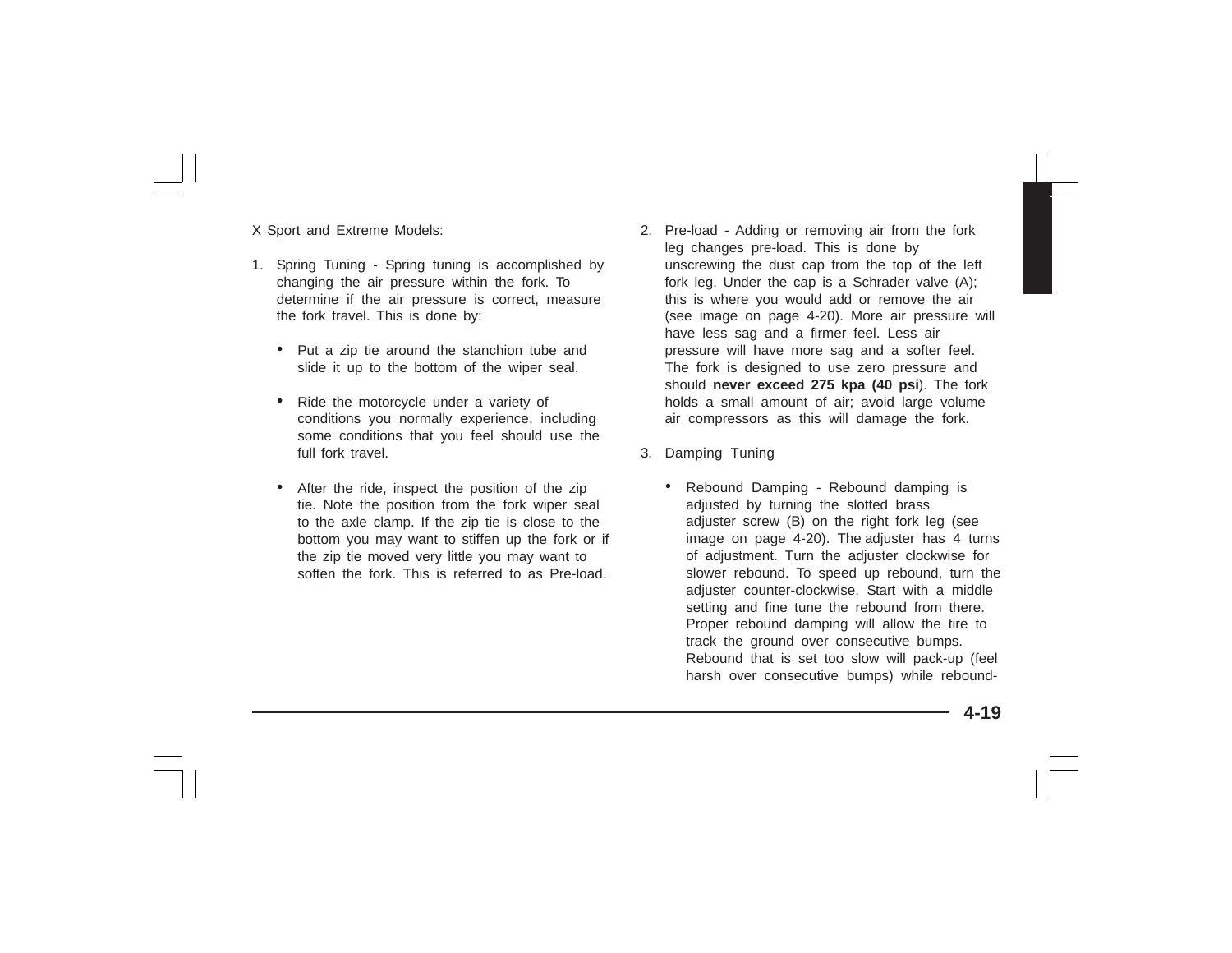set too fast will cause the fork to top out harshly. If the fork is topping out and you have the correct spring for your weight, turn the adjuster one turn at a time until the top-out stops.



- • Compression Damping - Compression damping can be changed in two ways:
	- 1. By adjusting the compression damping adjuster screw (B) on the back of the canister on the bottom of the right fork leg. The adjuster has 4 turns of adjustment. Turning it clockwise slows compression and turning it counterclockwise speeds up compression.

2. By adding or removing air pressure (or nitrogen) from the Schrader valve (A) on the bottom of the right fork leg. Unscrew the dust cap and adjust between 345 kpa (50 psi) minimum and 1,207 kpa (175 psi) maximum.



**CAUTION: Exceeding the maximum recommended damping pressure can result in catastrophic rupture of the reservoir canister, causing serious injury or death.**

Adding air will increase the compression damping (slow it down) and removing air will decrease compressing damping (faster compression). Less compression damping will increase fork dive but will feel smoother over small bumps.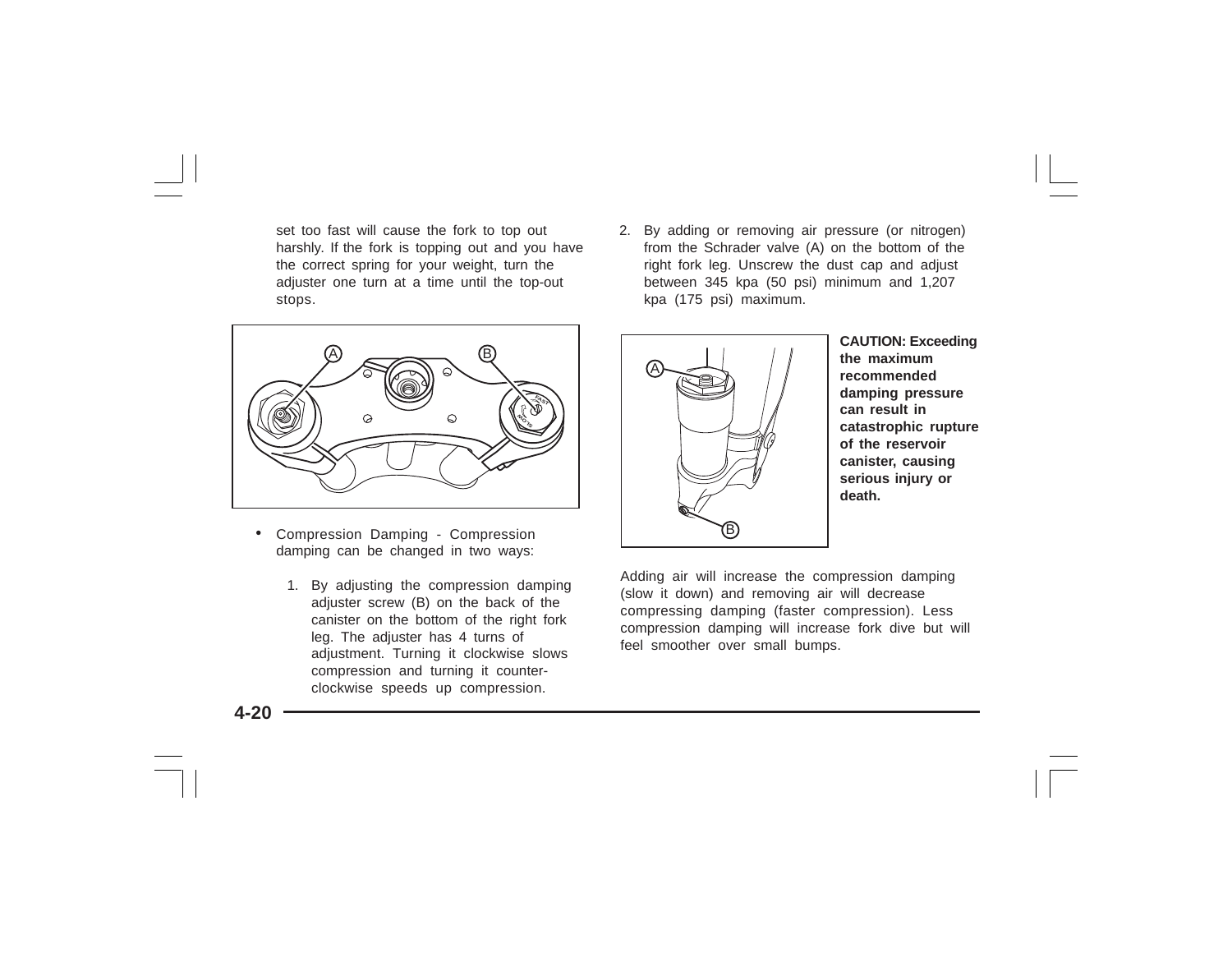More compression damping will feel stiff over small bumps but will be more resistant to bottoming out. **Never run less than 345 kpa (50 psi) in the canister.**

#### **Rear Shock Adjustment**

#### Spring Adjustment:

Obtaining the correct rear spring rate is critical for proper handling. The spring rate must be set to match the weight of the rider. Heavier riders require stiffer spring rates. A good approximation of your rear spring requirements can be found by measuring the rear suspension's sag. This measurement will quickly determine if your rear spring is approximately correct for your weight. This adjustment is a recommendation guideline; personal riding preference may vary from the specifications given.

- • Checking Sag
	- 1. Support your motorcycle on a stand with the rear wheel off the ground.
	- 2. Measure vertically from the rear axle to the rear fender; mark this spot as it will be used for other measurements.

3. Record this measurement, this will be measurement M1.



- 4. Remove the motorcycle from the stand.
- 5. Wearing your normal riding apparel, sit on the motorcycle.
- 6. Have an assistant hold the motorcycle up, your feet should be on both peas.
- 7. Bounce the suspension a couple of times.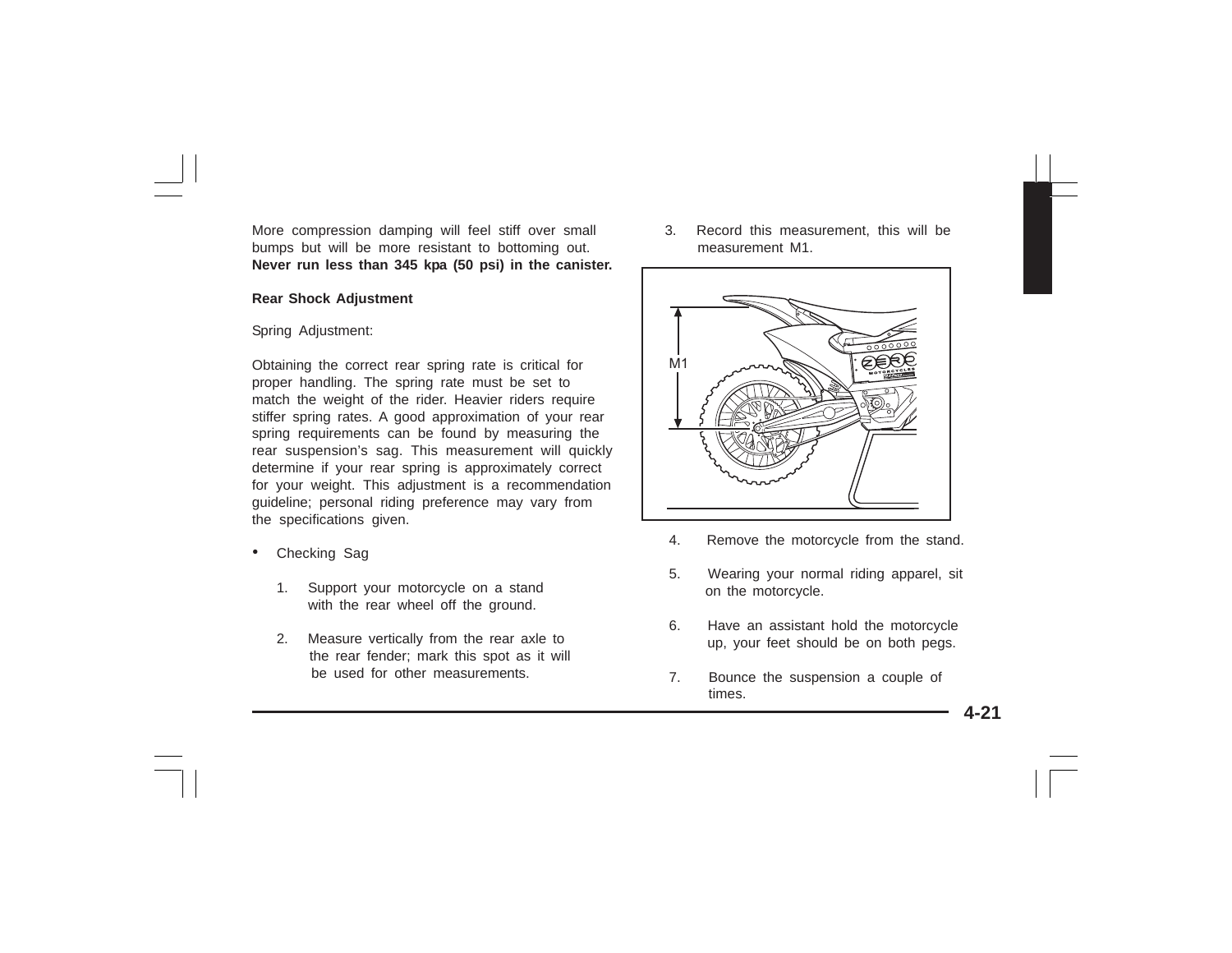- 8. Have a second assistant take a measurement using the same locations as in step 2.
- 9. Record this measurement, this will be measurement M2.



10. Subtract the second measurement (M2) from the first measurement (M1).

#### **Example:**

| M1             |   | 600 mm<br>(24 in) |
|----------------|---|-------------------|
| M <sub>2</sub> |   | 500 mm<br>(28 in) |
| Sag            | = | 100 mm<br>(4 in)  |

If the total is between 90 to 100 mm (3.5 to 4.0 in) the sag is correct. If it is not within 90 to 100 mm (3.5 to 4.0 in) the spring pre-load should be adjusted. See Spring Pre-load Adjustment.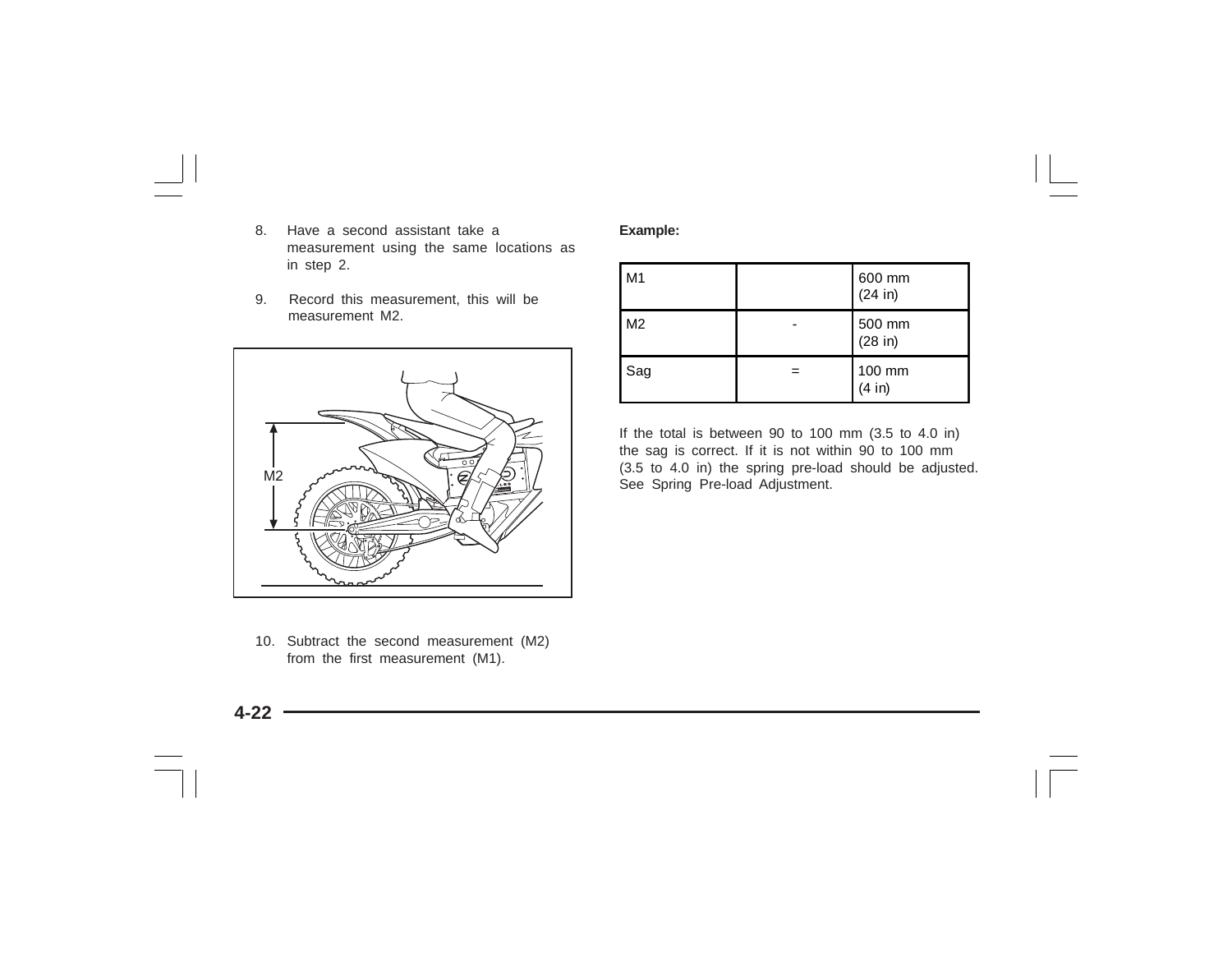- • Spring Pre-load Adjustment
	- 1. Clean any dirt or debris from the threads of the shock.
	- 2. Using a spanner wrench loosen the lock nut (A).
	- 3. For measurements less than 90 mm (3.5 in), decrease the pre-load on the spring by turning the spring nut (B) counter-clockwise on the shock. If more than 100 mm (4.0 in), increase the pre-load on the spring by turning the spring nut (B) clockwise on the shock.
	- 4. Recheck the sag. If the sag is correct, tighten the lock nut (A).

• Rebound Adjustment - The rebound adjuster knob (C) is at the bottom of the shock. It has 8 stages of adjustment. Printed on the knob is S-F, meaning Slow and Fast. The rebound adjuster knob controls how slow or fast the shock returns to its extended position after being compressed. Turning the knob clockwise, or S direction, is good for big impacts. Turning the knob counterclockwise, or F direction, is good for many smaller and more frequent impacts.

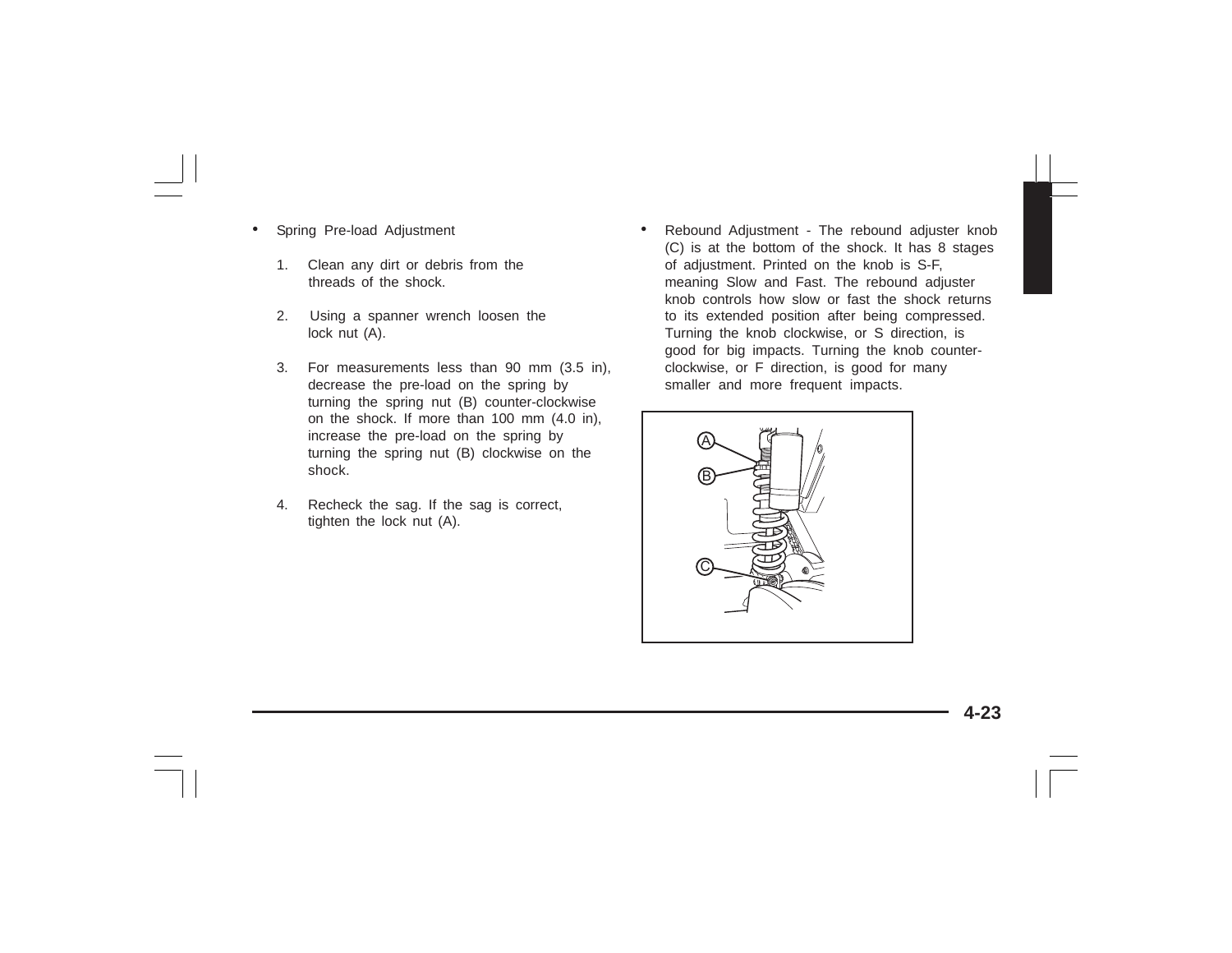| the control of the control of the control of<br>$\Lambda$ $\Omega$ |  |  |
|--------------------------------------------------------------------|--|--|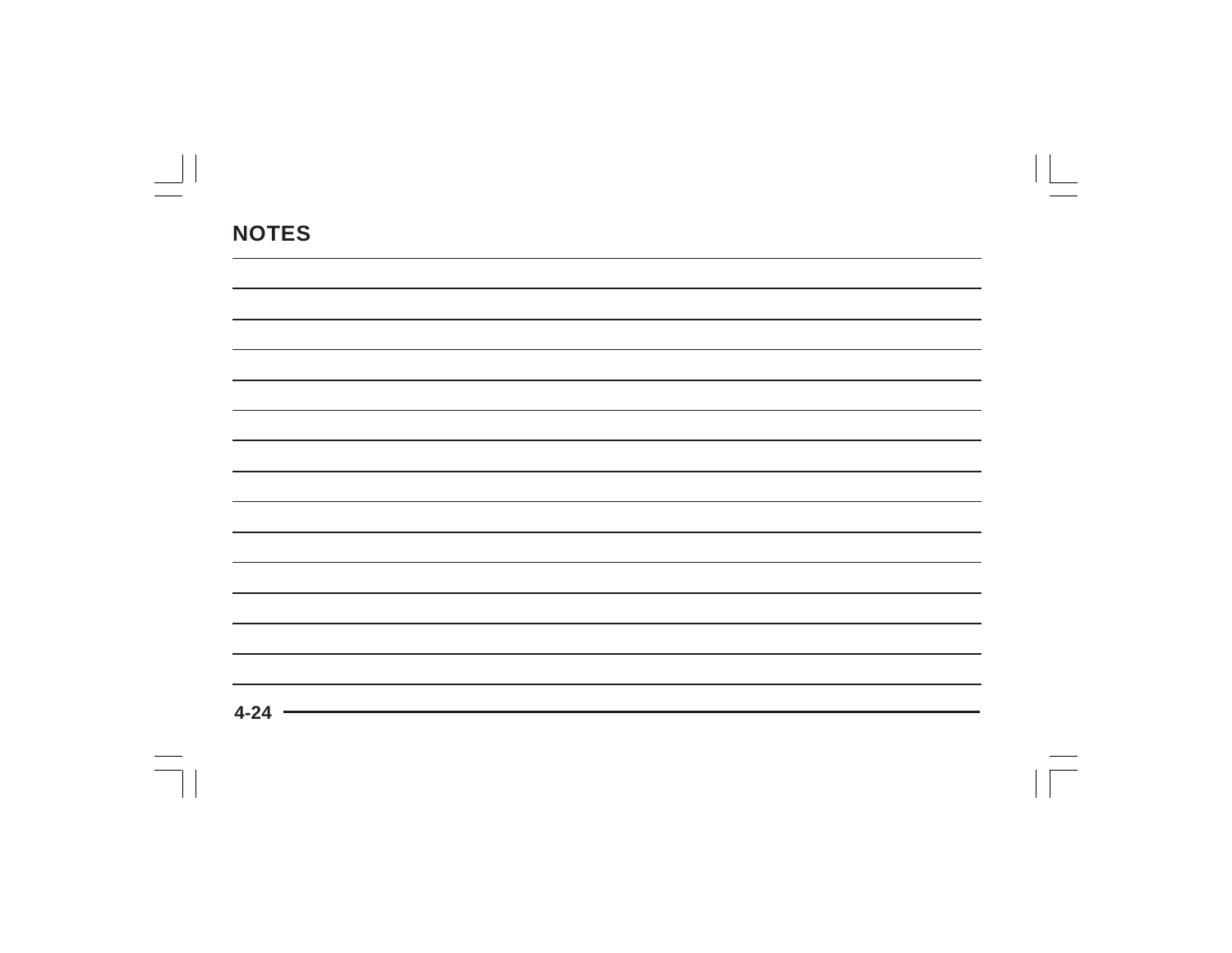## **Owner's Responsibilities**

- 1. This owner's manual should be considered a permanent part of this motorcycle and should remain with it even if the motorcycle is subsequently sold.
- 2. Perform routine care and maintenance on your electric motorcycle as detailed in this owner's manual.
- 3. Use only genuine Zero approved parts and accessories.
- 4. The operator is responsible for learning and obeying all country, federal, state, and local laws governing the operations of an electric motorcycle.
- 5. Always wear a DOT approved helmet, goggles, appropriate boots, and all other appropriate safety equipment when operating an electric motorcycle.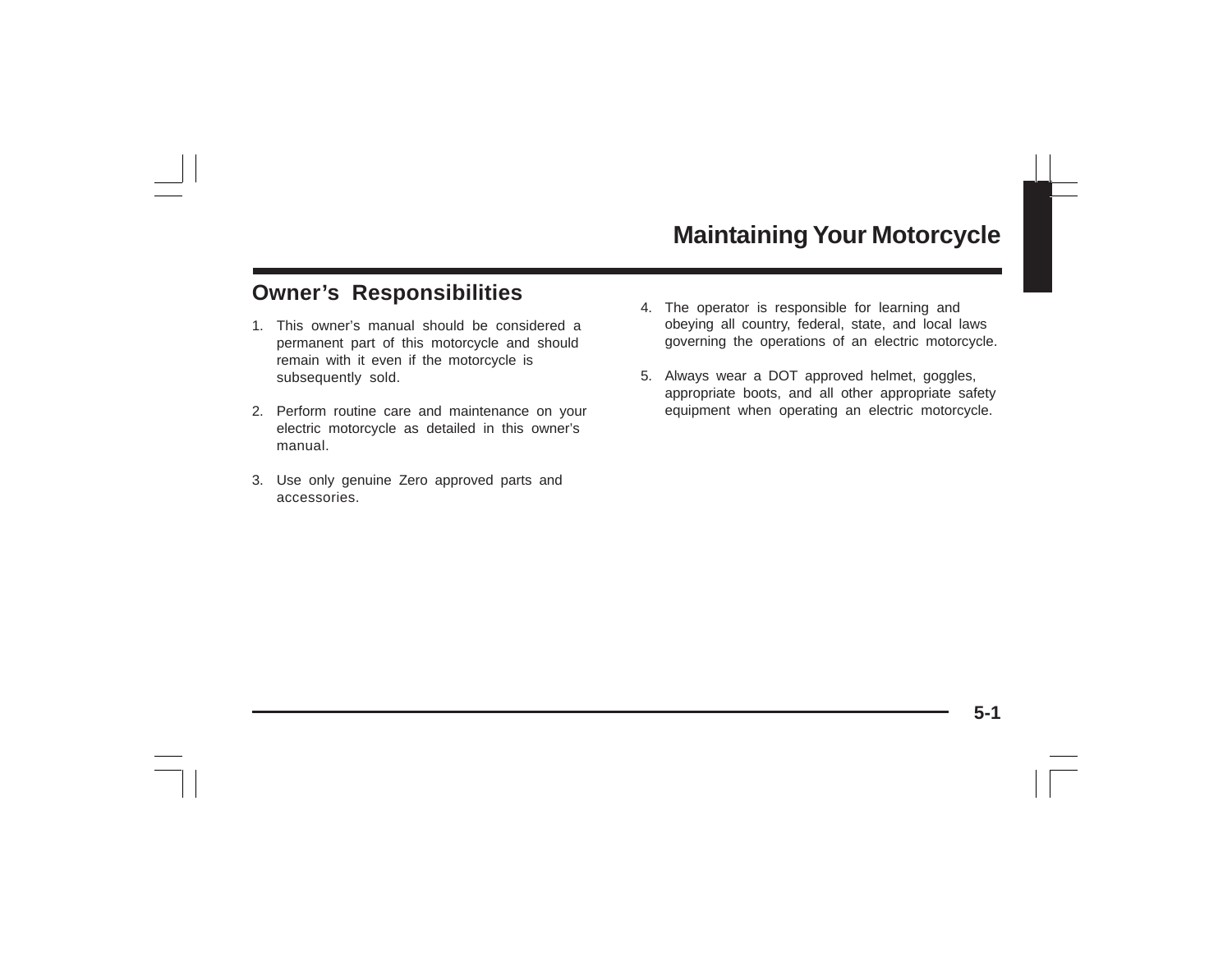# **Bolt Torque Table**

| <b>LOCATION</b> | <b>ITEM</b>                        | <b>TORQUE</b>                  | <b>NOTES</b>                               |  |
|-----------------|------------------------------------|--------------------------------|--------------------------------------------|--|
|                 | Front axle pinch bolts             | 11-13 N $\cdot$ m (8-10 lb ft) |                                            |  |
| A               | Front axle end bolts               | 18-20 N·m (13-15 lb ft)        | Use LOCTITE <sup>®</sup> 242 <sup>®*</sup> |  |
| B               | Front caliper mount bolts          | 11-13 N $\cdot$ m (8-10 lb ft) | Use LOCTITE <sup>®</sup> 242 <sup>®*</sup> |  |
| C               | Triple tree pinch bolts            | 13-15 N·m (10-11 lb ft)        | Use LOCTITE <sup>®</sup> 242 <sup>®*</sup> |  |
| D               | Main pivot bolt/nut (swingarm)     | 105-110 N·m (77-81 lb ft)      | Use LOCTITE <sup>®</sup> 270™*             |  |
| E               | Shock mount bolts                  | 13-15 N·m (10-11 lb ft)        | Use anti-sieze lubricant                   |  |
| F               | Rear caliper mount bolts           | 11-13 N $\cdot$ m (8-10 lb ft) | Use LOCTITE <sup>®</sup> 242 <sup>®*</sup> |  |
| G               | Rear axle pinch bolts              | 11-13 N $\cdot$ m (8-10 lb ft) | Use LOCTITE <sup>®</sup> 242 <sup>®*</sup> |  |
| H               | Rear axle end bolts                | 18-20 N·m (13-15 lb ft)        | Use LOCTITE <sup>®</sup> 242 <sup>®*</sup> |  |
| T               | Motor mount bolts                  | 30-32 N·m (22-24 lb ft)        | Use anti-sieze lubricant                   |  |
| J               | Master cylinder/lever clamp screws | 3-4 N·m (27-35 lb in)          | Use LOCTITE <sup>®</sup> 242 <sup>®*</sup> |  |
| K               | Handlebar clamp mount bolts        | 18-20 N·m (13-15 lb ft)        | Use LOCTITE <sup>®</sup> 242 <sup>®*</sup> |  |

\* or equivalent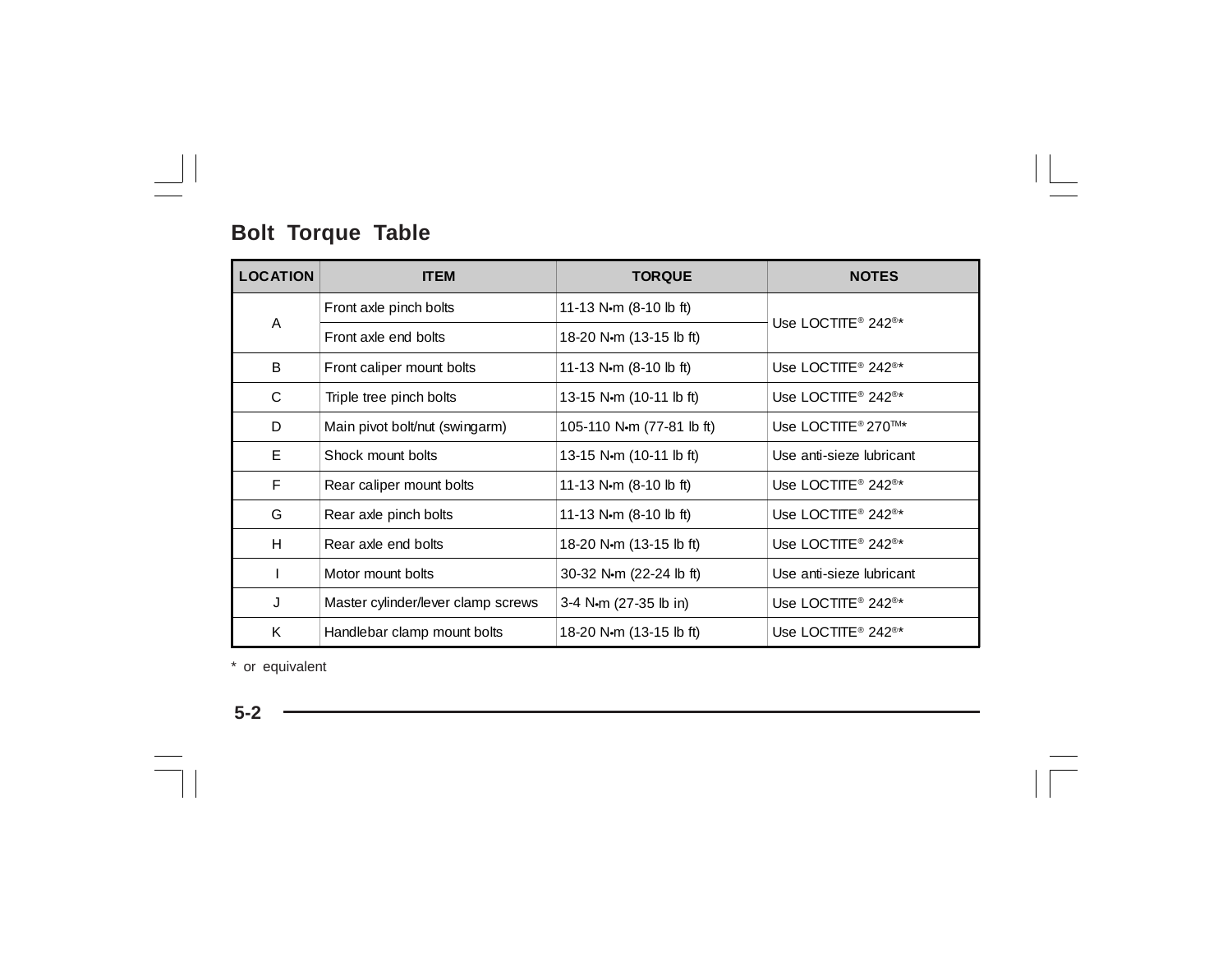

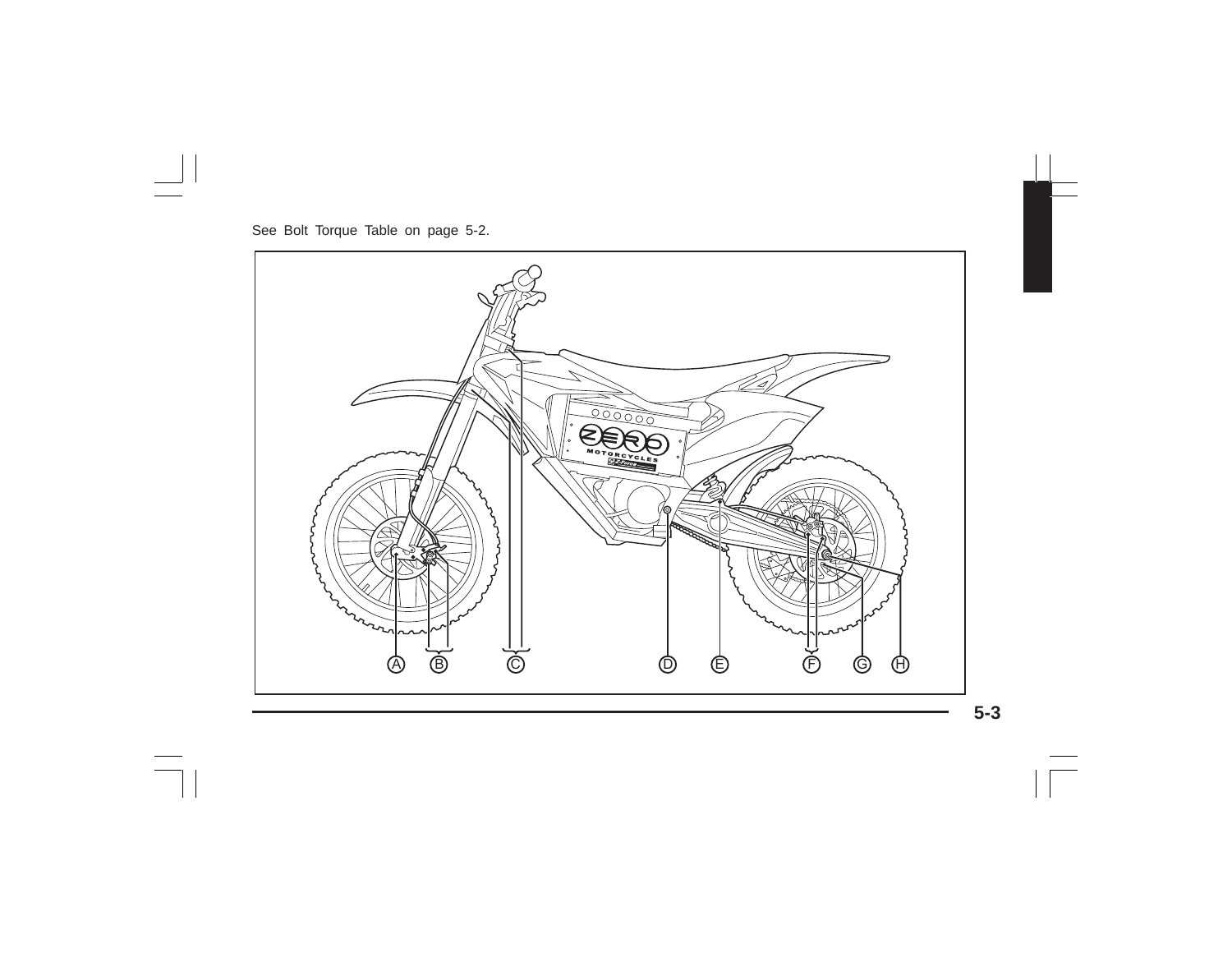See Bolt Torque Table on page 5-2.



**5-4**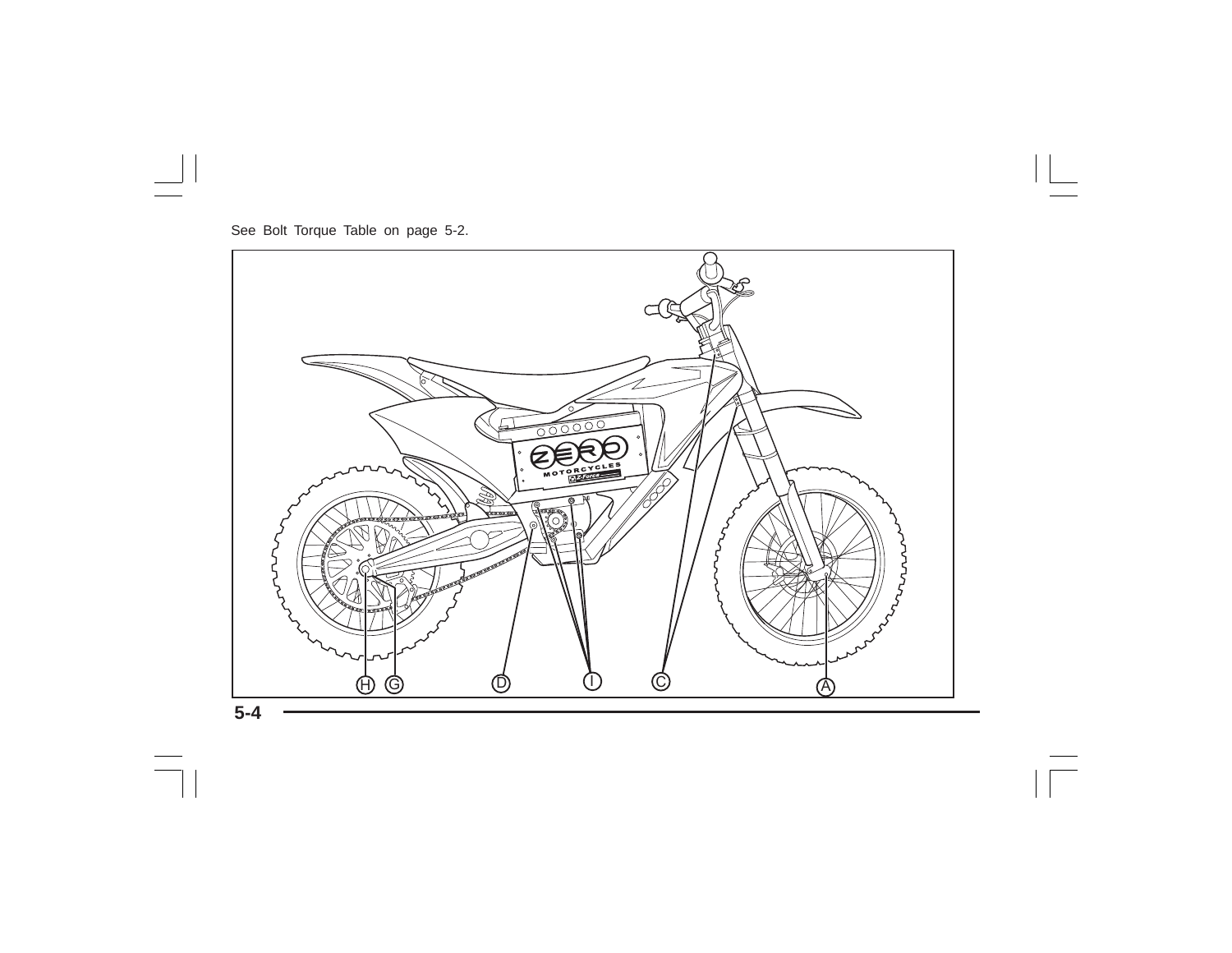

### **Power Pack**

**WARNING:** You must leave your motorcycle on the charger if you expect it to sit in storage or unused for over 7 days.

The power pack must be charged within 24 hours if fully discharged, and charged within 60 days if stored fully charged.

See Bolt Torque Table on page 5-2. <br>Zero recommends you plug in your Zero motorcycle after 7 days, even if fully charged. Please leave your Zero motorcycle plugged in whenever possible.

- 1. The power pack is a lithium ion power system. While it does require charging, it does not require maintenance.
- 2. The power pack should be kept away from excessive heat. The lithium ion cells should not get above 71°C (160°F). Do not store in a hot car or trailer or leave the power pack in direct sunlight.
- 3. Only an authorized service agent is qualified to have access to and troubleshoot the power pack.
- 4. Dispose of the power pack according to your state and local laws. It is encouraged that the power pack be recycled rather than disposed of in landfills. Locate a recycling center in your area; if one cannot be found, contact Zero at support@zeromotorcycles.com.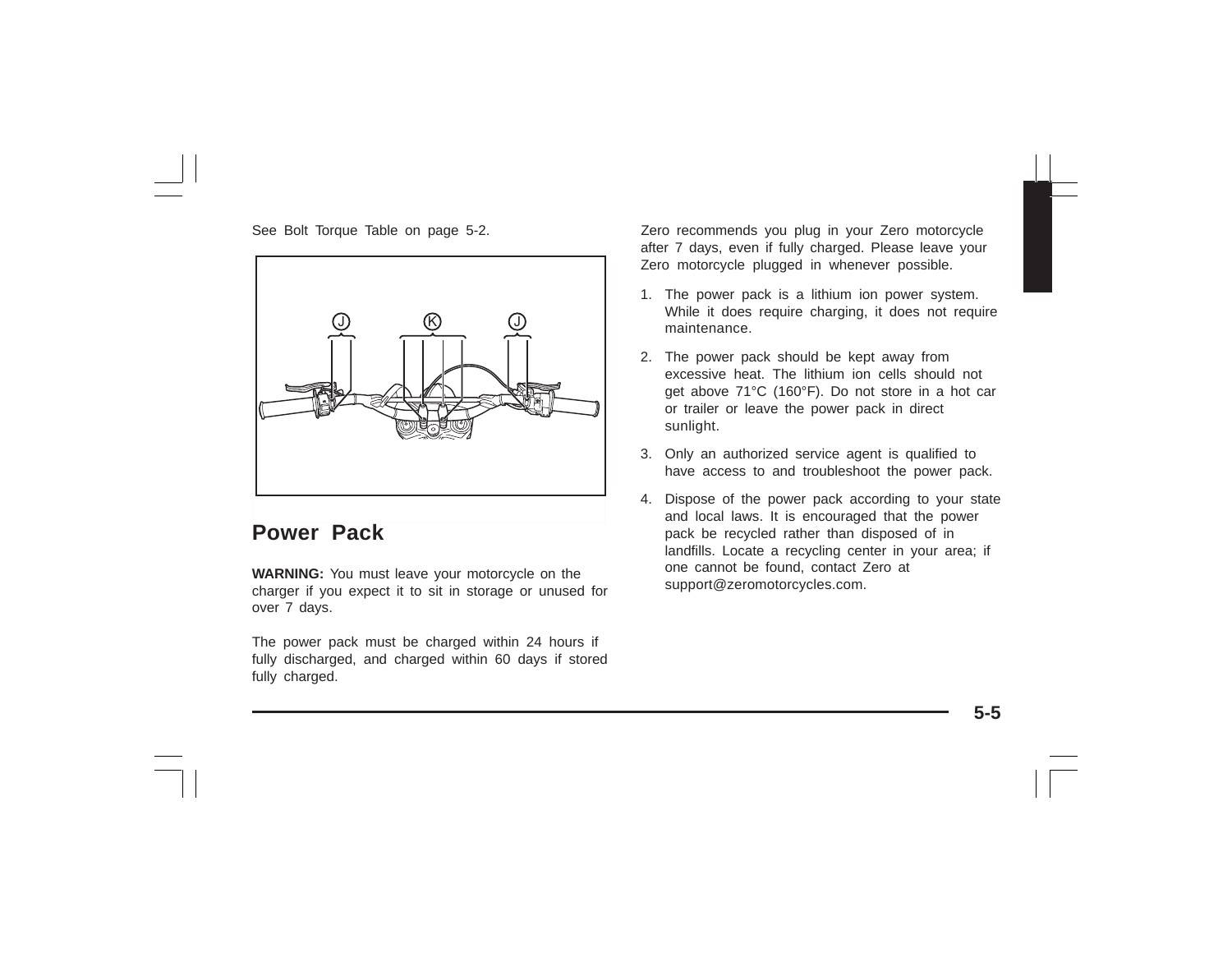# **General Maintenance**

### **Motor**

**CAUTION:** Wear safety glasses when using compressed air to avoid eye injuries.

The motor does not require much maintenance, but dust can collect inside the motor and can cause premature brush wear. If you ride in dusty conditions it is important to blow the dust out of the motor with compressed air. Do this only in a well ventilated area.

### **Brakes**

### **Brake Fluid**

The brakes are a sealed system and should require no additional brake fluid unless a leak is detected.

#### **Brake Pad Inspection**

The brake pads must be inspected when specified in the maintenance schedule. See Maintenance Schedule on pages 5-13 through 5-15. Visually inspect the brakes by looking at the remaining brake pad material through the inspection port in the brake caliper.

If the brake pads (A) are worn, replace both brake pad immediately.



### **Suspension**

#### **Front**

For maintenance, see Maintenance Schedule on pages 5-13 through 5-15.

To adjust the fork, see Suspension Adjustment on page 4-16.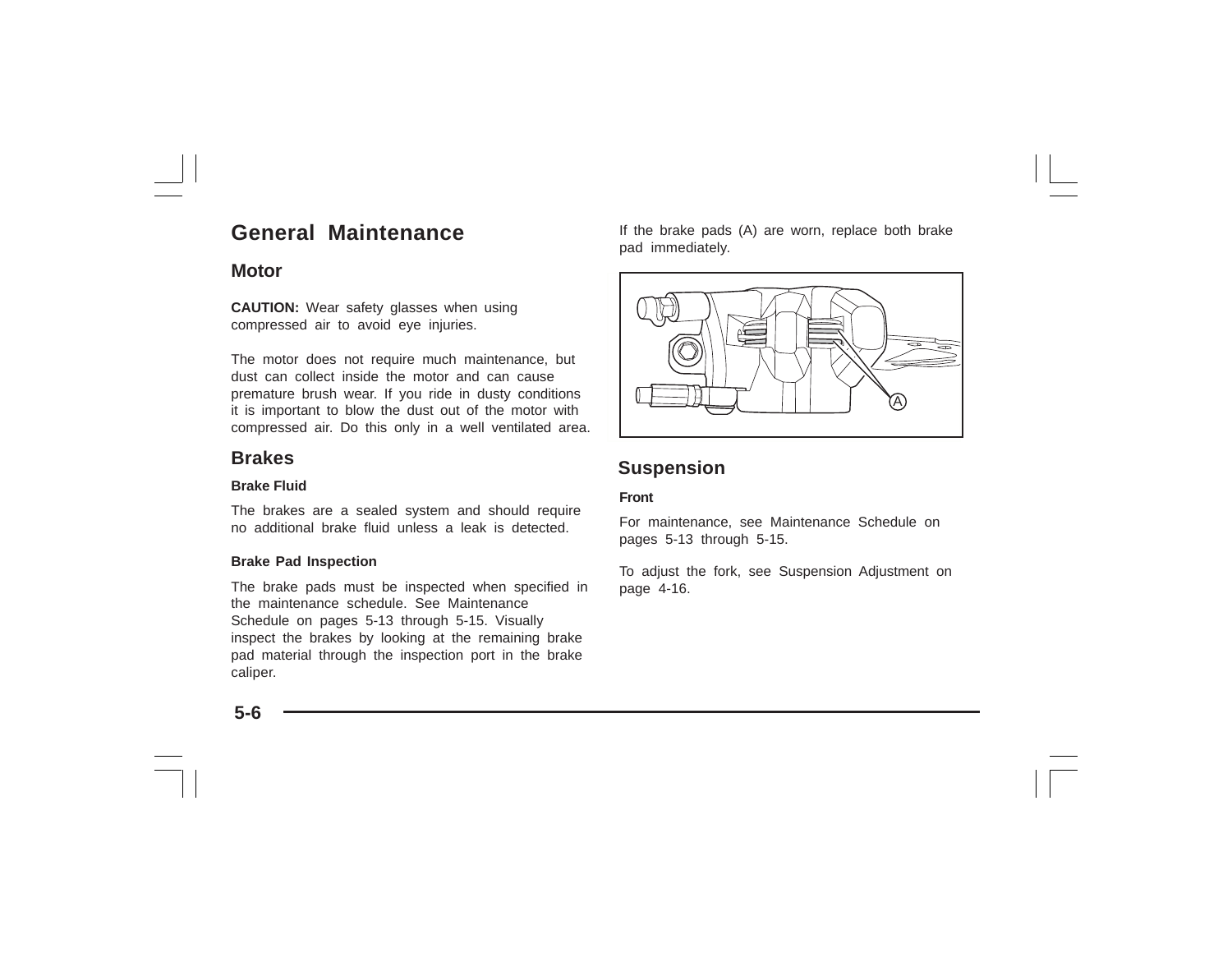#### **Rear**

**CAUTION**: The shock absorber assembly contains highly pressurized gas.

- • Do not attempt to tamper with or open the cylinder or shock.
- • Do not subject the shock to high temperature or open flame.

#### **Doing either of these can cause the cylinder or shock to explode causing personal injury or death.**

For maintenance, see Maintenance Schedule on pages 5-13 through 5-15.

To adjust the shock, see Suspension Adjustment on page 4-16.

### **Wheels And Tires**

Inspect both wheels for the following:

- •Bent, loose, or missing spokes
- •Bent or cracked wheels
- •Impact marks on the wheels

Inspect both tires for the following:

- Cuts, cracks, splits, missing tread lugs, or bruises in the tread or sidewall area
- •Bumps or bulges within the tire body
- • Uneven tire tread wear. Wear on one side of the tire tread or flat spots in the tire tread indicate a problem with the tire or motorcycle.
- •Exposed tire tread or cords

If either of the wheels or tires are found to have any of these conditions, replace the wheel and/or tire immediately.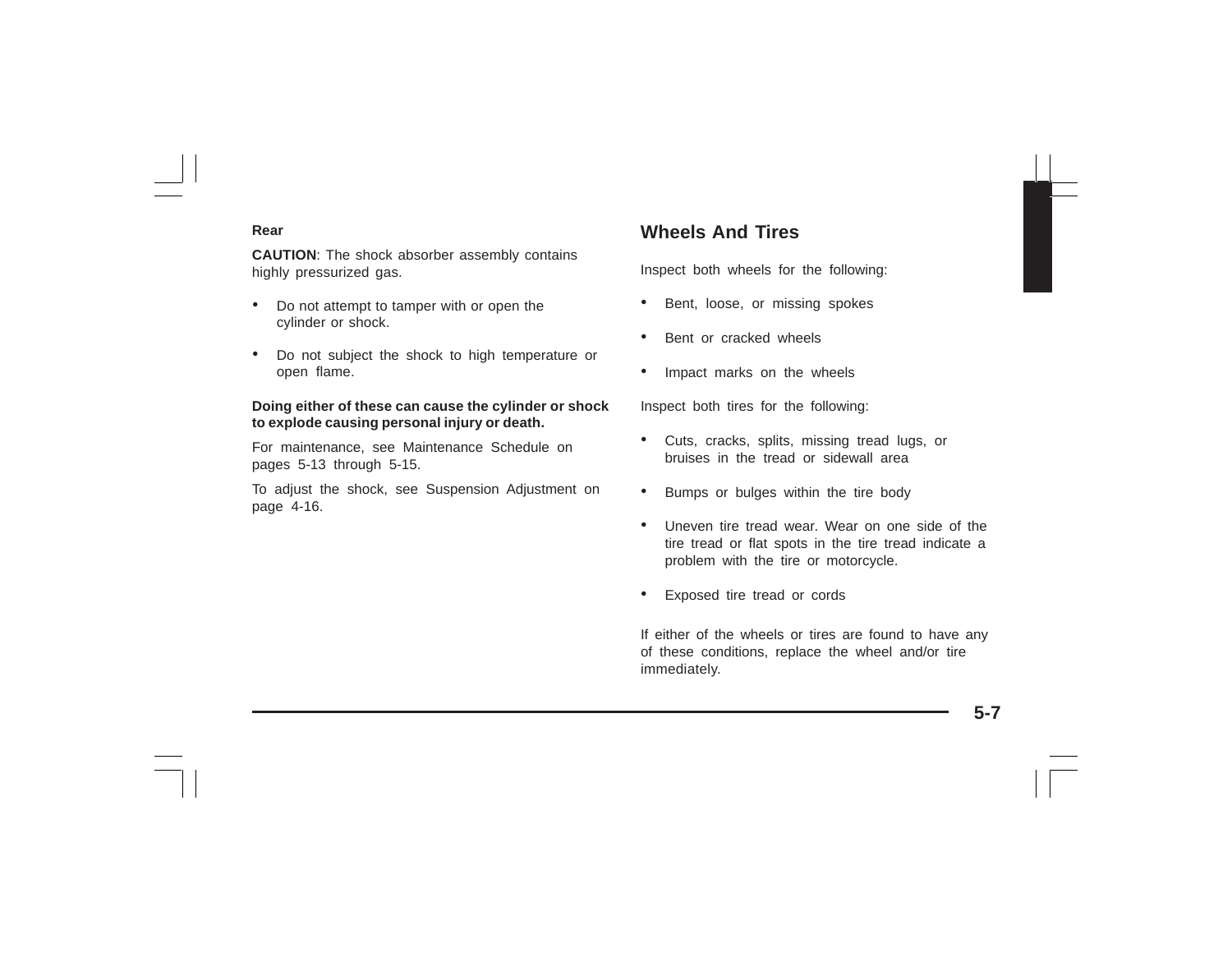### **Tire Inflation**

**CAUTION:** Under-inflation is the most common cause of tire failure and may result in severe tire cracking, tread separation, "blowout," or unexpected loss of motorcycle control causing personal injury and possible death.

The tire inflation pressure should be checked and adjusted before each ride. The tire pressure is checked using an accurate gauge when the tires are cold. This means that the tires have not been ridden on for 3 hours. Always replace the valve stem cap when finished.

| <b>MODEL</b> | <b>FRONT</b>                         | <b>REAR</b>                          |
|--------------|--------------------------------------|--------------------------------------|
| x            | 103-241 kpa<br>$(15-35 \text{ psi})$ | 103-138 kpa<br>$(15-20 \text{ psi})$ |
| мх           | 138-221 kpa<br>(20-32 psi)           | 103-138 kpa<br>$(15-20 \text{ psi})$ |

### **Chain**

### **Cleaning The Drive Chain**

#### **CAUTION:**

- • Wear safety glasses when cleaning the chain to prevent eye injuries.
- • Never have the motor spinning the wheel. Turn the wheel only by hand. Failure to do so could result in serious personal injury.
- • Never place your hand or any other body part between the chain and sprockets. Work with the chain only in the middle between the two sprockets. Failure to do so could result in serious personal injury.
- • Do not allow any of the cleaner to get on the brake rotors or brake pads. If the rotors are contaminated with cleaner, it will impair the motorcycle's ability to stop. This could result in serious personal injury.

Follow the manufacturer's instructions for the chain cleaner you are using; see general guidelines on page 5-9.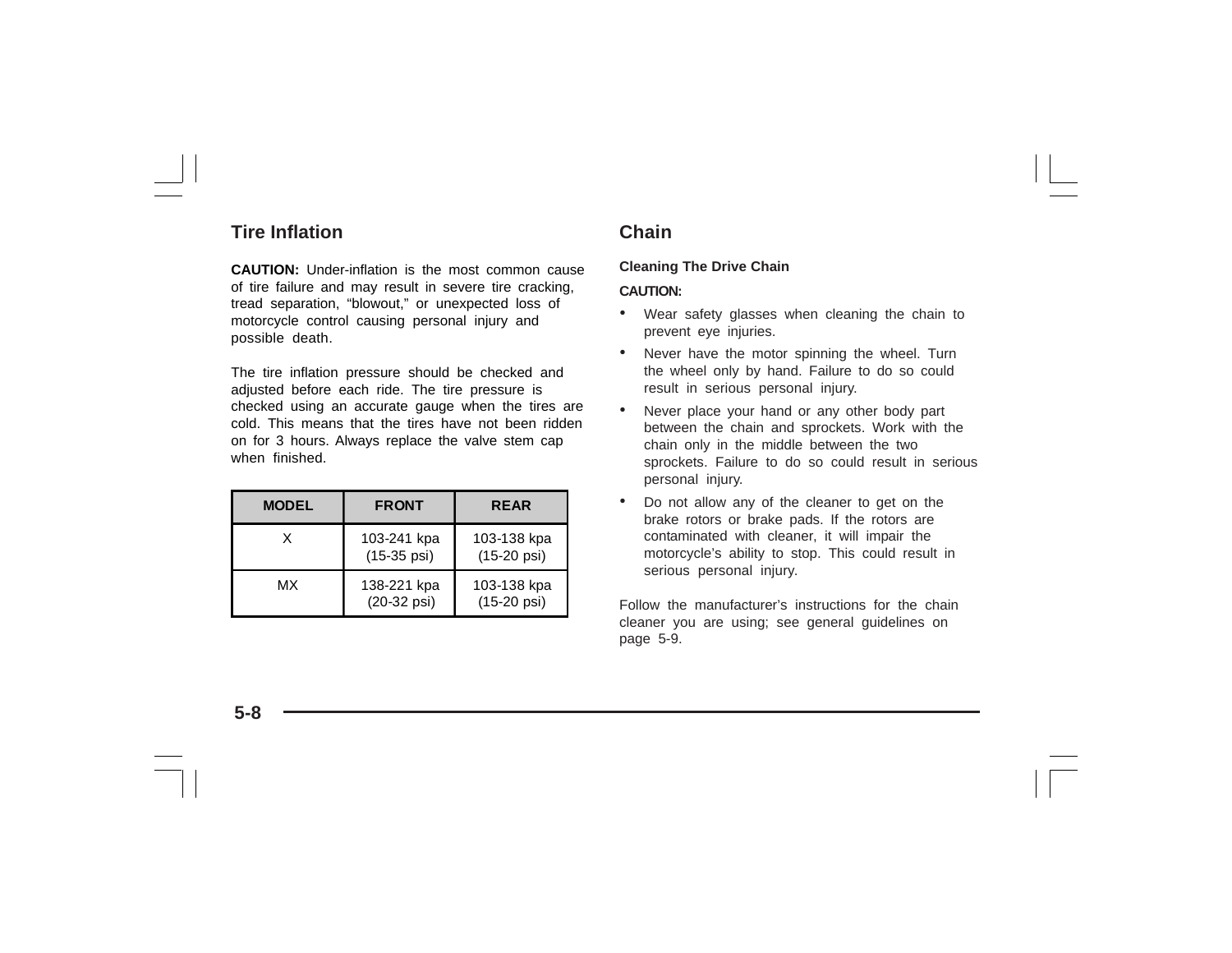- 1. Remove the key from the key switch.
- 2. Set the motorcycle on a stand or lift so the rear wheel is free to spin. While turning the wheel by HAND, spray the inside of your entire chain with a good coating of chain cleaner and let it sit for a few minutes
- 3. Using a brush, fill the bristles with spray from the chain cleaner. Begin gently scrubbing the chain on the top of your swingarm using the brush.
- 4. Do this for the entire length of the chain. Now do the same thing for the inside/bottom of the chain.
- 5. Using the brush, clean both sides of the rear sprocket. Let this soak for 5 minutes.
- 6. Using a hose, rinse the entire chain and using a clean rag wipe any residual moisture from the chain.

#### **Lubricating The Drive Chain**

#### **CAUTION:**

• Wear safety glasses when lubricating the chain to prevent eye injuries.

- • Never have the motor spinning the wheel. Turn the wheel only by hand. Failure to do so could result in serious personal injury.
- • Never place your hand between the chain and sprockets. Work with the chain only in the middle between the two sprockets. Failure to do so could result in serious personal injury.
- • Do not allow any of the lubricant to get on the brake rotors or brake pads. If the rotors are contaminated with lubricant, it will impair the motorcycle's ability to stop. This could result in serious personal injury.

Follow the manufacturer's instructions for the chain lubricant you are using; below are the general guidelines.

- 1. Turn the wheel backwards slowly and spray the inside of the chain on the inside of the links.
- 2. Turn the wheel backwards slowly and spray the outside of the chain on the outside of the links.
- 3. Let the motorcycle stand for 30 minutes to allow the lubricant to penetrate the link rollers.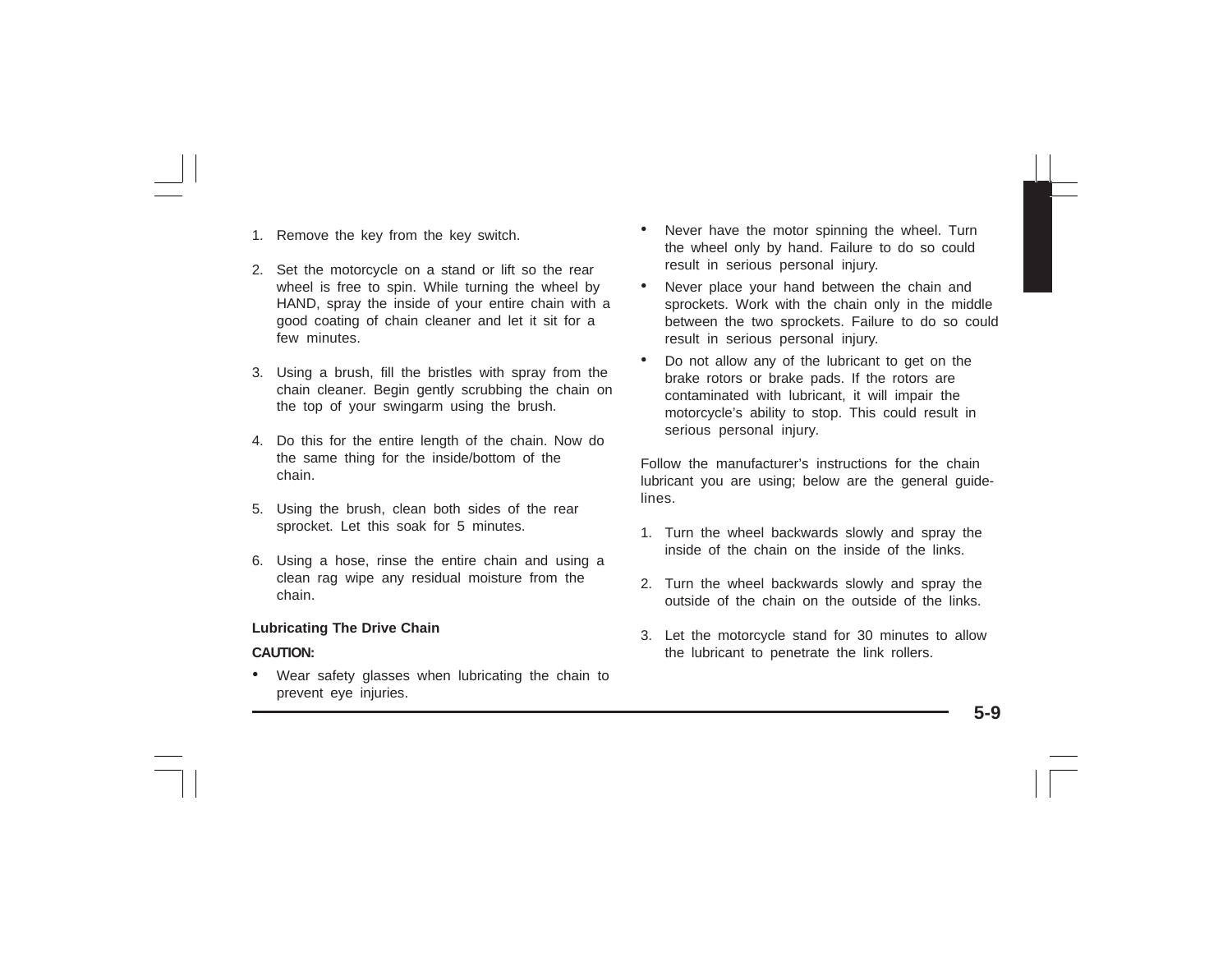#### **Checking The Drive Chain**

- 1. Remove the key from the key switch.
- 2. Using a ruler, grasp the chain halfway between the front and rear sprockets.
- 3. The chain should move 16 mm (.63 in) in either direction, so 32 mm (1.25 in) of total free play.
- 4. If the chain's free play is not within specifications it will need to be adjusted. See the Drive Chain Adjustment Procedure.



#### **Drive Chain Adjustment Procedure**

- 1. Remove the key from the key switch.
- 2. Loosen both front motor mount Allen bolts (B).
- 3. Loosen both rear motor mount Allen bolts (A).
- 4. Loosen the 10 mm jam nut (C) on the chain tensioner.
- 5. Turn the tensioner bolt (D) a 1/4 turn at a time until the chain free play is within specification.
- 6. Tighten all motor mount Allen bolts. See Bolt Torque Table on page 5-2.
- 7. Tighten the 10 mm jam nut on the chain tensioner. See Bolt Torque Table on page 5-2.
- 8. Test ride the motorcycle.
- 9. Recheck the chain for proper adjustment after the test ride and readjust if necessary.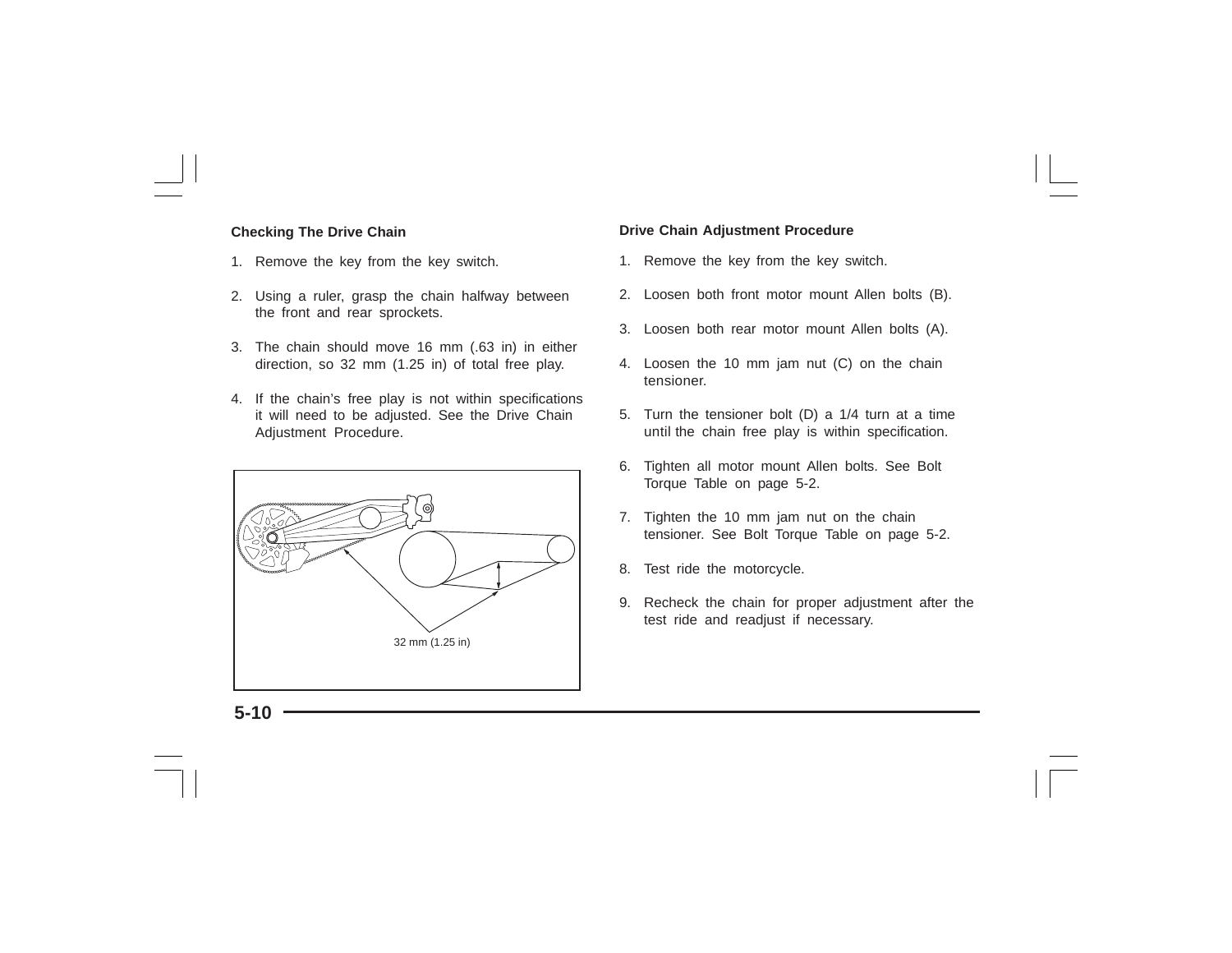

### **Cleaning**

To prolong the life of your motorcycle it should be washed periodically. Regular cleaning, using correct methods, is an important factor in maintaining the value of your Zero motorcycle. It also ensures that safety-relevant parts remain in full working order.

**CAUTION:** After cleaning and before starting on your journey, always test the brakes.

If tar, bugs, or other similar deposits have accumulated, wash them off as soon as possible. Do not use steam cleaners; they can cause water intrusion of bearing, seals and electrical components. When using pressure washers, avoid spraying water of great force around the instrument panel or controller. Avoid using strong acidic wheel cleaners, especially on spoked wheels. If such products are used on hard to remove dirt, do not leave the cleaner on the affected area any longer than instructed. Thoroughly rinse the area off with water, immediately dry it, and then apply a corrosion protection spray.

**WARNING:** Improper cleaning can damage electrical components, cowlings, panels and other plastic parts. Use only a soft, clean cloth or sponge with mild detergent and water to clean plastic.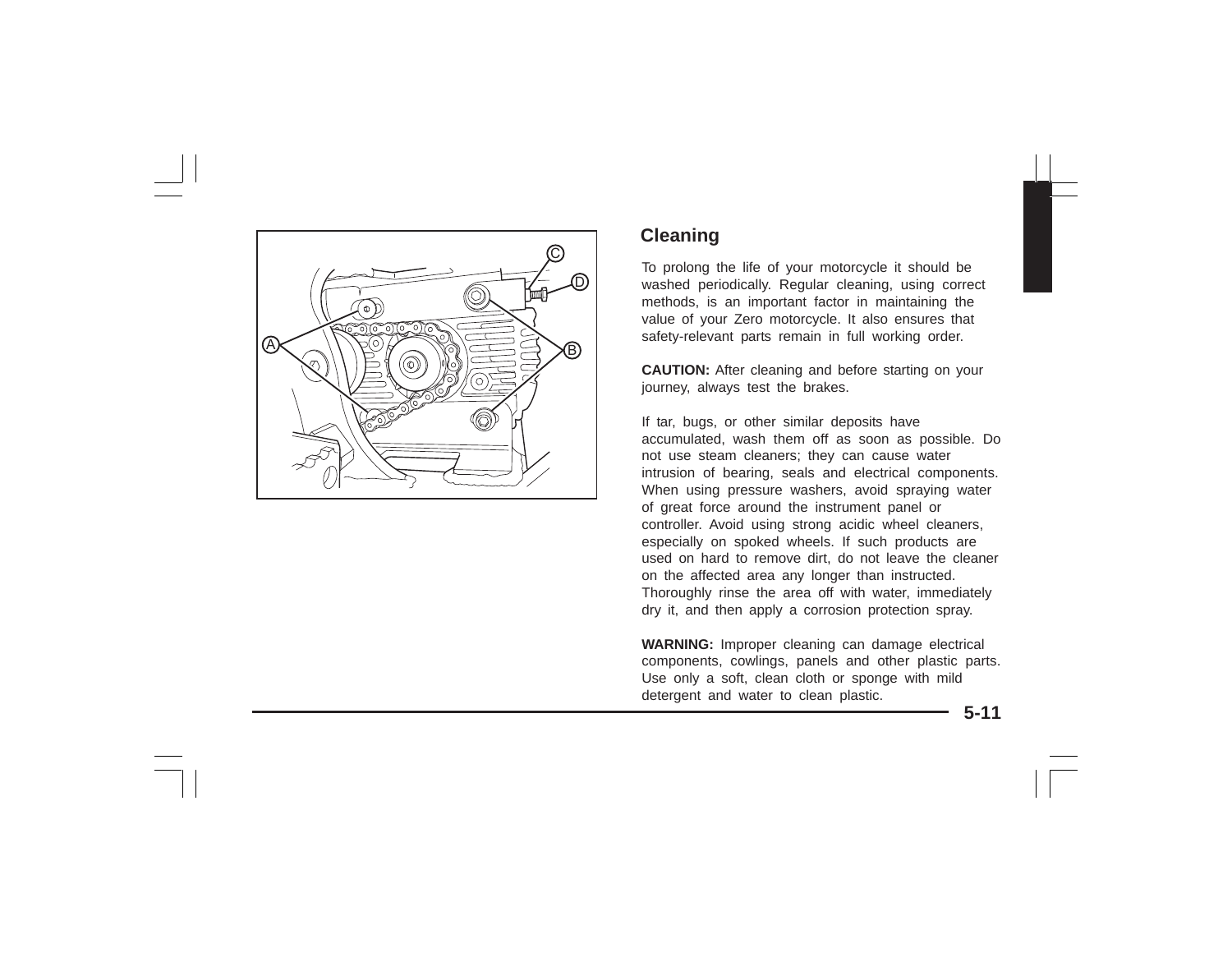Do not use any harsh chemical products on plastic parts. Be sure to avoid using cloths or sponges which have been in contact with strong abrasive cleaning products, solvent or thinner, fuel (gasoline), rust removers or inhibitors, brake fluid, antifreeze or electrolyte.

After gently washing the motorcycle be sure to allow all of the electrical components to dry prior to operation. If the motorcycle is ridden immediately after being washed, apply both brakes several times in order to remove any moisture from the brake linings. Do not use products such as tire dressings on tires as this will deteriorate traction.

## **Parking And Long Term Storage**

1. It is required to always leave the power pack plugged in when the Zero X/MX is not in use. The Zero X/MX charger is designed to maintain a balanced and complete charge at all times without wasting any electricity.

- 2. Over extended periods of time the power pack is checked every 72 hours to ensure that the cells are balanced and that the power pack is full. Once the power pack is "topped off" the charger stops charging and continues to monitor the power pack. This ensures that electricity is not wasted in maintaining an optimized power pack.
- 3. To prolong the life of your power pack you should store your motorcycle in a cool area. Storing your motorcycle in a hot area will cause your power pack's life to be shortened.
- 4. If, for some reason, your motorcycle was not plugged in for several days you should always charge it up before operation.

For more information on the power pack and the electrical system see Battery Management System (BMS) on page 4-7.

**WARNING:** Opening of the power pack is for trained Zero Motorcycles technicians. Please be aware that incorrect handling of a Zero battery can be dangerous. **DO NOT OPEN**!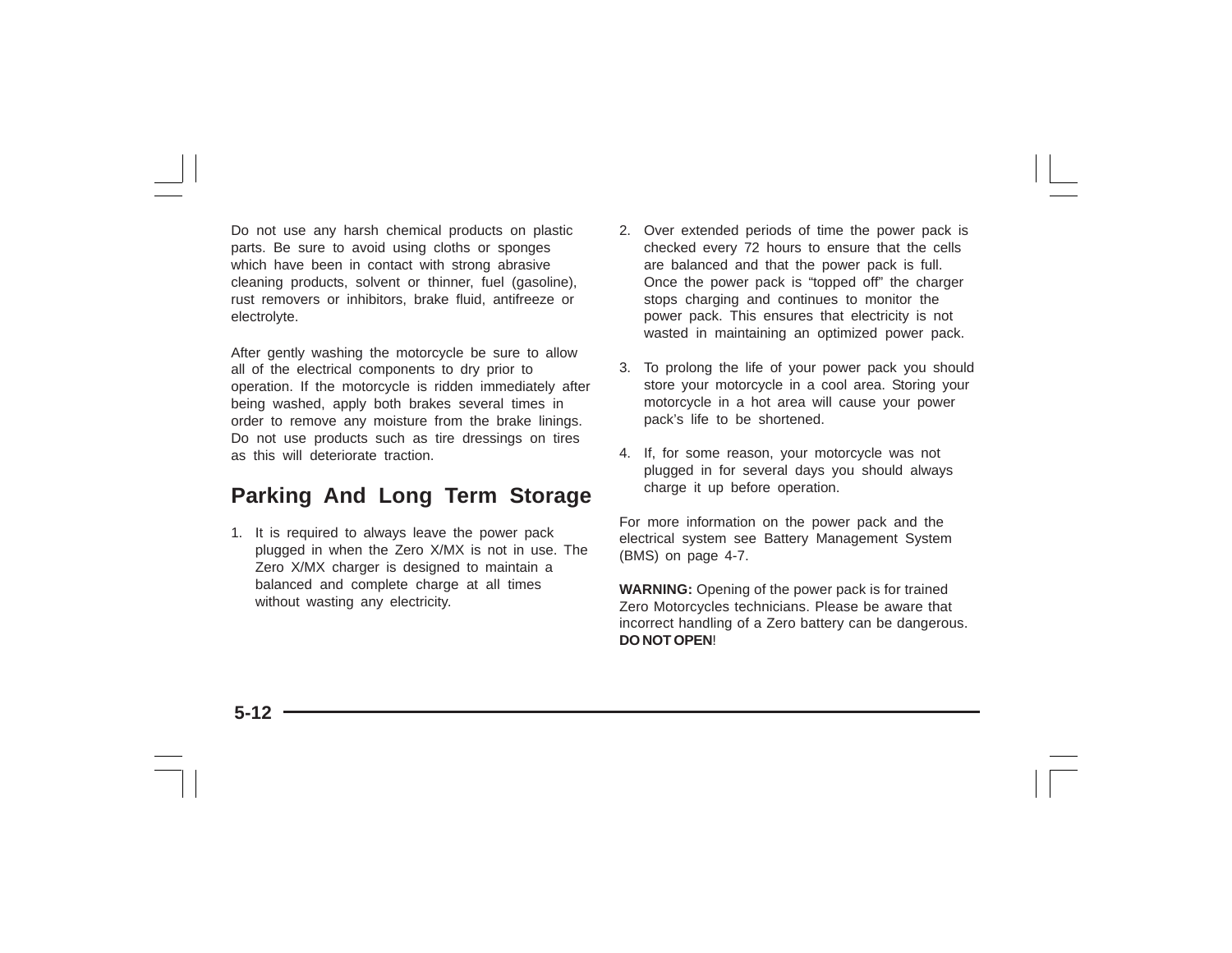## **Maintenance Schedule**

The scheduled maintenance must be performed in accordance with this chart to keep the Zero X/MX motorcycle in top running condition. The initial maintenance is vitally important and must not be neglected.

| NO.            | <b>ITEM</b>           | <b>ROUTINE</b>                                                                                                               | <b>EVERY</b><br><b>RIDE</b> | <b>INITIAL</b> | <b>TIME INTERVALS</b> |           |           |           |           |
|----------------|-----------------------|------------------------------------------------------------------------------------------------------------------------------|-----------------------------|----------------|-----------------------|-----------|-----------|-----------|-----------|
|                |                       |                                                                                                                              |                             | month          | 6 months              | 12 months | 18 months | 24 months | 30 months |
|                | Front Brake           | • Check operation, and for fluid leakage.<br>• Replace brake pads if necessary.                                              |                             |                |                       |           |           |           |           |
| $\overline{2}$ | Rear Brake            | • Check operation, and for fluid leakage.<br>• Replace brake pads if necessary.                                              |                             |                |                       |           |           |           |           |
| 3              | <b>Brake</b><br>Hoses | • Check for cracks or damage. Replace if<br>necessary.                                                                       | v                           |                |                       |           |           |           |           |
| 4              | Wheels                | • Check runout and for damage. Replace if<br>necessary.                                                                      |                             |                |                       |           |           |           |           |
| 5              | <b>Tires</b>          | • Check tread depth and for damage.<br>Replace if necessary.<br>· Check air pressure. See page 5-8.<br>Correct if necessary. |                             |                |                       |           |           |           |           |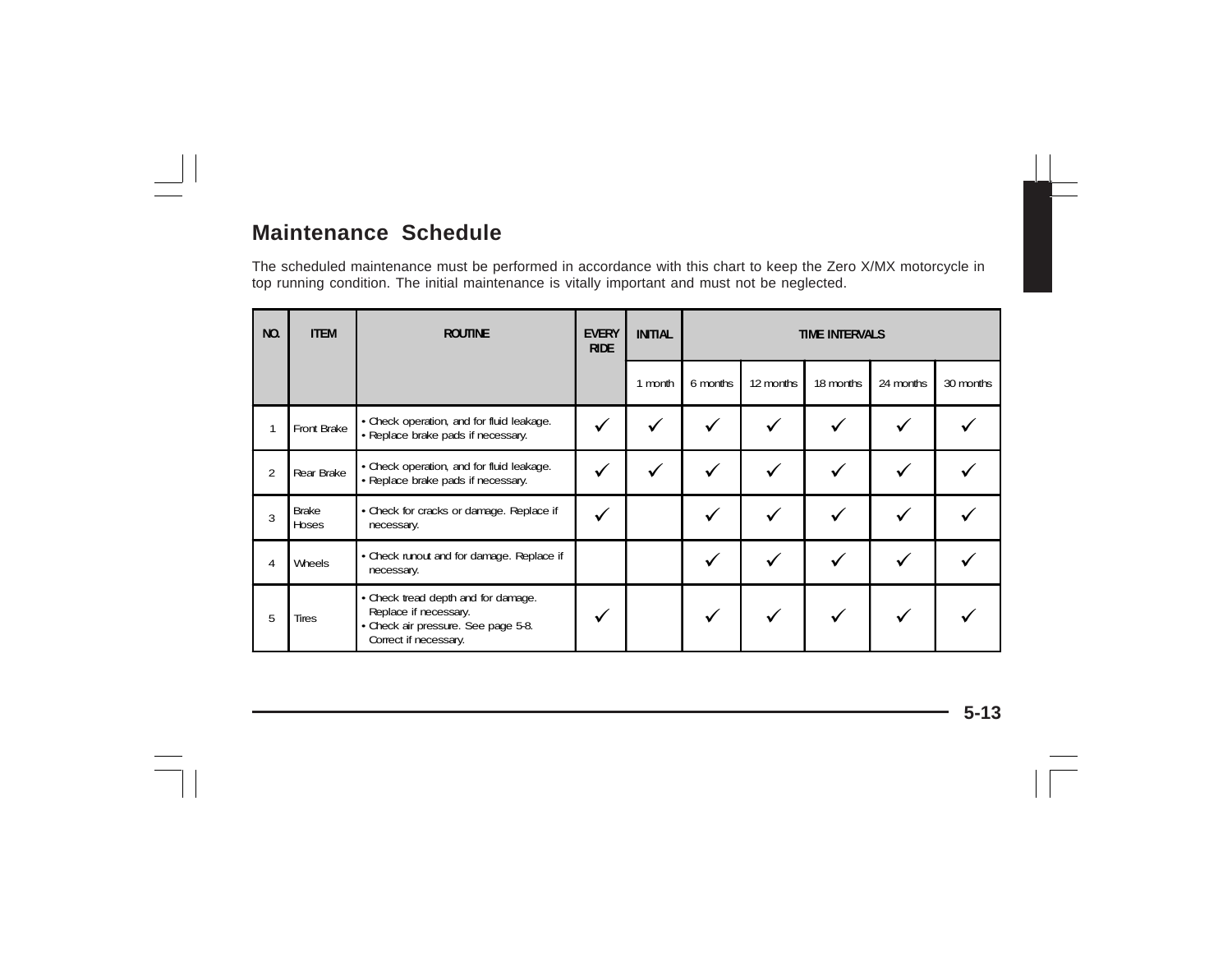| NO. | <b>ITEM</b>                   | <b>ROUTINE</b>                                                                                                                                                               | <b>EVERY</b><br><b>RIDE</b> | <b>INITIAL</b><br><b>TIME INTERVALS</b>                            |          |           |           |           |           |
|-----|-------------------------------|------------------------------------------------------------------------------------------------------------------------------------------------------------------------------|-----------------------------|--------------------------------------------------------------------|----------|-----------|-----------|-----------|-----------|
|     |                               |                                                                                                                                                                              |                             | 1 month                                                            | 6 months | 12 months | 18 months | 24 months | 30 months |
| 6   | Wheel<br>Bearings             | • Check bearings for smooth operation.<br>Replace if necessary.                                                                                                              |                             |                                                                    |          |           |           |           |           |
|     | Swingarm<br>Pivot<br>Bearings | • Check bearing assemblies for looseness.<br>• Moderately repack with lithium grease.<br>· Ensure main pivot bolt is properly torqued.<br>(See Bolt TorqueTable on page 5-2) |                             |                                                                    |          |           |           |           |           |
| 8   | Drive Chain                   | • Check chain slack/alignment and condition.<br>• Adjust and lubricate chain with chain<br>lubricant thoroughly.<br>· Replace worn chain.                                    | $\checkmark$                | Every month and after washing the motorcycle or riding in the rain |          |           |           |           |           |
| 9   | Steering<br>Bearings          | • Check bearing assembly for looseness.<br>· Moderately repack with lithium grease<br>every 24 months.                                                                       |                             |                                                                    |          |           |           | Repack    |           |
| 10  | Chassis<br>Fasteners          | • Check all chassis fittings and fasteners.<br>Correct if necessary.                                                                                                         |                             |                                                                    |          |           |           |           |           |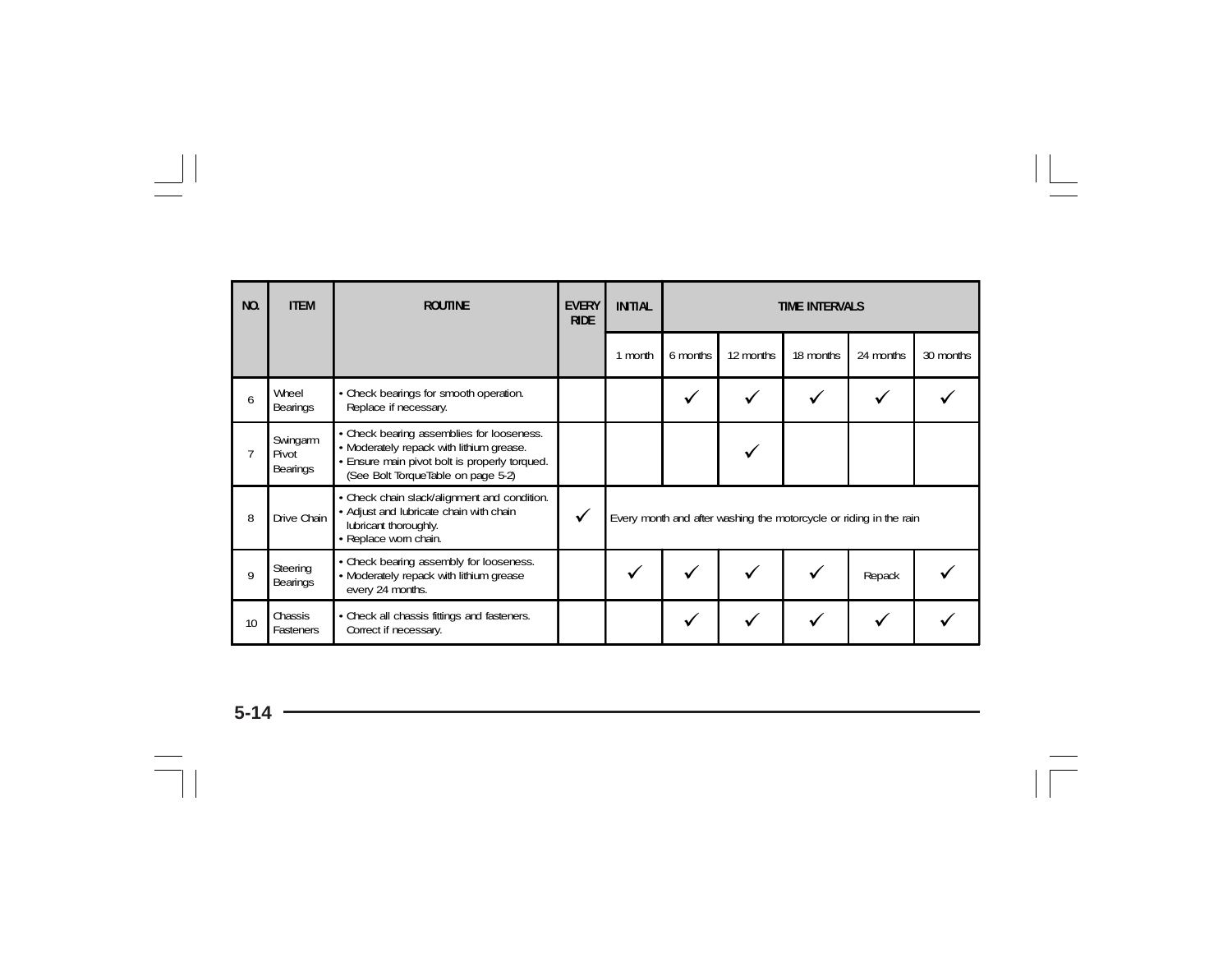| NO. | <b>ITEM</b>                        | <b>ROUTINE</b>                                                                                                                    | <b>EVERY</b><br><b>RIDE</b> | <b>INITIAL</b> | <b>TIME INTERVALS</b> |           |           |           |           |
|-----|------------------------------------|-----------------------------------------------------------------------------------------------------------------------------------|-----------------------------|----------------|-----------------------|-----------|-----------|-----------|-----------|
|     |                                    |                                                                                                                                   |                             | 1 month        | 6 months              | 12 months | 18 months | 24 months | 30 months |
| 11  | Front Fork                         | • Check operation and for oil leakage.<br>· Service/Rebuild if necessary. Refer<br>to the service manual for more<br>information. | $\checkmark$                |                |                       |           |           | √         |           |
| 12  | Rear Shock<br>Absorber<br>Assembly | • Check operation and for oil leakage.<br>Replace if necessary.                                                                   | ✔                           |                |                       |           |           | v         |           |
| 13  | Throttle Grip                      | • Check operation and free play.                                                                                                  |                             |                | ✓                     |           | ✓         |           |           |

÷,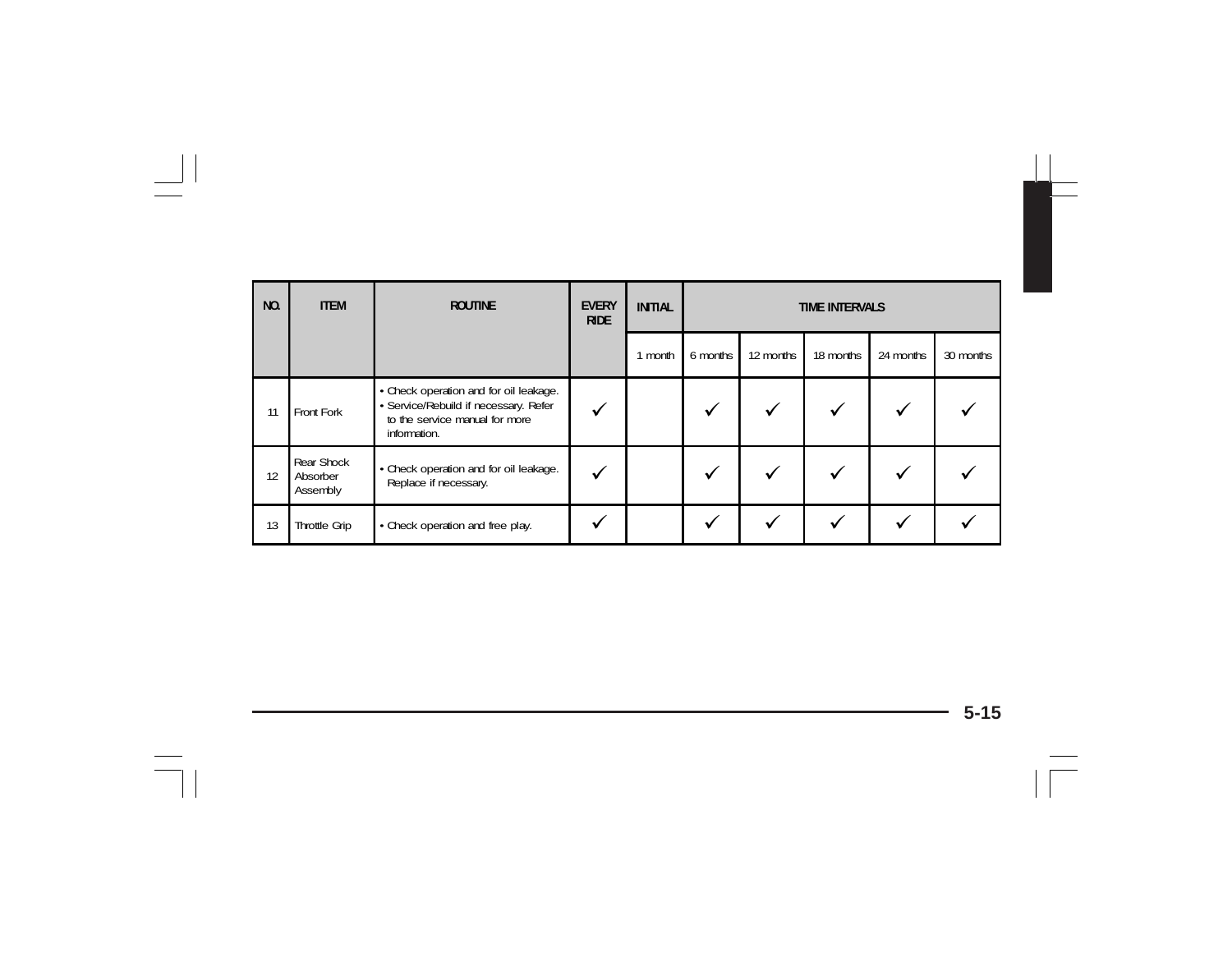### **Accessories**

Zero accessories are designed to complement and function with other systems on your motorcycle. Your CSC can accessorize the motorcycle using genuine Zero accessories.

A full line of parts, accessories, and apparel can be found on the Zero Motorcycles website.

### **Fuses**

Whenever there is an excessive amount of current flowing through a circuit, the fusible element will melt and create an open or incomplete circuit. Fuses are a onetime protection device and must be replaced each time the circuit is overloaded. Replace the fuse with one of equal current rating. If the fuse melts repeatedly, have the electrical system inspected by your CSC. There is one 4 amp ATM-4 fuse on the X/MX. The fuse controls the coil side of the motor controller solenoid and the key switch.

The inline fuse holder (A) is located in the front of the frame, between the instrument panel and the key switch.

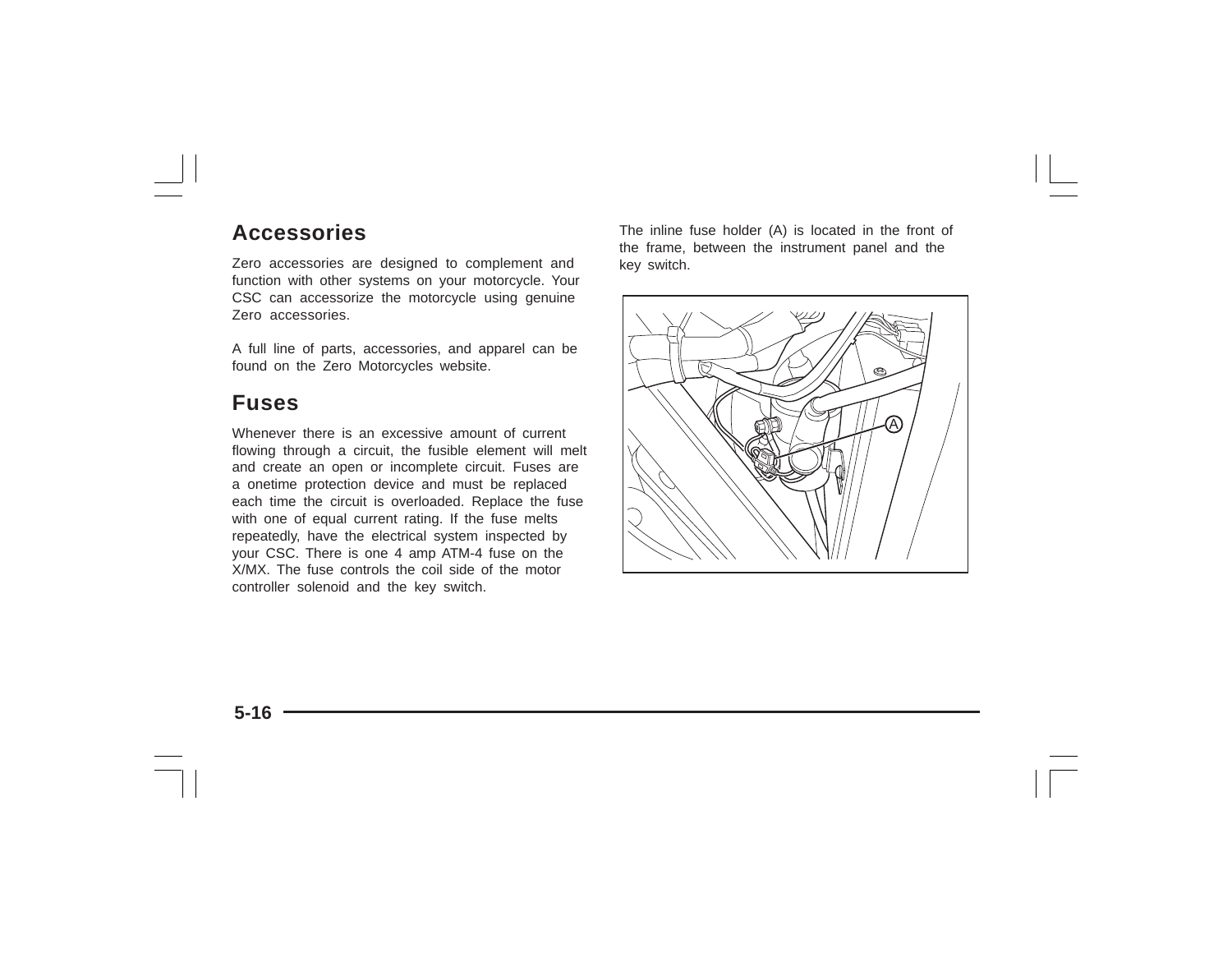Follow the maintenance schedules on pages 5-13 through 5-15. After a scheduled service or routine is performed, record the information on the chart below.

| <b>DATE</b> | <b>ITEM</b> | <b>SERVICE/ROUTINE DESCRIPTION</b> |
|-------------|-------------|------------------------------------|
|             |             |                                    |
|             |             |                                    |
|             |             |                                    |
|             |             |                                    |
|             |             |                                    |
|             |             |                                    |
|             |             |                                    |
|             |             |                                    |
|             |             |                                    |
|             |             |                                    |
|             |             |                                    |
|             |             |                                    |
|             |             |                                    |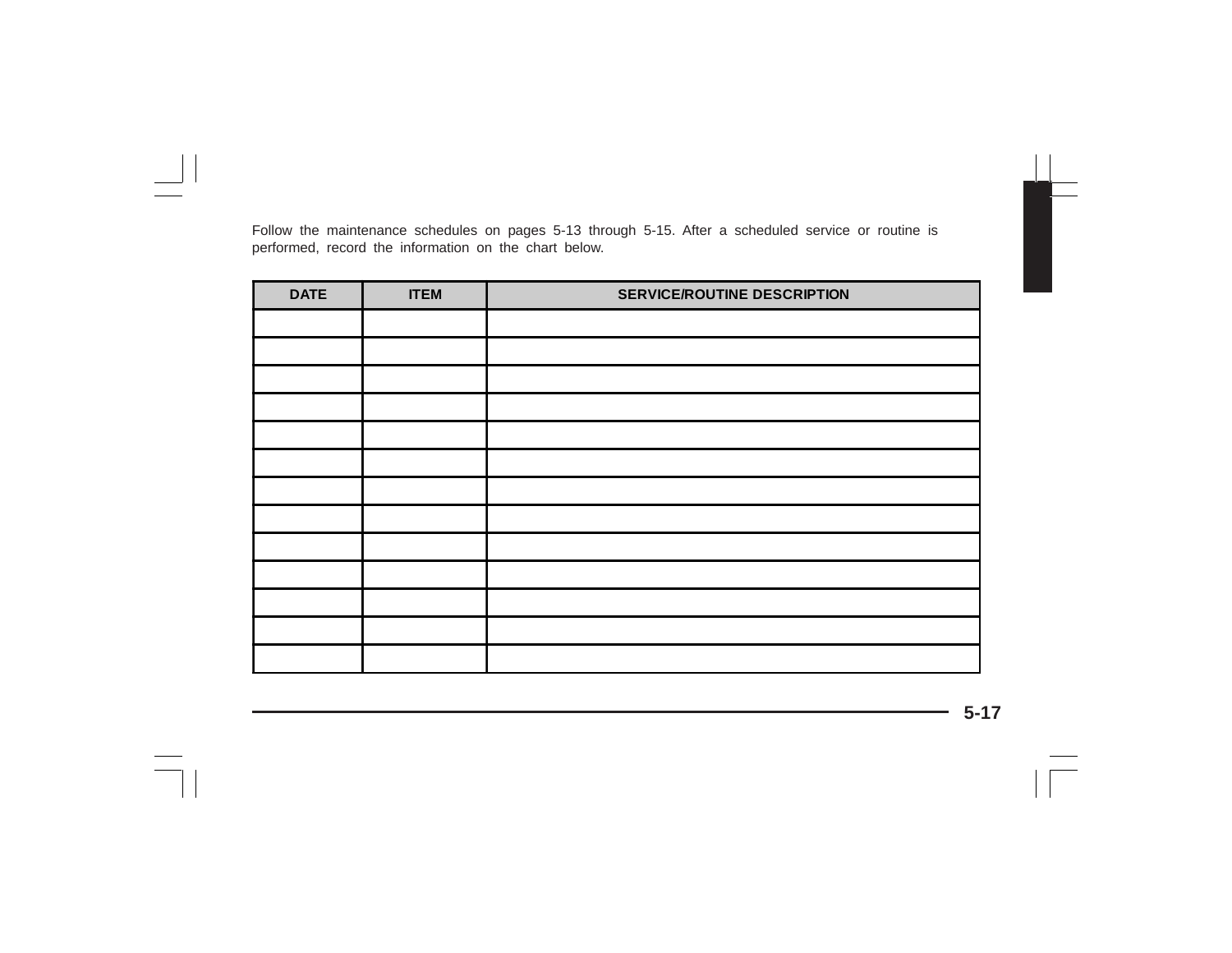| $5 - 18$ |  |  |
|----------|--|--|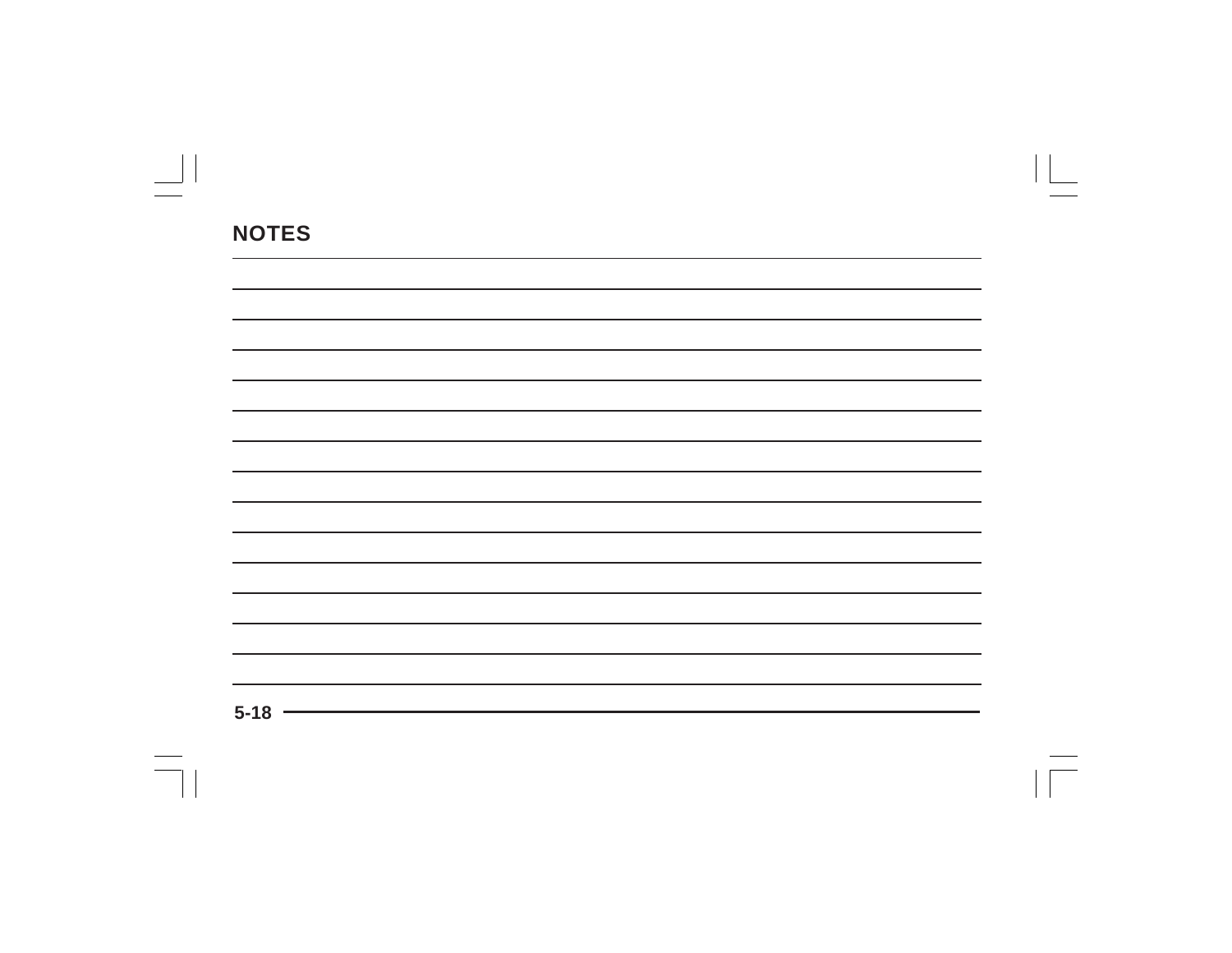# **Troubleshooting**

All of the motorcycles are carefully inspected before they are delivered. Even after the motorcycles are inspected, some technical issues can occur. The following information offers a guide to help you to identify an issue, and if possible, repair it yourself. If you are unable to solve an issue with your Zero X/MX electric motorcycle, take it to an authorized Certified Service Center (CSC) at your convenience. If there is no CSC in your area call Zero Motorcycles customer service.

### **Power Pack And Charger**

If a fault occurs during charging, count the number of times the red light flashes on the charger in between pauses. See page 4-11 for the location of the red light. Refer to the table on page 6-2 for the possible cause and solution to the issue.

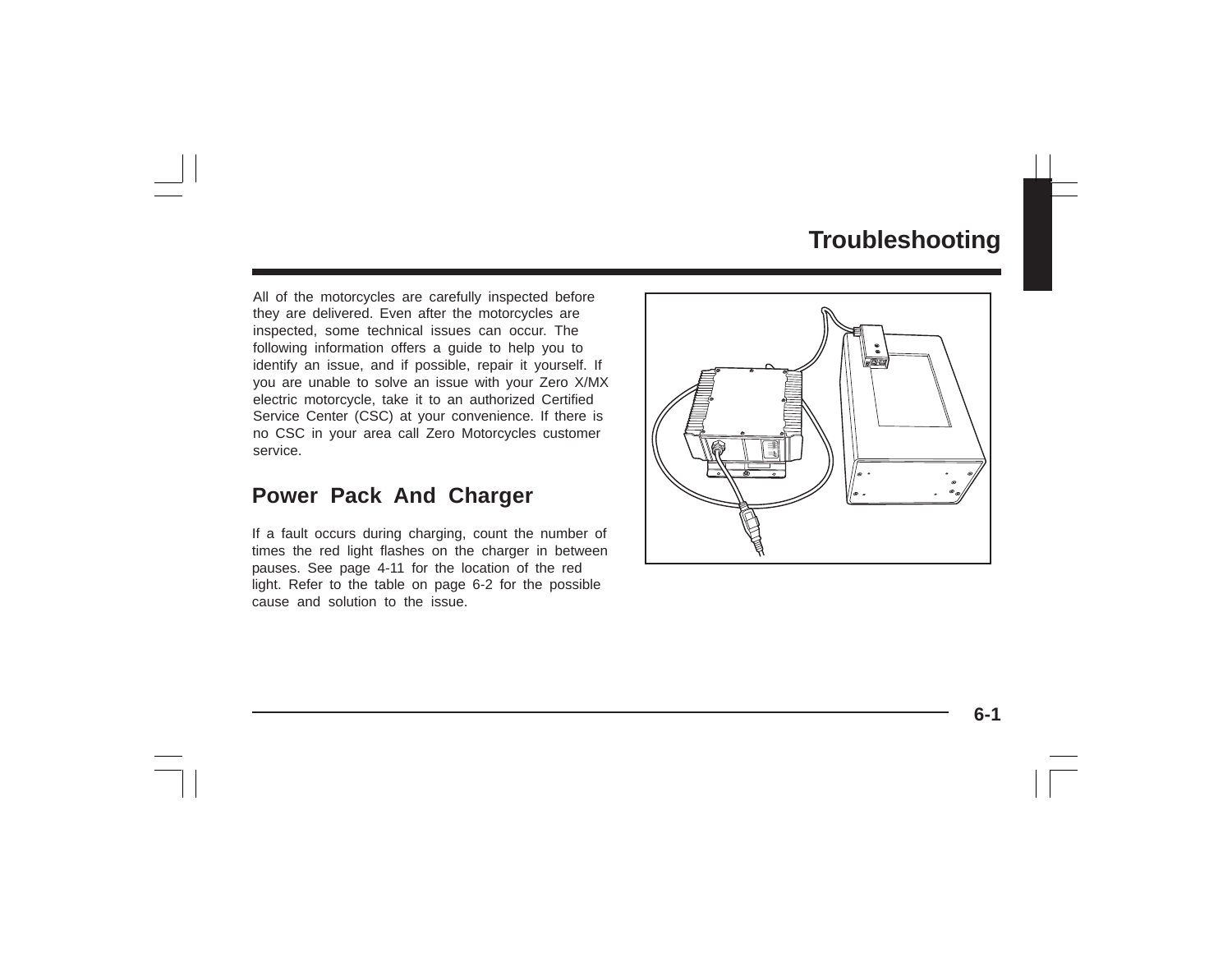| <b>NUMBER OF RED FLASHES</b> |        | <b>CAUSE</b>                                                                                                                      | <b>SOLUTION</b>                                                                              |
|------------------------------|--------|-----------------------------------------------------------------------------------------------------------------------------------|----------------------------------------------------------------------------------------------|
|                              |        | Power pack high voltage                                                                                                           | Reset charger (interrupt AC power for 15<br>seconds).                                        |
| 2                            |        | Power pack low voltage                                                                                                            | Reset charger (interrupt AC power for 15<br>seconds).                                        |
| 3                            | k * *  | Charge timeout: caused by power<br>pack not reaching required voltage.<br>Charger output was reduced due to<br>high temperatures. | Check connections.<br>Operate charger at a lower ambient<br>temperature.                     |
| 4                            | ****   | Check power pack: power pack could<br>not be trickle charged up to minimum<br>voltage.                                            | Contact CSC.                                                                                 |
| 5                            | *****  | Over-temperature: charger shut down<br>due to high internal temperature.                                                          | Ensure sufficient cooling air flow and reset<br>charger (interrupt AC power for 15 seconds). |
| 6                            | ****** | Charger internal fault                                                                                                            | Reset charger (interrupt AC power for 15<br>seconds). Contact CSC if fault persists.         |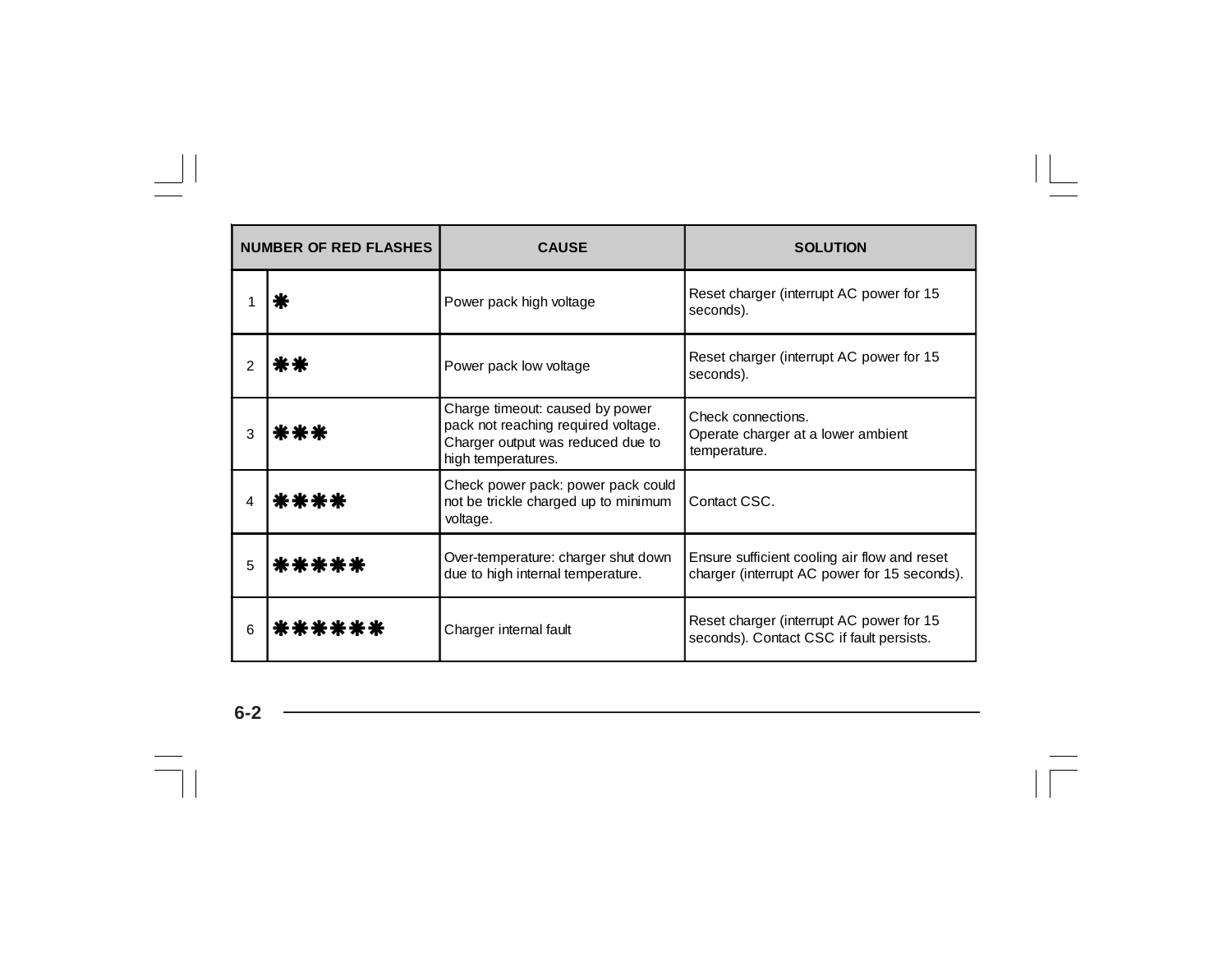### **Understanding Beep Sequences**

The Battery Management System (BMS) is located inside the power pack and is fitted with a beeper to provide audible notifications about the status of the power pack. Below you will find information on the meaning of the beep sequences.

|                   | <b>PATTERN</b> | <b>WHEN</b> | <b>MEANING</b>                     | <b>SOLUTION</b>                     |
|-------------------|----------------|-------------|------------------------------------|-------------------------------------|
| 1 Short           |                | Key-on      | Self-Test Pass                     | BMS OK. Ready to ride!              |
| 1 Trill<br>2 Long |                | Key-on      | <b>Charger Still</b><br>Plugged-In | Unplug charger & try again.         |
| 2 Long            |                | Key-on      | Power Pack Empty                   | Charge power pack before<br>riding. |
| 4 Long            |                | Key-on      | Too Hot                            | Let power pack cool down.           |
| 5 Long            |                | Key-on      | Power Pack<br>Unbalanced           | Leave on charger for 24<br>hours.   |
| 4 Short<br>1 Long |                | Riding      | Low-Power Pack<br>Warning          | Charge soon.                        |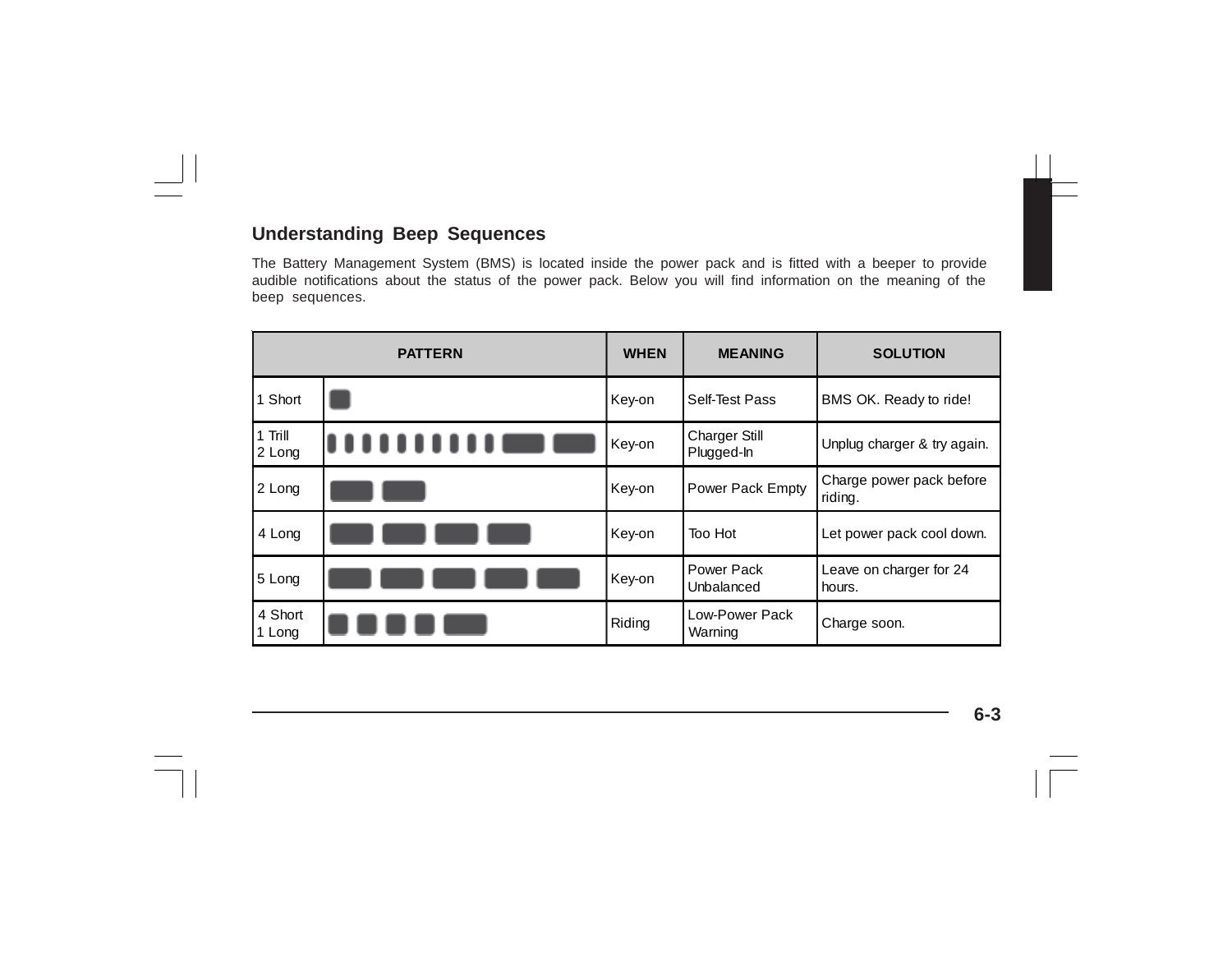#### **Power Pack Empty**

If the power pack is completely empty, an error-beep will sound and the BMS will disable the throttle. You cannot ride the motorcycle until you recharge the power pack. If the Power Pack Empty error-beep still sounds after two hours of charging time, contact your CSC. Your power pack may need to be repaired or replaced.

#### **Too Hot**

The power pack contains internal temperature sensors. If the BMS measures excessive internal temperatures, it will sound an error-beep and disable the throttle. You cannot ride the motorcycle until the power pack cools down. Place the motorcycle in a cool, well-ventilated location and wait a few minutes before riding again. If the Too Hot error-beep still sounds after the power pack has had time to cool down, contact your CSC. Your power pack may need to be repaired or replaced.

#### **Power Pack Unbalanced**

The power pack contains many individual cells. The BMS continuously monitors the cells and tries to keep them all "in balance" (at the same level-of-charge). If any of the cells are grossly out-of-balance, the BMS will sound a Power Pack Unbalanced error-beep and disable the throttle. You cannot ride the motorcycle until the problem is resolved.

The solution to the problem is to plug-in the charger and allow the power pack to charge for 72 hours. This will allow the BMS to re-balance the cells in the power pack. If the Power Pack Unbalanced error-beep still sounds after the power pack has spent more than 72 hours charging, contact your CSC. Your power pack may need to be repaired or replaced.

#### **Low-Power Pack Warning**

The BMS provides a low-power pack warning telling the operator that the remaining range is limited, and the power pack should be recharged soon. This is equivalent to a "low fuel" warning-light on a gasolinepowered vehicle. This beep-warning is different from the others because it can sound at any time when the motorcycle is on (the other warnings only sound when the key-switch is first turned ON).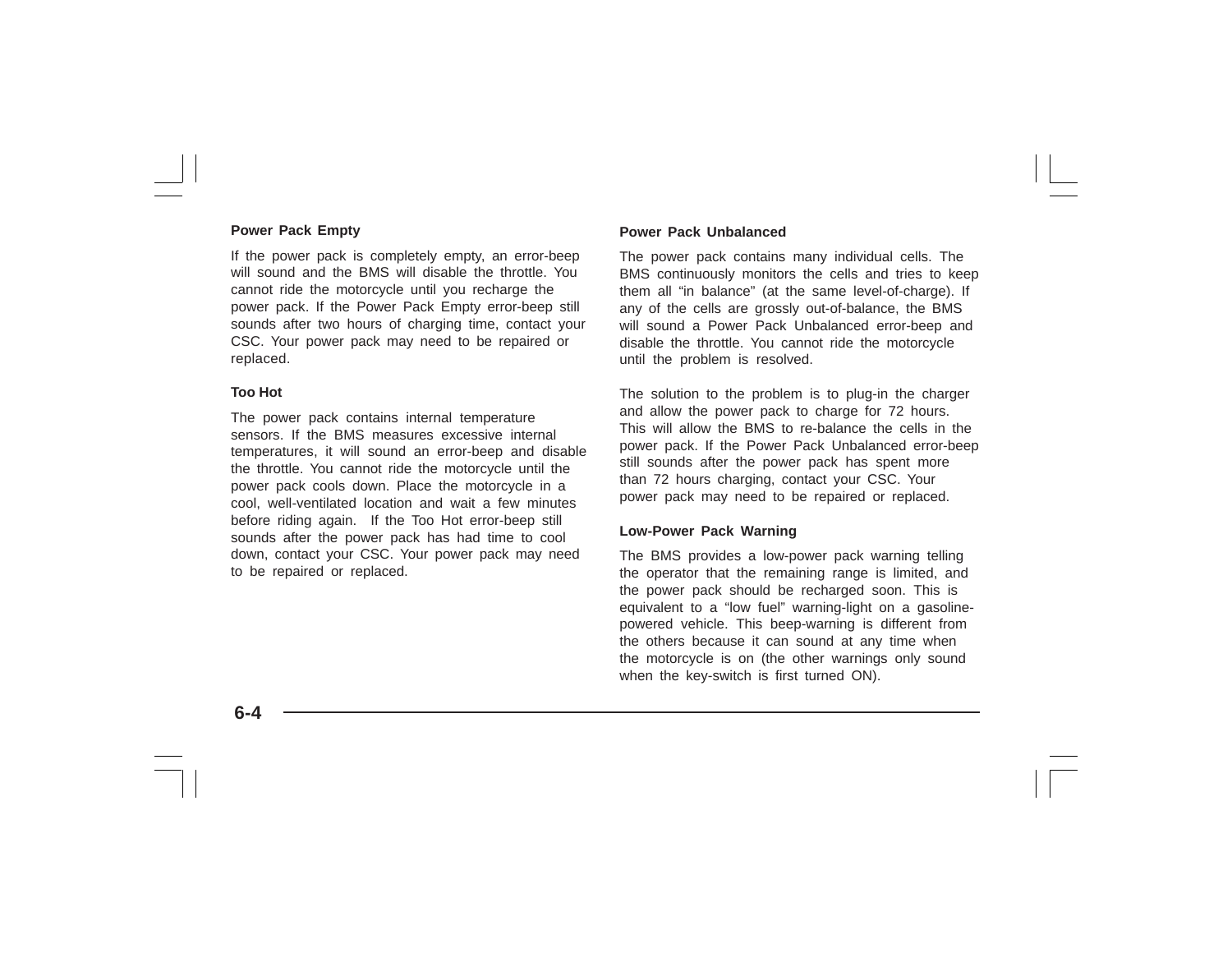The Low-Power Pack warning beep will sound continuously until either (1) the motorcycle is turned off, or (2) the throttle control is disabled for any reason, which includes the power pack being completely empty. The Low-Power Pack warning-beep will sound when you can still ride the motorcycle, but the remaining range is limited. It means: "Stop at a destination and charge-up."

The solution is to recharge the power pack. If the Low-Power Pack warning-beep still sounds after the power pack has charged for two hours, contact CSC. Your power pack may need to be repaired or replaced.

#### **Other Error-Beep Patterns**

If the BMS in your power pack produces an errorbeep which is not described in the Beep Patterns Table, then the power pack has encountered a serious internal hardware problem and must be repaired or replaced by a CSC.

#### **BMS Appendix**

There are other beeps that may occur under two circumstances that operators will normally never see. Unlike many electronic systems, the BMS essentially never "power cycles." A typical BMS is powered-on only once, in the factory, when it is connected to the wiring-harness inside the power pack. It may quite possibly operate continuously for years without ever being powered-down.

But on that one occasion when it is first powered-on, the BMS will perform a simple sanity check and report the result with a beep pattern. Note that this sanity check (and the resulting beep patterns) is different from the key on self-test. The sanity test (and the beeps) happens immediately when the board is first powered-up (connected to a power pack).

During service or maintenance, the BMS-board may be disconnected from, and then reconnected to, the power pack wiring harness. In those cases, the BMS will perform the sanity check (and result-beeps) every time it is plugged-in.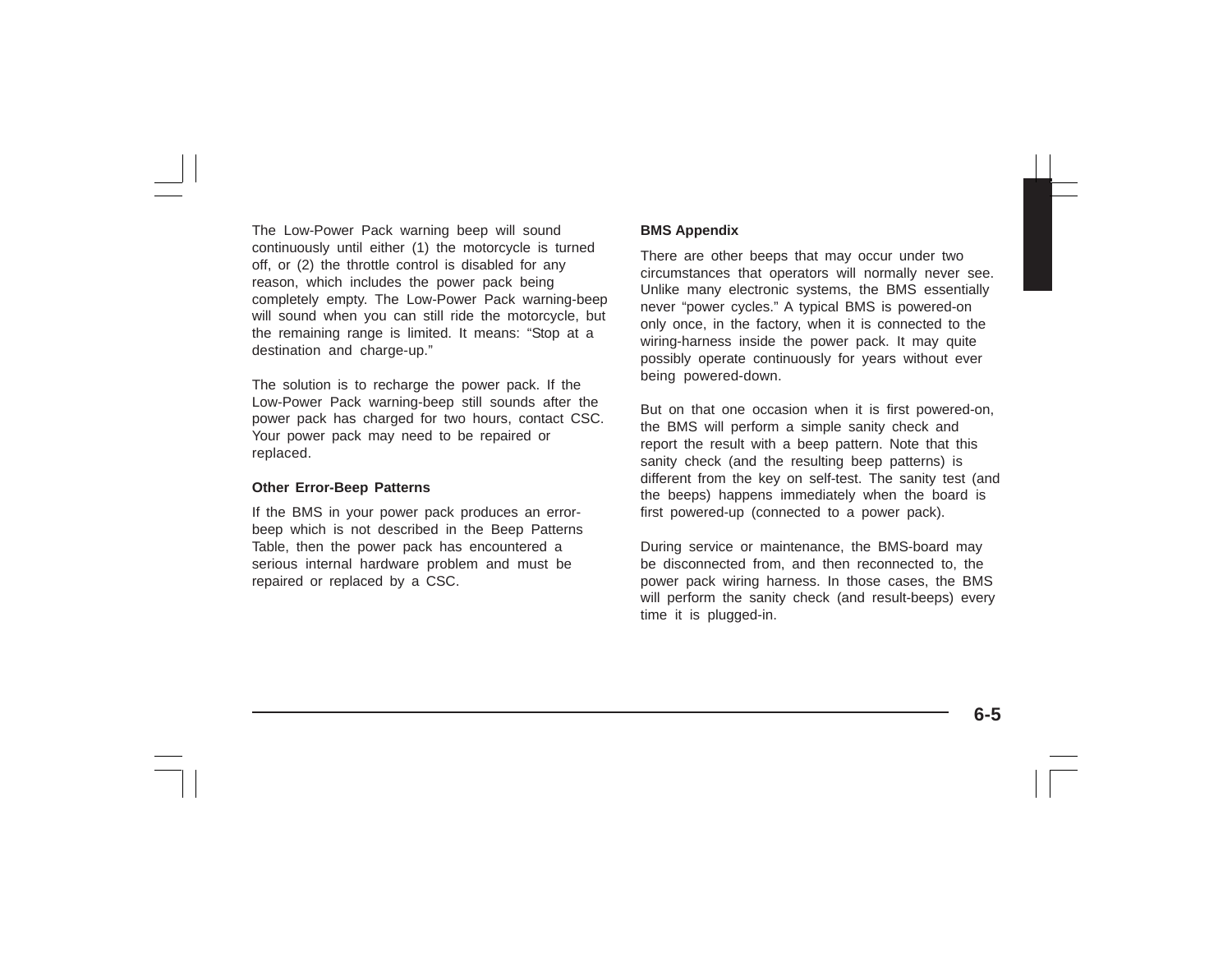It is possible to encounter the sanity check result errorbeeps from a badly-malfunctioning or damaged power pack. If so, you should contact your CSC. Your power pack may need to be repaired or replaced.

#### **Beep Patterns**

|         | <b>PATTERN</b> | <b>WHEN</b>     | <b>MEANING</b>              |
|---------|----------------|-----------------|-----------------------------|
| 2 Short |                | Pwr-on<br>M-cmd | Pass<br>Sanity/<br>Mfg.test |
| 3 Long  |                | Pwr-on<br>M-cmd | Fail<br>Sanity/<br>Mfg.test |

### **Safety Interlocks**

If the BMS detects a serious internal fault, it can take either or both of two actions to prevent damage to the power pack:

- 1. **Throttle-Disable** The BMS will disable the throttle if the power pack is empty, or if the BMS detects certain serious internal problems. You cannot ride the motorcycle until the problem is resolved.
- 2. **Charger-Disable** The BMS will prevent charging if it detects certain serious internal problems - even if the power pack is connected to a charger and plugged-in to AC power. The power pack cannot be charged until the problem is resolved.

#### **The Throttle-Disable Interlock**

The BMS communicates with the main motorcyclecontrol module. The BMS can send a signal to the main motorcycle controller requesting that the throttlecontrol on the motorcycle be disabled. When the throttle-control is disabled, the motor will not deliver power to the rear wheel, and the motorcycle cannot be ridden.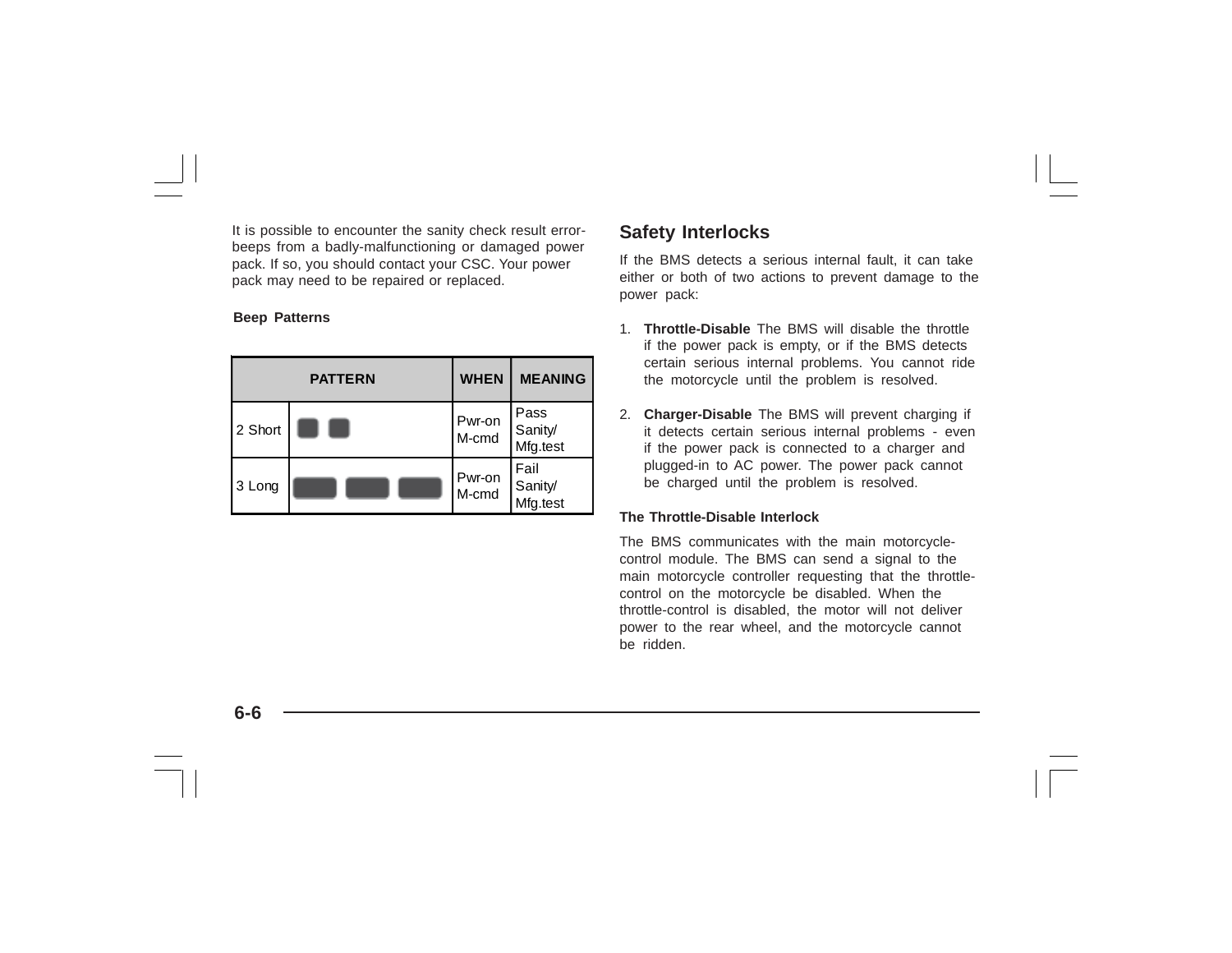If the throttle is disabled while riding, the motorcycle will cease to provide power, and the operator must pull over to a safe location.

All conditions which would cause the BMS to disable the throttle are also signaled by an error beep pattern at self-test. If you suspect that the BMS has disabled the throttle control on your motorcycle, turn the key switch OFF and back ON again to enter self-test mode. The beep-pattern from the BMS will report any of the error-conditions which would cause the BMS to disable the throttle.

Each of these conditions, the associated self-test beep pattern, and the suggested remedies, are discussed in Understanding Beep Sequences on page 6-3.

- •Power Pack Empty
- •Too Hot
- •Power Pack Unbalanced

#### **The Charger-Disable Interlock**

When the charger is attached and plugged-in to AC power, the BMS communicates with the charger. The BMS can send a signal to the charger requesting that charging terminates immediately. When the charger is disabled, the indicator-lights on the charger will show that charging has stopped.

There are two conditions that will cause the BMS to disable charging. One of these conditions is also reported by a self-test-result beep-pattern; the other is not.

#### **Too Hot**

If the BMS detects high internal power packtemperatures, it will both disable the throttle and prevent charging. This condition is also reported by an error-beep pattern after BMS self-test when the motorcycle is turned-on. See Understanding Beep Sequences on page 6-3 for a description of the Too Hot error-beep and the solutions.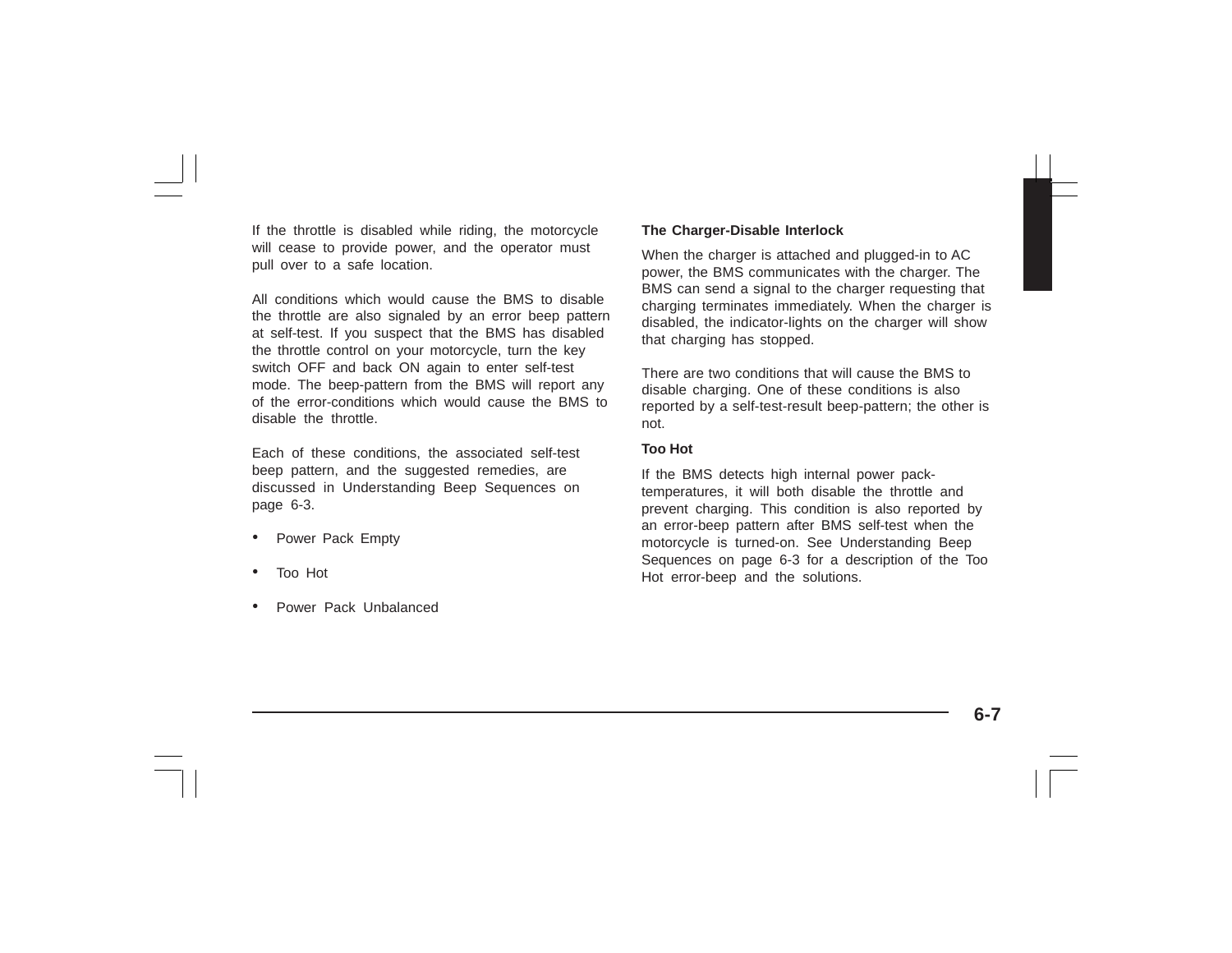#### **Power Pack Full (High Pack-Voltage)**

If the BMS detects that the power pack is already full, it will disable further charging to prevent damage to the power pack.

This is not an error-condition; it is the result of a successful charging-cycle. There is no self-test errorbeep which reports this condition.

During an ordinary charging cycle, when the cells are balanced, the charger (not the BMS) will sense that the power pack is full and terminate the chargingcycle with a "green light." The BMS does have a redundant back-up mechanism to prevent overcharging of the power pack. If the charger fails to terminate a charging-cycle when the power pack is full, the BMS will terminate charging itself to prevent damage.

#### **Instrument Panel**

Main Power Indicator

If a fault has been detected, count the number of times the green LED flashes. Refer to the tables on pages 6-9 and 6-10 for possible cause and solution to the issue.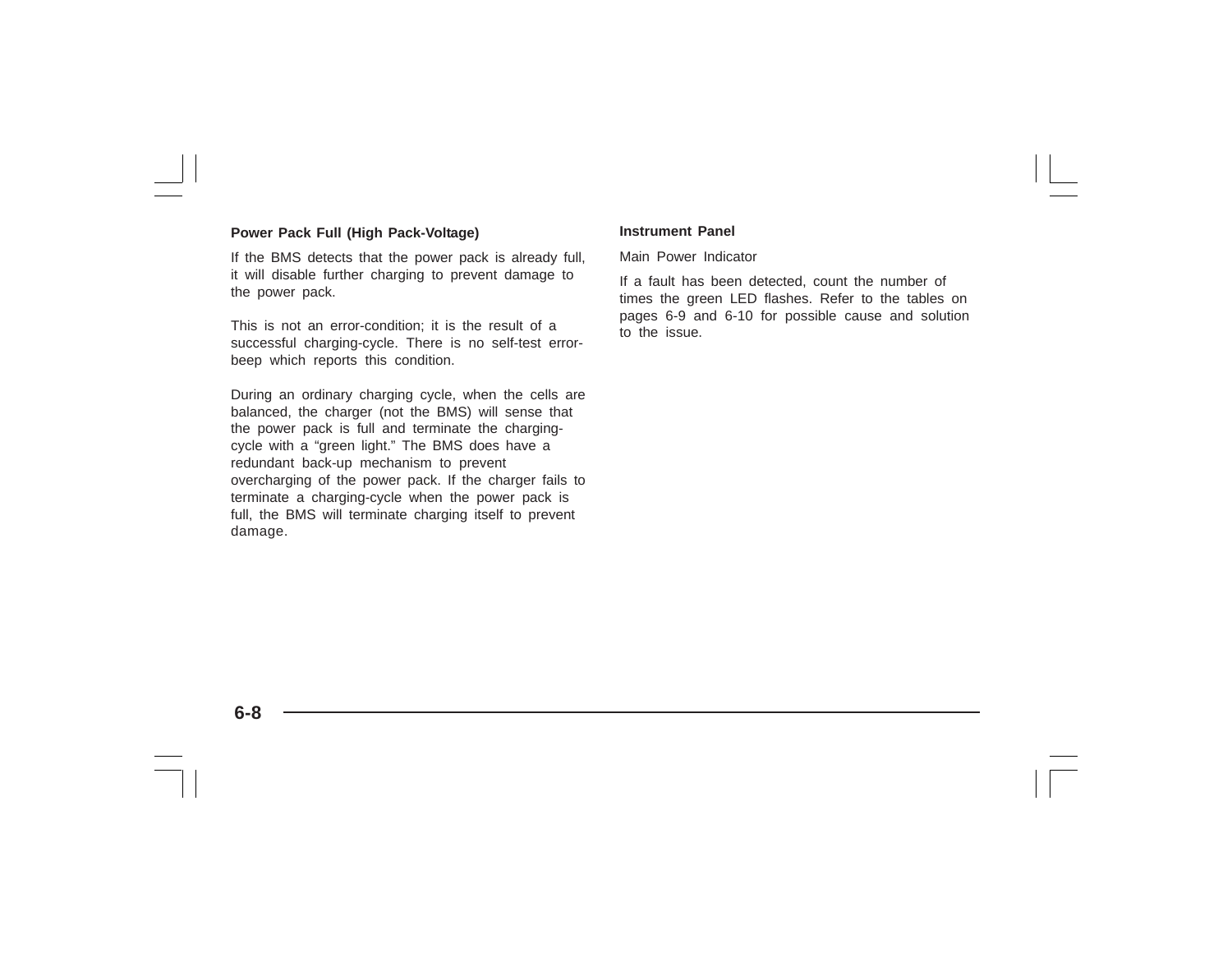| <b>NUMBER OF GREEN</b><br><b>FLASHES</b> |              | <b>CAUSE</b>                             | <b>SOLUTION</b>                                                                                                                               |
|------------------------------------------|--------------|------------------------------------------|-----------------------------------------------------------------------------------------------------------------------------------------------|
|                                          | ⋇            | Motorcycle disabled due to kill switch   | Kill switch is in the OFF position. Press the<br>kill switch ON button.                                                                       |
| 2                                        | **           | System startup failure                   | Board failed its power-on self test. Try power<br>cycling the key switch.                                                                     |
| 3                                        | ***          | High throttle disable                    | Throttle is ON or throttle/connection is bad.<br>Verify throttle action and/or check connection.                                              |
| 4                                        | ****         | Throttle out of range                    | Bad throttle or connections. Verify throttle<br>action and/or check connection.                                                               |
| 5                                        | *****        | Motor temperature sensor not<br>detected | Bad motor temperature sensor or<br>connections. Replace temperature sensor<br>and/or check connections.                                       |
| 6                                        | ******       | Low voltage detected                     | Low power pack voltage or connections.<br>Charge power pack and/or check<br>connections.                                                      |
| $\overline{7}$                           | *******      | Board is over-temperature                | Board may have overheated. Let the<br>motorcycle cool down.                                                                                   |
| 8                                        | ****<br>**** | Throttle enable from BMS is inactive     | Low power pack, charger connected, bad<br>connection between BMS and main<br>motorcycle board. Charge power pack and/or<br>check connections. |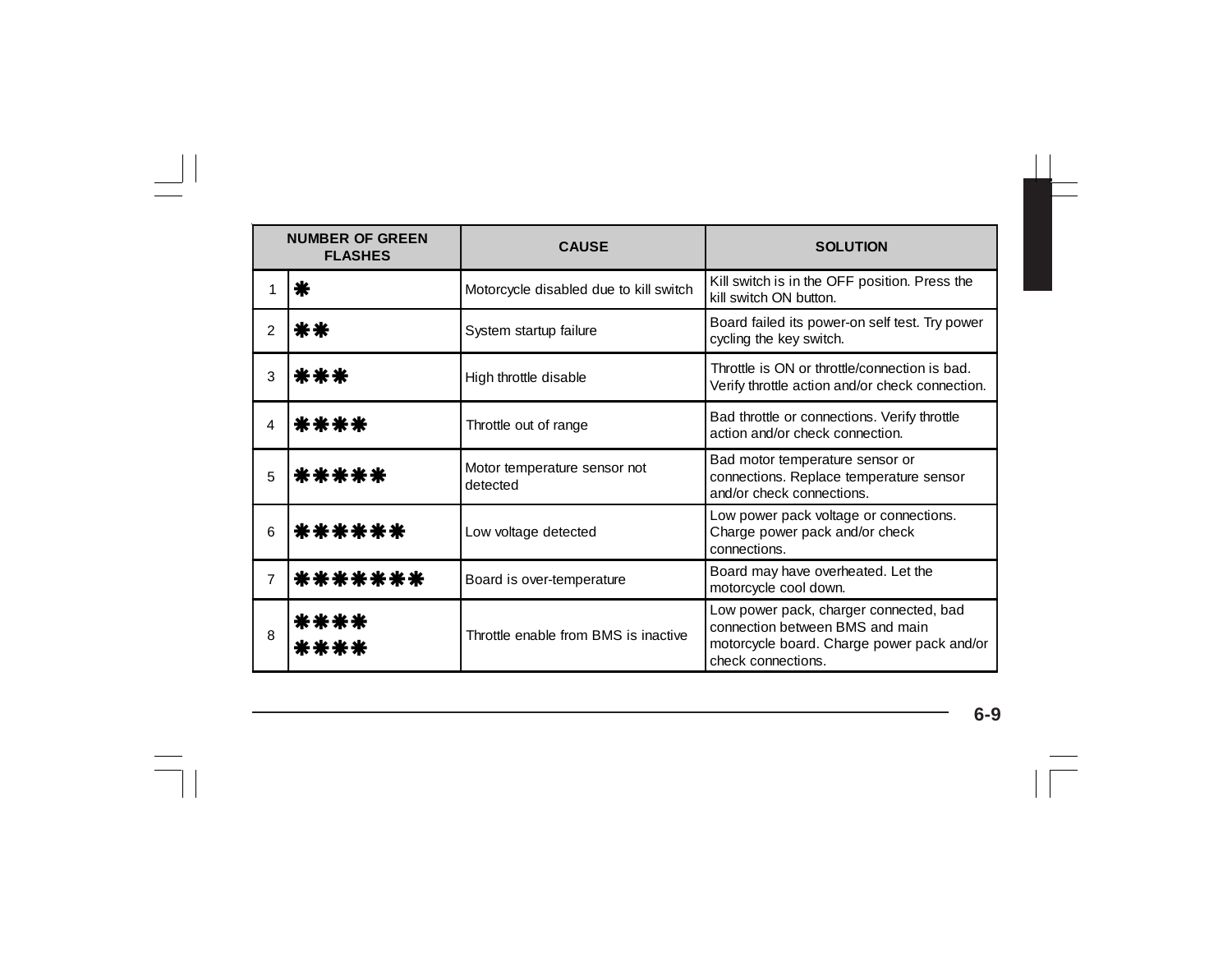| <b>NUMBER OF GREEN</b><br><b>FLASHES</b> |                  | <b>CAUSE</b>                   | <b>SOLUTION</b>                                            |
|------------------------------------------|------------------|--------------------------------|------------------------------------------------------------|
| 9                                        | ****<br>*****    | Precharge failure              | Could not pre-charge motor controller.<br>Contact CSC.     |
| $10-10$                                  | *****<br>*****   | Current sensor error           | Problem with current sensor or connection.<br>Contact CSC. |
| 11                                       | *****<br>******  | Board temperature sensor error | Problem sensing temperature of board.<br>Contact CSC.      |
| 12 <sup>2</sup>                          | ******<br>****** | Unknown system error           | Contact Zero or CSC.                                       |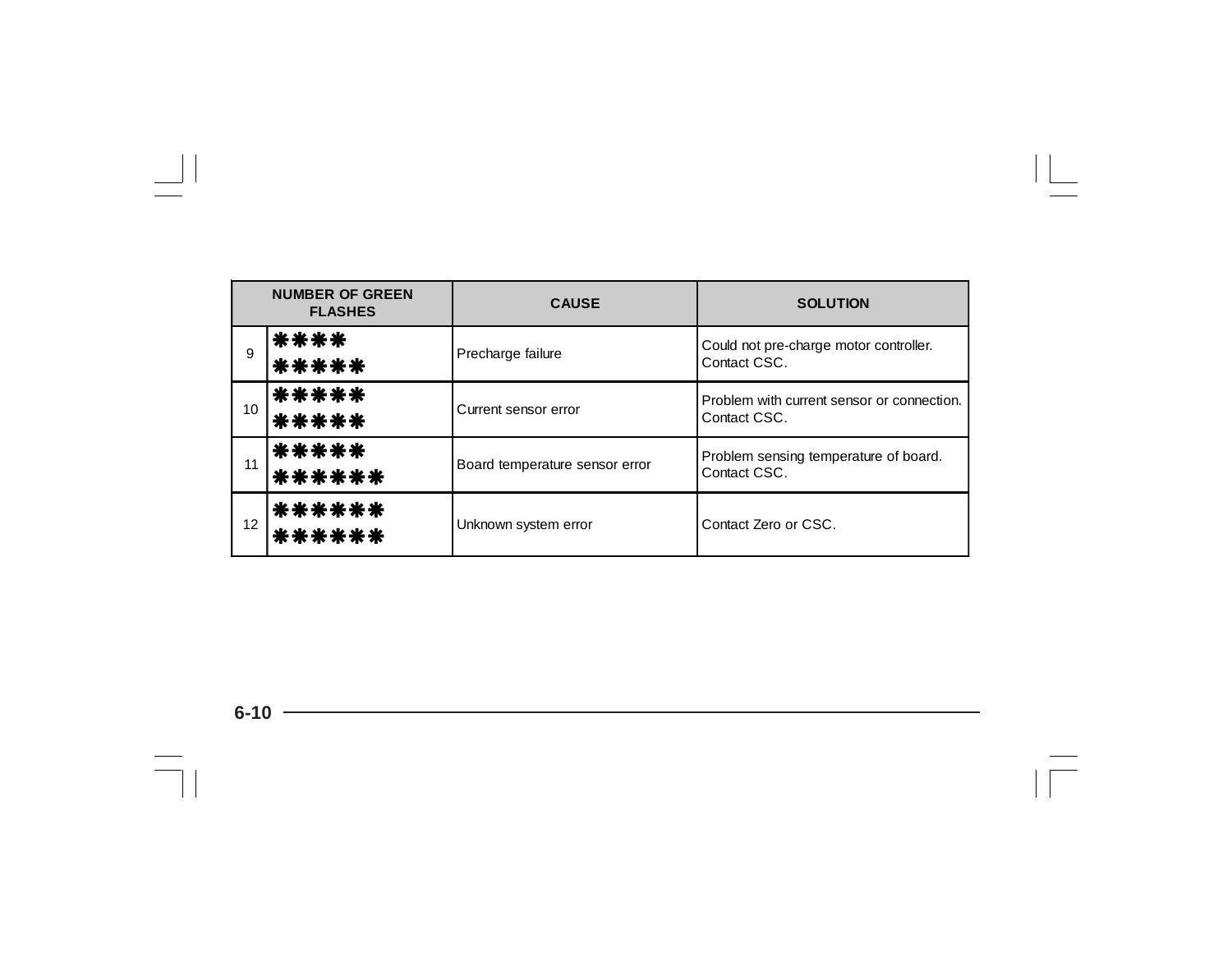| <b>SYMPTOM</b>                            | <b>POTENTIAL CAUSE</b>                                                                                   | <b>POTENTIAL SOLUTION</b>                                                                                                    |
|-------------------------------------------|----------------------------------------------------------------------------------------------------------|------------------------------------------------------------------------------------------------------------------------------|
| Motorcycle does not turn<br><sub>on</sub> | Power pack not charged<br>Key not properly engaged<br>Kill Switch turned OFF<br>Power pack not connected | Charge power pack.<br>Recheck key in ignition, turn OFF/ON again.<br>Press the kill switch ON button.<br>Connect power pack. |
| Charger not working                       | A/C power missing                                                                                        | Check A/C outlet for power, A/C source check<br>fuse/voltage.                                                                |
|                                           | Incorrect tire pressure                                                                                  | Inflate to correct tire pressure. See page 5-8.                                                                              |
| Handlebars wobbly<br>(shimmy)             | Deformed front tire                                                                                      | Replace/balance front tire with the same tire supplied<br>from Zero.                                                         |
|                                           | Bald tire (excess wear)                                                                                  | Replace/balance tire with the same tire supplied from<br>Zero.                                                               |
| Motorcycle does not<br>accelerate         | Throttle enable cable connector<br>disconnected                                                          | Check throttle enable cable connection.                                                                                      |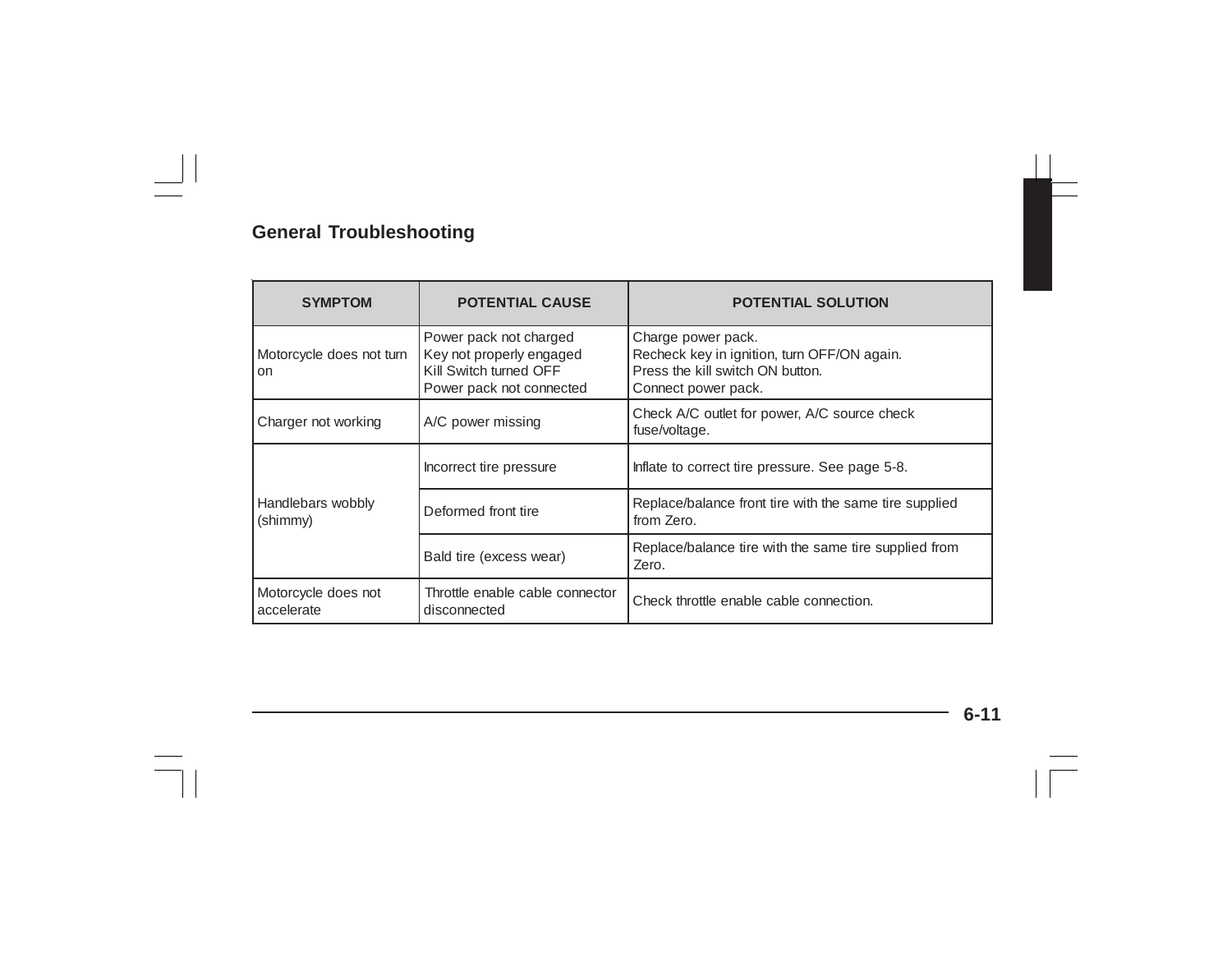| 6.12 |  |  |
|------|--|--|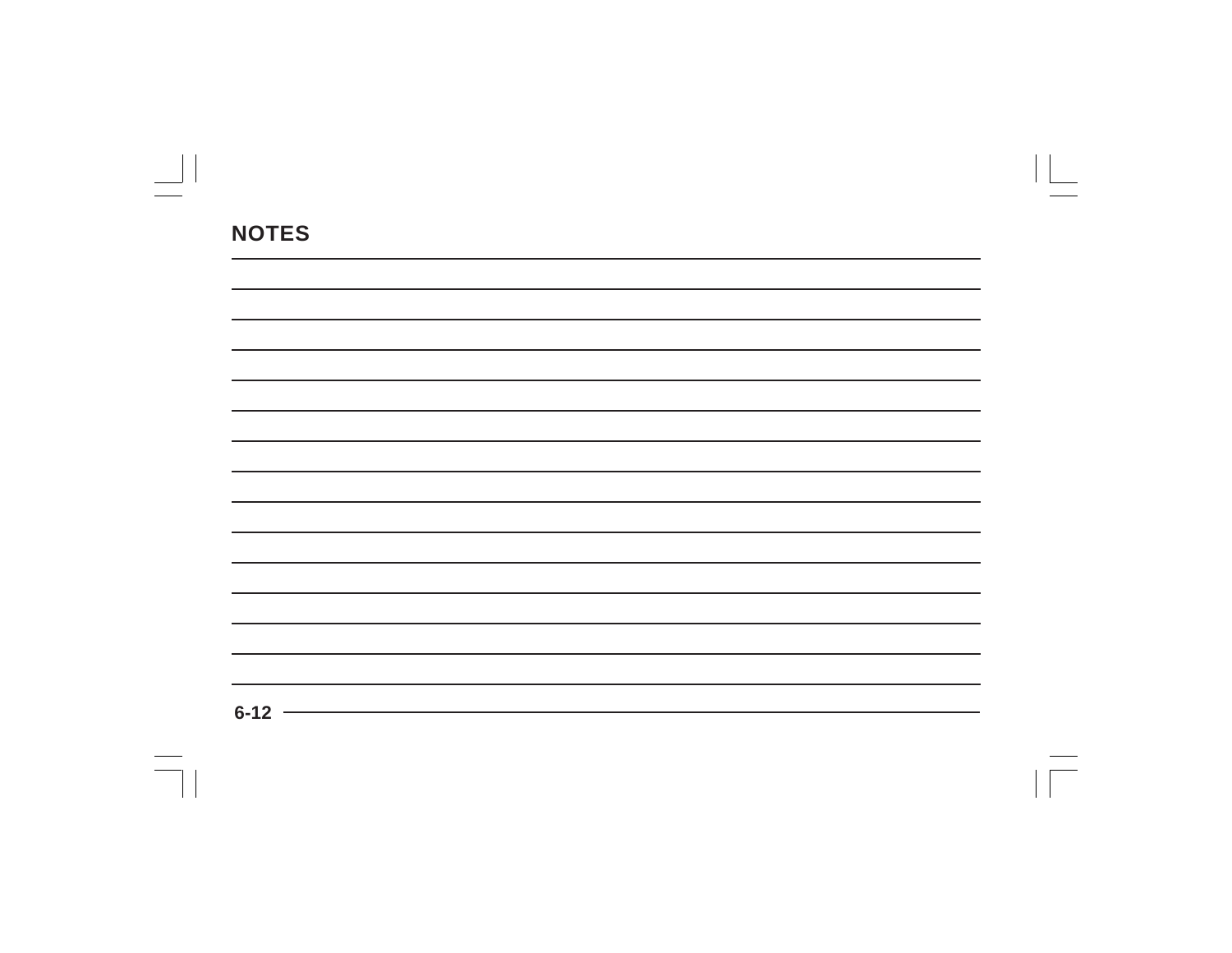## **Customer Assistance**

Zero Motorcycles Inc. can be contacted via the contact methods listed below. Please have available the following, as it is essential to effectively and efficiently answer your questions or resolve your concerns.

- •Owner's name and address
- •Owner's telephone number
- •Production Identification Number (PIN)
- •Date of purchase
- •Battery serial number

An owner information chart is provided on page 1-3 to record this information.

Zero Motorcycles 1 Victor Square Scotts Valley, California 95066 USA

Phone: (888) 786-9376 Monday-Friday 8am to 5pm Pacific Time

E-mail: support@zeromotorcycles.com 24 hours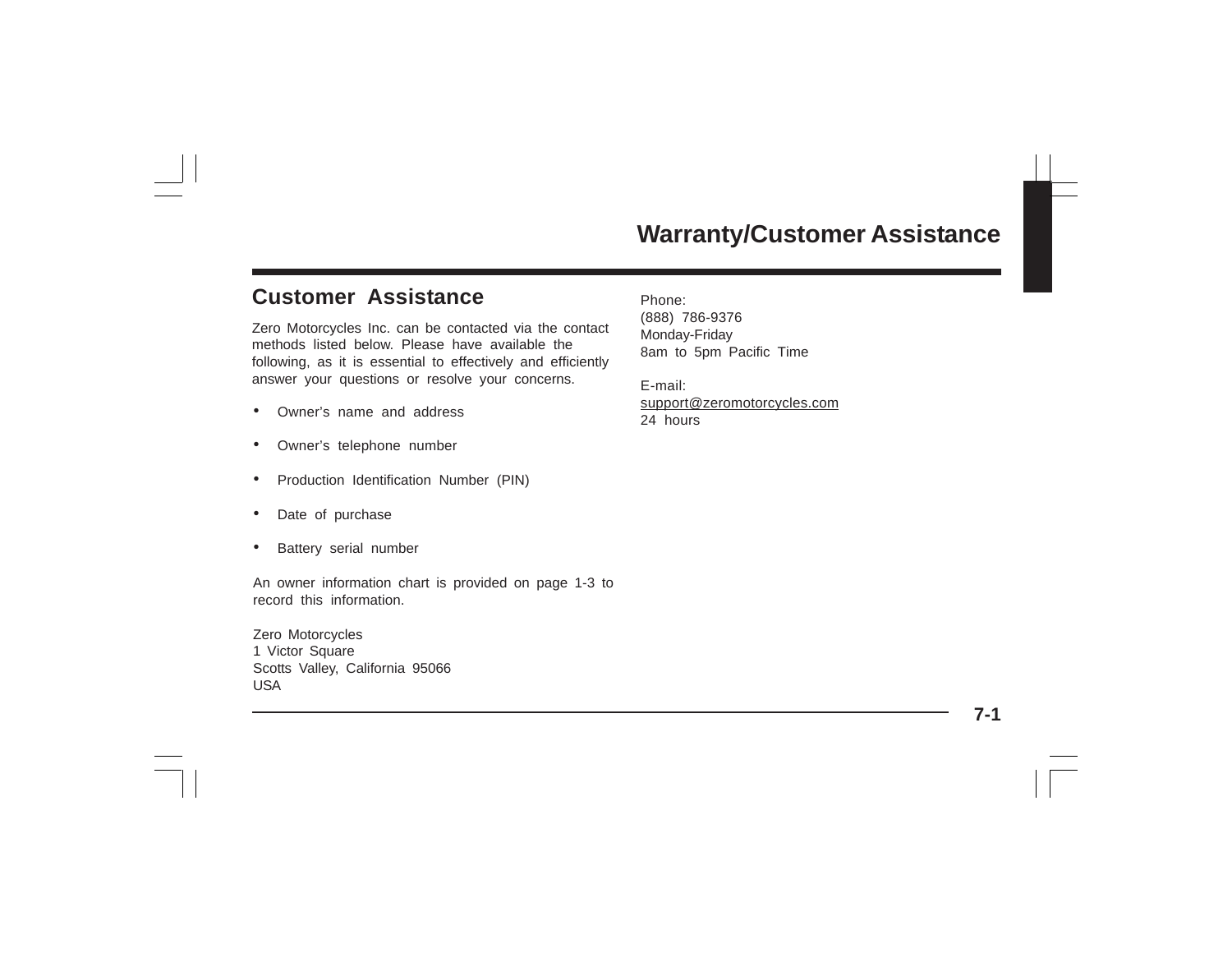## **Warranty Information**

| <b>LIMITED WARRANTY COVERAGE</b> |                      |                                                                                             |                              |                                         |
|----------------------------------|----------------------|---------------------------------------------------------------------------------------------|------------------------------|-----------------------------------------|
| <b>MOTORCYCLE</b>                |                      | <b>STANDARD</b>                                                                             | <b>EXTENDED</b>              | <b>NO FAULT</b><br>(Replacement Parts   |
| <b>PARTS COVERED</b>             | First Year           | (Replaces 2nd Year<br>Second Year<br>(Excluding Shipping<br>and Labor)<br>✓<br>✓<br>$\star$ | of the Standard<br>Warranty) | are 50% of Retail<br>Cost Unless Noted) |
| Motor                            |                      |                                                                                             |                              | (35% Discount)<br>٧                     |
| Controller                       |                      |                                                                                             |                              |                                         |
| Power Pack                       |                      |                                                                                             |                              | $\checkmark$ (20% Discount)             |
| Fork                             |                      |                                                                                             |                              |                                         |
| <b>Rear Shock</b>                | ✓                    |                                                                                             |                              |                                         |
| Frame                            |                      |                                                                                             |                              |                                         |
| Swingarm                         | ✓                    |                                                                                             |                              |                                         |
| <b>Brake Assemblies</b>          |                      |                                                                                             |                              |                                         |
| Electrical                       |                      |                                                                                             |                              |                                         |
| Wheels                           | $\checkmark^{\star}$ |                                                                                             | $\checkmark$                 | ✓*                                      |

\* No warranty on dirt bike wheels once ridden.

**7-2**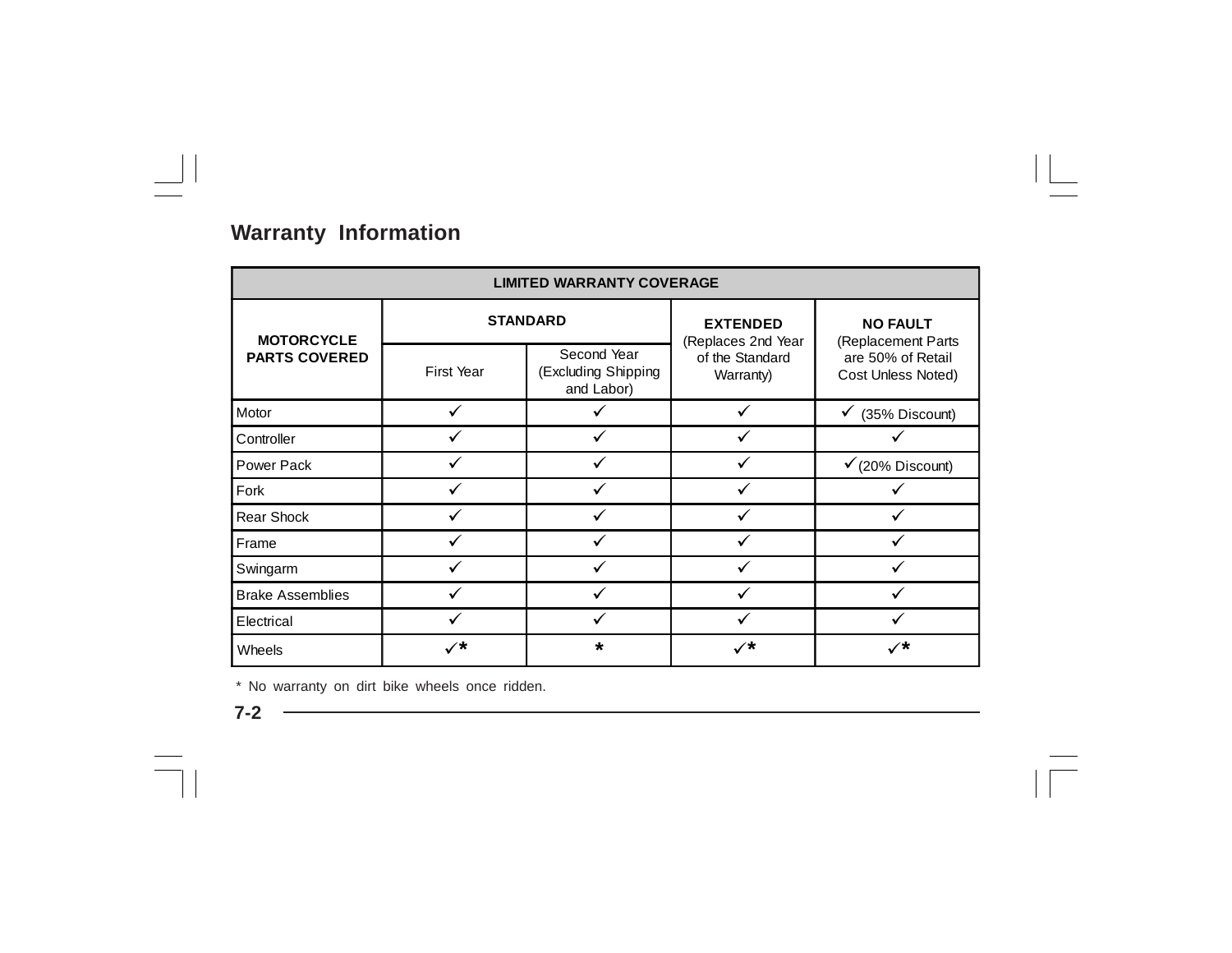## **Zero Motorcycles Limited Warranties**

Zero Motorcycles Inc. expressly warrants all Zero manufactured products from defects in material and workmanship to the original owner under normal operating conditions and according to proper use for 2 years from the date of delivery.

These warranties are transferrable subject to a \$50 processing fee and a new registration card to subsequent owners.

#### **Standard Warranty:**

The first year of this standard limited warranty covers parts, standard shipping and labor for all major components, defined herein as including the motor, motor controller, power pack, frame, swingarm, fork, rear shock, brake assemblies, wheels, and electrical sub-assemblies.

This warranty covers Zero manufactured accessories installed at the time of purchase.

The second year of this standard limited warranty covers parts only for these same major components.

#### **Standard Warranty Exclusions:**

This warranty does not apply to tire wear, chain or sprocket condition, brake pads or rotors, fork seals, grips, foot pegs, the seat, or any other parts subject to normal wear and tear. Wheels are excluded from this standard warranty on off-road bikes once they have been ridden.

This standard warranty excludes aftermarket accessory kits which may be subject to their own warranties.

This standard warranty excludes parts and components damaged by use or operation under abnormal circumstances or contrary to the requirements described in the owner's manual, or damaged by improper use or accidents.

Racing or competitive use voids this warranty.

Modifications or alterations to major components of the manufacturer's original product or its subcomponents void all warranties. Zero Motorcycles Inc. assumes no liability for any misuse or improper operation of Zero motorcycles.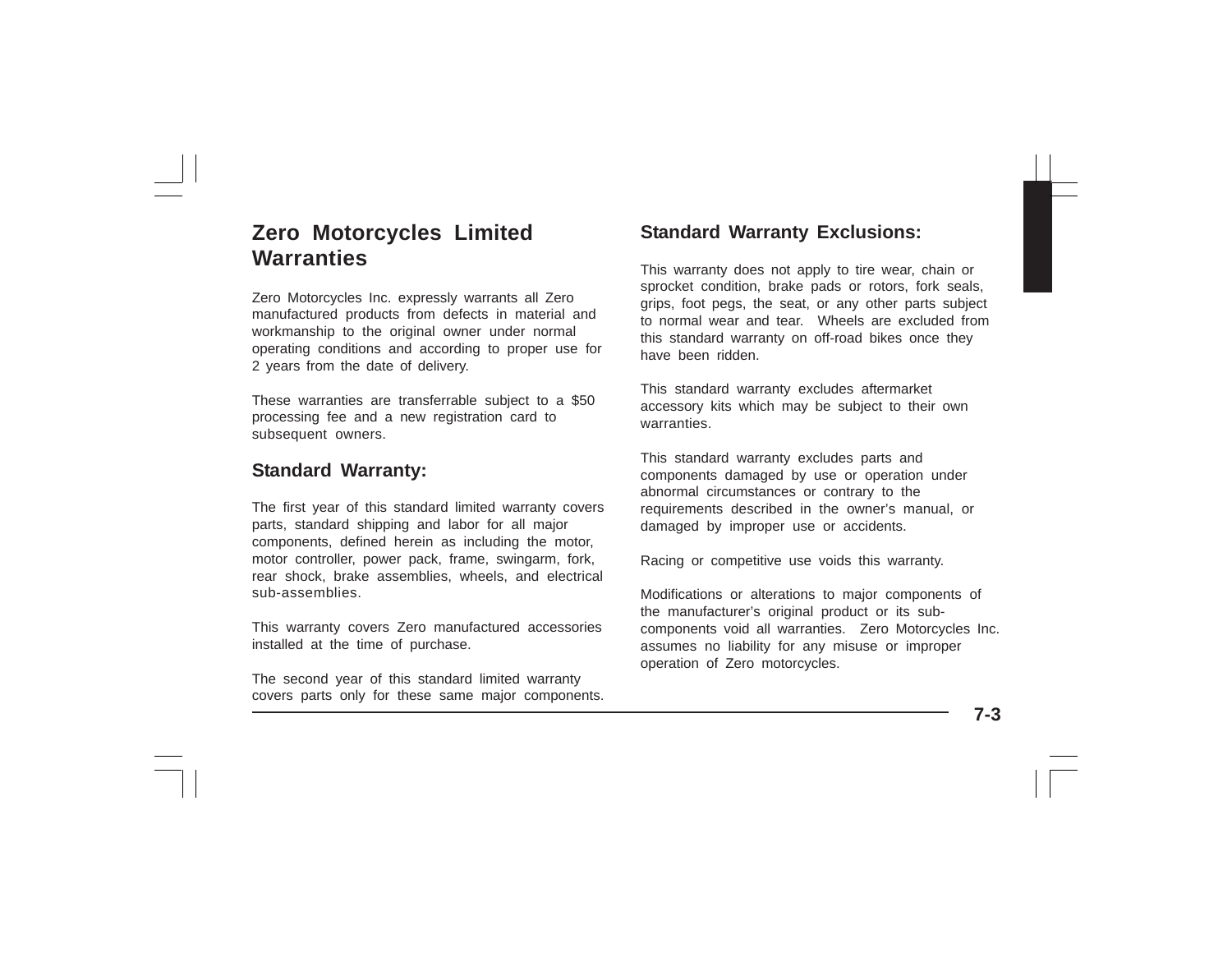Under this limited warranty and liability agreement, Zero Motorcycles Inc. shall have no obligation and the purchaser shall have no remedy against Zero Motorcycles Inc. and its officers and/or agents for any damages, including but not limited to incidental, consequential, special, punitive damages arising from direct or indirect injury to person or property, or any other loss, whether or not occasioned by negligence or otherwise on the part of Zero Motorcycles Inc.

#### **Extended Warranty:**

The extended warranty is available for purchase by the original owner within 90 days of the date of delivery of the covered product. This adds to the standard warranty by covering shipping and labor for the 2nd year of ownership.

### **Extended Warranty Exclusions:**

This warranty does not apply to tire wear, chain or sprocket condition, brake pads or rotors, fork seals, grips, foot pegs, the seat, or any other parts subject to normal wear and tear. Wheels are excluded from this extended warranty on off-road bikes once they have been ridden.

This extended warranty excludes aftermarket accessory kits which may be subject to their own warranties.

This extended warranty excludes parts and components damaged by use or operation under abnormal circumstances or contrary to the requirements described in the owner's manual or damaged by improper use or accidents.

Racing or competitive use voids this warranty.

Modifications or alterations to major components of the manufacturer's original product or its subcomponents void all warranties. Zero Motorcycles Inc. assumes no liability for any misuse or improper operation of Zero motorcycles.

Under this limited warranty and liability agreement, Zero Motorcycles Inc. shall have no obligation and the purchaser shall have no remedy against Zero Motorcycles Inc. and its officers and/or agents for any damages, including but not limited to incidental, consequential, special, punitive damages arising from direct or indirect injury to person or property, or any other loss, whether or not occasioned by negligence or otherwise on the part of Zero Motorcycles Inc.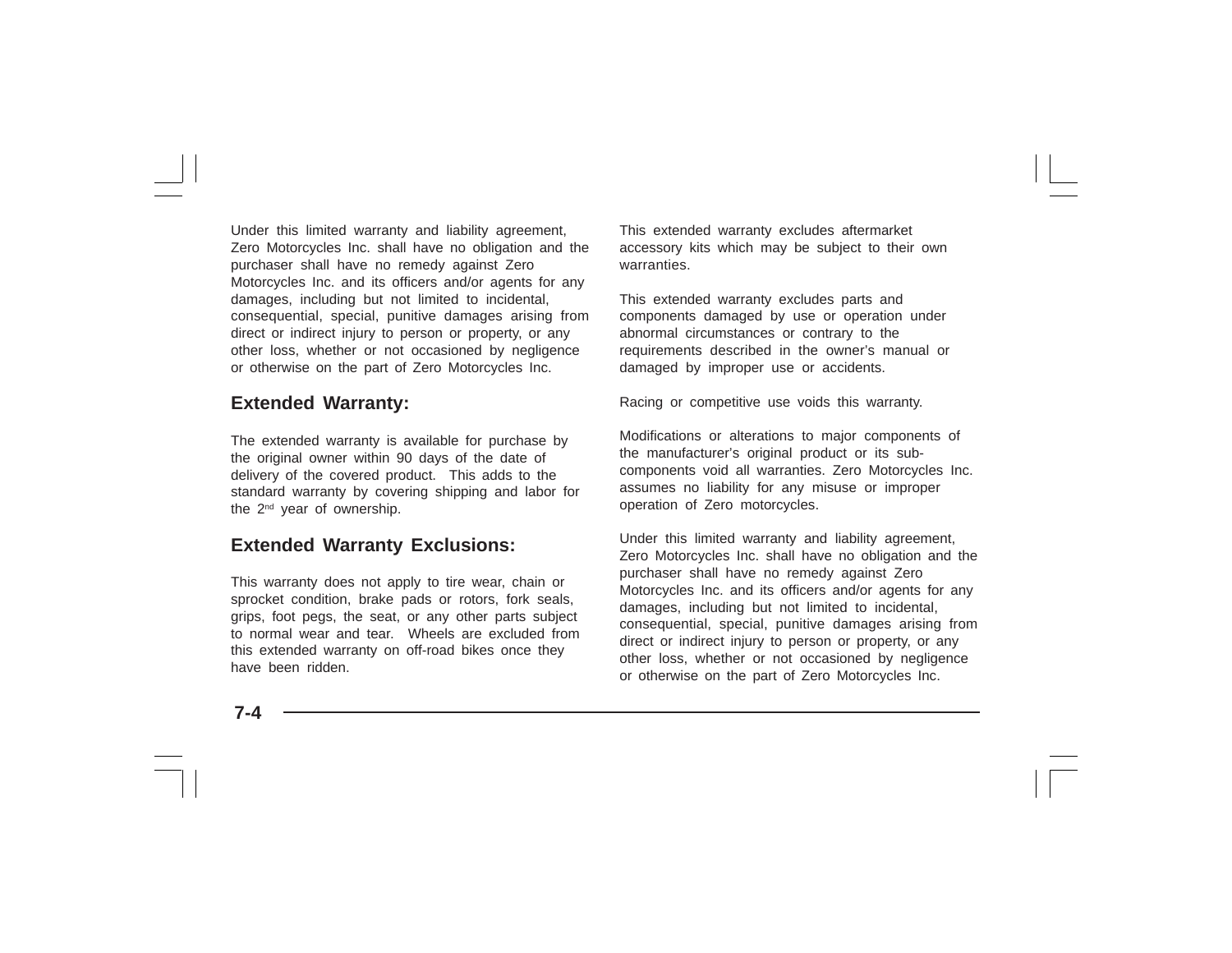### **No Fault Warranty:**

The "No Fault" warranty option is available within the first 90 days from date of delivery of the covered product. It applies to the same two year period as the standard warranty but adds additional coverage allowing for the replacement of *any* parts that need to be replaced for *any* reason at a 35% discount from retail cost for motors, a 20% discount from retail cost for Power Packs and a 50% discount from retail cost for all other parts.

For the purposes of this No Fault warranty, "No Fault" means that regardless of how the part or component may have been damaged or rendered unusable (fully or partially) by the owner or authorized user of the product, Zero will provide replacement parts at the appropriate discount without questions being asked.

This warranty also covers Zero manufactured accessories installed at the time of purchase.

### **No Fault Warranty Exclusions:**

Accessory kits include their own warranties and are not included in this no fault coverage.

Modifications or alterations to major components of the manufacturer's original product or its subcomponents void all warranties including this no fault coverage. Zero Motorcycles Inc. assumes no liability for any misuse or improper operation of Zero motorcycles.

Under this limited warranty and liability agreement, Zero Motorcycles Inc. shall have no obligation and the purchaser shall have no remedy against Zero Motorcycles Inc. and its officers and/or agents for any damages, including but not limited to incidental, consequential, special, punitive damages arising from direct or indirect injury to person or property, or any other loss, whether or not occasioned by negligence or otherwise on the part of Zero Motorcycles Inc.

### **Disclaimers Applicable to Standard Warranty, Extended Warranty and No Fault Warranty:**

The purchaser acknowledges that there is an inherent risk in the operation of Zero motorcycles and all other Zero Motorcycles Inc. products, and herewith assumes liability for any injury arising from all operation of any Zero Motorcycles Inc. product.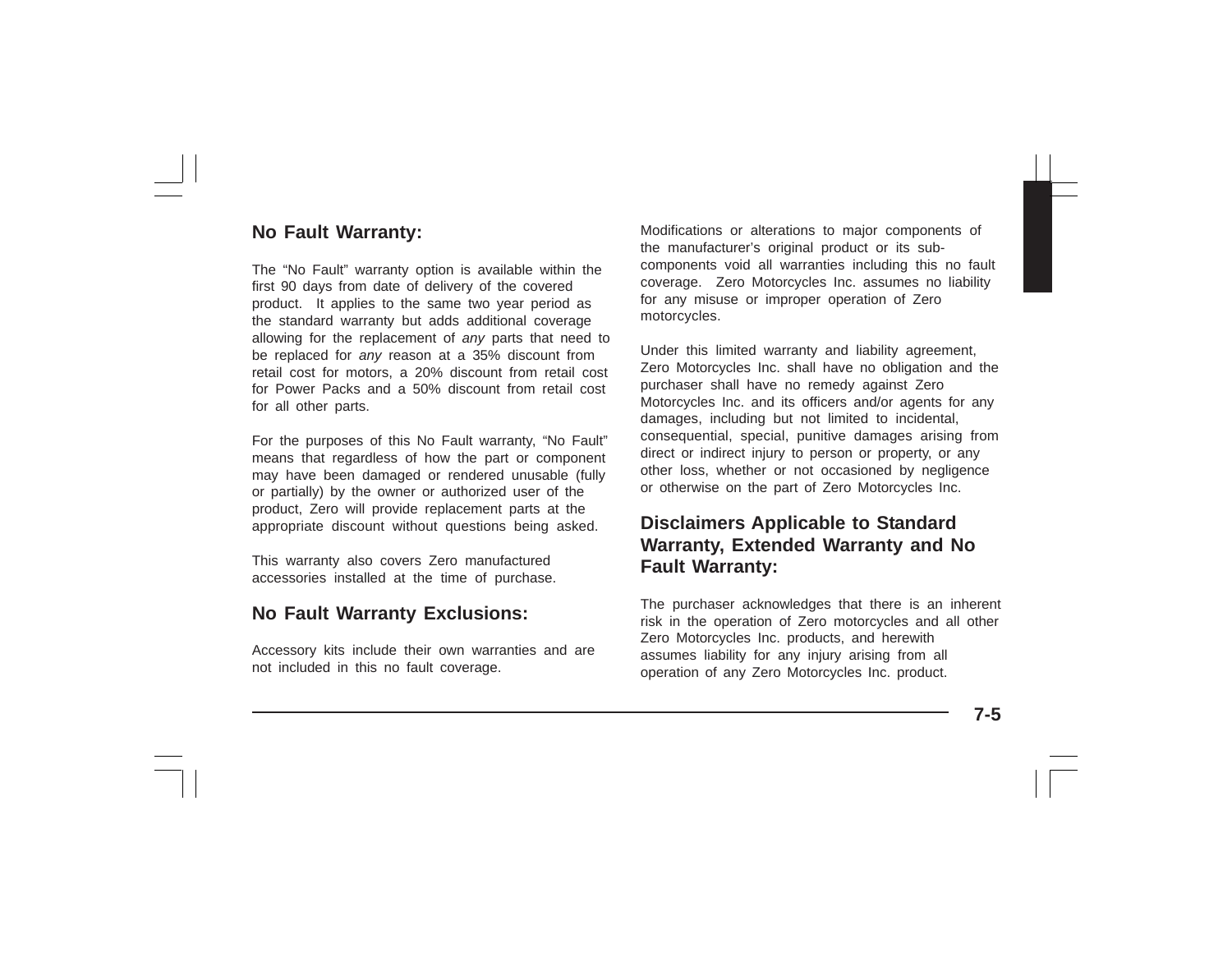The original registered owner or subsequent registered transferee as documented on the Zero Motorcycle warranty registration form will indemnify and hold Zero Motorcycles Inc. harmless and take full responsibility for conveying all safety warnings, instructions and limited warranty if the unit is sold, loaned or otherwise transferred to other persons, and will indemnify Zero Motorcycles Inc. from any claims against it for original owner's failure to do so.

Zero Motorcycles Inc. does not assume or authorize anyone to assume for them any other obligation. Some states do not allow limitations on how long an implied warranty lasts, so the above limitation may not apply to you.

Zero Motorcycles Inc. assumes no responsibility for incidental, consequential or other damages including but not limited to: expense of returning the Zero product to a certified service center, expense of delivering it back to the owner, mechanic's travel, time, communication charges, rental of a like product during the time the warranty service is being preformed, travel, loss or damage to personal property, loss of revenue, loss of use of the product, loss of time, or inconvenience. Some states do not allow the exclusion or limitation of incidental or

consequential damages, so the above limitation or exclusion may not apply to you.

Zero Motorcycles Inc. reserves the right to change or improve the design of any electric motorcycle product without assuming any obligation to modify any product previously manufactured.

These warranties give you specific legal rights, and you also have other rights, which vary from state to state and country to country. These warranties apply to all Zero Products manufactured by Zero Motorcycles Inc.

Normal operating conditions *require routine care and maintenance by the purchaser* of the Zero Motorcycles Inc. electric motorcycle and power pack.

#### **Proper Use:**

For the purposes of these warranties, 'proper use' means only the use of a motorcycle in the manner intended for a single rider with proper safety equipment as described in the Owner's Manual on safe and dry surfaces in accordance with local regulations. "Proper use" also means charging the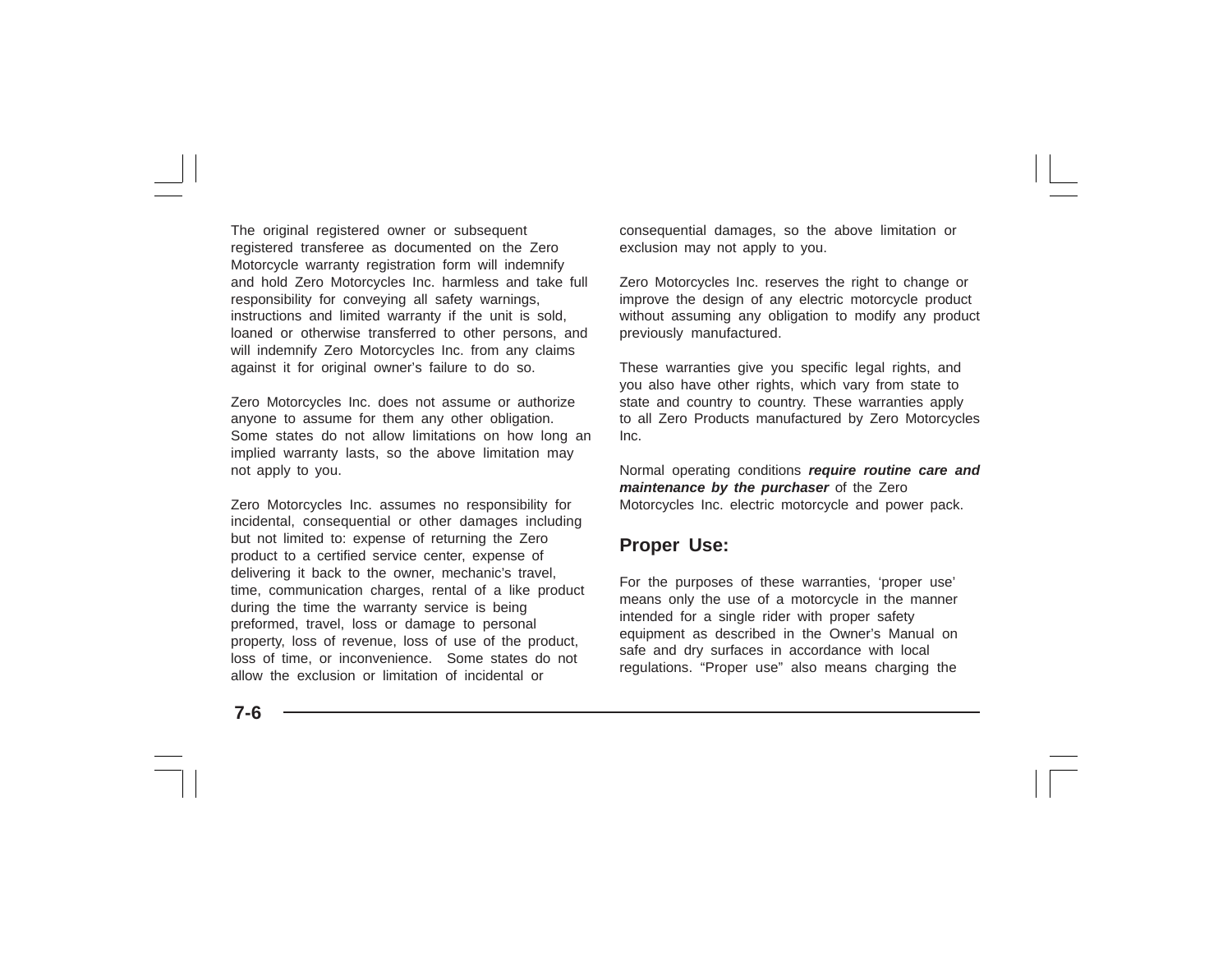Power Pack after each use and storing it in a fully charged state, or recharging it every 7 days or keeping it on the charger when in storage or out of regular use.

#### **Purchaser's Responsibilities:**

Read and understand the Owner's Manual and all product warnings before operating your Zero Motorcycles Inc. electric motorcycle. Serious injury or death may result from improper operation or failure to observe warnings and safety instructions on any motorized motorcycle or vehicle.

Submit the warranty registration card for your Zero Motorcycle within the required time period as printed on the registration card.

Perform routine care and maintenance of your Zero Motorcycles Inc. electric motorcycle and power pack as detailed in the Owner's Manual.

The rider is responsible for learning and obeying all country, federal, state, and local laws governing the operations of an electric motorcycle.

Always wear a helmet, knee and elbow guards, goggles, appropriate boots and all other appropriate safety equipment when operating a motorcycle.

#### **Warranty Procedures:**

Warranty services may be obtained by contacting Zero Motorcycles Inc. at (888) 786-9376 or via e-mail at support@zeromotorcycles.com*.*

Service may also be available from a local Zero Motorcycles Certified Service Center please see the locator on www.zeromotorcycles.com for the nearest location.

In any written or telephonic communication, please state the specific nature of and any circumstances leading to the problem. A service technician will contact you with specific instructions to ensure that you receive the best service for your motorcycle.

Zero Motorcycles 1 Victor Square Scotts Valley, CA 95066 USA 88-01901-00

(U.S. and International Patents and Trademarks Pending)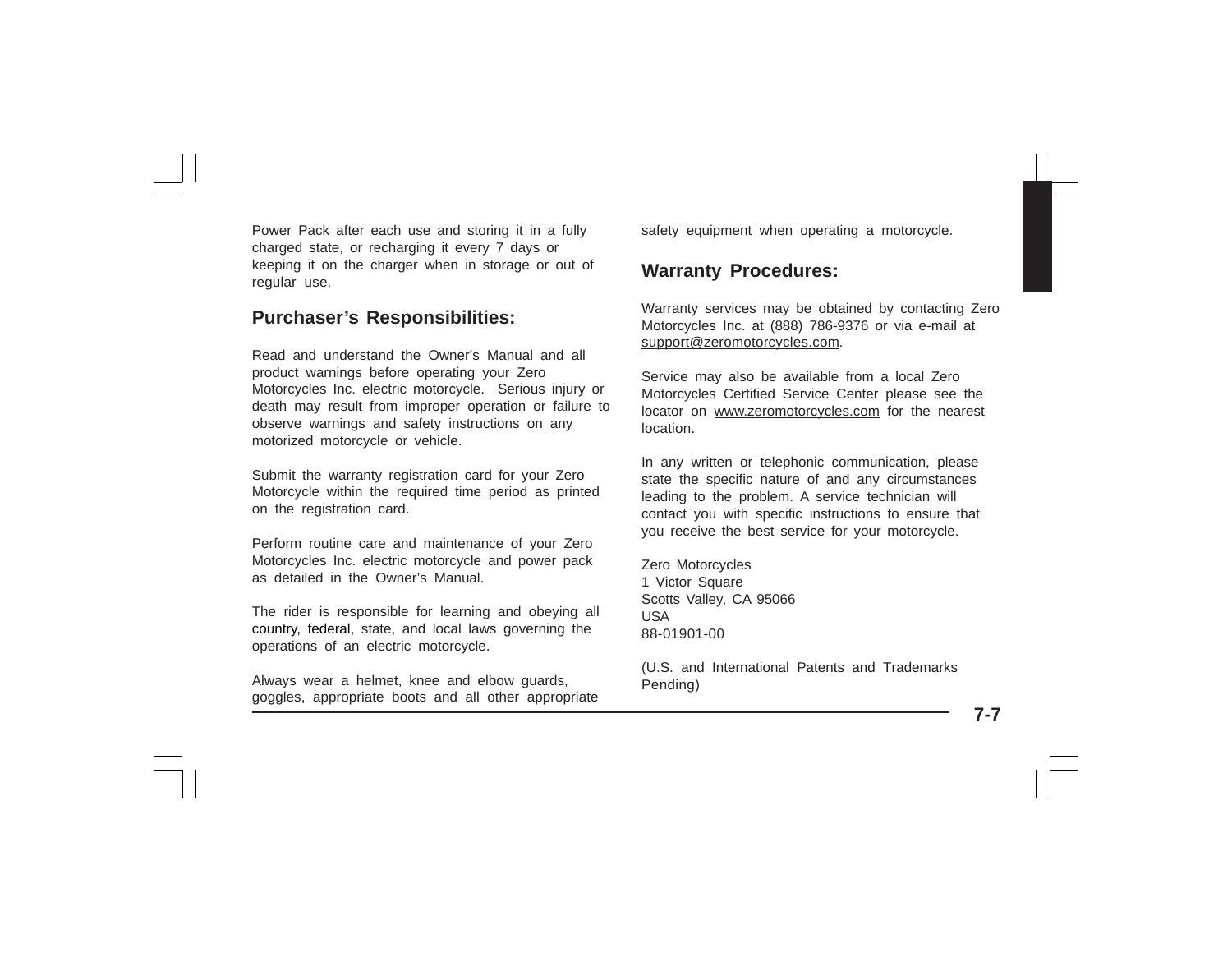#### **Transfer Of Ownership And Warranty**

When it comes time to sell your Zero motorcycle, please visit the Zero Motorcycles website and access the Owner Resources section to fill out the on-line transfer of ownership and warranty form. This must be performed to allow Zero Motorcycles the ability to contact the new owner in the unlikely event of a safety related issue. Use the URL address below or feel free to contact the Zero Motorcycles Customer Service department for assistance.

Phone: (888) 786-9376 Monday-Friday 8am to 5pm Pacific Time

E-mail: support@zeromotorcycles.com 24 hours

http://www.zeromotorcycles.com/owner-resources/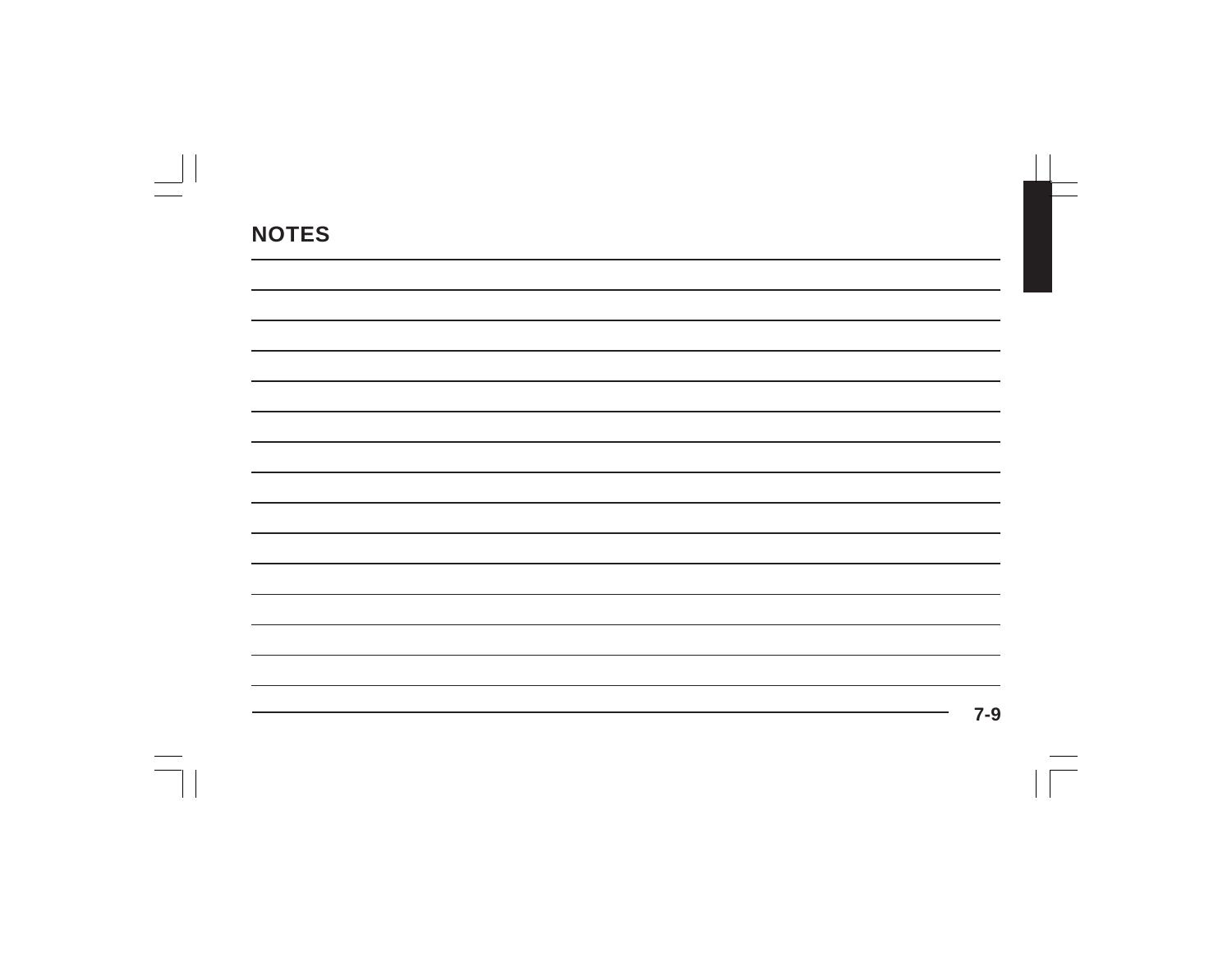| $7-10$ $\longrightarrow$ |  |  |
|--------------------------|--|--|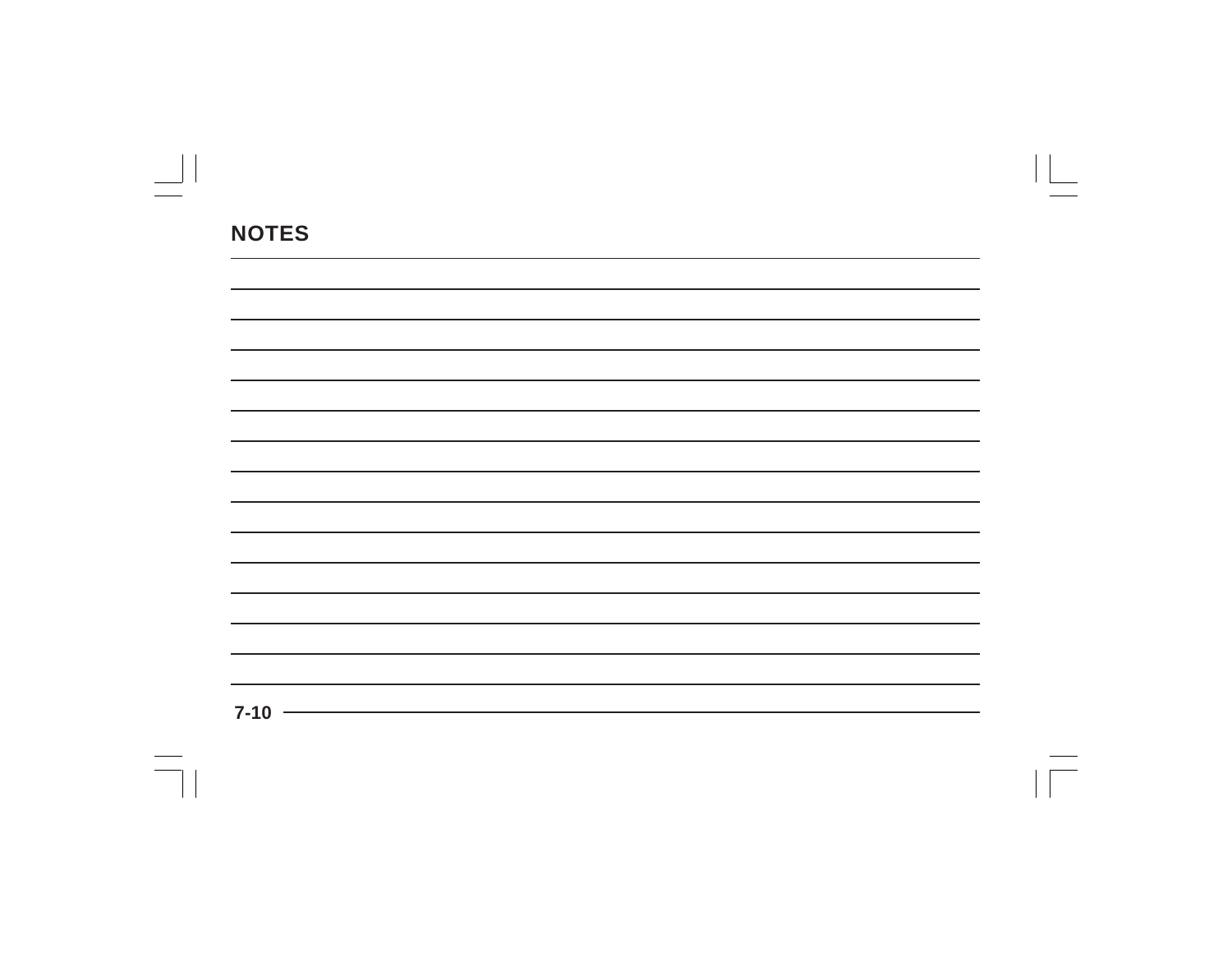# **INDEX**

### $\mathsf{A}$

| An Important Message To You From Zero  1-1 |  |
|--------------------------------------------|--|

### $\, {\bf B}$

### $\mathbf C$

| Drive Chain Adjustment Procedure5-10 |  |
|--------------------------------------|--|
| Lubricating The Drive Chain  5-9     |  |
|                                      |  |
|                                      |  |
|                                      |  |
|                                      |  |
|                                      |  |
|                                      |  |
|                                      |  |
|                                      |  |
|                                      |  |
|                                      |  |
|                                      |  |
|                                      |  |
|                                      |  |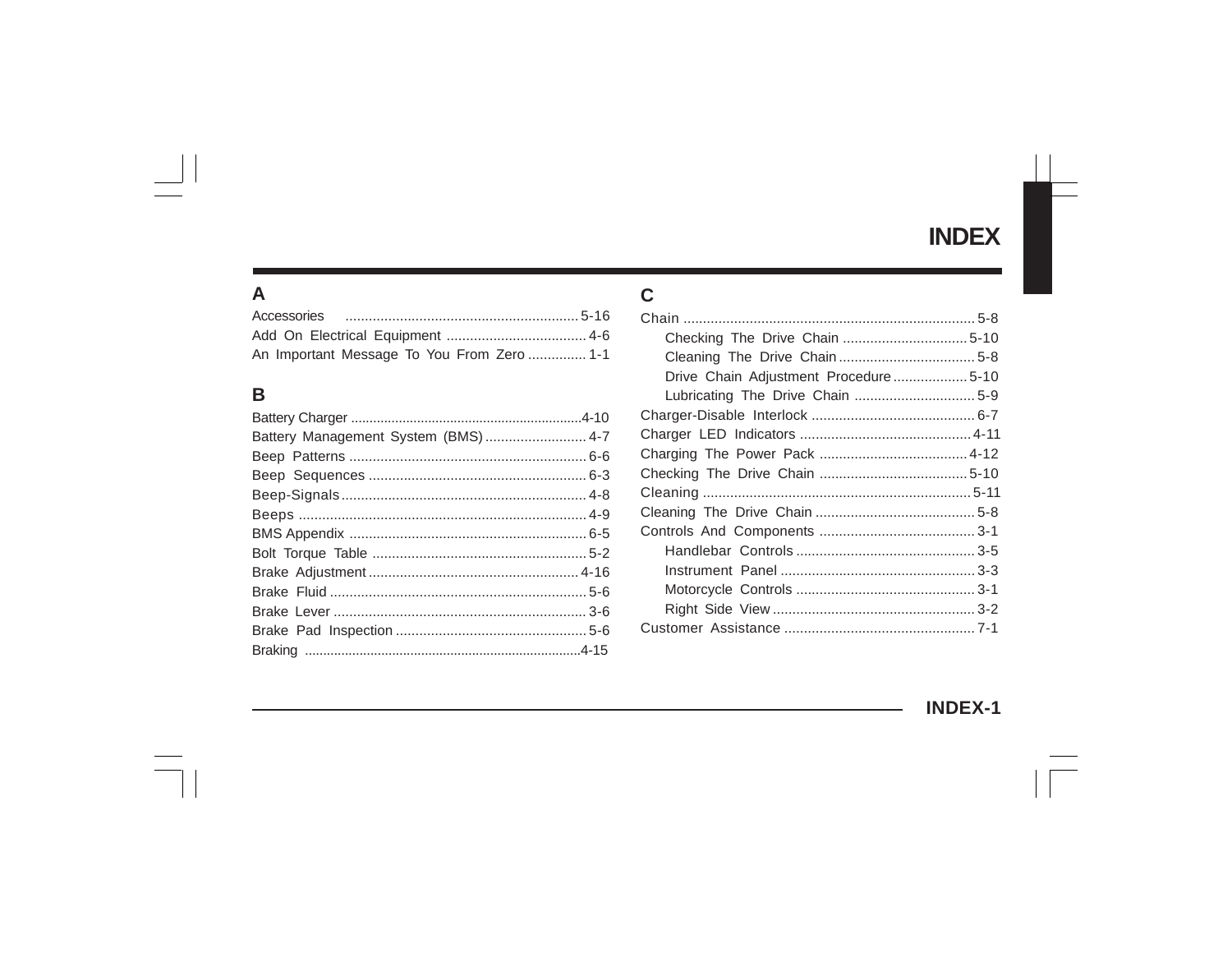## D

Drive Chain Adjustment Procedure................................5-10

## E

### F

## G

### $H$

### **INDEX-2**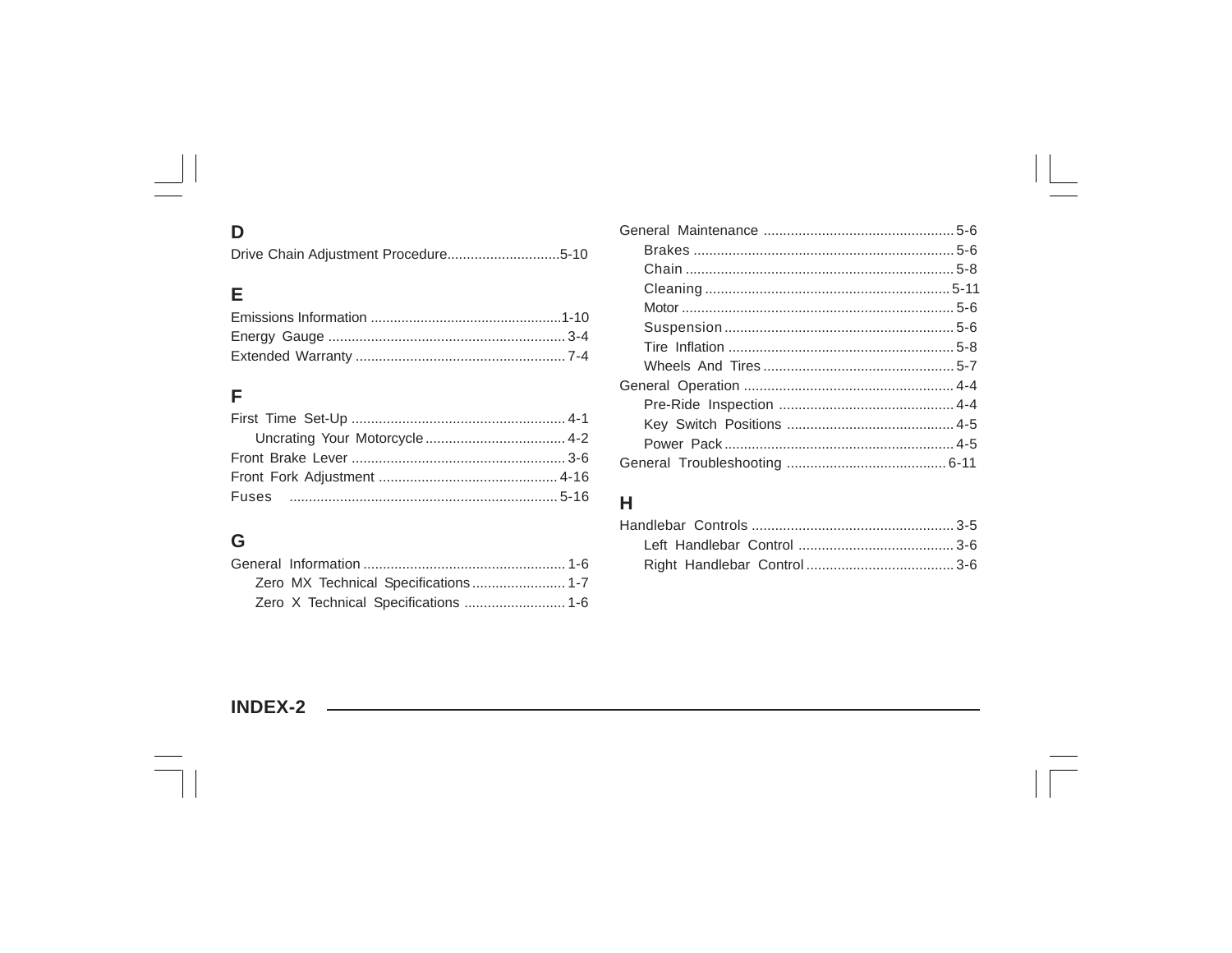# K

 $\overline{1}$ 

## $\mathsf{L}%$

## $\mathsf{M}$

|--|--|--|--|

## $\overline{\mathsf{N}}$

|--|--|--|--|--|

### $\mathbf 0$

**INDEX-3**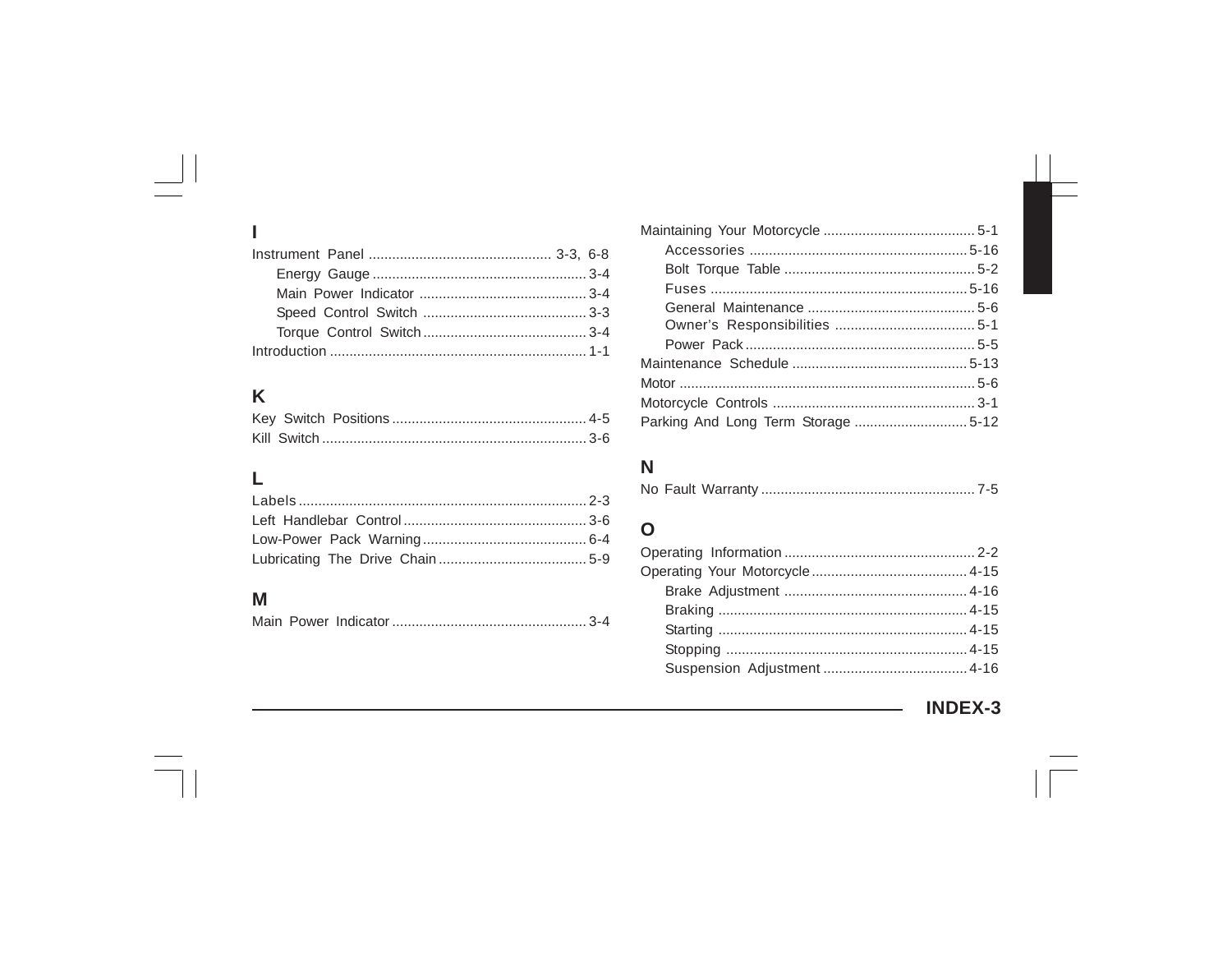Optimizing Your Range By Adapting Your

## $\overline{P}$

| Power Pack Full (High Pack-Voltage)  6-8    |
|---------------------------------------------|
|                                             |
|                                             |
|                                             |
| Production Identification Number (PIN)  1-4 |
|                                             |
|                                             |

## $\mathsf{R}$

### $\mathbf S$

### **INDEX-4**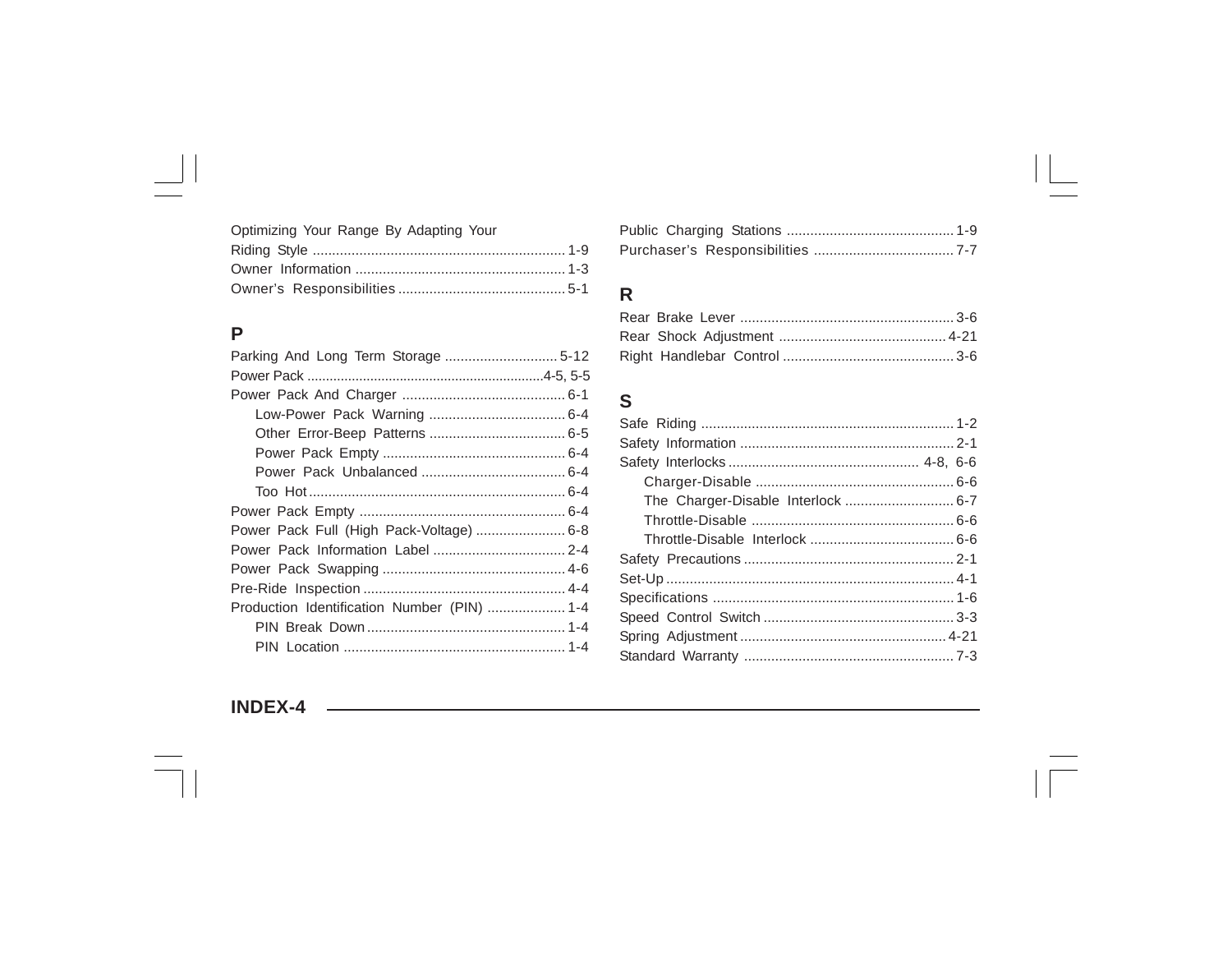## T

| Transfer Of Ownership And Warranty 7-8 |  |
|----------------------------------------|--|
|                                        |  |
|                                        |  |
|                                        |  |
|                                        |  |

### $\pmb{\pmb{\pmb{\cup}}}$

### $\mathsf{V}$

|--|--|

### W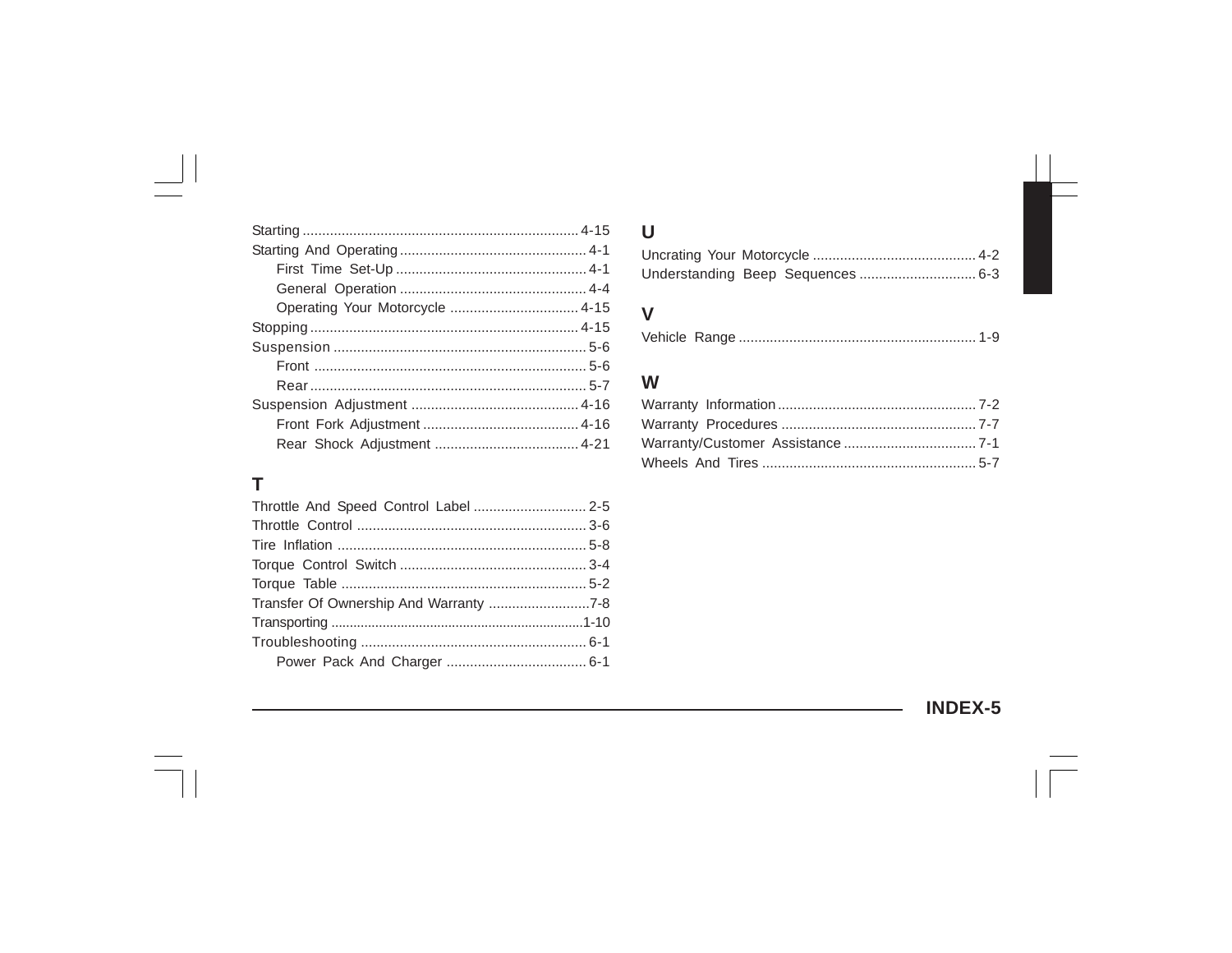| <b>INDEX-6</b> |  |  |  |
|----------------|--|--|--|
|                |  |  |  |